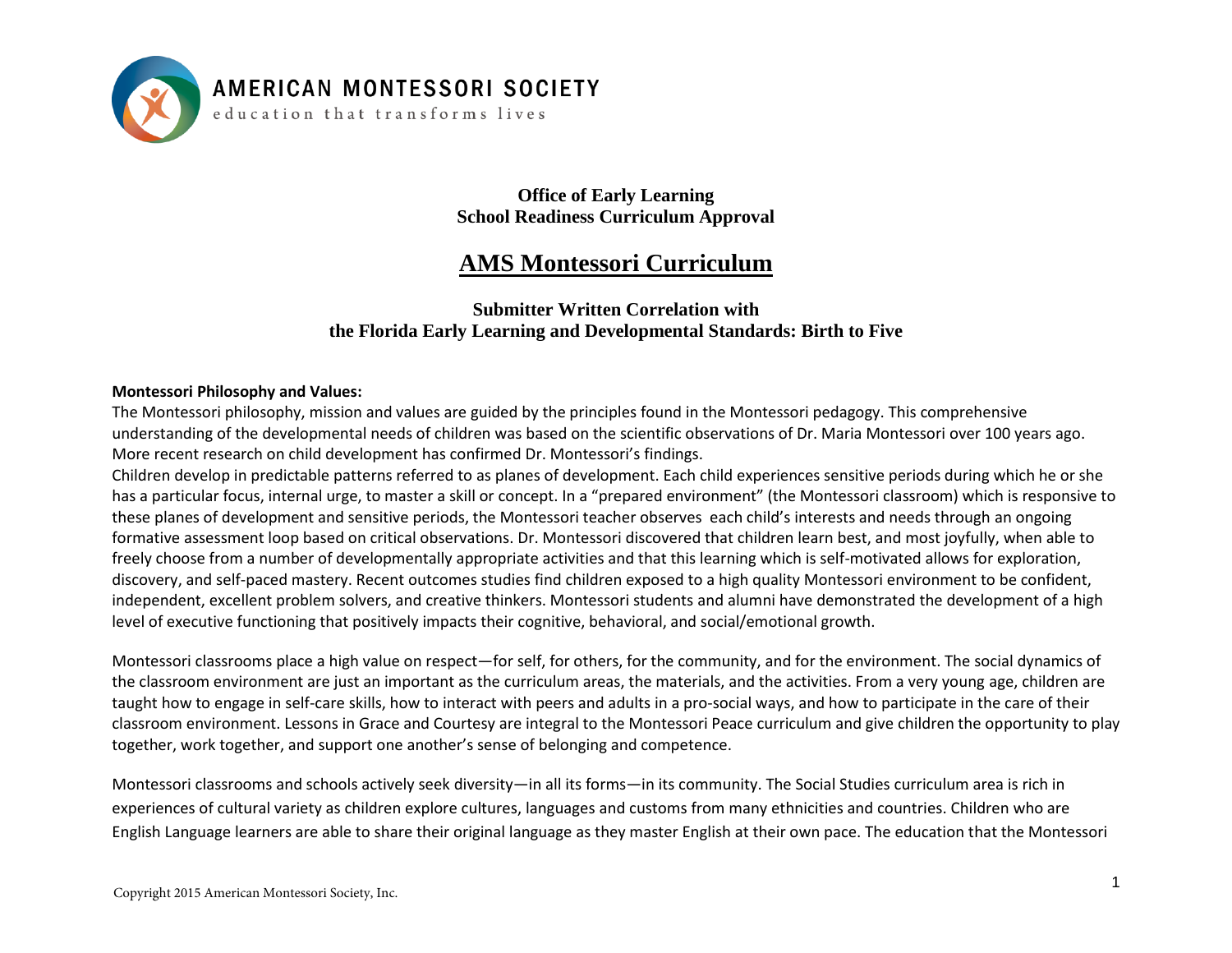

education that transforms lives

teacher receives in differentiated instruction contributes to an understanding of the needs of ELL students. Children with special needs are welcomed in Montessori classrooms. Teachers are able to provide differentiated instruction based on learning style and pace of learning. The attention to the needs of each child in the classroom easily extends to the child who may exhibit needs that are different from peers.

Montessori programs work closely with parents and families as members of a "team" all working together for the benefit of the child. Parents, and the extended family, are an important and integral component of the child's "team." Montessori programs are responsive to the needs of parents and establish a variety of methods for open and supportive conversation. This is especially true when working with a special needs student. Teachers and parents communicate on a regular basis, and work together with other professionals who may be supporting the growth and development of the student. Methods of communication with parents include a daily greeting and ending to the day; emails and phone calls, as needed; newsletters; parent education meetings; and formal parent-teacher conferences. Parents are invited to participate in the school in a variety of ways from being a classroom guest to sharing a topic, hobby, or talent; observing the classroom several times a year; joining in a parent group such as a PTA; volunteering; and in many schools, participating in the governing body of the school.

#### **Montessori Age Grouping:**

*The AMS Montessori Curriculum is designed to be used in Montessori learning environments that contain the following age groupings: Infant/Toddler: 0-18 months*

*Toddler: 18-36 months*

*Early Childhood: ages 3-6 years* 

Multi-age grouping is an integral part of the Montessori philosophy at all levels. Philosophically, the rationale is that individuals learn from each other with opportunities to lead, share, and serve as role models for their peers. Students can accelerate or take additional time as needed to learn skills. The age spans of multi-age groupings are determined by the Montessori planes of development that are defined broadly as 0-6, 6-12, 12-18 and 18-24 years. AMS Teacher Education Programs prepare teachers to work with a 3-year age span and to have the expertise to support skills both above and below a developmental level. Multi-age grouping is recognized within the Montessori community as the optimal configuration for Montessori classrooms allowing the maximum opportunity for students to interact and learn from one another.

#### **The Montessori Curriculum:**

The AMS Montessori Curriculum is based on the use of hands-on *Montessori materials*, designed by Dr. Maria Montessori in the early 1990's to help children learn in all areas of the curriculum. The Montessori didactic materials appeal to the child's innate sense of beauty and order, and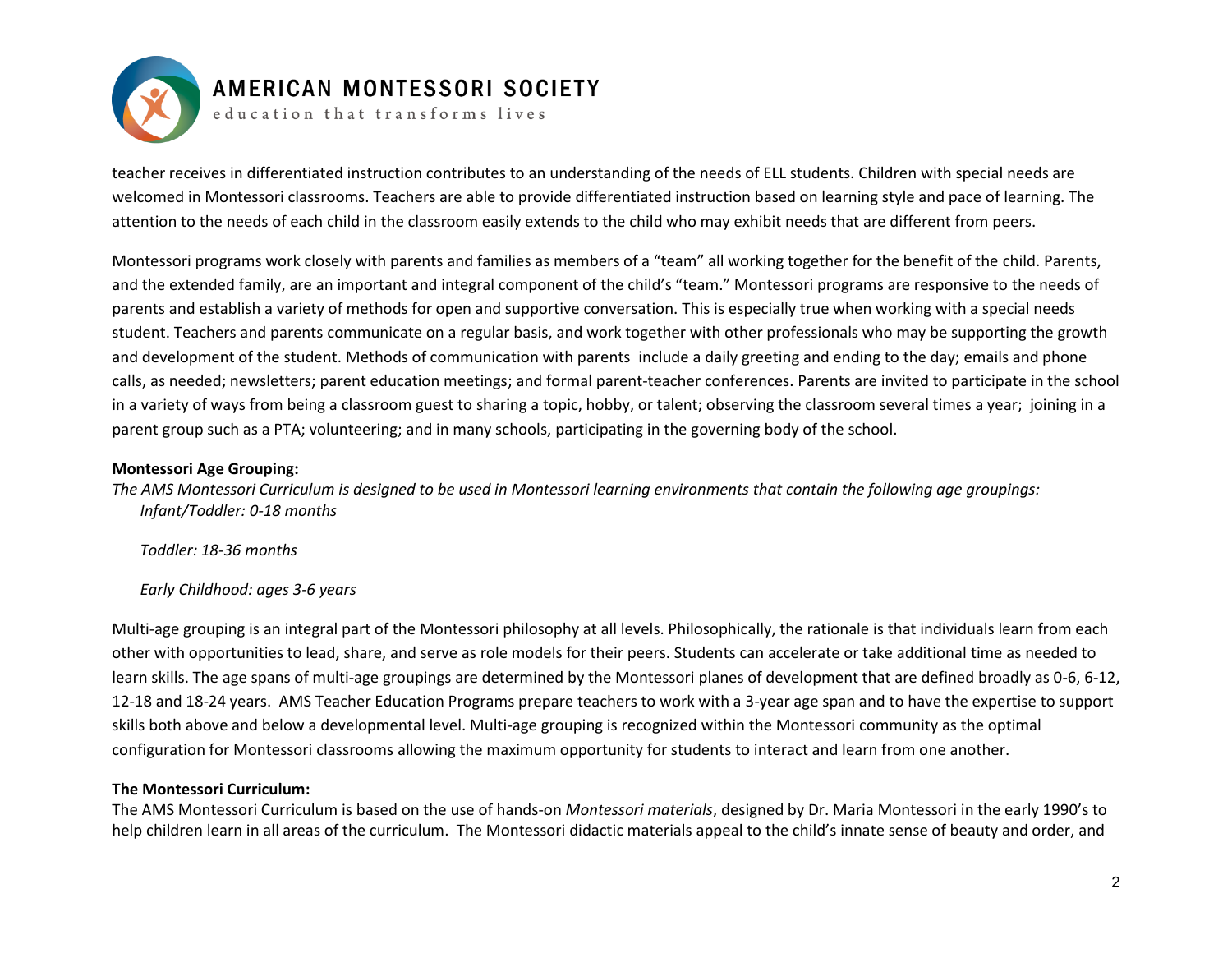

education that transforms lives

provide isolated examples of concepts to be learned and follow a natural progression from simple to complex and from concrete to abstract. The Montessori materials are designed with a control of error, an aspect of the specific material and/or the teacher's presentation that gives the student feedback about his success and allows him to independently correct his process.

Please see *[AMS Suggested Materials List](http://amshq.org/School-Resources/Starting-a-School/Classroom-Materials)* for a list of Montessori materials to be found in classrooms implementing the AMS Montessori curriculum.

Each Montessori curriculum area (Practical Life; Sensorial; Language and Literacy; Math; Physical and Life Science; Social Studies; and Art, Music, and Movement) includes a specific sequence of lessons and materials, deliberately organized with attention to scaffolded instruction according to basic principles: simple to complex, one step to multiple steps, and concrete to abstract. Based on knowledge of each child's developmental level, interests, learning style, and readiness, the teacher will provide a lesson to an individual, or a small group. (The composition of these small groupings will vary based on child interest, need for practice, or mastery of a skill or concept, as opposed to chronological age.) Using an ongoing formative assessment loop, the teacher can provide appropriate support and challenge to each child, and respond to his cognitive, behavioral, and social/emotional needs on an immediate basis.

The daily schedule of the Montessori classroom is dependable and based on routine, which young children need for consistency. There is an extended, uninterrupted period of time (typically three hours) during which children may choose their activities, receive lessons from a teacher, and work individually, in a small group, or with a peer. Social interaction, verbal exchange, and collaborative problem solving are encouraged during the three-hour work period. Children participate in outdoor time daily, weather permitting, in an outdoor environment which is carefully prepared to provide a variety of developmentally appropriate gross and fine motor opportunities. Most classrooms include at least one wholegroup "circle time" with activities, music, movement, and reading aloud during the day.

#### **The Montessori Learning Environment:**

The Montessori learning environment is *child-centered*. Individual and small group lessons are presented according to each child's development and ability. At all levels, students work using hands-on, self-correcting, self-directed materials which allow them to progress at an individualized pace. Faculty members carefully observe the student's learning style, strengths, and areas of challenge and present developmentally appropriate lessons in a variety of modalities so as to best instruct that particular student. Faculty members present lessons in different ways to meet the needs of students who learn auditorily, visually, kinesthetically, etc.

Montessori learning environments employ *active learning methods*, which are facilitated by the Montessori materials. A teacher's guidance, the carefully prepared classroom environment, and didactic materials allow the student to be actively engaged in his own learning. With guidance,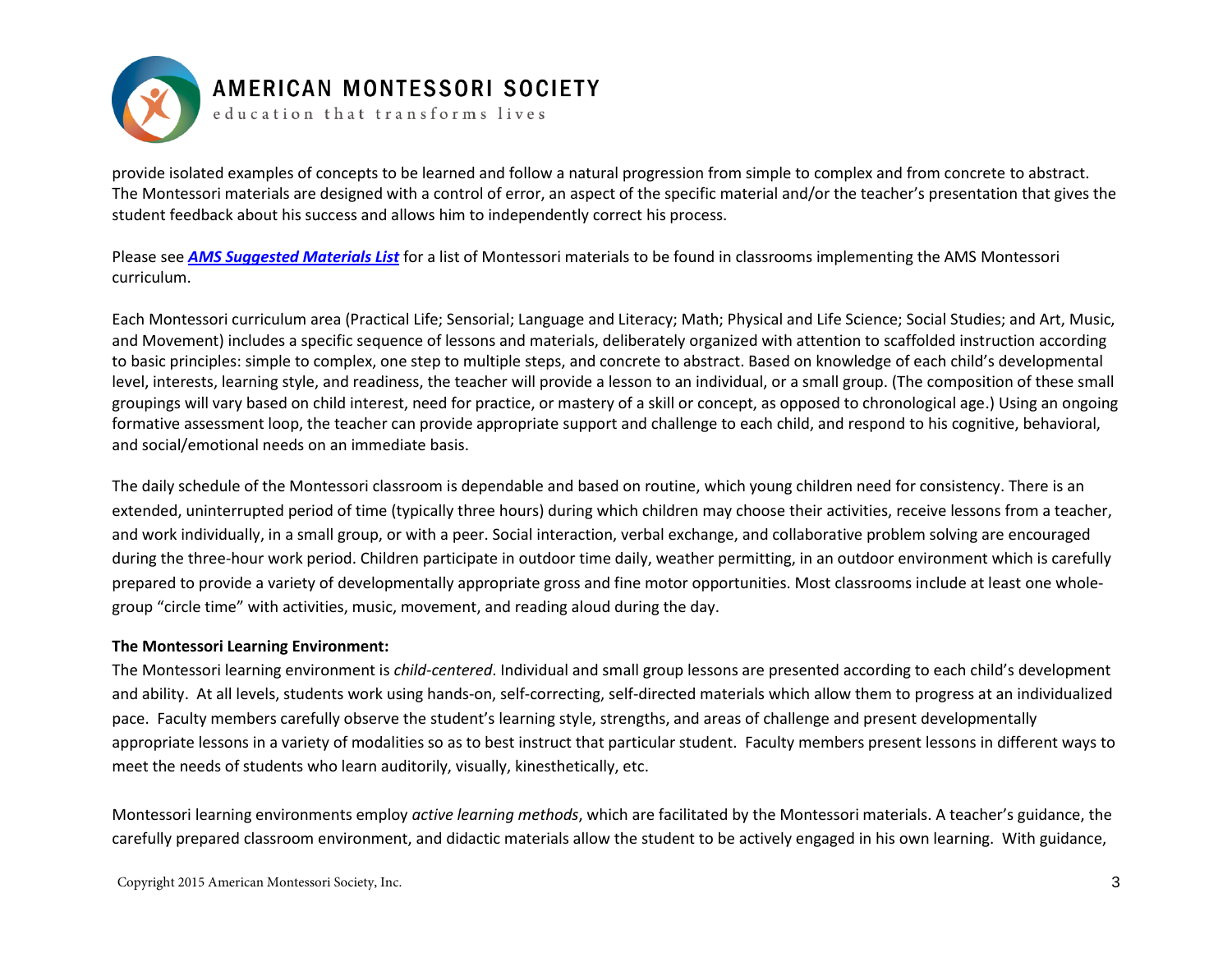

education that transforms lives

students learn to choose their own activities and ask for guidance or new lessons when needed. The student moves about the classroom, and later the greater school community, to get or use the materials he needs and he makes the choice to work independently, with other children, or with a teacher. Age appropriate guidelines for classroom expectations help the child manage his time and be responsible for productivity. Ultimately, it is the student's work of self-construction within the environment that leads to learning in all areas of the curriculum.

The learning environment is *non-competitive*. Teachers do not compare children to their peers, but rather teach to the individual child's needs and push the child to reach his fullest potential. Students are free to progress through the curriculum at their own pace and do not feel pressured to learn at the same rate or in the same way as their peers. Students are not given grades, but are evaluated through individual observation and narrative descriptions of their work.

The learning environment is *responsive*. Each classroom contains appropriate furnishings and materials for the developmental and physical needs of the students in the room. In order to meet students' needs and interests, classroom faculty carefully observe the students at work and modify materials according to their observations. The classroom environments are safe and respectful places that are prepared to meet the needs of the students.

The learning environment is *whole-child focused*. Faculty members offer unique and individualized academic opportunities to each student, while being equally concerned with the development of each child's social, moral, and emotional growth.

The learning environment encourages *independence*. The classroom environment allows the child to develop and strive to reach his potential, while pursuing his unique interests. Montessori teachers believe that the student learns best when he follows his interest and the activity offers meaningful experience. Every classroom at all levels of the school provide a long, uninterrupted work period in which the child can choose an activity, repeat the task as often as he needs to, and follow the activity to its conclusion, cleaning up his work area in an appropriate and conscientious manner. Task repetition and individual choice leads to task mastery.

The learning environment provides *freedom within limits*. The student has the freedom to initiate activities and exercise judgment and free will within the prepared environment. This freedom to make choices and follow interests is tempered by classroom ground rules that outline culturally acceptable and developmentally appropriate behaviors. Limits and responsibilities ensure a safe and respectful learning environment for every child where the students are given opportunities to carry out actions and practice good judgment.

#### **The Montessori Teaching Method:**

The Montessori teaching method is grounded in the education of the teacher. Montessori teachers participate in a rigorous Montessori teacher education program, most of which are accredited through the Montessori Accrediting Council of Teacher Education (MACTE) which is recognized by the US Department of Education. Requirements include coursework in each of the curriculum content areas (Practical Life; Sensorial;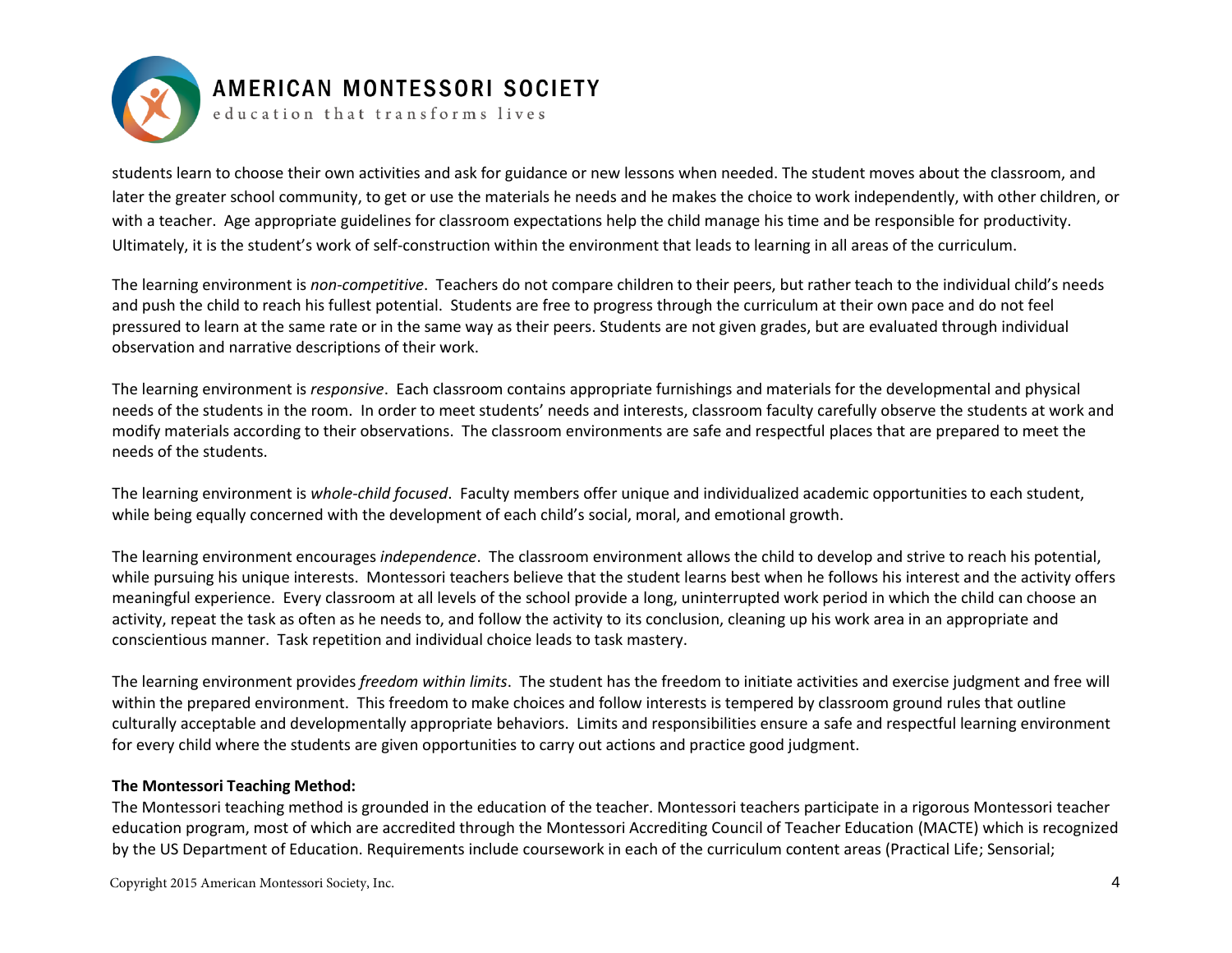

education that transforms lives

Language and Literacy; Math; Physical and Life Science; Social Studies; and Art, Music, and Movement); Classroom Leadership (which includes evaluations and assessments); Child Development and Psychology; Montessori Philosophy and Theory; Classroom Management(which includes preparation of the classroom environment, scheduling, curriculum planning, and differentiating instruction for special needs students and English Language Learners); Observation Techniques and Strategies; and Children, Families and Community. Each candidate is required to complete a supervised student teaching practicum and typically spends a school year full-time in a Montessori classroom as an intern or teaching assistant.

This specially prepared teacher, then, has a clear understanding of the goals, desired outcomes, and methods in which to create a prepared environment that facilitates the academic, physical, and social-emotional development of each child in the classroom. Every high-quality Montessori classroom includes at least one Montessori teacher who has been trained for the level at which he or she teaches and the number of teaching assistants to comply with state and/or local required adult to student ratios. The collaboration of these adults in the classroom is crucial as they work closely together to meet the needs of the children in their care. They model in their relationships the respect that is integral to the positive functioning of the classroom; they communicate clearly and often regarding each child and that child's developmental needs in the cognitive, behavioral, and social-emotional domains.

| <b>Florida Early Learning and</b>                                    | <b>Learning Objectives</b>                                                                                                                                                                        | <b>Learning Activities</b>                                                                                                                                                                                                                                   | <b>Assessment</b>                                                               |
|----------------------------------------------------------------------|---------------------------------------------------------------------------------------------------------------------------------------------------------------------------------------------------|--------------------------------------------------------------------------------------------------------------------------------------------------------------------------------------------------------------------------------------------------------------|---------------------------------------------------------------------------------|
| <b>Developmental Standards:</b>                                      |                                                                                                                                                                                                   |                                                                                                                                                                                                                                                              |                                                                                 |
| <b>Domain: Physical</b>                                              |                                                                                                                                                                                                   |                                                                                                                                                                                                                                                              |                                                                                 |
| <b>Development</b>                                                   |                                                                                                                                                                                                   |                                                                                                                                                                                                                                                              |                                                                                 |
| Age: Birth to 18 Months                                              |                                                                                                                                                                                                   |                                                                                                                                                                                                                                                              |                                                                                 |
| A. Gross Motor Development                                           |                                                                                                                                                                                                   |                                                                                                                                                                                                                                                              |                                                                                 |
| 1. Shows characteristics of<br>appropriate health and<br>development | To aid in the development of the student's<br>physical, social-emotional development,<br>and cognitive development, self-<br>regulation, language and communication,<br>and approach to learning. | The Montessori prepared<br>environment, the preparation of<br>the Montessori teacher of the<br>teacher, the Montessori<br>curriculum, and the interaction<br>between children of multiple<br>ages facilitates the optimal<br>development of the whole child. | The children exhibit<br>developmentally appropriate<br>benchmarks in each area. |
| 2. Demonstrates beginning<br>signs of balance, control, and          | To teach the student order, concentration,<br>balance, control, and coordination, as well                                                                                                         | Carrying a tray, rug, bucket;<br>handwashing; wiping nose and                                                                                                                                                                                                | Increasing development of<br>strength, coordination, control                    |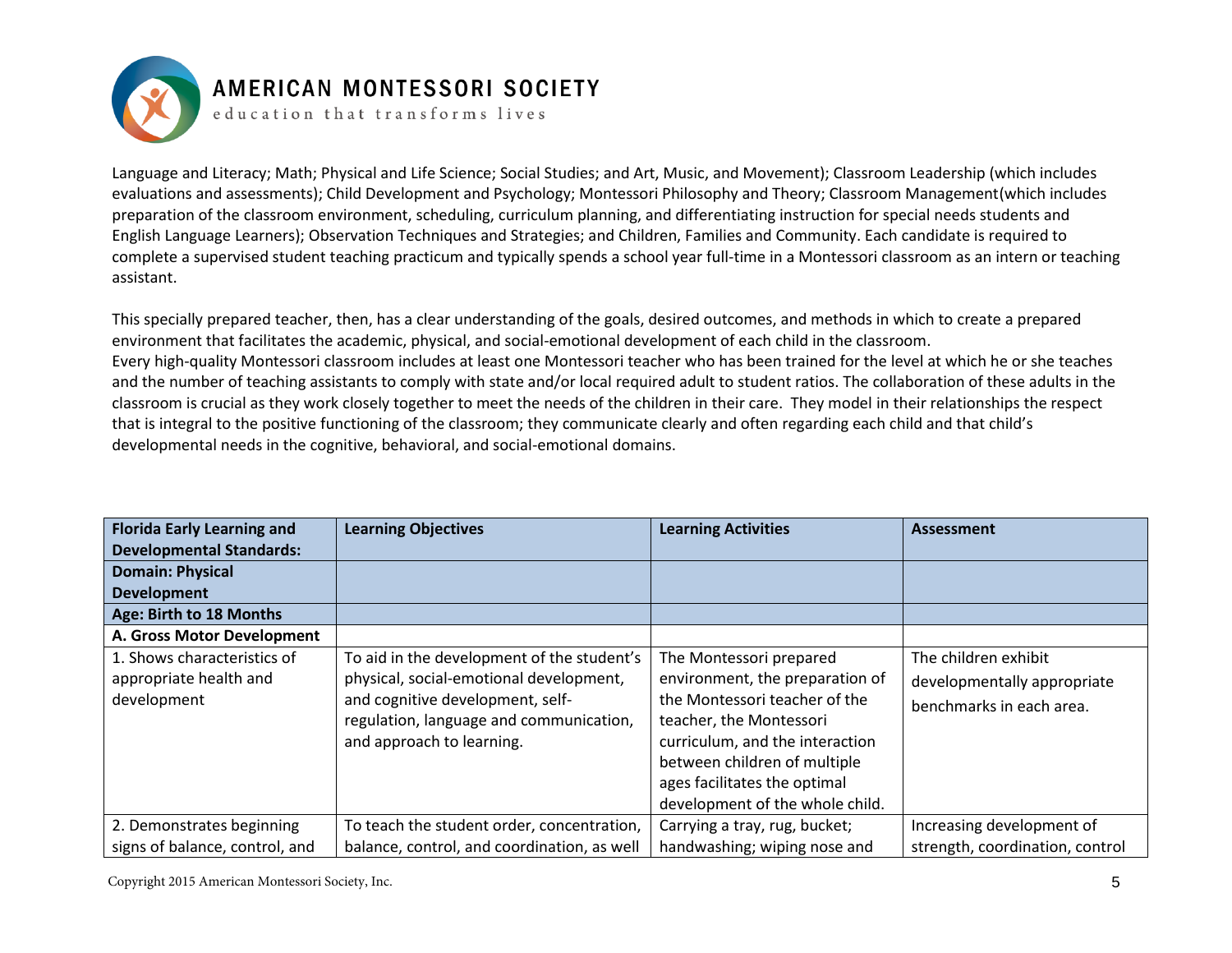

 ${\tt e}$  ducation that  ${\tt trains}$  forms lives

| coordination                                                                       | as aid in the development of his growing<br>independence.                                                                                                                                                 | other lessons in personal<br>hygiene; toileting; other gross<br>motor activities such as snack<br>and meal time preparation,<br>eating, and cleaning; indoor and<br>outdoor gross motor equipment;<br>group games and cooperative<br>challenges.    | of body.                                                                                                                                                                                                                                                 |
|------------------------------------------------------------------------------------|-----------------------------------------------------------------------------------------------------------------------------------------------------------------------------------------------------------|-----------------------------------------------------------------------------------------------------------------------------------------------------------------------------------------------------------------------------------------------------|----------------------------------------------------------------------------------------------------------------------------------------------------------------------------------------------------------------------------------------------------------|
| <b>B. Fine Motor Development</b>                                                   |                                                                                                                                                                                                           |                                                                                                                                                                                                                                                     |                                                                                                                                                                                                                                                          |
| 1. Demonstrates visual<br>abilities that support healthy<br>growth and development | To aid in the development of the student's<br>visual sense; refine the senses; enable the<br>student to categorize and classify objects<br>by sight; to expose the student to new<br>sights.              | All Montessori Sensorial<br>materials and lessons. Mobiles,<br>Shape Boxes; rattles; Montessori<br>Bells; Cylinder Blocks; puzzles;<br>block materials; Geometric<br>Solids.                                                                        | Increasing development of fine<br>motor skills; development of<br>eye-hand coordination.<br>Development and enhancement<br>of sensory discriminations<br>(visual, auditory, tactile, baric,<br>thermic, olfactory, gustatory),<br>attention, and memory. |
| 2. Demonstrates beginning                                                          | To teach the student order, concentration,                                                                                                                                                                | Carrying a tray, rug, and bucket;                                                                                                                                                                                                                   | Increasing development of                                                                                                                                                                                                                                |
| signs of strength, control and                                                     | and eye-hand coordination, as well as aid                                                                                                                                                                 | other gross motor activities such                                                                                                                                                                                                                   | strength, hand-eye                                                                                                                                                                                                                                       |
| eye-hand coordination                                                              | in the development of his growing<br>independence. Practical Life activities<br>create real opportunities for the student<br>to practice necessary life skills such as<br>dressing, feeding, and pouring. | as snack and meal time<br>preparation, eating, and cleaning;<br>Sensorial and Practical Life<br>activities.                                                                                                                                         | coordination, control of body.                                                                                                                                                                                                                           |
| C. Self-help                                                                       |                                                                                                                                                                                                           |                                                                                                                                                                                                                                                     |                                                                                                                                                                                                                                                          |
| 1. Demonstrates beginning<br>participation in self-care                            | To develop the student's desire and ability<br>to participate in and practice self-care<br>routines.                                                                                                      | Helping with diapering; use of the<br>toilet; washing hands and face;<br>feeding self; Dressing Frames;<br>washing activities; putting on and<br>taking off shoes, socks and<br>clothing; setting the table; care of<br>the environment activities. | Increasing development of self-<br>help skills.                                                                                                                                                                                                          |
| 2. Participates in basic health                                                    | To develop the student's desire and ability                                                                                                                                                               | Helping with diapering; use of the                                                                                                                                                                                                                  | Increasing development of self-                                                                                                                                                                                                                          |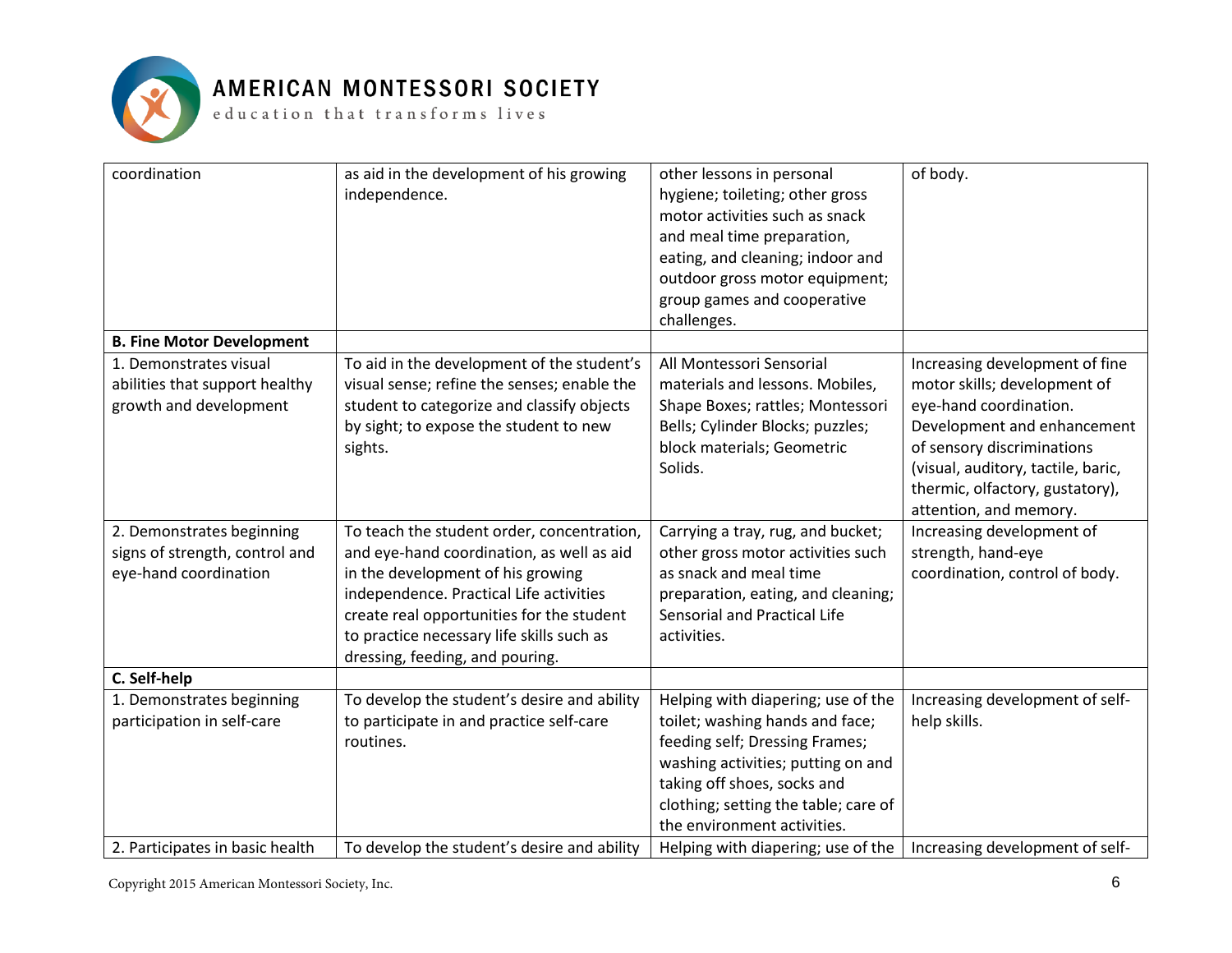

| and safety routines                                    | to participate in and practice self-care<br>routines, personal hygiene, and safety<br>routines.                                                  | toilet; washing hands and face;<br>feeding self; Dressing Frames;<br>washing activities; putting on and<br>taking off shoes, socks and<br>clothing; setting the table; care of<br>the environment activities.<br>Participation in safety routines<br>such as fire drills and exercises in<br>safe and deliberate movements<br>in the classroom. | help, health, and safety skills<br>and routines.                                                                  |
|--------------------------------------------------------|--------------------------------------------------------------------------------------------------------------------------------------------------|-------------------------------------------------------------------------------------------------------------------------------------------------------------------------------------------------------------------------------------------------------------------------------------------------------------------------------------------------|-------------------------------------------------------------------------------------------------------------------|
| D. Health                                              |                                                                                                                                                  |                                                                                                                                                                                                                                                                                                                                                 |                                                                                                                   |
| 1. Shows characteristics of<br>good nutritional health | To develop the student's acceptance of<br>nutritional food choices and his<br>willingness to try new foods.                                      | Snack and mealtime routines,<br>food preparation.                                                                                                                                                                                                                                                                                               | Children try new foods, eat<br>nutritional foods at snack and<br>lunch, and can make nutritional<br>food choices. |
| 2. Exhibits auditory abilities                         | To aid in the development of the student's                                                                                                       | Singing; dancing; movement                                                                                                                                                                                                                                                                                                                      | Increasing development of                                                                                         |
| that support healthy growth<br>and development         | auditory sense; refine the senses; enable<br>the student to categorize and classify<br>objects by sound; to expose the student to<br>new sounds. | games; musical instruments;<br>Sound Cylinders; recordings of<br>diverse kinds of music.                                                                                                                                                                                                                                                        | auditory skills.                                                                                                  |
| 3. Shows characteristics of                            | To teach the student to care for teeth and                                                                                                       | Teeth brushing.                                                                                                                                                                                                                                                                                                                                 | The child is able to brush his                                                                                    |
| good oral health                                       | mouth.                                                                                                                                           |                                                                                                                                                                                                                                                                                                                                                 | teeth independently.                                                                                              |
| 4. Shows basic health needs                            | To develop the student's ability to take                                                                                                         | Helping with diapering; use of the                                                                                                                                                                                                                                                                                                              | The child is able to take care of                                                                                 |
| are met                                                | care of his basic health needs.                                                                                                                  | toilet; washing hands and face;<br>feeding self; Dressing Frames;<br>washing activities; putting on and<br>taking off shoes, socks and<br>clothing; snack and mealtime<br>routines.                                                                                                                                                             | his own basic health needs<br>independently.                                                                      |
| <b>Domain: Physical</b>                                | <b>Learning Objectives</b>                                                                                                                       | <b>Learning Activities</b>                                                                                                                                                                                                                                                                                                                      | <b>Assessment</b>                                                                                                 |
| <b>Development</b>                                     |                                                                                                                                                  |                                                                                                                                                                                                                                                                                                                                                 |                                                                                                                   |
| Age: 18-36 months                                      |                                                                                                                                                  |                                                                                                                                                                                                                                                                                                                                                 |                                                                                                                   |
| A. Gross Motor Development                             |                                                                                                                                                  |                                                                                                                                                                                                                                                                                                                                                 |                                                                                                                   |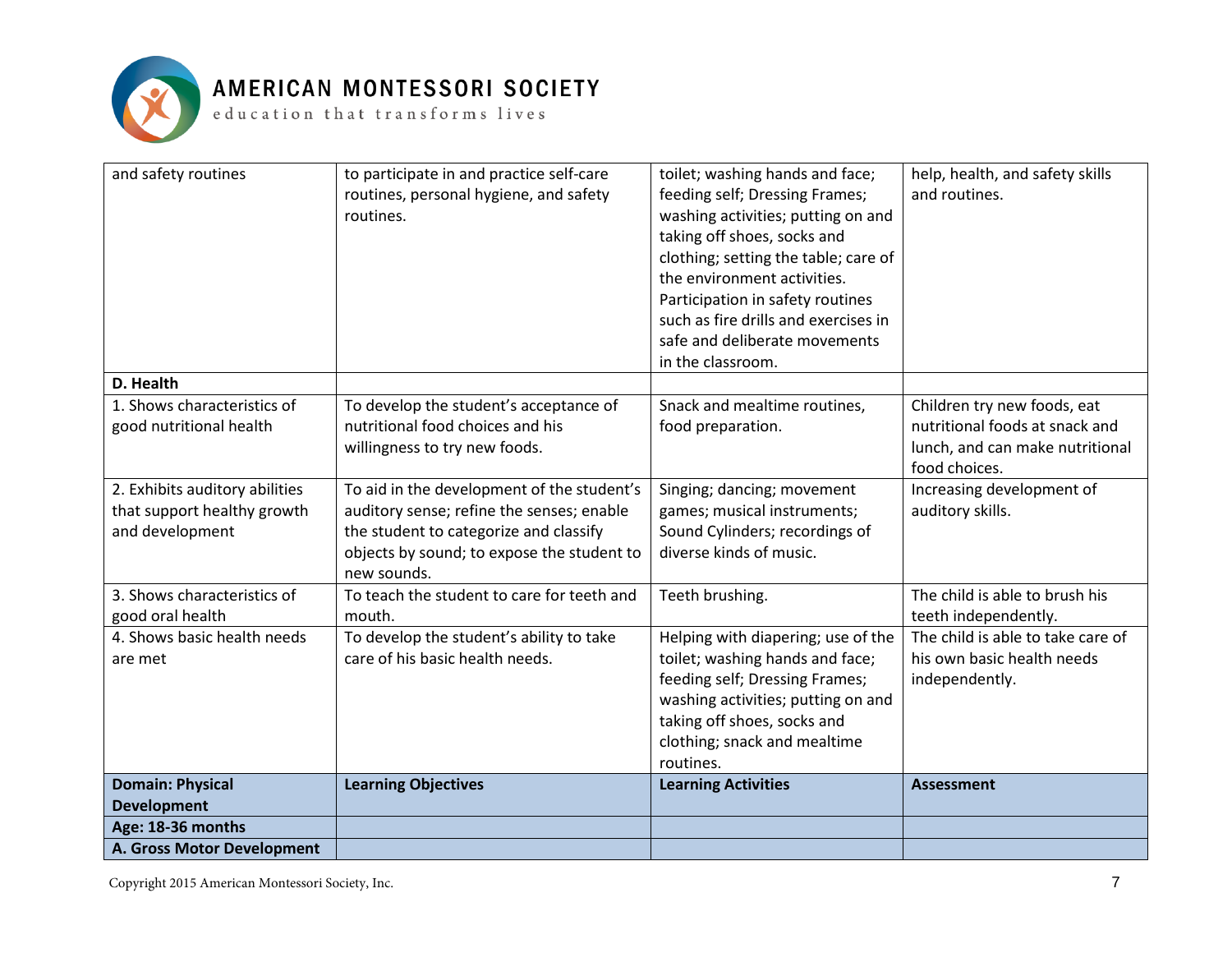

 ${\tt e}$  ducation that transforms lives

| 1. Shows characteristics of<br>appropriate health and<br>development                | To teach the student<br>order, concentration, and coordination, as<br>well as aid in the development of his<br>growing independence. Practical Life<br>activities create real opportunities for the<br>student to practice necessary life skills<br>such as dressing, feeding, and pouring. | Carrying a tray, rug, bucket;<br>handwashing; wiping nose and<br>other lessons in personal<br>hygiene; toileting; other gross<br>motor activities such as snack<br>and meal time preparation,<br>eating, and cleaning; indoor and<br>outdoor gross motor equipment.                                               | Children demonstrate the<br>emerging ability to regulate<br>their physical processes in order<br>to meet both their internal<br>needs and external demands in<br>accordance with social and<br>cultural contexts. Increasing<br>development of strength,<br>coordination, control of body. |
|-------------------------------------------------------------------------------------|---------------------------------------------------------------------------------------------------------------------------------------------------------------------------------------------------------------------------------------------------------------------------------------------|-------------------------------------------------------------------------------------------------------------------------------------------------------------------------------------------------------------------------------------------------------------------------------------------------------------------|--------------------------------------------------------------------------------------------------------------------------------------------------------------------------------------------------------------------------------------------------------------------------------------------|
| 2. Demonstrates improved<br>signs of balance, control, and<br>coordination          | To teach the student<br>order, concentration, balance, control,<br>and coordination, as well as aid in the<br>development of his growing<br>independence.                                                                                                                                   | Carrying a tray, rug, bucket;<br>handwashing; wiping nose and<br>other lessons in personal<br>hygiene; toileting; other gross<br>motor activities such as snack<br>and meal time preparation,<br>eating, and cleaning; indoor and<br>outdoor gross motor equipment;<br>group games and cooperative<br>challenges. | Increasing development of<br>strength, coordination, control<br>of body.                                                                                                                                                                                                                   |
| <b>B. Fine Motor Development</b>                                                    |                                                                                                                                                                                                                                                                                             |                                                                                                                                                                                                                                                                                                                   |                                                                                                                                                                                                                                                                                            |
| 1. Demonstrates visual<br>abilities that support healthy<br>growth and development  | To aid in the development of the student's<br>visual sense; refine the senses; enable the<br>student to categorize and classify objects<br>by sight; to expose the student to new<br>sights.                                                                                                | All Montessori Sensorial<br>materials and lessons. Mobiles,<br>Shape Boxes; rattles; Montessori<br>Bells; Cylinder Blocks; puzzles;<br>block materials; Geometric<br>Solids.                                                                                                                                      | Increasing development of fine<br>motor skills; development of<br>eye-hand coordination.<br>Development and enhancement<br>of sensory discriminations<br>(visual, auditory, tactile, baric,<br>thermic, olfactory, gustatory),<br>attention, and memory.                                   |
| 2. Demonstrates improved<br>signs of strength, control and<br>eye-hand coordination | To teach the student order, concentration,<br>and eye-hand coordination, as well as aid<br>in the development of his growing<br>independence. Practical Life activities<br>create real opportunities for the student                                                                        | Carrying a tray, rug, and bucket;<br>other gross motor activities such<br>as snack and meal time<br>preparation, eating, and cleaning;<br>Sensorial and Practical Life                                                                                                                                            | Increasing development of<br>strength, hand-eye<br>coordination, control of body.                                                                                                                                                                                                          |

Copyright 2015 American Montessori Society, Inc.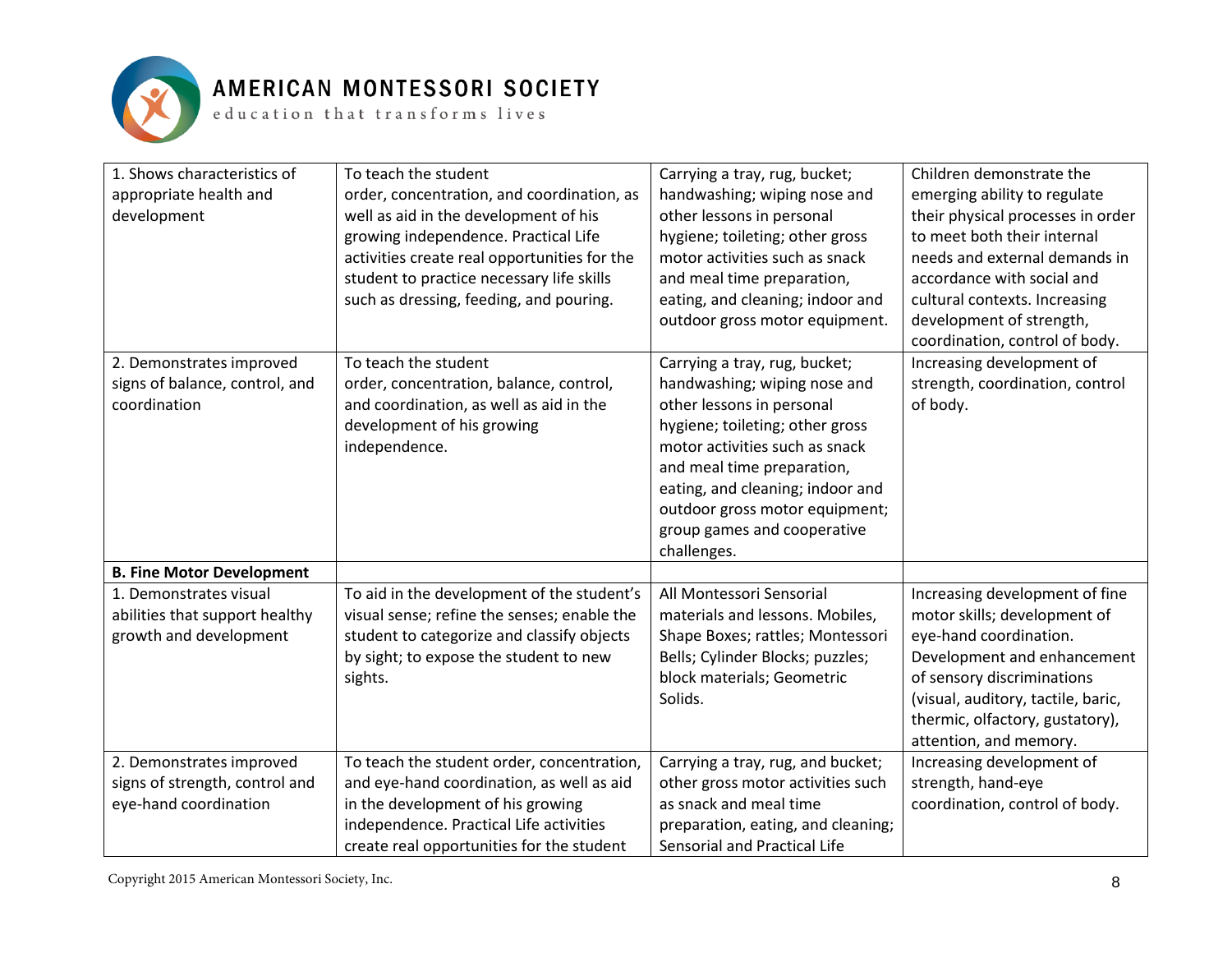

|                                                                                  | to practice necessary life skills such as<br>dressing, feeding, and pouring.                                                                                                                   | activities.                                                                                                                                                                                                                                                                                                                                                                           |                                                                                                                   |
|----------------------------------------------------------------------------------|------------------------------------------------------------------------------------------------------------------------------------------------------------------------------------------------|---------------------------------------------------------------------------------------------------------------------------------------------------------------------------------------------------------------------------------------------------------------------------------------------------------------------------------------------------------------------------------------|-------------------------------------------------------------------------------------------------------------------|
| C. Self-help                                                                     |                                                                                                                                                                                                |                                                                                                                                                                                                                                                                                                                                                                                       |                                                                                                                   |
| 1. Demonstrates participation<br>in self-care                                    | To develop the student's desire and ability<br>to participate in and practice self-care<br>routines.                                                                                           | Helping with diapering; use of the<br>toilet; washing hands and face;<br>feeding self; Dressing Frames;<br>washing activities; putting on and<br>taking off shoes, socks and<br>clothing; setting the table; care of<br>the environment activities.                                                                                                                                   | Increasing development of self-<br>help skills.                                                                   |
| 2. Participates in basic health<br>and safety routines                           | To develop the student's desire and ability<br>to participate in and practice self-care<br>routines, personal hygiene, and safety<br>routines.                                                 | Helping with diapering; use of the<br>toilet; washing hands and face;<br>feeding self; Dressing Frames;<br>washing activities; putting on and<br>taking off shoes, socks and<br>clothing; setting the table; care of<br>the environment activities.<br>Participation in safety routines<br>such as fire drills and exercises in<br>safe and deliberate movements<br>in the classroom. | Increasing development of self-<br>help, health, and safety skills<br>and routines.                               |
| D. Health                                                                        |                                                                                                                                                                                                |                                                                                                                                                                                                                                                                                                                                                                                       |                                                                                                                   |
| 1. Shows characteristics of<br>good nutritional health                           | To develop the student's acceptance of<br>nutritional food choices and his<br>willingness to try new foods.                                                                                    | Snack and mealtime routines,<br>food preparation.                                                                                                                                                                                                                                                                                                                                     | Children try new foods, eat<br>nutritional foods at snack and<br>lunch, and can make nutritional<br>food choices. |
| 2. Exhibits auditory abilities<br>that support healthy growth<br>and development | To aid in the development of the student's<br>auditory sense; refine the senses; enable<br>the student to categorize and classify<br>objects by sound; to expose the student to<br>new sounds. | Singing; dancing; movement<br>games; musical instruments;<br>Sound Cylinders; recordings of<br>diverse kinds of music.                                                                                                                                                                                                                                                                | Increasing development of<br>auditory skills.                                                                     |
| 3. Shows characteristics of<br>good oral health                                  | To teach the student to care for teeth and<br>mouth.                                                                                                                                           | Teeth brushing.                                                                                                                                                                                                                                                                                                                                                                       | The child is able to brush his<br>teeth independently.                                                            |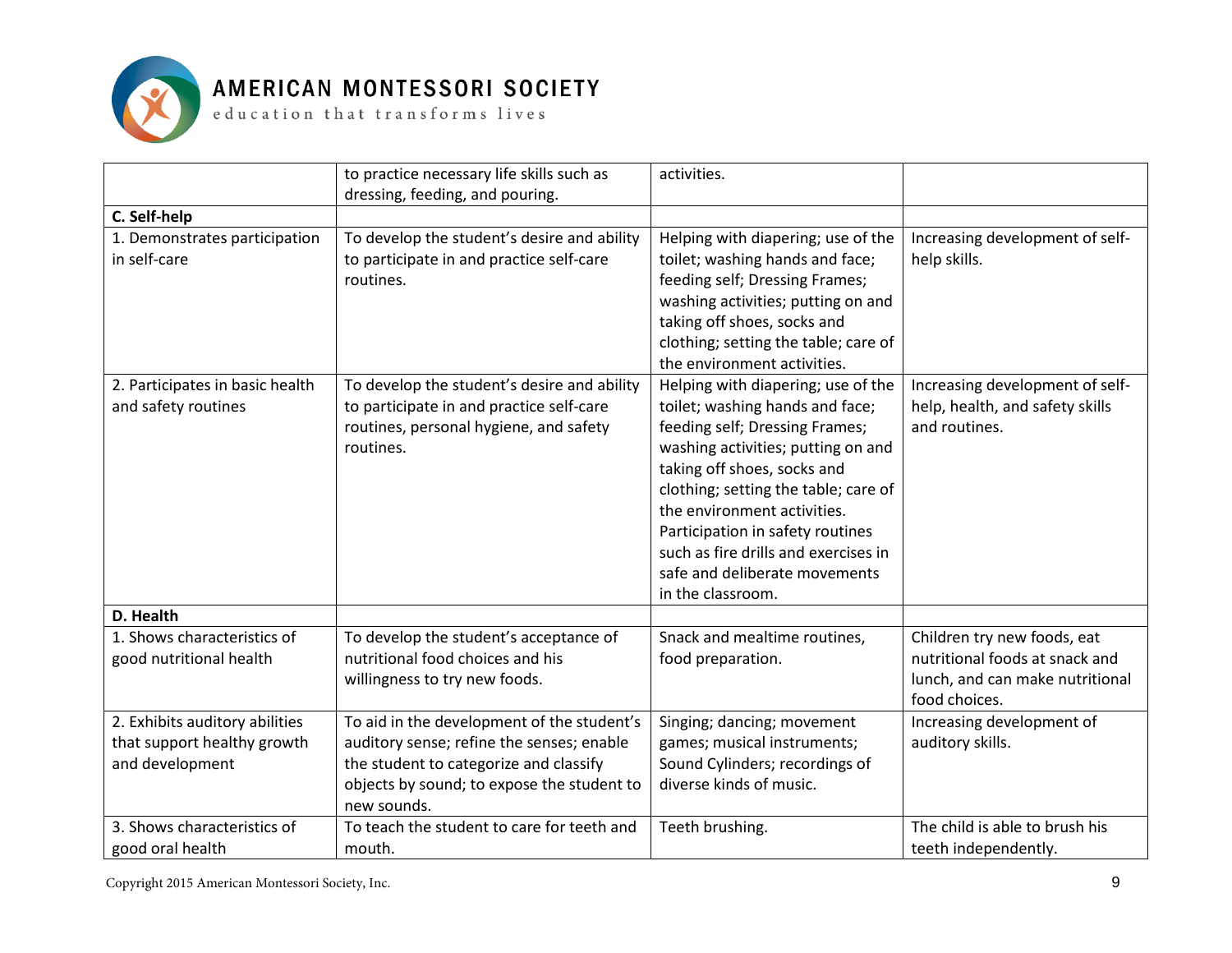

| 4. Shows basic health needs<br>are met | To develop the student's ability to take<br>care of his basic health needs. | Helping with diapering; use of the<br>toilet; washing hands and face;<br>feeding self; Dressing Frames;<br>washing activities; putting on and<br>taking off shoes, socks and<br>clothing; snack and mealtime<br>routines. | The child is able to take care of<br>his own basic health needs<br>independently. |
|----------------------------------------|-----------------------------------------------------------------------------|---------------------------------------------------------------------------------------------------------------------------------------------------------------------------------------------------------------------------|-----------------------------------------------------------------------------------|
| <b>Florida Early Learning and</b>      | <b>Learning Objectives</b>                                                  | <b>Learning Activities</b>                                                                                                                                                                                                | <b>Assessment</b>                                                                 |
| <b>Developmental Standards:</b>        |                                                                             |                                                                                                                                                                                                                           |                                                                                   |
| <b>Domain: Physical</b>                |                                                                             |                                                                                                                                                                                                                           |                                                                                   |
| <b>Development</b>                     |                                                                             |                                                                                                                                                                                                                           |                                                                                   |
| Age: 2 Year-Olds                       |                                                                             |                                                                                                                                                                                                                           |                                                                                   |
| A. Gross Motor Development             |                                                                             |                                                                                                                                                                                                                           |                                                                                   |
| 1. Shows characteristics of            | See curriculum for 18-36 months above                                       |                                                                                                                                                                                                                           |                                                                                   |
| appropriate health and                 |                                                                             |                                                                                                                                                                                                                           |                                                                                   |
| development                            |                                                                             |                                                                                                                                                                                                                           |                                                                                   |
| 2. Demonstrates advancing              | See curriculum for 18-36 months above                                       |                                                                                                                                                                                                                           |                                                                                   |
| signs of balance, control, and         |                                                                             |                                                                                                                                                                                                                           |                                                                                   |
| coordination                           |                                                                             |                                                                                                                                                                                                                           |                                                                                   |
| <b>B. Fine Motor Development</b>       |                                                                             |                                                                                                                                                                                                                           |                                                                                   |
| 1. Demonstrates visual                 | See curriculum for 18-36 months above                                       |                                                                                                                                                                                                                           |                                                                                   |
| abilities that support healthy         |                                                                             |                                                                                                                                                                                                                           |                                                                                   |
| growth and development                 |                                                                             |                                                                                                                                                                                                                           |                                                                                   |
| 2. Demonstrates advancing              | See curriculum for 18-36 months above                                       |                                                                                                                                                                                                                           |                                                                                   |
| signs of strength, control and         |                                                                             |                                                                                                                                                                                                                           |                                                                                   |
| eye-hand coordination                  |                                                                             |                                                                                                                                                                                                                           |                                                                                   |
| C. Self-help                           |                                                                             |                                                                                                                                                                                                                           |                                                                                   |
| 1. Demonstrates advancing              | See curriculum for 18-36 months above                                       |                                                                                                                                                                                                                           |                                                                                   |
| participation in self-care             |                                                                             |                                                                                                                                                                                                                           |                                                                                   |
| 2. Participates in basic health        | See curriculum for 18-36 months above                                       |                                                                                                                                                                                                                           |                                                                                   |
| and safety routines                    |                                                                             |                                                                                                                                                                                                                           |                                                                                   |
| D. Health                              |                                                                             |                                                                                                                                                                                                                           |                                                                                   |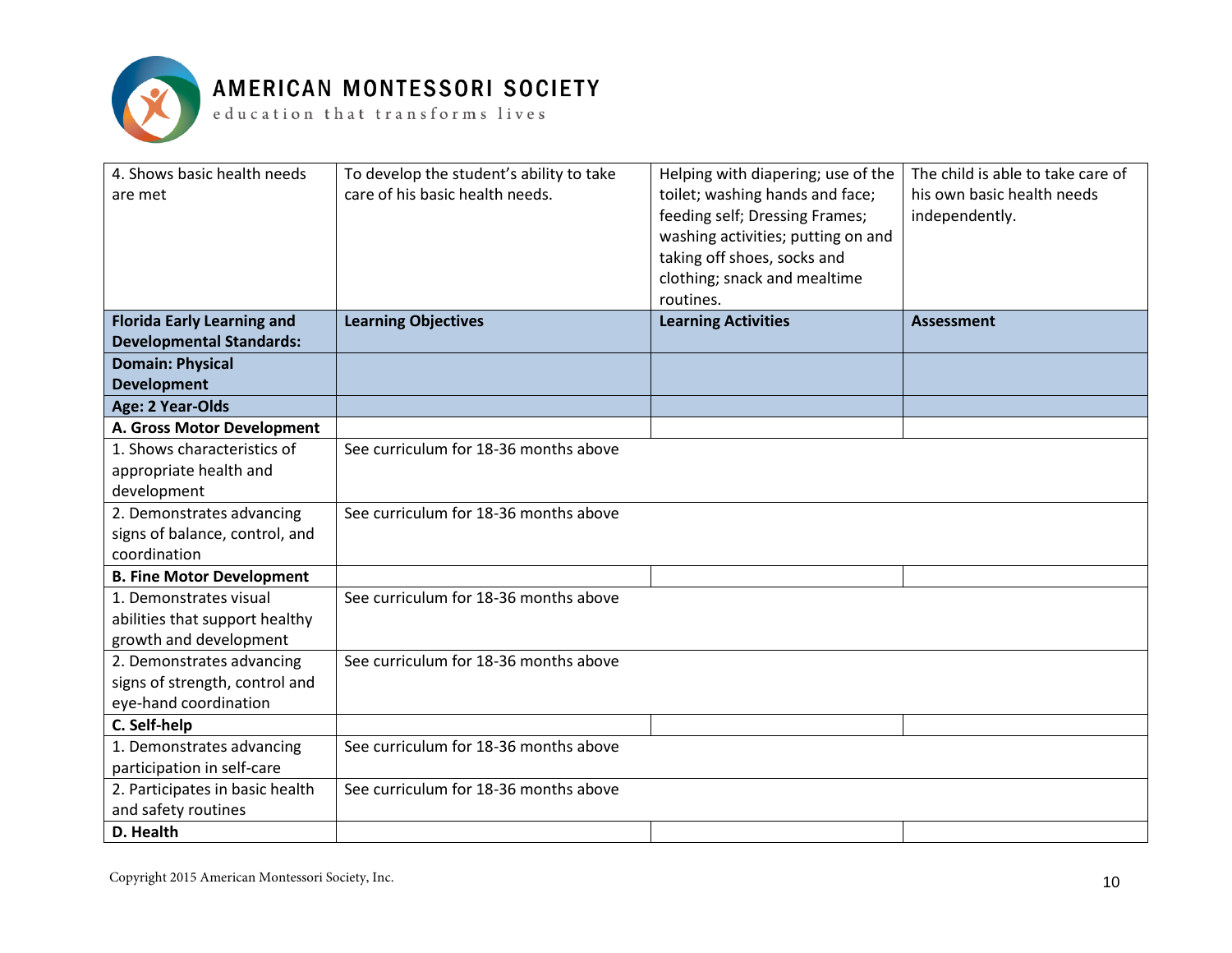

 ${\tt e}$  ducation that  ${\tt trains}$  forms lives

| 1. Exhibits auditory abilities<br>that support healthy growth<br>and development | See curriculum for 18-36 months above       |                                  |                                   |  |
|----------------------------------------------------------------------------------|---------------------------------------------|----------------------------------|-----------------------------------|--|
| 2. Shows characteristics of                                                      | See curriculum for 18-36 months above       |                                  |                                   |  |
| good oral health                                                                 |                                             |                                  |                                   |  |
| 3. Shows basic health needs                                                      | See curriculum for 18-36 months above       |                                  |                                   |  |
| are met                                                                          |                                             |                                  |                                   |  |
| <b>Florida Early Learning and</b>                                                | <b>Learning Objectives</b>                  | <b>Learning Activities</b>       | <b>Assessment</b>                 |  |
| <b>Developmental Standards:</b>                                                  |                                             |                                  |                                   |  |
| <b>Domain: Physical</b>                                                          |                                             |                                  |                                   |  |
| <b>Development</b>                                                               |                                             |                                  |                                   |  |
| Age: 3 Year-Olds to 6 Year-<br><b>Olds</b>                                       |                                             |                                  |                                   |  |
| A. Gross Motor Development                                                       |                                             |                                  |                                   |  |
|                                                                                  |                                             |                                  |                                   |  |
| 1. Shows characteristics of                                                      | To teach the student order, concentration,  | Carrying a tray, rug, bucket;    | Children demonstrate the          |  |
| appropriate health and                                                           | and coordination, as well as aid in the     | handwashing; wiping nose and     | emerging ability to regulate      |  |
| development                                                                      | development of his growing                  | other lessons in personal        | their physical processes in order |  |
|                                                                                  | independence. Practical Life activities     | hygiene; toileting; other gross  | to meet both their internal       |  |
|                                                                                  | create real opportunities for the student   | motor activities such as snack   | needs and external demands in     |  |
|                                                                                  | to practice necessary life skills such as   | and meal time preparation,       | accordance with social and        |  |
|                                                                                  | dressing, feeding, and pouring.             | eating, and cleaning; indoor and | cultural contexts. Increasing     |  |
|                                                                                  |                                             | outdoor gross motor equipment;   | development of strength,          |  |
|                                                                                  |                                             | physical education activities;   | coordination, control of body.    |  |
|                                                                                  |                                             | health awareness activities;     |                                   |  |
|                                                                                  |                                             | safety lessons.                  |                                   |  |
| 2. Demonstrates increasing                                                       | To teach the student order, concentration,  | Indoor and outdoor gross motor   | Increasing development of         |  |
| control of large muscles                                                         | balance, control, and coordination, as well | equipment; introduction to       | strength, coordination, control   |  |
|                                                                                  | as aid in the development of his growing    | sports, space, and direction;    | of body.                          |  |
|                                                                                  | independence.                               | activities in balance,           |                                   |  |
|                                                                                  |                                             | coordination, and teamwork;      |                                   |  |
|                                                                                  |                                             | group games and cooperative      |                                   |  |
|                                                                                  |                                             | teamwork.                        |                                   |  |
| <b>B. Fine Motor Development</b>                                                 |                                             |                                  |                                   |  |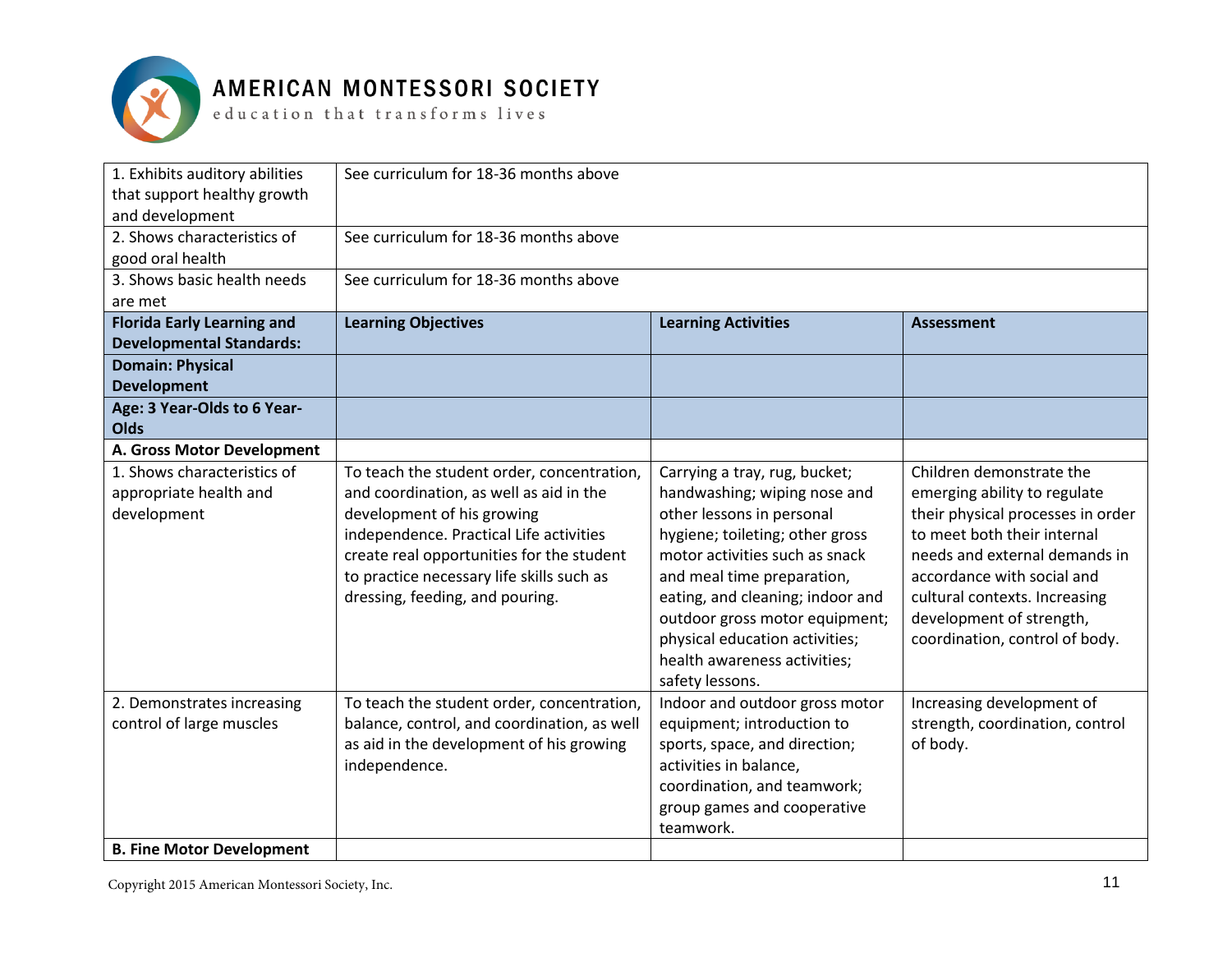

| 1. Demonstrates increasing<br>control of small muscles                   | To develop the student's fine motor<br>coordination and strengthen the muscles<br>of the hand.                                                                                     | Preparation of the hand activities<br>using Sensorial materials,<br>scissors, pencils, beads, blocks,<br>etc.                                                                                                                                                                                                                                      | The student's work reflects<br>increasing mastery of fine motor<br>control.                                                                                                                                                |
|--------------------------------------------------------------------------|------------------------------------------------------------------------------------------------------------------------------------------------------------------------------------|----------------------------------------------------------------------------------------------------------------------------------------------------------------------------------------------------------------------------------------------------------------------------------------------------------------------------------------------------|----------------------------------------------------------------------------------------------------------------------------------------------------------------------------------------------------------------------------|
| 2. Shows improving eye-hand<br>coordination                              | To teach the student order, concentration,<br>and eye-hand coordination.                                                                                                           | Carrying a tray, rug, and bucket;<br>other gross motor activities such<br>as snack and meal time<br>preparation, eating, and cleaning;<br>Sensorial and Practical Life<br>activities.                                                                                                                                                              | Increasing development of<br>strength, hand-eye<br>coordination, control of body.                                                                                                                                          |
| 3. Uses various drawing and<br>art tools with developing<br>coordination | To develop the student's fine motor<br>coordination and strengthen the muscles<br>of the hand; to teach the student how to<br>appropriately use drawing and writing<br>implements. | Preparation of the hand activities<br>using Sensorial materials,<br>scissors, pencils, beads, blocks,<br>etc.                                                                                                                                                                                                                                      | The student's work reflects<br>increasing mastery of fine motor<br>control.                                                                                                                                                |
| C. Self-help                                                             |                                                                                                                                                                                    |                                                                                                                                                                                                                                                                                                                                                    |                                                                                                                                                                                                                            |
| 1. Actively participates in self-<br>care                                | To develop the student's desire and ability<br>to participate in and practice self-care<br>routines.                                                                               | Dressing Frames: velcro, button,<br>snap, zipper, hook and eye,<br>buckle, bow tie, lace, safety pin;<br>putting on shoes; putting on a<br>coat; noseblowing; handwashing;<br>toileting                                                                                                                                                            | The student is able to velcro,<br>button, snap, zipper, hook and<br>eye, buckle, tie, lace, and safety<br>pin independently. The student<br>is able to independently take<br>care of personal health and<br>hygiene needs. |
| 2. Actively takes part in basic<br>health and safety routines            | To develop the student's desire and ability<br>to participate in and practice self-care<br>routines, personal hygiene, and safety<br>routines.                                     | Toileting; washing hands and<br>face; feeding self; Dressing<br>Frames; washing activities;<br>putting on and taking off shoes,<br>socks and clothing; setting the<br>table; care of the environment<br>activities. Participation in safety<br>routines such as fire drills and<br>exercises in safe and deliberate<br>movements in the classroom. | Increasing development of self-<br>help, health, and safety skills<br>and routines.                                                                                                                                        |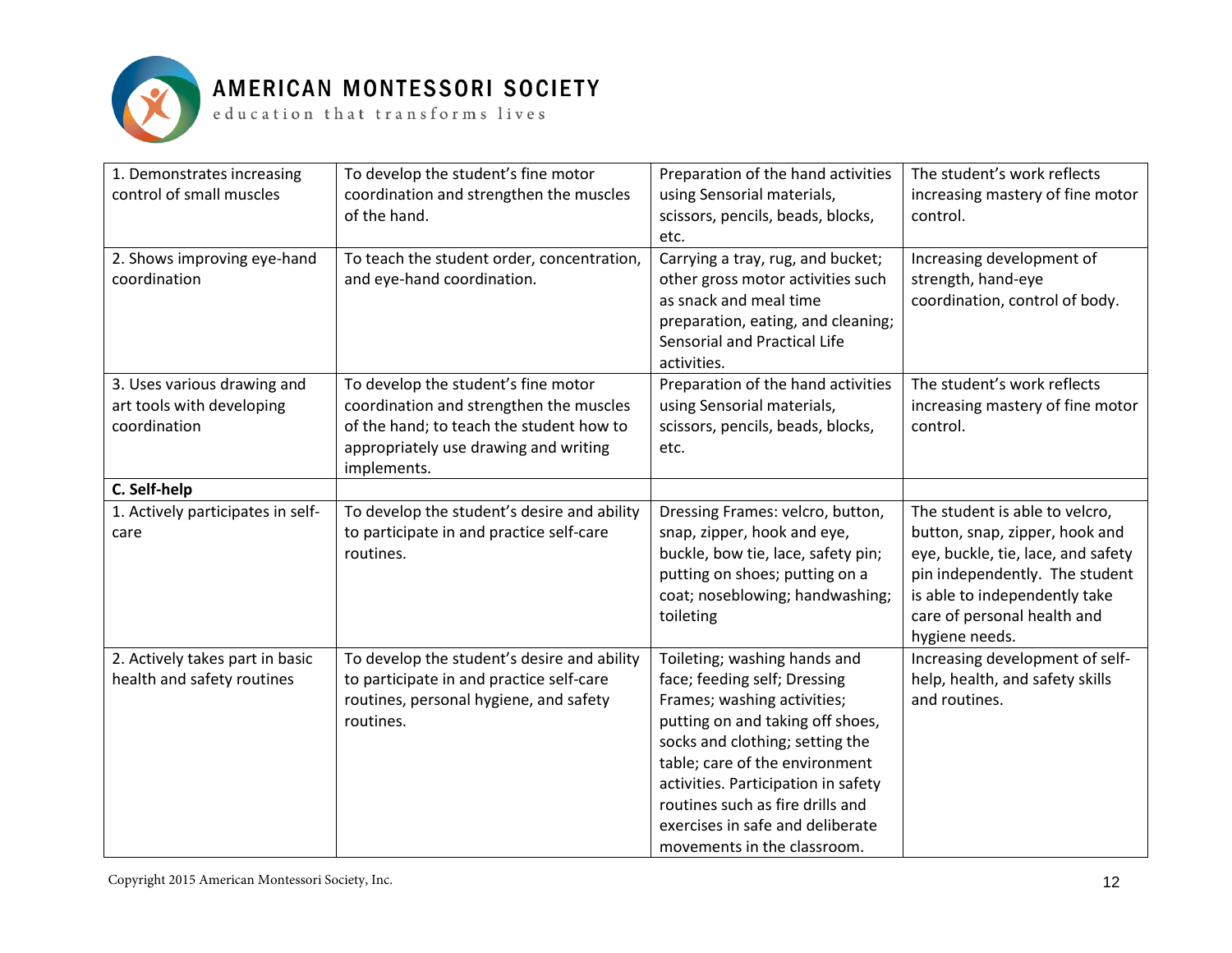

| D. Health                         |                                            |                                  |                                   |
|-----------------------------------|--------------------------------------------|----------------------------------|-----------------------------------|
| 1. Exhibits auditory abilities    | To aid in the development of the student's | Singing, dancing, movement       | Increasing development of         |
| that support healthy growth       | auditory sense; refine the senses; enable  | games, musical instruments,      | auditory skills.                  |
| and development                   | the student to categorize and classify     | Sound Cylinders, recordings of   |                                   |
|                                   | objects by sound; to expose the student to | diverse kinds of music.          |                                   |
|                                   | new sounds.                                |                                  |                                   |
| 2. Shows characteristics of       | To teach the student to brush teeth and    | Teeth brushing.                  | The student is able to            |
| good oral health                  | care for gums and mouth.                   |                                  | independently brush his teeth     |
|                                   |                                            |                                  | and care for mouth and gums.      |
| 3. Shows physical needs are       | To develop the student's ability to take   | Toileting; washing hands and     | The child is able to take care of |
| met                               | care of and communicate his basic health   | face; feeding self; Dressing     | and communicate his own basic     |
|                                   | needs.                                     | Frames; washing activities;      | health needs independently.       |
|                                   |                                            | putting on and taking off shoes, |                                   |
|                                   |                                            | socks and clothing; snack and    |                                   |
|                                   |                                            | mealtime routines.               |                                   |
| <b>Florida Early Learning and</b> | <b>Learning Objectives</b>                 | <b>Learning Activities</b>       | <b>Assessment</b>                 |
| <b>Developmental Standards:</b>   |                                            |                                  |                                   |
| <b>Domain: Physical</b>           |                                            |                                  |                                   |
| <b>Development</b>                |                                            |                                  |                                   |
| Age: 3-6 year olds                |                                            |                                  |                                   |
| A. Health and Wellness            |                                            |                                  |                                   |
| 1. Shows characteristics of       | To develop and instill in the student      | Snack and mealtime routines;     | The student demonstrates          |
| good health to facilitate         | healthy lifestyle habits, such as proper   | food preparation; read-alouds    | healthy lifestyle habits that     |
| learning                          | nutrition, frequent physical exercise, and | and discussions about healthy    | support optimal learning.         |
|                                   | proper sleep habits.                       | lifestyle habits; physical       |                                   |
|                                   |                                            | education and health awareness   |                                   |
|                                   |                                            | lessons and activities.          |                                   |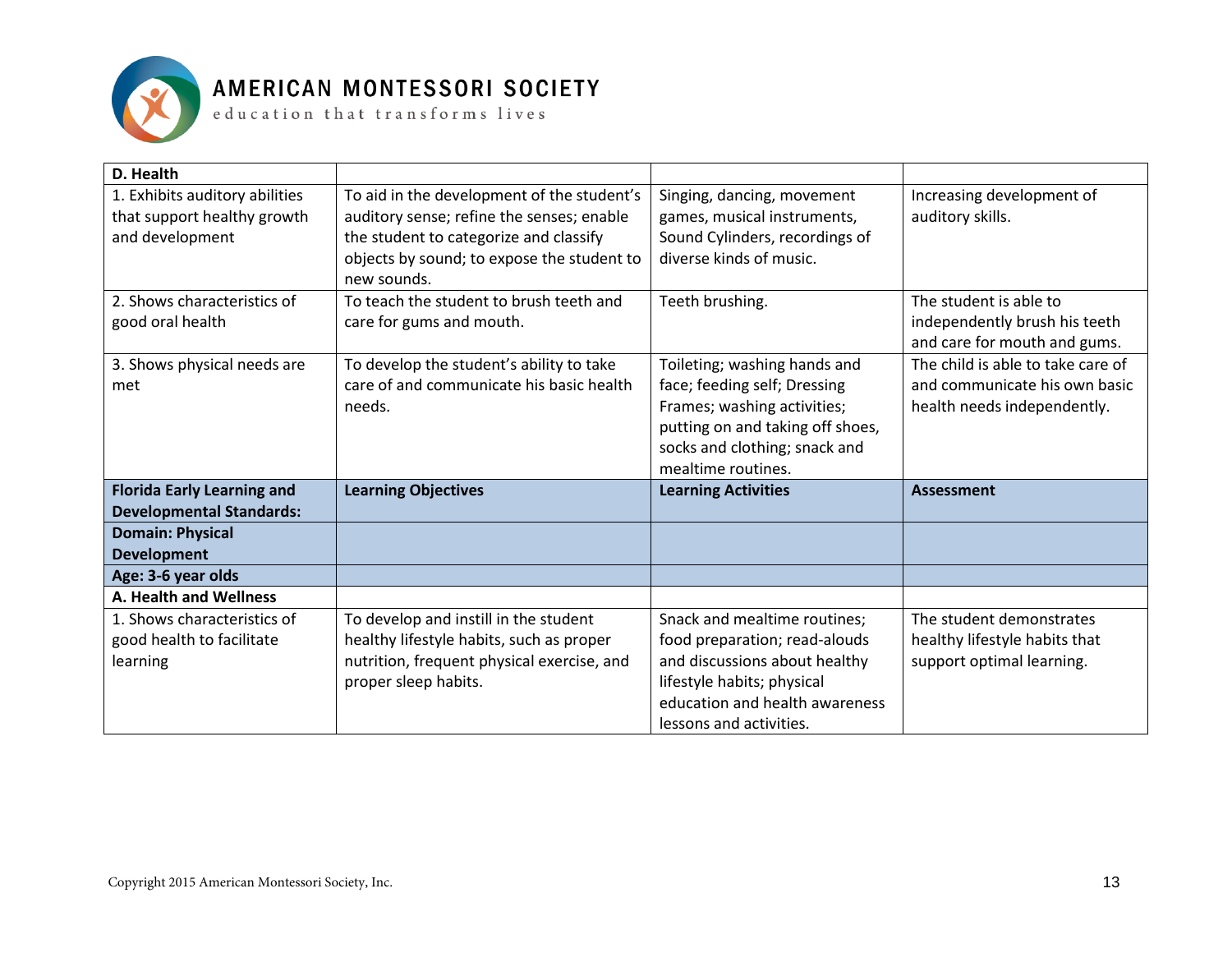

| 2. Shows visual abilities<br>facilitate learning and healthy<br>growth and development              | To aid in the development of the student's<br>visual sense; refine the senses; enable the<br>student to categorize and classify objects<br>by sigh; to expose the student to new<br>sights.    | All Montessori Sensorial<br>materials and lessons. Mobiles,<br>Shape Boxes; rattles; Montessori<br>Bells; Cylinder Blocks; puzzles;<br>block materials; Geometric<br>Solids. | Increasing development of fine<br>motor skills; development of<br>eye-hand coordination.<br>Development and enhancement<br>of sensory discriminations<br>(visual, auditory, tactile, baric,<br>thermic, olfactory, gustatory),<br>attention, and memory. |
|-----------------------------------------------------------------------------------------------------|------------------------------------------------------------------------------------------------------------------------------------------------------------------------------------------------|------------------------------------------------------------------------------------------------------------------------------------------------------------------------------|----------------------------------------------------------------------------------------------------------------------------------------------------------------------------------------------------------------------------------------------------------|
| 3. Demonstrates auditory<br>ability to facilitate learning<br>and healthy growth and<br>development | To aid in the development of the student's<br>auditory sense; refine the senses; enable<br>the student to categorize and classify<br>objects by sound; to expose the student to<br>new sounds. | Singing; dancing; movement<br>games, musical instruments;<br>Sound Cylinders; recordings of<br>diverse kinds of music.                                                       | Increasing development of and<br>proficiency with auditory skills.                                                                                                                                                                                       |
| 4. Demonstrates<br>characteristics of good oral<br>health and performs oral<br>hygiene routines     | To teach the student to brush teeth and<br>care for gums and mouth and to instill<br>good oral hygiene habits.                                                                                 | Teeth brushing.                                                                                                                                                              | The student is able to<br>independently brush his teeth<br>and care for mouth and gums<br>and exhibits good oral hygiene<br>habits.                                                                                                                      |
| 5. Shows familiarity with<br>health care providers in<br>relation to health and wellness            | To introduce the student to the roles and<br>responsibilities of various health care<br>providers and establish good healthcare<br>habits.                                                     | Field trips to community<br>healthcare providers; read-alouds<br>about healthcare providers;<br>discussions about proactive and<br>preventative healthcare habits.           | The student exhibits a healthy<br>and positive attitude about<br>healthcare providers and<br>demonstrates healthy habits.                                                                                                                                |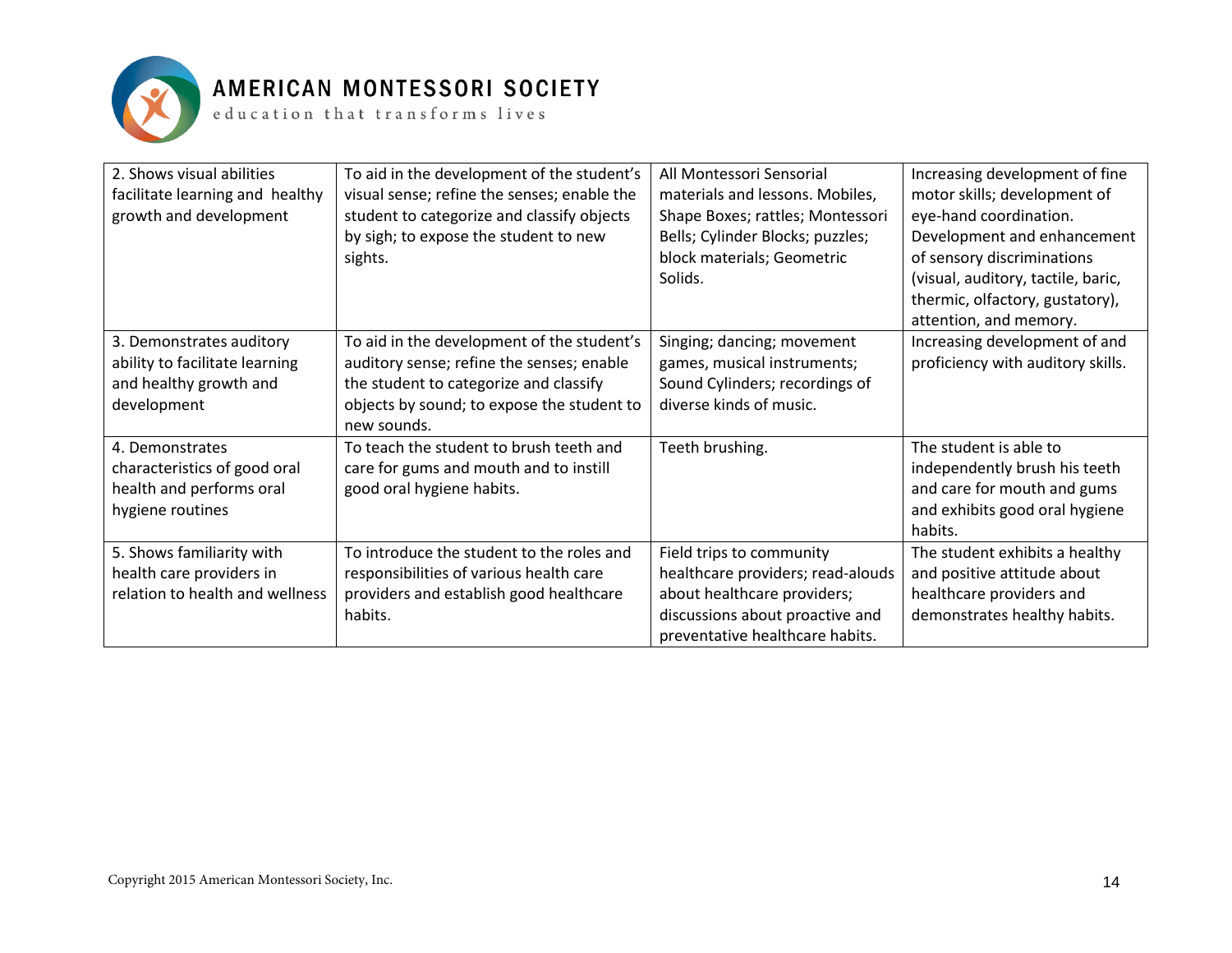

| 6. Demonstrates self-control,   | To develop self-help, -management, and -     | Open classroom and free choice       | The child demonstrates an          |
|---------------------------------|----------------------------------------------|--------------------------------------|------------------------------------|
| interpersonal and social skills | regulation skills. To develop social-        | foster multiple social interactions  | increasing ability to participate  |
| in relation to mental health    | emotional skills and to assist the child in  | on a variety of topics with multi-   | in pro-social interactions with    |
|                                 | developing pro-social skills in interactions | age, diverse peer group Grace        | children and adults. He is able to |
|                                 | with peers and adults. To develop            | and Courtesy lessons and             | participate in effective conflict  |
|                                 | effective conflict resolution skills.        | Practical Life activities. Peace and | resolution and to express needs    |
|                                 |                                              | cosmic education curriculum.         | and feelings in positive, age-     |
|                                 |                                              | Establishment of classroom rules     | appropriate ways.                  |
|                                 |                                              | and reiteration of rules by adults   |                                    |
|                                 |                                              | and peers; voting on classroom       |                                    |
|                                 |                                              | decisions.                           |                                    |
| 7. Shows basic physical needs   | To develop the student's ability to take     | Toileting; washing hands and         | The child is able to take care of  |
| are met                         | care of and communicate his basic health     | face; feeding self; Dressing         | and communicate his own basic      |
|                                 | needs.                                       | Frames; washing activities;          | health needs independently.        |
|                                 |                                              | putting on and taking off shoes,     |                                    |
|                                 |                                              | socks and clothing; snack and        |                                    |
|                                 |                                              | mealtime routines.                   |                                    |
| 8. Actively takes part in basic | To develop the student's desire and ability  | Toileting; washing hands and         | The child demonstrates             |
| health and safety routines      | to participate in and practice self-care     | face; feeding self; Dressing         | proficiency with self-help,        |
|                                 | routines, personal hygiene, and safety       | Frames; washing activities;          | health, and safety skills and      |
|                                 | routines.                                    | putting on and taking off shoes,     | routines.                          |
|                                 |                                              | socks and clothing; setting the      |                                    |
|                                 |                                              | table; care of the environment       |                                    |
|                                 |                                              | activities. Participation in safety  |                                    |
|                                 |                                              | routines such as fire drills and     |                                    |
|                                 |                                              | exercises in safe and deliberate     |                                    |
|                                 |                                              | movements in the classroom.          |                                    |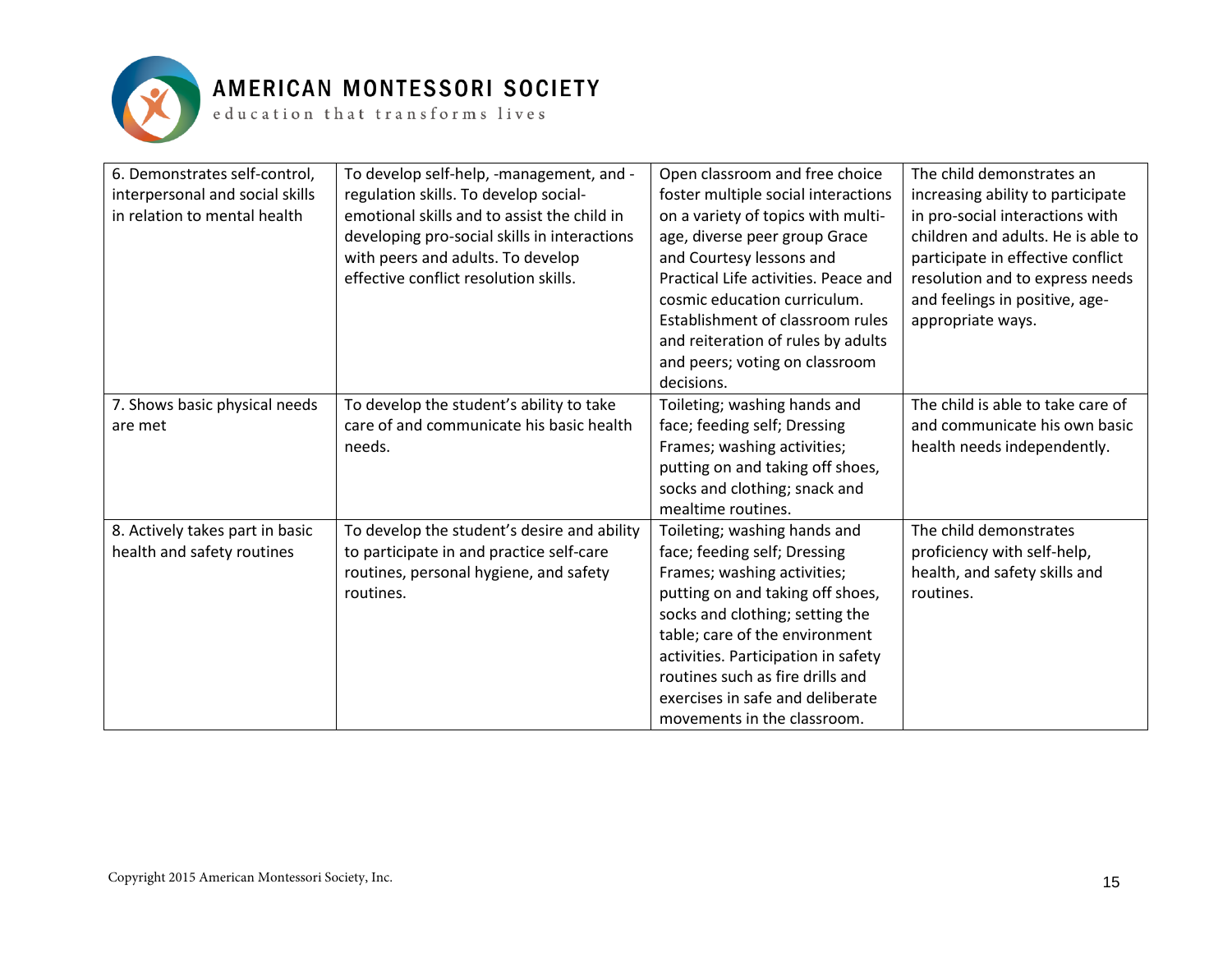

| 9. Participates in physical<br>fitness activities | To develop movement skills and teach the<br>student concepts needed to explore the<br>environment, support learning, and<br>engage in health-enhancing physical<br>activity; to demonstrate physical<br>competency and control of large and small<br>muscles; to demonstrate awareness and<br>coordination of body movements and<br>knowledge of rules and safety during<br>activity. | Indoor and outdoor gross motor<br>equipment; introduction to<br>sports, space, and direction;<br>activities in balance,<br>coordination, and teamwork;<br>group games and cooperative<br>teamwork, physical education<br>and health awareness activities.                                                                                | The child actively and joyfully<br>participates in physical fitness<br>activities and understands and<br>communicates the importance<br>of physical fitness.                             |
|---------------------------------------------------|---------------------------------------------------------------------------------------------------------------------------------------------------------------------------------------------------------------------------------------------------------------------------------------------------------------------------------------------------------------------------------------|------------------------------------------------------------------------------------------------------------------------------------------------------------------------------------------------------------------------------------------------------------------------------------------------------------------------------------------|------------------------------------------------------------------------------------------------------------------------------------------------------------------------------------------|
| 10. Makes healthy food                            | To develop the student's acceptance of                                                                                                                                                                                                                                                                                                                                                | Snack and mealtime routines;                                                                                                                                                                                                                                                                                                             | The child tries new foods, eat                                                                                                                                                           |
| choices                                           | nutritional food choices and his<br>willingness to try new foods.                                                                                                                                                                                                                                                                                                                     | food preparation.                                                                                                                                                                                                                                                                                                                        | nutritional foods at snack and<br>lunch, and can make nutritional<br>food choices.                                                                                                       |
| <b>B.</b> Self-help                               |                                                                                                                                                                                                                                                                                                                                                                                       |                                                                                                                                                                                                                                                                                                                                          |                                                                                                                                                                                          |
| 1. Actively participates in self-                 | To develop the student's desire and ability                                                                                                                                                                                                                                                                                                                                           | Dressing Frames: velcro, button,                                                                                                                                                                                                                                                                                                         | The child is able to velcro,                                                                                                                                                             |
| care                                              | to participate in and practice self-care<br>routines.                                                                                                                                                                                                                                                                                                                                 | snap, zipper, hook and eye,<br>buckle, bow tie, lace, safety pin;<br>putting on shoes; putting on a<br>coat; noseblowing; handwashing;<br>toileting.                                                                                                                                                                                     | button, snap, zipper, hook and<br>eye, buckle, tie, lace, and safety<br>pin independently. The student<br>is able to independently take<br>care of personal health and<br>hygiene needs. |
| 2. Helps carry out classroom                      | To develop self-help, -management, and -                                                                                                                                                                                                                                                                                                                                              | Open classroom and free choice                                                                                                                                                                                                                                                                                                           | The child willingly and                                                                                                                                                                  |
| routines                                          | regulation skills. To develop social-<br>emotional skills. To assist the child in<br>developing pro-social skills in interactions<br>with peers and adults and to teach the<br>child how to make positive decisions<br>affecting his community. To teach the<br>child to take care of himself, others, and<br>his environment.                                                        | foster multiple social interactions<br>on a variety of topics with multi-<br>age, diverse peer group Grace<br>and Courtesy lessons and<br>Practical Life activities. Peace and<br>cosmic education curriculum.<br>Establishment of classroom rules<br>and reiteration of rules by adults<br>and peers; voting on classroom<br>decisions. | effectively participates in the<br>care of the classroom<br>environment.                                                                                                                 |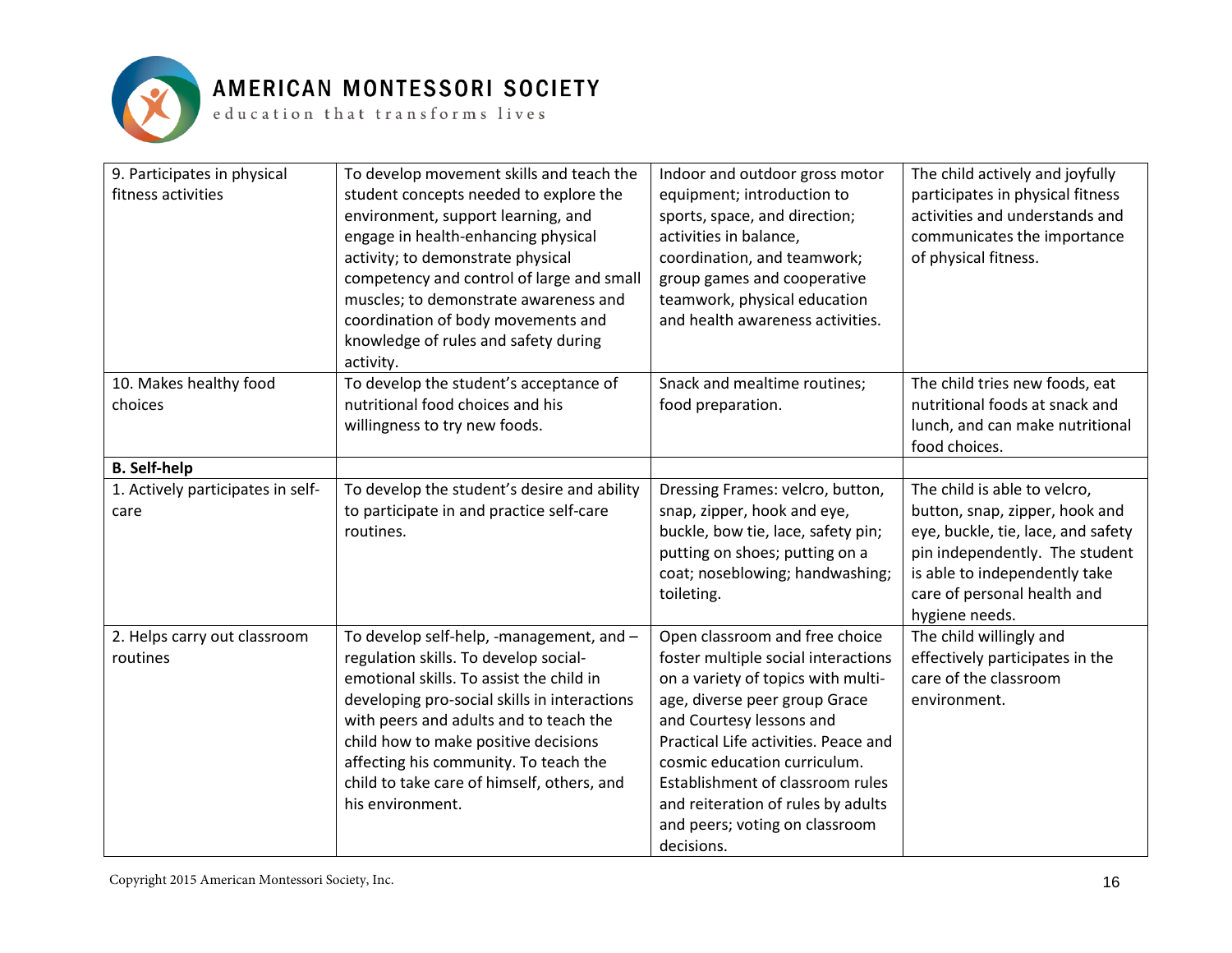

| <b>C. Gross Motor Development</b>                       |                                                                                                                                                            |                                                                                                                                                                                                                     |                                                                                                                                                          |
|---------------------------------------------------------|------------------------------------------------------------------------------------------------------------------------------------------------------------|---------------------------------------------------------------------------------------------------------------------------------------------------------------------------------------------------------------------|----------------------------------------------------------------------------------------------------------------------------------------------------------|
| 1. Demonstrates increasing<br>motor control and balance | To develop fine and gross motor skills,<br>coordinate body movements in space, and<br>to teach rules of safety in the classroom<br>and school environment. | Grace and Courtesy lessons and<br>Practical Life activities. Music and<br>movement activities at circle<br>time/community meeting time.<br>Yoga poses. Physical education<br>lessons. Unstructured outdoor<br>time. | Increasing development of<br>strength, coordination, control<br>of body; the child is able to<br>move safely in the classroom<br>and school environment. |

| <b>Florida Early Learning and</b> | <b>Learning Objectives</b>                 | <b>Learning Activities</b>       | <b>Assessment</b>              |
|-----------------------------------|--------------------------------------------|----------------------------------|--------------------------------|
| <b>Developmental Standards:</b>   |                                            |                                  |                                |
| <b>Domain: Approaches to</b>      |                                            |                                  |                                |
| Learning                          |                                            |                                  |                                |
| Age: Birth to 18 Months           |                                            |                                  |                                |
| A. Eagerness and Curiosity        |                                            |                                  |                                |
| 1. Shows awareness of and         | To aid in the development of increasing    | Modeling by teachers; nature     | The child exhibits increasing  |
| interest in the environment       | interest in the environment, in peers, in  | walks; read-alouds; natural      | awareness of, interest in, and |
|                                   | activities, and in the natural world.      | objects in the classroom.        | comfort with the environment.  |
| <b>B. Persistence</b>             |                                            |                                  |                                |
| 1. Attends to sights, sounds      | To develop concentration, attention, order | Activities of Practical Life;    | Increasing attention span and  |
| and people for brief and          | and independence.                          | modeling by and interaction with | persistence with tasks.        |
| increasing periods of time and    |                                            | teachers; developmentally        |                                |
| tries to produce interesting      |                                            | appropriate expectations for     |                                |
| and pleasurable outcomes          |                                            | each child.                      |                                |
| C. Creativity and                 |                                            |                                  |                                |
| <b>Inventiveness</b>              |                                            |                                  |                                |
| 1. Notices and shows interest     | To aid in the development of increasing    | Modeling by teachers; nature     | The child exhibits increasing  |
| and excitement with familiar      | interest in the environment, in peers, in  | walks; read-alouds; natural      | awareness of, interest in, and |
| objects, people and events        | activities, and in the natural world.      | objects in the classroom.        | comfort with the environment.  |
| <b>Florida Early Learning and</b> | <b>Learning Objectives</b>                 | <b>Learning Activities</b>       | <b>Assessment</b>              |
| <b>Developmental Standards:</b>   |                                            |                                  |                                |
| <b>Domain: Approaches to</b>      |                                            |                                  |                                |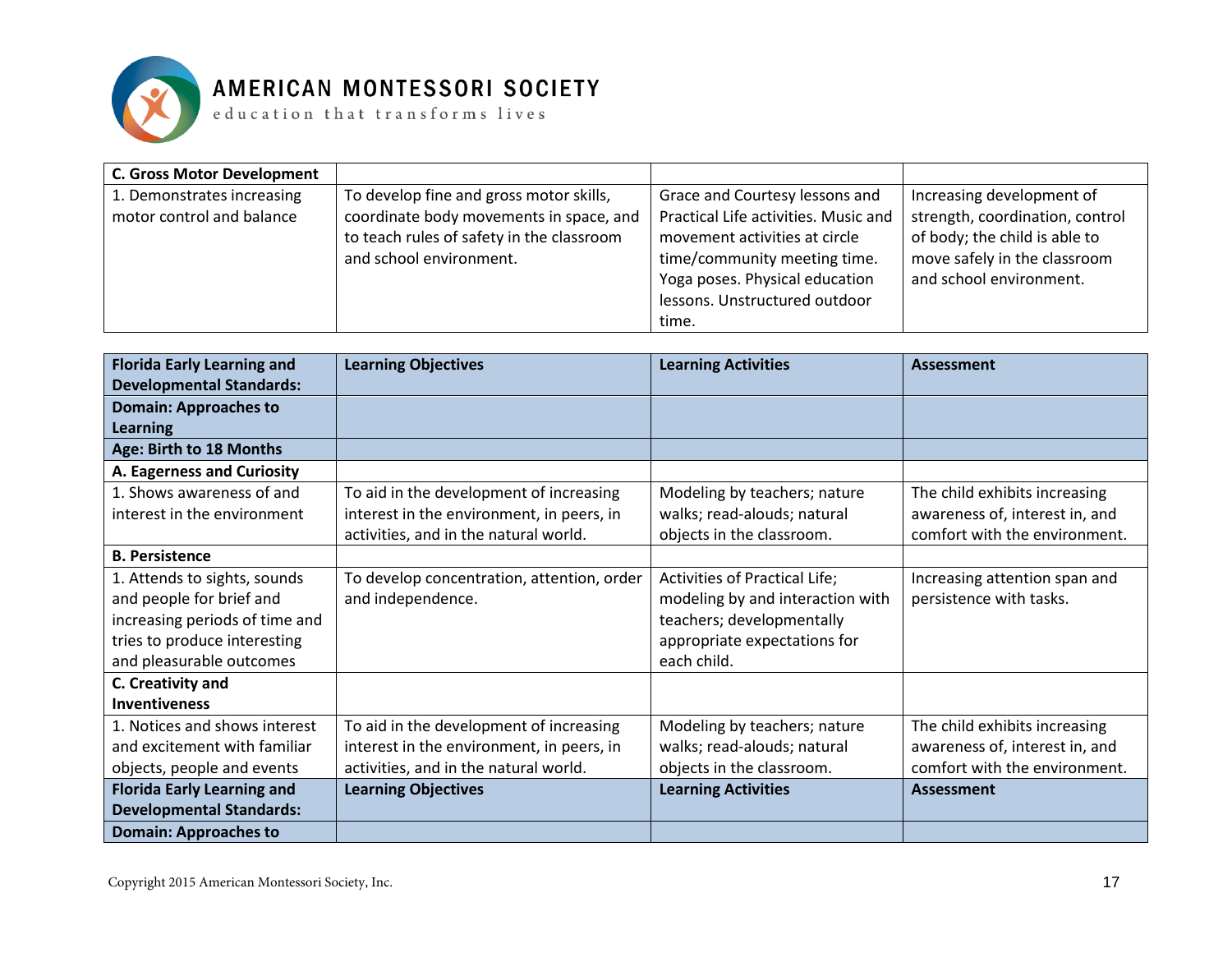

| Learning                          |                                            |                                      |                                  |
|-----------------------------------|--------------------------------------------|--------------------------------------|----------------------------------|
| Age: Birth-18 Months              |                                            |                                      |                                  |
| A. Eagerness and Curiosity        |                                            |                                      |                                  |
| 1. Shows eagerness and            | To teach the student to make independent   | Every activity in the Montessori     | The child is able to choose an   |
| curiosity as a learner            | activity choices and engage in discovery   | classroom encourages choice,         | activity and engage in discovery |
|                                   | and exploration.                           | discovery, and exploration.          | and exploration for an age-      |
|                                   |                                            |                                      | appropriate length of time.      |
| <b>B. Persistence</b>             |                                            |                                      |                                  |
| 1. Pays attention briefly and     | To develop concentration, attention, order | <b>Activities of Practical Life;</b> | Increasing attention span and    |
| persist in repetitive tasks       | and independence. Development of           | modeling by teachers;                | persistence with tasks.          |
|                                   | impulse control.                           | developmentally appropriate          |                                  |
|                                   |                                            | expectations for each child.         |                                  |
| C. Creativity and                 |                                            |                                      |                                  |
| <b>Inventiveness</b>              |                                            |                                      |                                  |
| 1. Approaches and explores        | To encourage the child to engage in        | Every activity in the Montessori     | The child is able to choose an   |
| new experiences in familiar       | discovery and exploration.                 | classroom encourages choice,         | activity and freely engage in    |
| settings                          |                                            | discovery, and exploration.          | discovery and exploration. The   |
|                                   |                                            |                                      | child exhibits comfort in the    |
|                                   |                                            |                                      | environment.                     |
| <b>Florida Early Learning and</b> | <b>Learning Objectives</b>                 | <b>Learning Activities</b>           | <b>Assessment</b>                |
| <b>Developmental Standards:</b>   |                                            |                                      |                                  |
| <b>Domain: Approaches to</b>      |                                            |                                      |                                  |
| <b>Learning</b>                   |                                            |                                      |                                  |
| Age: 18-36 Months                 |                                            |                                      |                                  |
| A. Eagerness and Curiosity        |                                            |                                      |                                  |
| 1. Shows eagerness and            | To teach the student to make independent   | Every activity in the Montessori     | The child is able to choose an   |
| curiosity as a learner            | activity choices and engage in discovery   | classroom encourages choice,         | activity and engage in discovery |
|                                   | and exploration.                           | discovery, and exploration.          | and exploration for an age-      |
|                                   |                                            |                                      | appropriate length of time.      |
| <b>B. Persistence</b>             |                                            |                                      |                                  |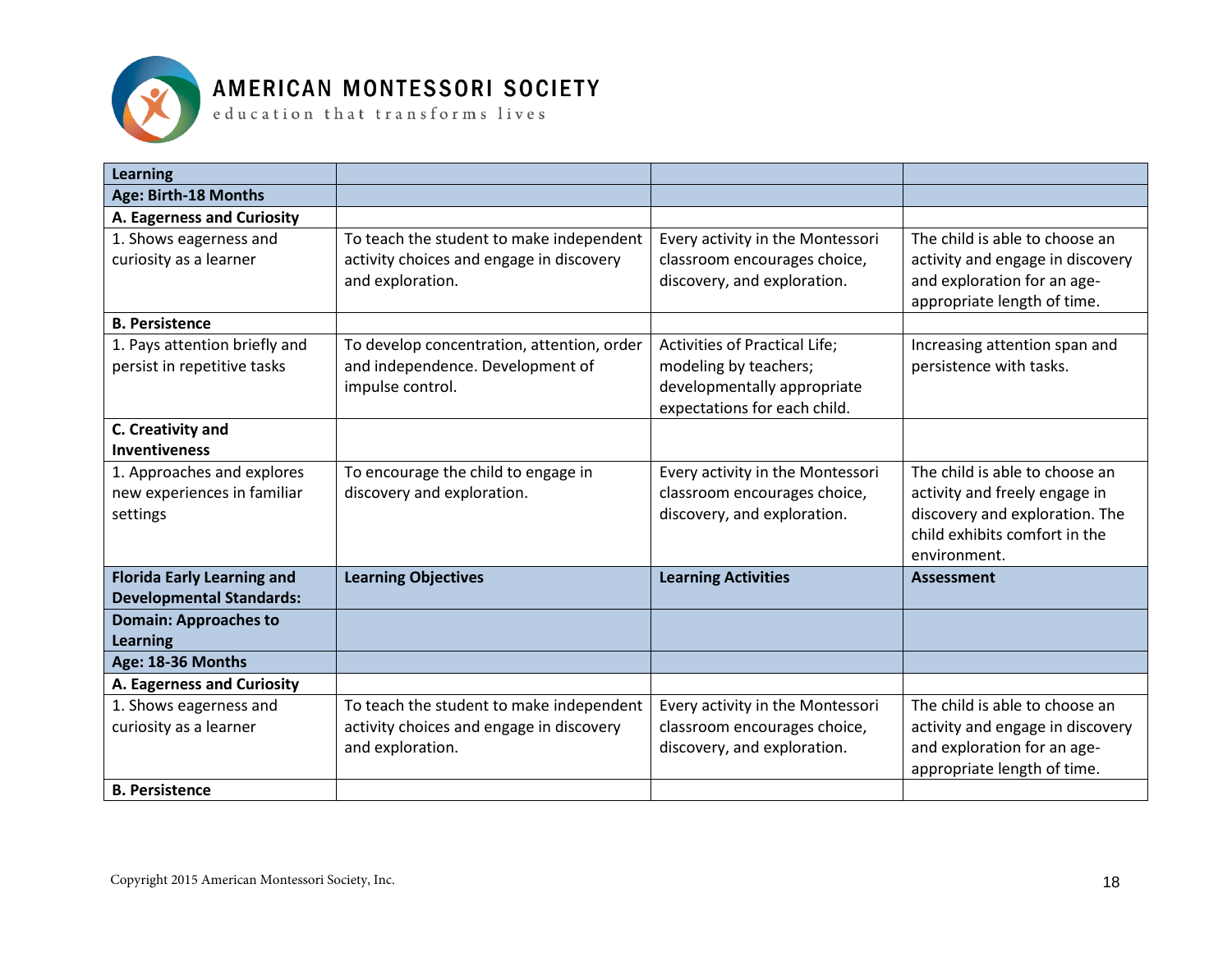

| 1. Pays attention for longer<br>periods of time and persists at<br>preferred activities | To develop concentration, attention, order<br>and independence. Development of<br>impulse control. | Activities of Practical Life;<br>modeling by teachers; circle time;<br>developmentally appropriate<br>expectations for each child. | Increasing attention span and<br>persistence with tasks. |
|-----------------------------------------------------------------------------------------|----------------------------------------------------------------------------------------------------|------------------------------------------------------------------------------------------------------------------------------------|----------------------------------------------------------|
| C. Creativity and                                                                       |                                                                                                    |                                                                                                                                    |                                                          |
| <b>Inventiveness</b>                                                                    |                                                                                                    |                                                                                                                                    |                                                          |
| 1. Explores the various new                                                             | To be able to make independent activity                                                            | Every activity in the Montessori                                                                                                   | The child is able to choose an                           |
| properties and uses for                                                                 | choices and engage in discovery and                                                                | classroom encourages choice,                                                                                                       | activity and engage in discovery                         |
| familiar objects and activities                                                         | exploration.                                                                                       | discovery, and exploration.                                                                                                        | and exploration. The child<br>exhibits creativity.       |
| <b>Florida Early Learning and</b>                                                       | <b>Learning Objectives</b>                                                                         | <b>Learning Activities</b>                                                                                                         | <b>Assessment</b>                                        |
| <b>Developmental Standards:</b>                                                         |                                                                                                    |                                                                                                                                    |                                                          |
| <b>Domain: Approaches to</b><br><b>Learning</b>                                         |                                                                                                    |                                                                                                                                    |                                                          |
| Age: 2 Year-Olds                                                                        |                                                                                                    |                                                                                                                                    |                                                          |
| A. Eagerness and Curiosity                                                              |                                                                                                    |                                                                                                                                    |                                                          |
| 1. Shows eagerness and                                                                  | See curriculum for 18-36 months above                                                              |                                                                                                                                    |                                                          |
| curiosity as a learner                                                                  |                                                                                                    |                                                                                                                                    |                                                          |
| <b>B. Persistence</b>                                                                   |                                                                                                    |                                                                                                                                    |                                                          |
| 1. Spends more time engaging                                                            | See curriculum for 18-36 months above                                                              |                                                                                                                                    |                                                          |
| in child-initiated activities and                                                       |                                                                                                    |                                                                                                                                    |                                                          |
| seeks or accepts help when                                                              |                                                                                                    |                                                                                                                                    |                                                          |
| encountering a problem                                                                  |                                                                                                    |                                                                                                                                    |                                                          |
| C. Creativity and                                                                       |                                                                                                    |                                                                                                                                    |                                                          |
| <b>Inventiveness</b>                                                                    |                                                                                                    |                                                                                                                                    |                                                          |
| 1. Explores the environment                                                             | See curriculum for 18-36 months above                                                              |                                                                                                                                    |                                                          |
| with purpose and flexibility                                                            |                                                                                                    |                                                                                                                                    |                                                          |
| <b>Florida Early Learning and</b>                                                       | <b>Learning Objectives</b>                                                                         | <b>Learning Activities</b>                                                                                                         | <b>Assessment</b>                                        |
| <b>Developmental Standards:</b>                                                         |                                                                                                    |                                                                                                                                    |                                                          |
| <b>Domain: Approaches to</b>                                                            |                                                                                                    |                                                                                                                                    |                                                          |
| <b>Learning</b>                                                                         |                                                                                                    |                                                                                                                                    |                                                          |
| Age: 3-6 Year-Olds                                                                      |                                                                                                    |                                                                                                                                    |                                                          |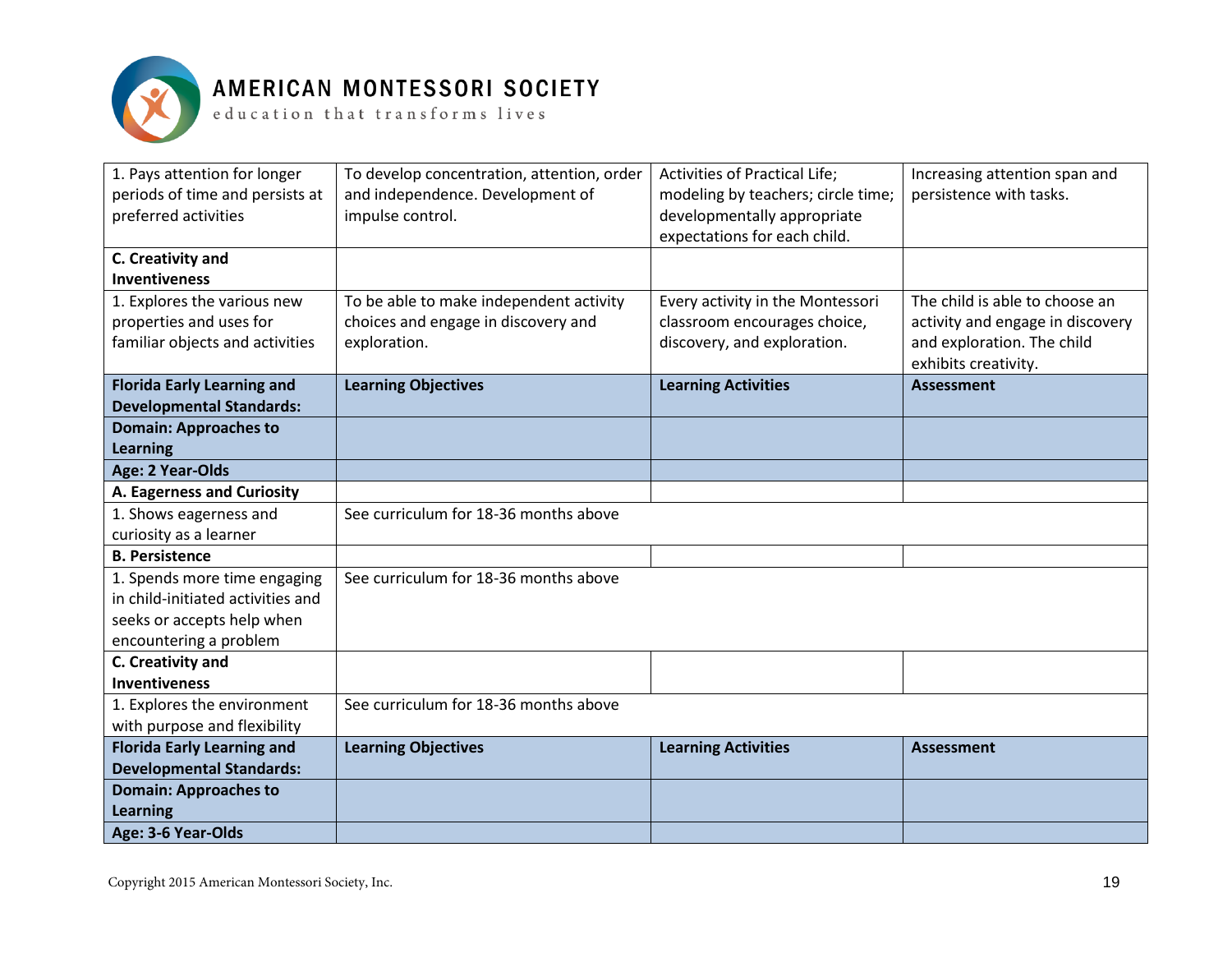

| A. Eagerness and Curiosity                                                           |                                                                                                                                                                                                          |                                                                                                                                                                                                                                                                                                                                                                                               |                                                                                                                                  |
|--------------------------------------------------------------------------------------|----------------------------------------------------------------------------------------------------------------------------------------------------------------------------------------------------------|-----------------------------------------------------------------------------------------------------------------------------------------------------------------------------------------------------------------------------------------------------------------------------------------------------------------------------------------------------------------------------------------------|----------------------------------------------------------------------------------------------------------------------------------|
| 1. Shows eagerness and is<br>curious to learn new things<br>and have new experiences | To teach the student to make independent<br>activity choices and engage in discovery<br>and exploration.                                                                                                 | Every activity in the Montessori<br>classroom encourages choice,<br>discovery, and exploration. Open<br>classroom and free choice foster<br>multiple social interactions on a<br>variety of topics with multi-age,<br>diverse peer group.                                                                                                                                                     | The child is able to choose an<br>activity and engage in discovery<br>and exploration for an age-<br>appropriate length of time. |
| <b>B. Persistence</b>                                                                |                                                                                                                                                                                                          |                                                                                                                                                                                                                                                                                                                                                                                               |                                                                                                                                  |
| 1. Sustains attention for brief<br>periods and finds help when<br>needed             | To develop concentration, attention, order<br>and independence. Development of<br>impulse control. To develop self-help, -<br>management, and -regulation skills. To<br>develop social-emotional skills. | <b>Activities of Practical Life;</b><br>modeling by teachers; circle time;<br>developmentally appropriate<br>expectations for each child. Open<br>classroom and free choice foster<br>multiple social interactions on a<br>variety of topics with multi-age,<br>diverse peer group. Grace and<br>Courtesy lessons and Practical<br>Life activities. Peace and cosmic<br>education curriculum. | Increasing attention span and<br>persistence with tasks.                                                                         |
| C. Creativity and                                                                    |                                                                                                                                                                                                          |                                                                                                                                                                                                                                                                                                                                                                                               |                                                                                                                                  |
| <b>Inventiveness</b>                                                                 |                                                                                                                                                                                                          |                                                                                                                                                                                                                                                                                                                                                                                               |                                                                                                                                  |
| 1. Approaches daily activities<br>with creativity and<br>inventiveness               | To be able to make independent activity<br>choices and engage in discovery and<br>exploration.                                                                                                           | Every activity in the Montessori<br>classroom encourages choice,<br>discovery, and exploration.                                                                                                                                                                                                                                                                                               | The child is able to choose an<br>activity and engage in discovery<br>and exploration. The child<br>exhibits creativity.         |
| D. Planning and Reflection                                                           |                                                                                                                                                                                                          |                                                                                                                                                                                                                                                                                                                                                                                               |                                                                                                                                  |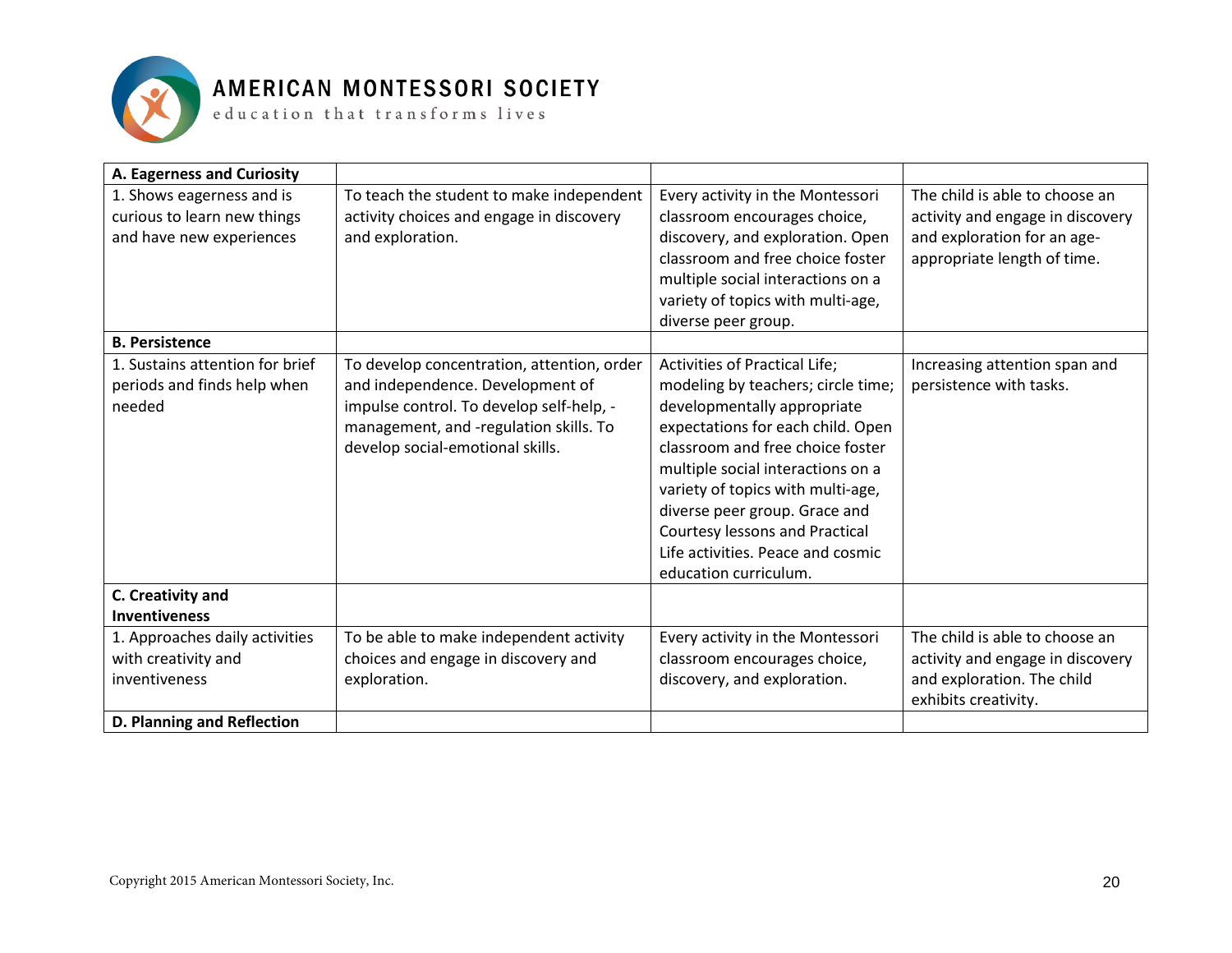

| 1. Shows initial signs of  | To develop the skills of planning, | The Montessori work period of 3    | The child demonstrates an         |
|----------------------------|------------------------------------|------------------------------------|-----------------------------------|
| planning and learning from | reflection, and auto-correction.   | hours, repeated practice with      | ability to plan his work, reflect |
| their experiences          |                                    | Montessori materials, and self-    | upon his work, and auto-correct.  |
|                            |                                    | correcting materials contribute to |                                   |
|                            |                                    | the development of planning,       |                                   |
|                            |                                    | reflection, and auto-correction    |                                   |
|                            |                                    | skills.                            |                                   |

| <b>Florida Early Learning and</b> | <b>Learning Objectives</b>                 | <b>Learning Activities</b>       | <b>Assessment</b>                |
|-----------------------------------|--------------------------------------------|----------------------------------|----------------------------------|
| <b>Developmental Standards:</b>   |                                            |                                  |                                  |
| <b>Domain: Social Emotional</b>   |                                            |                                  |                                  |
| <b>Development</b>                |                                            |                                  |                                  |
| Age: Birth to 18 Months           |                                            |                                  |                                  |
| A. Trust and Emotional Safety     |                                            |                                  |                                  |
| 1. Experiences and develops       | To aid in the development of trusting      | Montessori credentialed teachers | The child exhibits increasing    |
| secure relationships              | relationships; to teach the student to use | who are warm, observant of       | trust and comfort with           |
|                                   | language to meet his needs.                | individual needs, use and model  | caregivers.                      |
|                                   |                                            | respectful language and are      |                                  |
|                                   |                                            | available as needed.             |                                  |
| 2. Responds to the                | To aid in the development of increasing    | Modeling by teachers; nature     | The child exhibits increasing    |
| environment                       | interest in the environment, in peers, in  | walks; read alouds; natural      | awareness of, interest in, and   |
|                                   | activities, and in the natural world.      | objects in the classroom.        | comfort with the environment.    |
| <b>B. Self-Regulation</b>         |                                            |                                  |                                  |
| 1. Develops early emotional       | To teach the student to identify and       | Modeling of emotion language by  | The child exhibits an increasing |
| regulation                        | appropriately act upon emotions, share     | teachers; labeling emotions of   | ability to express emotions      |
|                                   | feelings with teachers and peers, and      | peers; emotion photo cards.      | appropriately, communicate his   |
|                                   | develop self-soothing techniques.          |                                  | needs with teachers and peers,   |
|                                   |                                            |                                  | and to self-soothe.              |
| 2. Develops early behavioral      | To teach the student pro-social behavior.  | Teacher identification and       | The child exhibits safe and pro- |
| regulation                        |                                            | labeling of feelings and         | social behavior and a growing    |
|                                   |                                            | discussions of appropriate       | ability to control his behavior. |
|                                   |                                            | classroom behavior; lessons in   |                                  |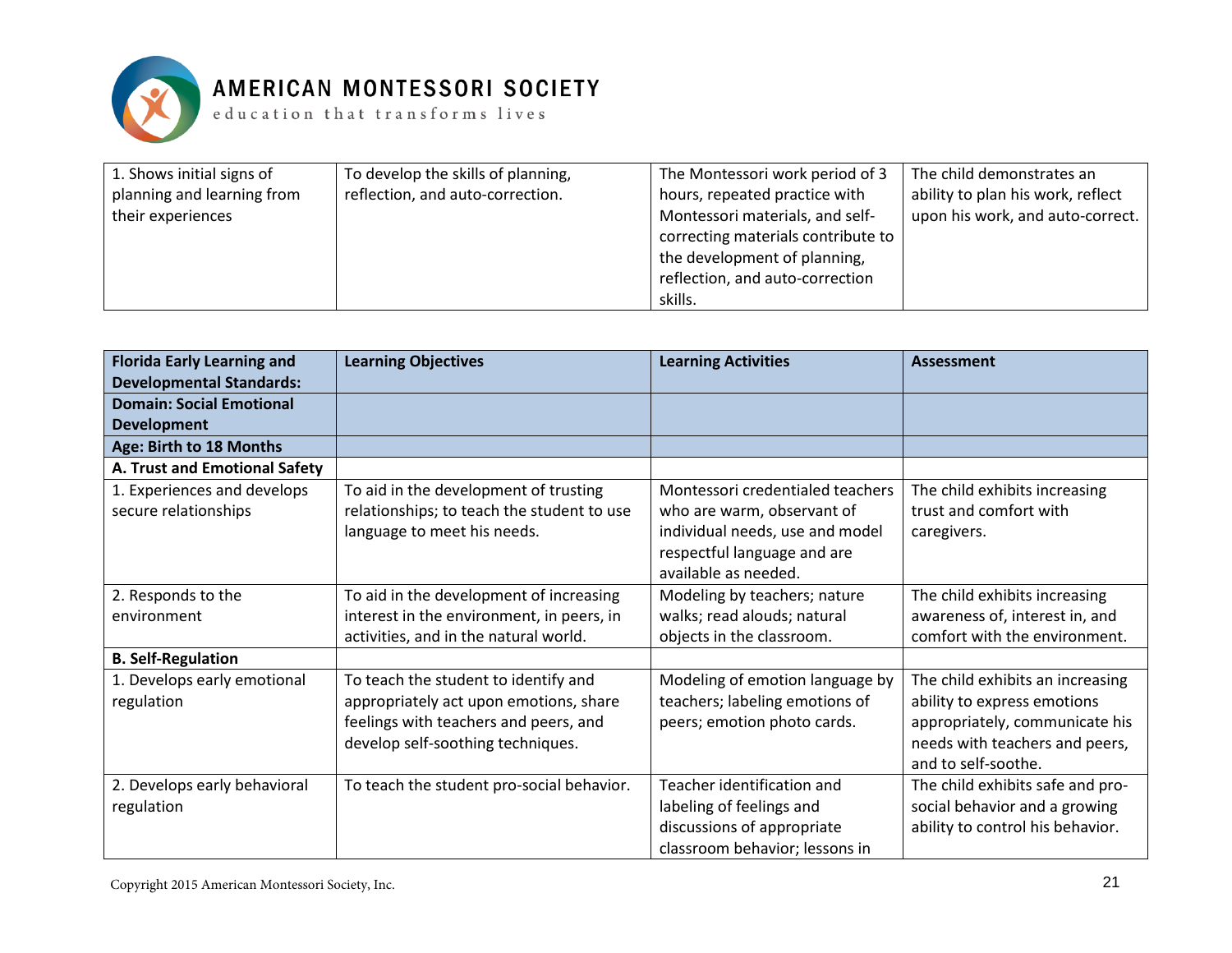

|                                                                                        |                                                                                                                                                                                                                             | Grace and Courtesy.                                                                                                                                                                                                                                                                                                        |                                                                                                                                                 |
|----------------------------------------------------------------------------------------|-----------------------------------------------------------------------------------------------------------------------------------------------------------------------------------------------------------------------------|----------------------------------------------------------------------------------------------------------------------------------------------------------------------------------------------------------------------------------------------------------------------------------------------------------------------------|-------------------------------------------------------------------------------------------------------------------------------------------------|
| 3. Develops early social<br>problem-solving                                            | To aid in the development of positive peer<br>relationships; cooperative play; learning to<br>take turns. To develop the ability to<br>identify and label the feelings of others<br>and to share in the feelings of others. | Modeling of positive interactions;<br>lessons in Grace and Courtesy;<br>circle time; group activities such<br>a reading aloud. Modeling,<br>identifying, and labeling the<br>feelings of peers and relating it to<br>the specific situation; identifying<br>the feelings related to situations<br>of characters in a book. | The child is able to engage in<br>age-appropriate interactions<br>with peers and has age-<br>appropriate coping skills when<br>conflicts arise. |
| C. Self-Concept                                                                        |                                                                                                                                                                                                                             |                                                                                                                                                                                                                                                                                                                            |                                                                                                                                                 |
| 1. Forms and maintains<br>mutual relationships with<br>others                          | To aid in the development of positive peer<br>relationships; cooperative play; learning to<br>take turns. To develop the ability to<br>identify and label the feelings of others<br>and to share in the feelings of others. | Modeling of positive interactions;<br>lessons in Grace and Courtesy;<br>circle time; group activities such<br>a reading aloud. Modeling,<br>identifying, and labeling the<br>feelings of peers and relating it to<br>the specific situation; identifying<br>the feelings related to situations<br>of characters in a book. | The child is able to engage in<br>age-appropriate interactions<br>with peers and has age-<br>appropriate coping skills when<br>conflicts arise. |
| 2. Becomes aware of oneself                                                            | To aid in the development of a positive                                                                                                                                                                                     | <b>Activities of Practical Life;</b>                                                                                                                                                                                                                                                                                       | The child is able to express his                                                                                                                |
| as a unique individual while<br>still connected to others                              | self-concept and independence and to<br>develop the ability to identify and label<br>the feelings of others and share in the<br>feelings of others.                                                                         | modeling by teachers, Grace and<br>Courtesy lessons, independent<br>choice of activity.                                                                                                                                                                                                                                    | needs and engage in age-<br>appropriate interactions with<br>peers. The child participates<br>appropriately in community<br>gathering times.    |
| 3. Demonstrates emerging<br>sense of competence and<br>confidence in growing abilities | To develop the ability to engage in<br>activities with increasing complexity,<br>longer sequences, and abstract concepts.                                                                                                   | Montessori activities and<br>curriculum are highly sequenced<br>to enable the child to make<br>independent activity choices<br>involving work of a greater<br>complexity, with guidance from<br>the teachers.                                                                                                              | The child will chose activities of<br>greater complexity, and of a<br>longer sequence.                                                          |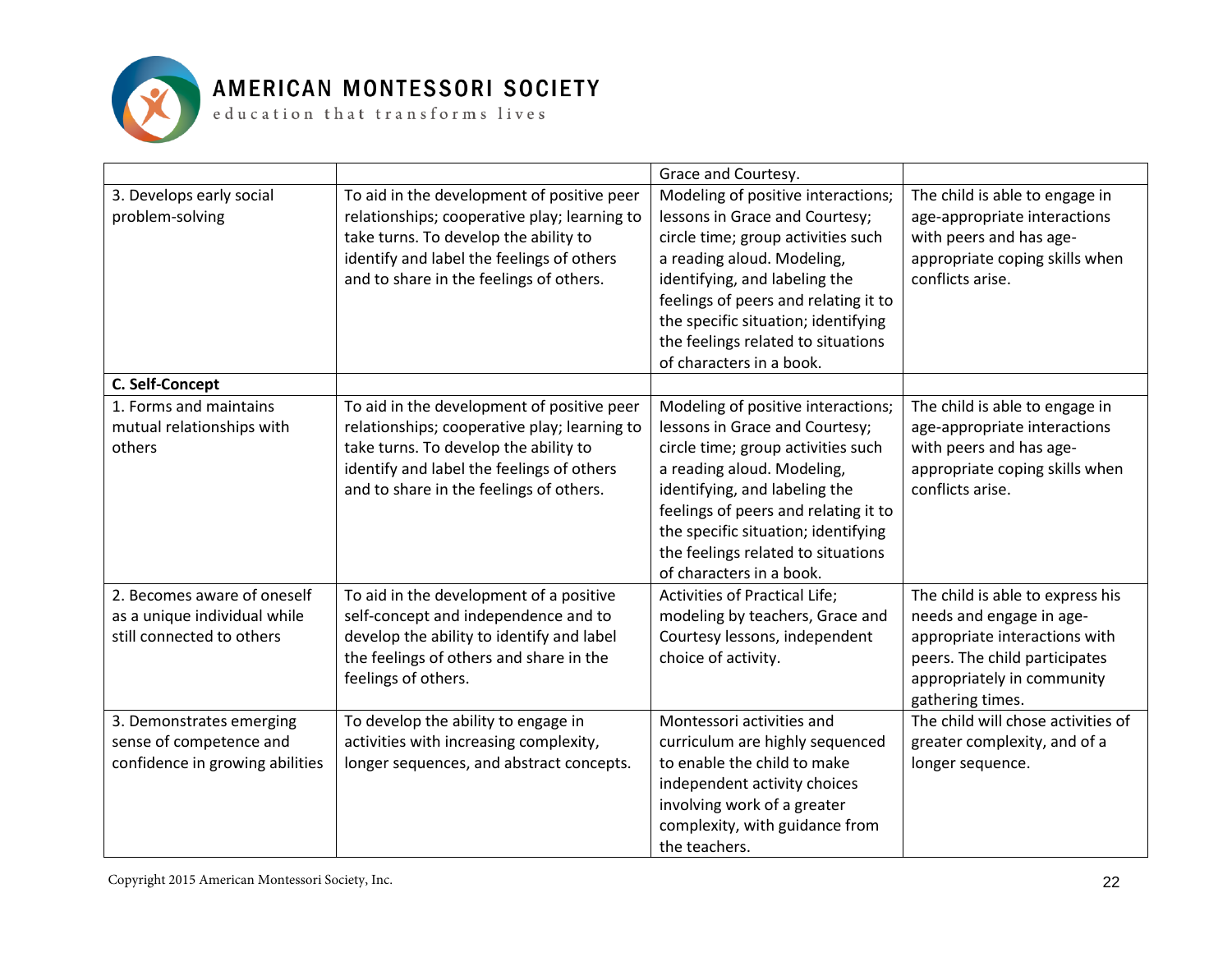

 ${\tt e}$  ducation that  ${\tt trains}$  forms lives

| <b>Florida Early Learning and</b><br><b>Developmental Standards:</b> | <b>Learning Objectives</b>               | <b>Learning Activities</b> | <b>Assessment</b> |
|----------------------------------------------------------------------|------------------------------------------|----------------------------|-------------------|
| <b>Domain: Social Emotional</b>                                      |                                          |                            |                   |
| <b>Development</b>                                                   |                                          |                            |                   |
| Age: 8-18 Months                                                     |                                          |                            |                   |
| A. Trust and Emotional Safety                                        |                                          |                            |                   |
| 1. Experiences and develops                                          | See curriculum for birth-18 months above |                            |                   |
| secure relationships                                                 |                                          |                            |                   |
| 2. Responds to the                                                   | See curriculum for birth-18 months above |                            |                   |
| environment                                                          |                                          |                            |                   |
| <b>B. Self-Regulation</b>                                            |                                          |                            |                   |
| 1. Demonstrates developing                                           | See curriculum for birth-18 months above |                            |                   |
| early emotional regulation                                           |                                          |                            |                   |
| 2. Demonstrates developing                                           | See curriculum for birth-18 months above |                            |                   |
| early behavioral regulation                                          |                                          |                            |                   |
| 3. Demonstrates developing                                           | See curriculum for birth-18 months above |                            |                   |
| early social problem-solving                                         |                                          |                            |                   |
| C. Self-Concept                                                      |                                          |                            |                   |
| 1. Forms and maintains                                               | See curriculum for birth-18 months above |                            |                   |
| mutual relationships with                                            |                                          |                            |                   |
| others                                                               |                                          |                            |                   |
| 2. Becomes aware of oneself                                          | See curriculum for birth-18 months above |                            |                   |
| as a unique individual while                                         |                                          |                            |                   |
| still connected to others                                            |                                          |                            |                   |
| 3. Demonstrates increasing                                           | See curriculum for birth-18 months above |                            |                   |
| sense of competence and                                              |                                          |                            |                   |
| confidence in growing abilities                                      |                                          |                            |                   |
| <b>Florida Early Learning and</b>                                    | <b>Learning Objectives</b>               | <b>Learning Activities</b> | <b>Assessment</b> |
| <b>Developmental Standards:</b>                                      |                                          |                            |                   |
| <b>Domain: Social Emotional</b>                                      |                                          |                            |                   |
| <b>Development</b>                                                   |                                          |                            |                   |
| Age: 18-36 Months                                                    |                                          |                            |                   |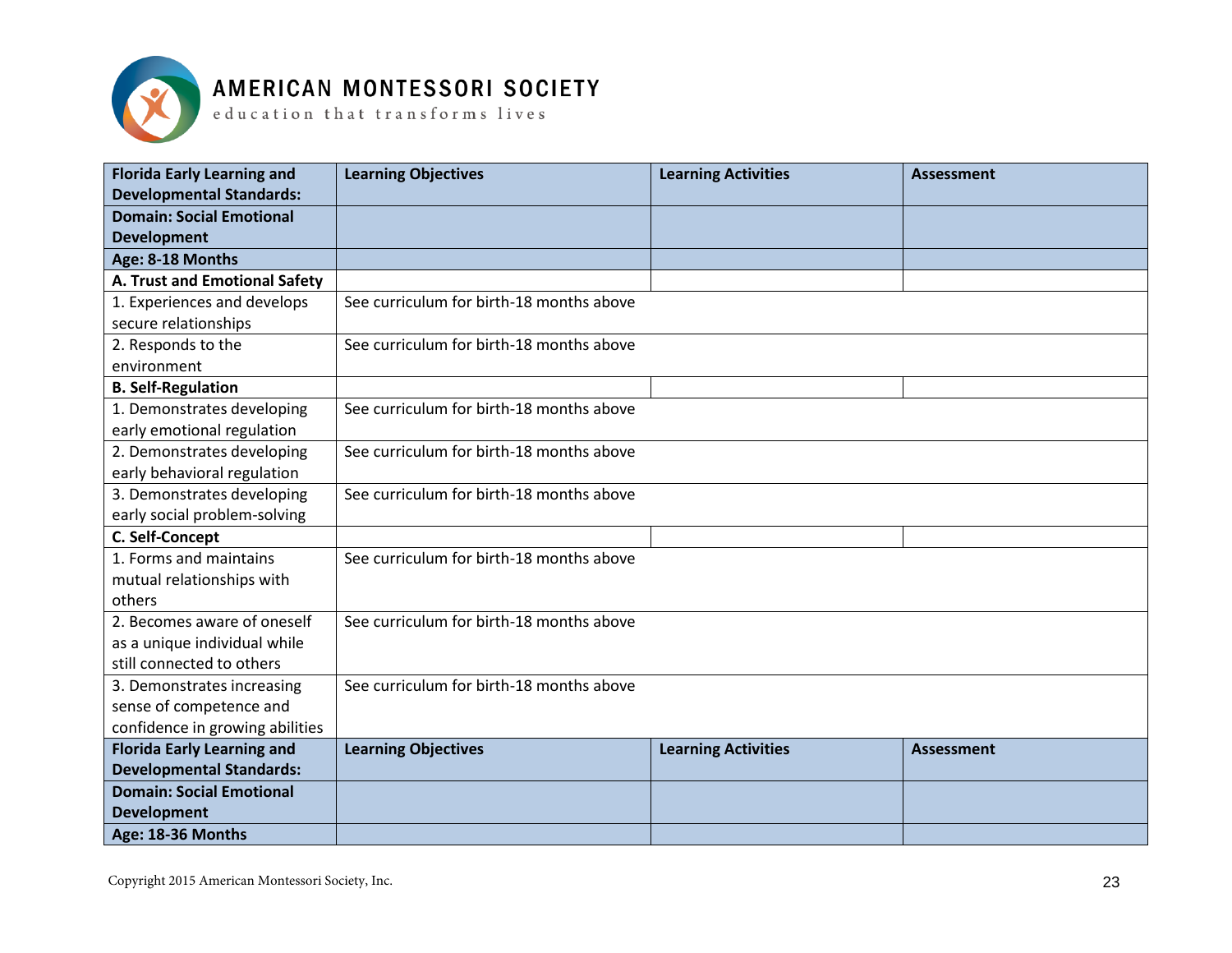

 ${\tt e}$  ducation that transforms lives

| A. Trust and Emotional Safety |                                              |                                      |                                  |
|-------------------------------|----------------------------------------------|--------------------------------------|----------------------------------|
| 1. Forms and maintains secure | To aid in the development of trusting        | Montessori credentialed teachers     | The child exhibits increasing    |
| relationships with others     | relationships; to teach the student to use   | who are warm, observant of           | trust and comfort with           |
|                               | language to meet his needs.                  | individual needs, use and model      | caregivers.                      |
|                               |                                              | respectful language and are          |                                  |
|                               |                                              | available as needed.                 |                                  |
| 2. Responds to the            | To aid in the development of increasing      | Modeling by teachers; nature         | The child exhibits increasing    |
| environment                   | interest in the environment, in peers, in    | walks; read alouds; circle time;     | awareness of, interest in, and   |
|                               | activities, and in the natural world.        | natural objects in the classroom.    | comfort with the environment.    |
| <b>B. Self-Regulation</b>     |                                              |                                      |                                  |
| 1. Demonstrates increasing    | To teach the student to identify and         | Modeling of emotion language by      | The child exhibits an increasing |
| early emotional regulation    | appropriately act upon emotions, share       | teachers; labeling emotions of       | ability to express emotions      |
|                               | feelings with teachers and peers, and        | peers; emotion photo cards; read     | appropriately, communicate his   |
|                               | develop self-soothing techniques.            | alouds; circle time discussions.     | needs with teachers and peers,   |
|                               |                                              |                                      | and to self-soothe.              |
| 2. Demonstrates increasing    | To teach the student pro-social behavior.    | Teacher identification and           | The child exhibits safe and pro- |
| early behavioral regulation   |                                              | labeling of feelings and             | social behavior and a growing    |
|                               |                                              | discussions of appropriate           | ability to control his behavior. |
|                               |                                              | classroom behavior; lessons in       |                                  |
|                               |                                              | Grace and Courtesy.                  |                                  |
| 3. Demonstrates increasing    | To aid in the development of positive peer   | Modeling of positive interactions;   | The child is able to engage in   |
| social problem-solving        | relationships; cooperative play; learning to | lessons in Grace and Courtesy;       | age-appropriate interactions     |
|                               | take turns. To develop the ability to        | circle time; group activities such   | with peers and has age-          |
|                               | identify and label the feelings of others    | a reading aloud. Modeling,           | appropriate coping skills when   |
|                               | and to share in the feelings of others.      | identifying, and labeling the        | conflicts arise.                 |
|                               |                                              | feelings of peers and relating it to |                                  |
|                               |                                              | the specific situation; identifying  |                                  |
|                               |                                              | the feelings related to situations   |                                  |
|                               |                                              | of characters in a book.             |                                  |
| C. Self-Concept               |                                              |                                      |                                  |
| 1. Forms and maintains        | To aid in the development of positive peer   | Modeling of positive interactions;   | The child is able to engage in   |
| mutual relationships with     | relationships; cooperative play; learning to | lessons in Grace and Courtesy;       | age-appropriate interactions     |
| others                        | take turns. To develop the ability to        | circle time; group activities such   | with peers and has age-          |

Copyright 2015 American Montessori Society, Inc.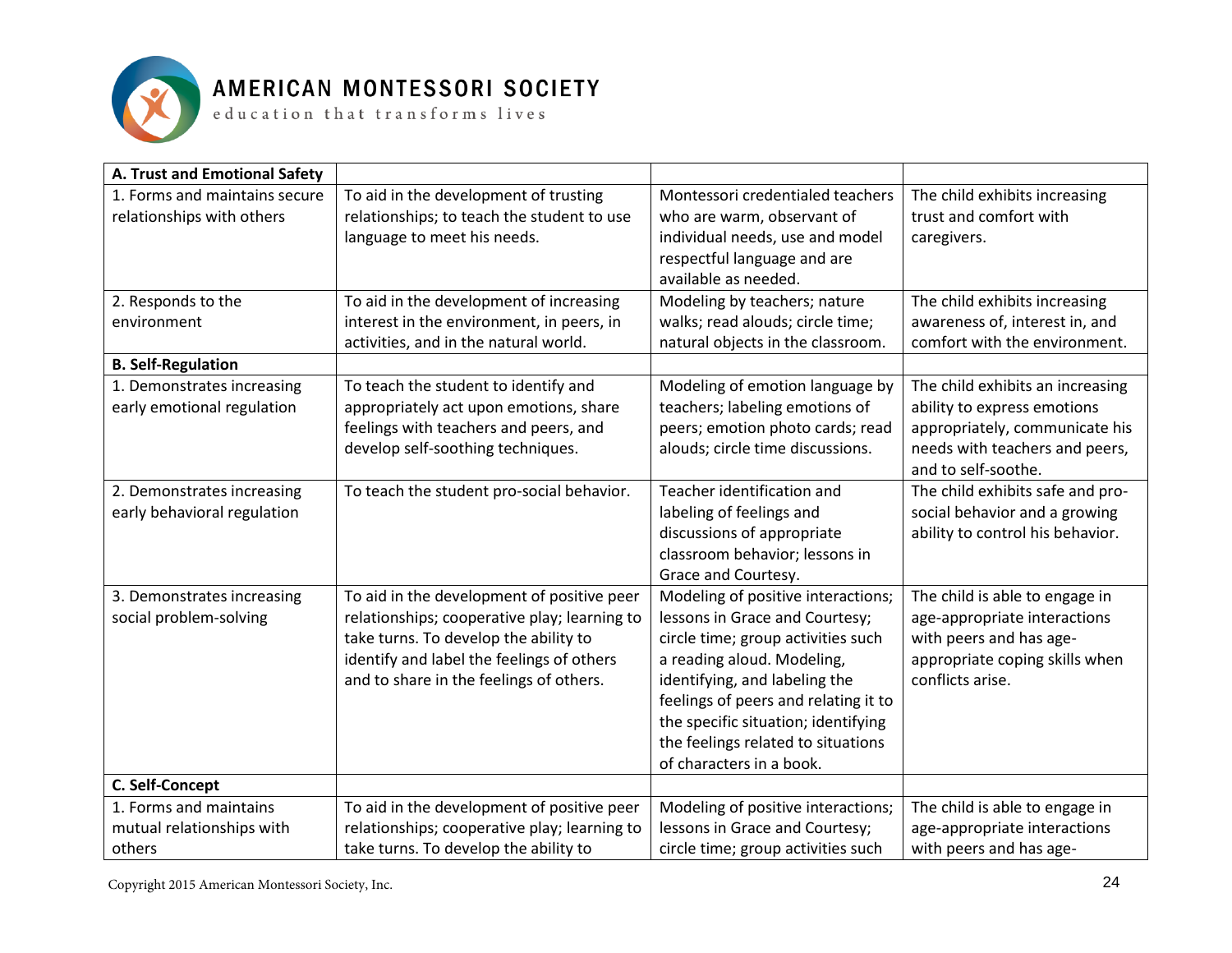

|                                                             | identify and label the feelings of others<br>and to share in the feelings of others. | a reading aloud. Modeling,<br>identifying, and labeling the<br>feelings of peers and relating it to<br>the specific situation; identifying<br>the feelings related to situations<br>of characters in a book. | appropriate coping skills when<br>conflicts arise.                              |
|-------------------------------------------------------------|--------------------------------------------------------------------------------------|--------------------------------------------------------------------------------------------------------------------------------------------------------------------------------------------------------------|---------------------------------------------------------------------------------|
| 2. Becomes aware of oneself<br>as a unique individual while | To aid in the development of a positive<br>self-concept and independence and to      | <b>Activities of Practical Life;</b><br>modeling by teachers, Grace and                                                                                                                                      | The child is able to express his<br>needs and engage in age-                    |
| still connected to others                                   | develop the ability to identify and label                                            | Courtesy lessons, independent                                                                                                                                                                                | appropriate interactions with                                                   |
|                                                             | the feelings of others and share in the<br>feelings of others.                       | choice of activity; circle time<br>activities.                                                                                                                                                               | peers. The child participates<br>appropriately in community<br>gathering times. |
| 3. Demonstrates increasing                                  | To develop the ability to engage in                                                  | Montessori activities and                                                                                                                                                                                    | The child will chose activities of                                              |
| sense of competence and                                     | activities with increasing complexity,                                               | curriculum are highly sequenced                                                                                                                                                                              | greater complexity, and of a                                                    |
| confidence in growing abilities                             | longer sequences, and abstract concepts.                                             | to enable the child to make                                                                                                                                                                                  | longer sequence.                                                                |
|                                                             |                                                                                      | independent activity choices                                                                                                                                                                                 |                                                                                 |
|                                                             |                                                                                      | involving work of a greater                                                                                                                                                                                  |                                                                                 |
|                                                             |                                                                                      | complexity, with guidance from<br>the teachers.                                                                                                                                                              |                                                                                 |
| <b>Florida Early Learning and</b>                           | <b>Learning Objectives</b>                                                           | <b>Learning Activities</b>                                                                                                                                                                                   | <b>Assessment</b>                                                               |
| <b>Developmental Standards:</b>                             |                                                                                      |                                                                                                                                                                                                              |                                                                                 |
| <b>Domain: Social Emotional</b>                             |                                                                                      |                                                                                                                                                                                                              |                                                                                 |
| <b>Development</b>                                          |                                                                                      |                                                                                                                                                                                                              |                                                                                 |
| Age: 2 Year-Olds                                            |                                                                                      |                                                                                                                                                                                                              |                                                                                 |
| A. Trust and Emotional Safety                               |                                                                                      |                                                                                                                                                                                                              |                                                                                 |
| 1. Forms and maintains secure                               | See curriculum for 18-36 months above                                                |                                                                                                                                                                                                              |                                                                                 |
| relationships with others                                   |                                                                                      |                                                                                                                                                                                                              |                                                                                 |
| 2. Responds to the                                          | See curriculum for 18-36 months above                                                |                                                                                                                                                                                                              |                                                                                 |
| environment                                                 |                                                                                      |                                                                                                                                                                                                              |                                                                                 |
| <b>B. Self-Regulation</b>                                   |                                                                                      |                                                                                                                                                                                                              |                                                                                 |
| 1. Demonstrates increasing                                  | See curriculum for 18-36 months above                                                |                                                                                                                                                                                                              |                                                                                 |
| emotional regulation                                        |                                                                                      |                                                                                                                                                                                                              |                                                                                 |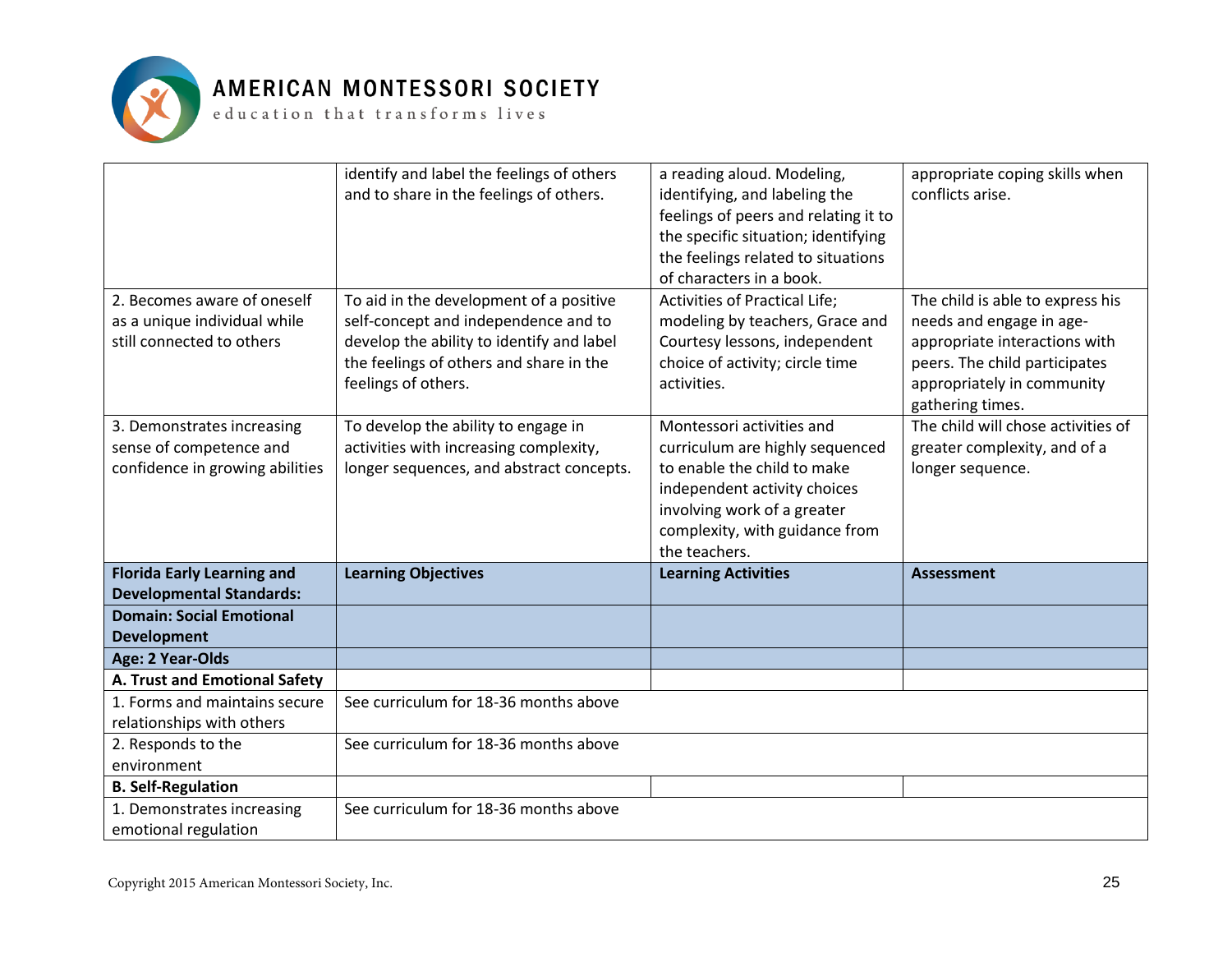

| 2. Demonstrates increasing<br>behavioral regulation                                      | See curriculum for 18-36 months above        |                                      |                               |
|------------------------------------------------------------------------------------------|----------------------------------------------|--------------------------------------|-------------------------------|
| 3. Demonstrates increasing<br>social problem-solving                                     | See curriculum for 18-36 months above        |                                      |                               |
| C. Self-Concept                                                                          |                                              |                                      |                               |
| 1. Forms and maintains<br>mutual relationships with<br>others                            | See curriculum for 18-36 months above        |                                      |                               |
| 2. Becomes aware of oneself<br>as a unique individual while<br>still connected to others | See curriculum for 18-36 months above        |                                      |                               |
| 3. Demonstrates increasing<br>sense of competence and<br>confidence in growing abilities | See curriculum for 18-36 months above        |                                      |                               |
| <b>Florida Early Learning and</b>                                                        | <b>Learning Objectives</b>                   | <b>Learning Activities</b>           | <b>Assessment</b>             |
| <b>Developmental Standards:</b>                                                          |                                              |                                      |                               |
| <b>Domain: Social Emotional</b>                                                          |                                              |                                      |                               |
| <b>Development</b>                                                                       |                                              |                                      |                               |
| Age: 3-6 Year-Olds                                                                       |                                              |                                      |                               |
| <b>A. Pro-social Behaviors</b>                                                           |                                              |                                      |                               |
| 1. Develops positive                                                                     | To aid in the development of self-help, -    | Open classroom and free choice       | The child develops positive,  |
| relationships and interacts                                                              | management, and -regulation skills and to    | foster multiple social interactions  | trusting relationships with   |
| with familiar adults                                                                     | develop social-emotional skills. To assist   | on a variety of topics with multi-   | familiar adults and exhibits  |
|                                                                                          | the student in developing pro-social skills  | age, diverse peer group. Grace       | comfort and confidence is his |
|                                                                                          | in interactions with peers and adults and    | and Courtesy lessons and             | interactions with peers and   |
|                                                                                          | to develop effective conflict resolution     | Practical Life activities. Peace and | adults.                       |
|                                                                                          | skills.                                      | cosmic education curriculum.         |                               |
| 2. Interacts and develops                                                                | To assist the student in developing pro-     | Open classroom and free choice       | The child engages in age-     |
| positive relationships with                                                              | social skills in interactions with peers and | foster multiple social interactions  | appropriate, positive         |
| peers                                                                                    | adults and to develop effective conflict     | on a variety of topics with multi-   | relationships with peers.     |
|                                                                                          | resolution skills.                           | age, diverse peer group Grace        |                               |
|                                                                                          |                                              | and Courtesy lessons and             |                               |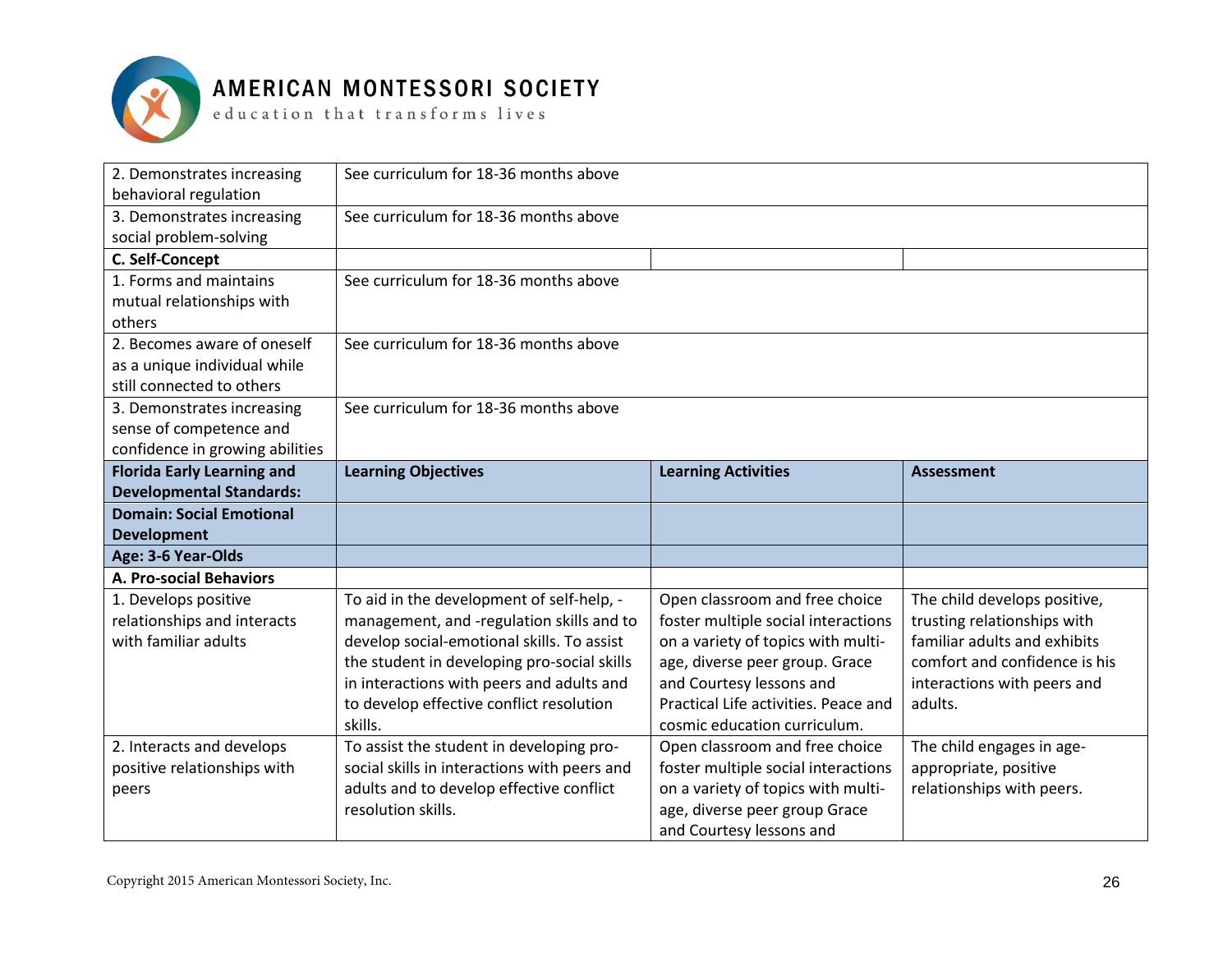

|                                  |                                              | Practical Life activities. Peace and |                                   |
|----------------------------------|----------------------------------------------|--------------------------------------|-----------------------------------|
|                                  |                                              | cosmic education curriculum.         |                                   |
|                                  |                                              | Establishment of classroom rules     |                                   |
|                                  |                                              | and reiteration of rules by adults   |                                   |
|                                  |                                              | and peers; voting on classroom       |                                   |
|                                  |                                              | decisions.                           |                                   |
| 3. Joins in group activities and | To teach the student how to engage in        | The schedule and structure of the    | The child engages comfortably     |
| experiences within early         | lessons and activities with large and small  | Montessori classroom enables         | and confidently with small and    |
| learning environments            | group of peers.                              | students to interact in large and    | large groups both in free choice  |
|                                  |                                              | small groups, individually, and      | activities and during structured  |
|                                  |                                              | with a teacher for a variety of      | lessons.                          |
|                                  |                                              | activities. Teachers invite small    |                                   |
|                                  |                                              | groups of children together for a    |                                   |
|                                  |                                              | lesson which is developmentally      |                                   |
|                                  |                                              | appropriate for each child in the    |                                   |
|                                  |                                              | small group and the entire class     |                                   |
|                                  |                                              | participates in community circle     |                                   |
|                                  |                                              | times.                               |                                   |
| 4. Shows care and concern for    | To develop social-emotional skills and       | Open classroom and free choice       | The child shows care and          |
| others                           | assist the child in developing pro-social    | foster multiple social interactions  | concern for himself, others, and  |
|                                  | skills in interactions with peers and adults | on a variety of topics with multi-   | the environment and is a          |
|                                  | and to teach the child how to make           | age, diverse peer group; Grace       | positive contributing member of   |
|                                  | positive decisions affecting his community.  | and Courtesy lessons and             | the classroom community.          |
|                                  | To teach the child to take care of himself,  | Practical Life activities. Peace and |                                   |
|                                  | others, and his environment.                 | cosmic education curriculum.         |                                   |
|                                  |                                              | Establishment of classroom rules     |                                   |
|                                  |                                              |                                      |                                   |
|                                  |                                              | and reiteration of rules by adults   |                                   |
|                                  |                                              | and peers; voting on classroom       |                                   |
|                                  |                                              | decisions.                           |                                   |
| <b>B. Self-Regulation</b>        |                                              |                                      |                                   |
| 1. Follows simple rules and      | To develop self-help, -management, and -     | Open classroom and free choice       | The child shows a growing         |
| routines with support            | regulation skills. To develop social-        | foster multiple social interactions  | ability to follow classroom rules |
|                                  | emotional skills. To assist the child in     | on a variety of topics with multi-   | and routines with gradually       |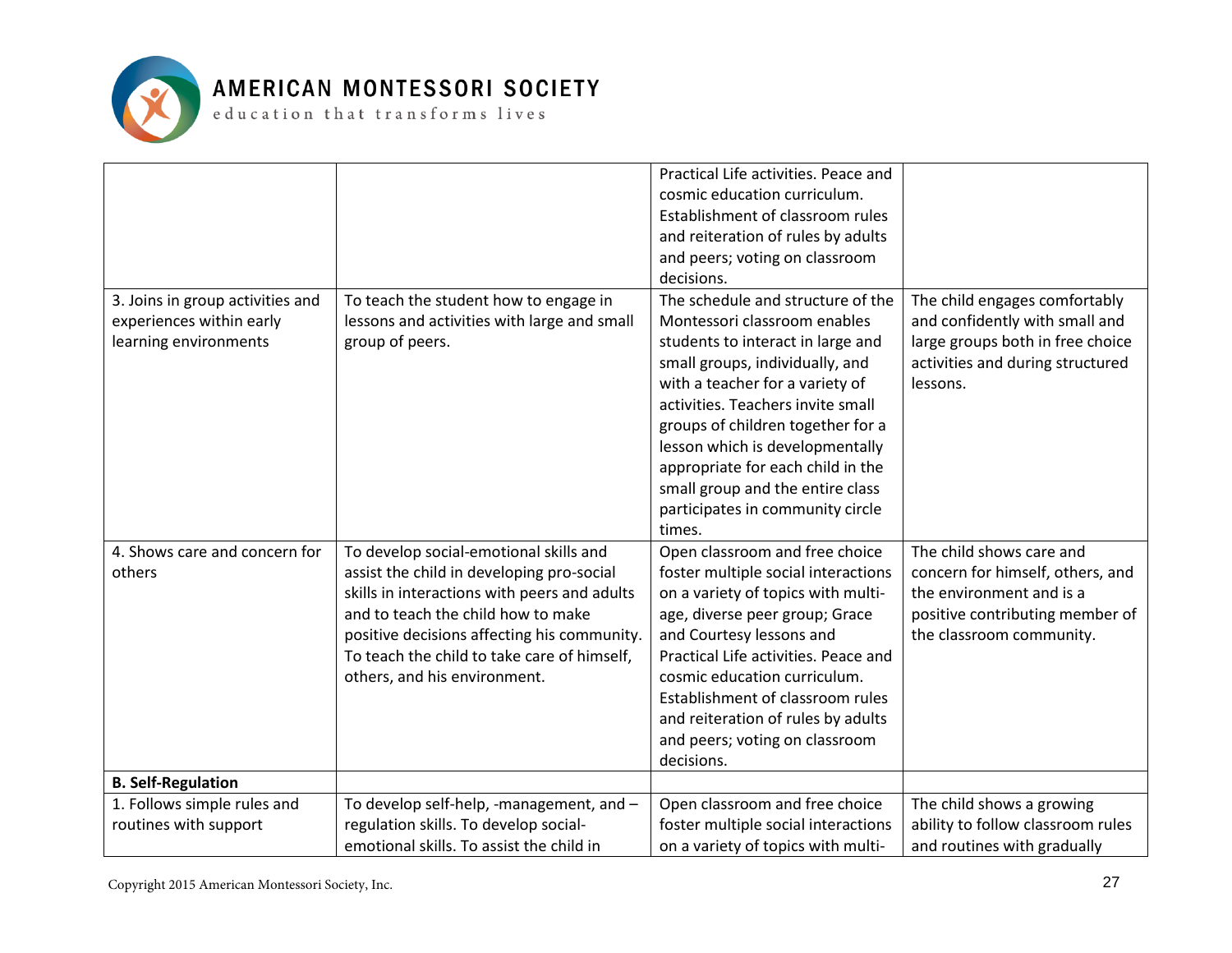

|                                 | developing pro-social skills in interactions | age, diverse peer group Grace         | decreasing support.              |
|---------------------------------|----------------------------------------------|---------------------------------------|----------------------------------|
|                                 | with peers and adults and to teach the       | and Courtesy lessons and              |                                  |
|                                 | child how to make positive decisions.        | Practical Life activities. Peace and  |                                  |
|                                 |                                              | cosmic education curriculum.          |                                  |
|                                 |                                              | Establishment of classroom rules      |                                  |
|                                 |                                              | and reiteration of rules by adults    |                                  |
|                                 |                                              | and peers; voting on classroom        |                                  |
|                                 |                                              | decisions affecting his               |                                  |
|                                 |                                              | community. To teach the child to      |                                  |
|                                 |                                              | take care of himself, others, and     |                                  |
|                                 |                                              | his environment.                      |                                  |
| 2. Begins to use materials with | To instill in the student responsibility for | The child's free choice of lessons    | The child uses communal          |
| increasing care and safety      | care of the environment and an               | and materials and his                 | materials safely and with care,  |
|                                 | appreciation for communal goods.             | responsibility for appropriate use    | including proper clean-up and    |
|                                 |                                              | and clean-up of his activities        | replacement of materials where   |
|                                 |                                              | established the expectation that      | they belong.                     |
|                                 |                                              | he will use materials with care       |                                  |
|                                 |                                              | and safety. Practical Life activities |                                  |
|                                 |                                              | involving care of the                 |                                  |
|                                 |                                              | environment.                          |                                  |
| 3. Adapts to transitions with   | To develop resilience and flexibility and    | The predictable structure of the      | The child shows a growing        |
| support                         | aid in the development of the child's        | Montessori school day and the         | ability to adapt to transitions  |
|                                 | ability to adapt to transitions.             | child's ability to make choices       | with gradually decreasing        |
|                                 |                                              | facilitates the development of        | support.                         |
|                                 |                                              | resilience and flexibility. Teacher   |                                  |
|                                 |                                              | and peer modeling and support.        |                                  |
| 4. Shows developing ability to  | To assist the child in developing pro-social | Open classroom and free choice        | The child shows an increasing    |
| solve social problems with      | skills in interactions with peers and adults | foster multiple social interactions   | ability to engage in age         |
| support from familiar adults    | and to develop effective conflict            | on a variety of topics with multi-    | appropriate conflict resolution. |
|                                 | resolution skills.                           | age, diverse peer group Grace         |                                  |
|                                 |                                              | and Courtesy lessons and              |                                  |
|                                 |                                              | Practical Life activities. Peace and  |                                  |
|                                 |                                              | cosmic education curriculum.          |                                  |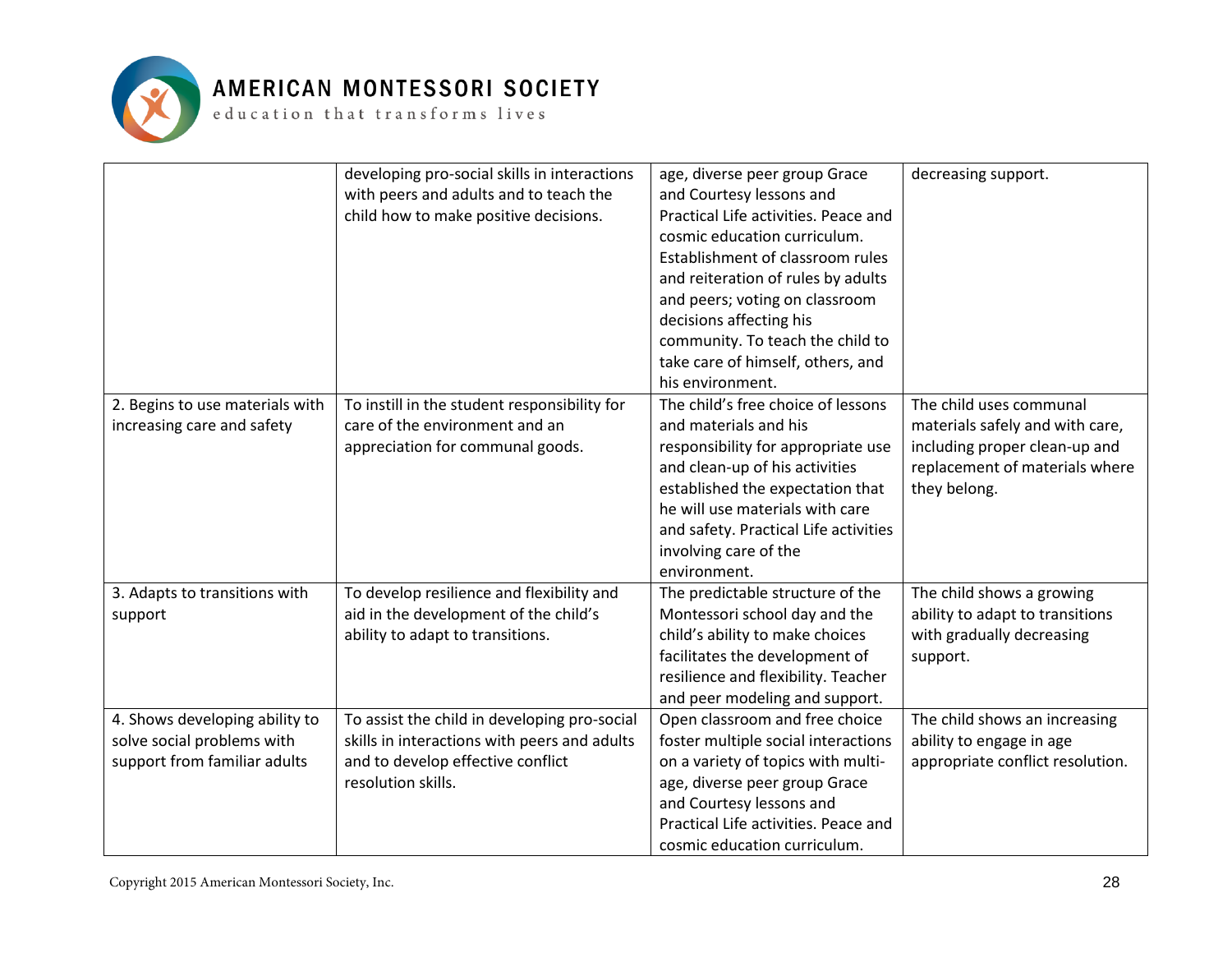

|                                   |                                              | Establishment of classroom rules<br>and reiteration of rules by adults |                                                        |
|-----------------------------------|----------------------------------------------|------------------------------------------------------------------------|--------------------------------------------------------|
|                                   |                                              | and peers; voting on classroom                                         |                                                        |
|                                   |                                              | decisions.                                                             |                                                        |
| C. Self-Concept                   |                                              |                                                                        |                                                        |
| 1. Shows growing confidence       | To develop the student's self-esteem and     | The Montessori curriculum                                              | The child will chose activities of                     |
| in their abilities                | self-confidence and to enable him to         | provides a sequence of activities                                      | greater complexity, and of a                           |
|                                   | challenge himself appropriately.             | from simple to complex, one                                            | longer sequence and exhibit                            |
|                                   |                                              | concept to a combination,                                              | confidence in his interactions                         |
|                                   |                                              | concrete to abstract.                                                  | with peers, adults, and materials<br>in the classroom. |
| 2. Begins to independently        |                                              | Montessori activities and                                              | The child will make challenging                        |
| initiate and direct some          | To teach the child how to make               | curriculum are highly sequenced                                        | activity choices independently.                        |
| experiences                       | independent choices of developmentally       | to enable the child to make                                            |                                                        |
|                                   | appropriate activities and to challenge      | independent activity choices,                                          |                                                        |
|                                   | himself appropriately.                       | with guidance from the teachers.                                       |                                                        |
|                                   |                                              |                                                                        |                                                        |
| 3. Demonstrates increasing        | To assist the child in developing pro-social | Open classroom and free choice                                         | The child shows an increasing                          |
| sense of competence and           | skills in interactions with peers and adults | foster multiple social interactions                                    | ability to engage in age                               |
| confidence in growing abilities   | and to develop effective conflict            | on a variety of topics with multi-                                     | appropriate conflict resolution.                       |
|                                   | resolution skills.                           | age, diverse peer group Grace                                          |                                                        |
|                                   |                                              | and Courtesy lessons and                                               |                                                        |
|                                   |                                              | Practical Life activities. Peace and                                   |                                                        |
|                                   |                                              | cosmic education curriculum.                                           |                                                        |
|                                   |                                              | Establishment of classroom rules                                       |                                                        |
|                                   |                                              | and reiteration of rules by adults                                     |                                                        |
|                                   |                                              | and peers; voting on classroom                                         |                                                        |
|                                   |                                              | decisions.                                                             |                                                        |
| <b>Florida Early Learning and</b> | <b>Learning Objectives</b>                   | <b>Learning Activities</b>                                             | <b>Assessment</b>                                      |
| <b>Developmental Standards:</b>   |                                              |                                                                        |                                                        |
| <b>Domain: Social Emotional</b>   |                                              |                                                                        |                                                        |
| <b>Development</b>                |                                              |                                                                        |                                                        |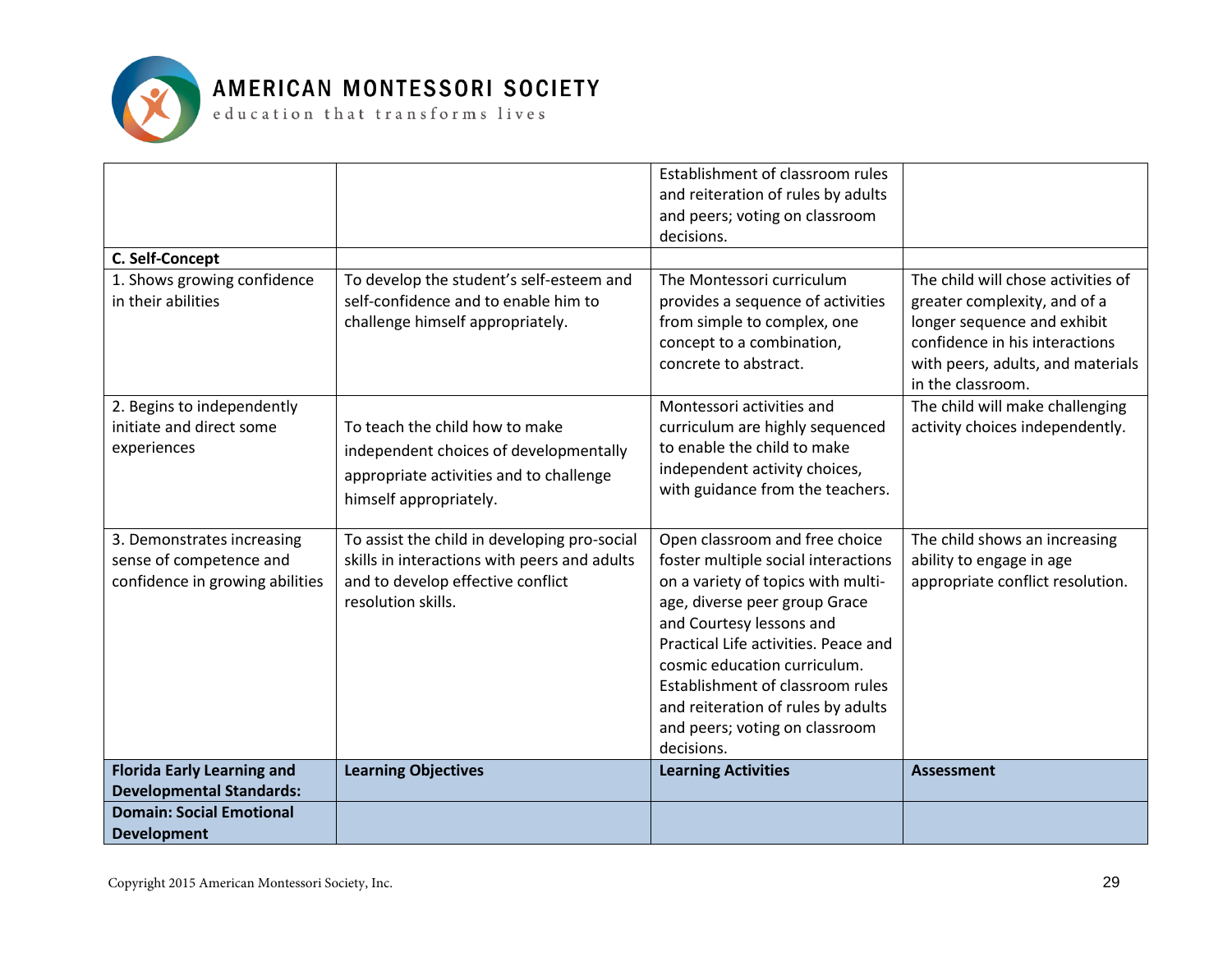

| Age: 3-6 Year-Olds                                                                                                                                                                                       |                                                                                                                                                                                                                         |                                                                                                                                                                                                                                                                                                                                                                                                                                                                                                                                             |                                                                                                                                                                                                   |
|----------------------------------------------------------------------------------------------------------------------------------------------------------------------------------------------------------|-------------------------------------------------------------------------------------------------------------------------------------------------------------------------------------------------------------------------|---------------------------------------------------------------------------------------------------------------------------------------------------------------------------------------------------------------------------------------------------------------------------------------------------------------------------------------------------------------------------------------------------------------------------------------------------------------------------------------------------------------------------------------------|---------------------------------------------------------------------------------------------------------------------------------------------------------------------------------------------------|
| A. Self-Regulation                                                                                                                                                                                       |                                                                                                                                                                                                                         |                                                                                                                                                                                                                                                                                                                                                                                                                                                                                                                                             |                                                                                                                                                                                                   |
| a. Affective                                                                                                                                                                                             |                                                                                                                                                                                                                         |                                                                                                                                                                                                                                                                                                                                                                                                                                                                                                                                             |                                                                                                                                                                                                   |
| 1. Demonstrates growing<br>autonomy and independence,<br>indicated by increasing self-<br>care and willing participation<br>in daily routines, when given a<br>consistent and predictable<br>environment | To be able to make independent choices<br>of developmentally appropriate activities.                                                                                                                                    | Montessori activities and<br>curriculum are highly sequenced<br>to all for child to make<br>independent activity choices,<br>with guidance from the teachers.<br>Open classroom and free choice<br>foster multiple social interactions<br>on a variety of topics with multi-<br>age, diverse peer group Grace<br>and Courtesy lessons and<br>Practical Life activities. Peace and<br>cosmic education curriculum.<br>Establishment of classroom rules<br>and reiteration of rules by adults<br>and peers; voting on classroom<br>decisions. | The child will make independent<br>activity choices and exhibit<br>comfort and confidence in the<br>classroom. The child will joyfully<br>participate in the classroom<br>community and routines. |
| 2. Begins to recognize, then<br>internally manage and<br>regulate, the expression of<br>emotions both positive and<br>negative, with teacher support<br>and multiple experiences over<br>time            | To develop self-help, -management, and -<br>regulation skills. To develop social-<br>emotional skills so that the student can<br>manage and regulate his emotions with<br>teacher support.                              | Open classroom and free choice<br>foster multiple social interactions<br>on a variety of topics with multi-<br>age, diverse peer group. Grace<br>and Courtesy lessons and<br>Practical Life activities. Peace and<br>cosmic education curriculum.<br>Teacher and peer modeling.                                                                                                                                                                                                                                                             | The child exhibits a growing<br>ability to regulate his emotions<br>and displays appropriate<br>responses to negative emotions.                                                                   |
| b. Life/Adaptive                                                                                                                                                                                         |                                                                                                                                                                                                                         |                                                                                                                                                                                                                                                                                                                                                                                                                                                                                                                                             |                                                                                                                                                                                                   |
| 1. Follows simple rules,<br>agreements and familiar<br>routines with teacher support                                                                                                                     | To develop self-help, -management, and -<br>regulation skills. To develop social-<br>emotional skills. To assist the child in<br>developing pro-social skills in interactions<br>with peers and adults and to teach the | Open classroom and free choice<br>foster multiple social interactions<br>on a variety of topics with multi-<br>age, diverse peer group Grace<br>and Courtesy lessons and                                                                                                                                                                                                                                                                                                                                                                    | The child shows a growing<br>ability to follow classroom rules<br>and routines with gradually<br>decreasing support.                                                                              |

Copyright 2015 American Montessori Society, Inc.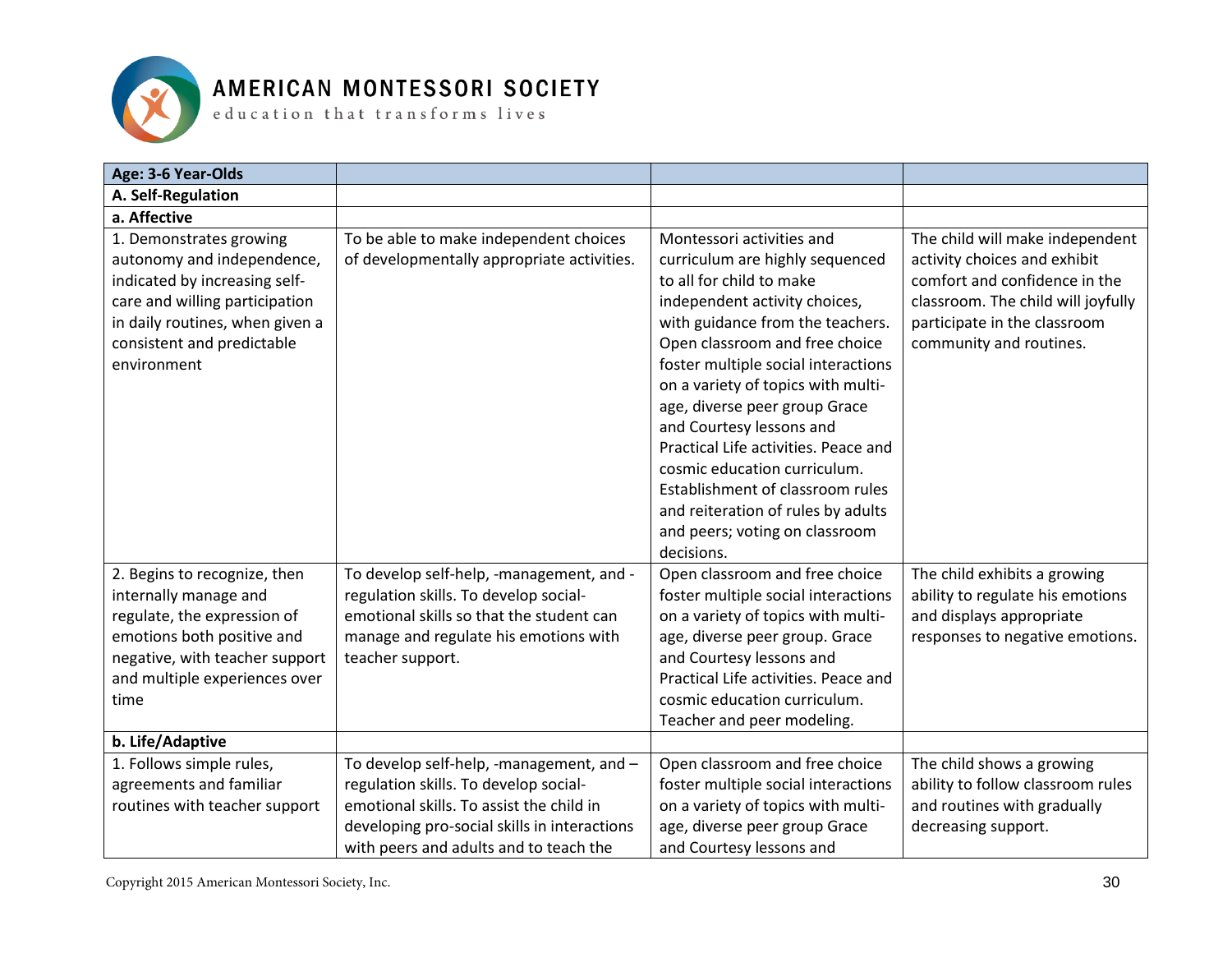

 ${\tt e}$  ducation that  ${\tt trains}$  forms lives

|                                 | child how to make positive decisions.        | Practical Life activities. Peace and  |                                    |
|---------------------------------|----------------------------------------------|---------------------------------------|------------------------------------|
|                                 |                                              | cosmic education curriculum.          |                                    |
|                                 |                                              | Establishment of classroom rules      |                                    |
|                                 |                                              | and reiteration of rules by adults    |                                    |
|                                 |                                              | and peers; voting on classroom        |                                    |
|                                 |                                              | decisions affecting his               |                                    |
|                                 |                                              | community. To teach the child to      |                                    |
|                                 |                                              | take care of himself, others, and     |                                    |
|                                 |                                              | his environment.                      |                                    |
| 2. Begins to use materials with | To instill in the student responsibility for | The child's free choice of lessons    | The child uses communal            |
| increasing care and safety      | care of the environment and an               | and materials and his                 | materials safely and with care,    |
|                                 | appreciation for communal goods.             | responsibility for appropriate use    | including proper clean-up and      |
|                                 |                                              | and clean-up of his activities        | replacement of materials where     |
|                                 |                                              | established the expectation that      | they belong.                       |
|                                 |                                              | he will use materials with care       |                                    |
|                                 |                                              | and safety. Practical Life activities |                                    |
|                                 |                                              | involving care of the                 |                                    |
|                                 |                                              | environment.                          |                                    |
| 3. Adapts to transitions with   | To develop resilience and flexibility and    | The predictable structure of the      | The child shows a growing          |
| increasing independence         | aid in the development of the child's        | Montessori school day and the         | ability to adapt to transitions    |
|                                 | ability to adapt to transitions.             | child's ability to make choices       | with gradually decreasing          |
|                                 |                                              | facilitates the development of        | support.                           |
|                                 |                                              | resilience and flexibility. Teacher   |                                    |
|                                 |                                              | and peer modeling and support.        |                                    |
| <b>B. Relationships</b>         |                                              |                                       |                                    |
| a. Self                         |                                              |                                       |                                    |
| 1. Shows increasing             | To develop the student's self-esteem and     | The Montessori curriculum             | The child will chose activities of |
| confidence in their own         | self-confidence and to enable him to         | provides a sequence of activities     | greater complexity, and of a       |
| abilities                       | challenge himself appropriately.             | from simple to complex, one           | longer sequence and exhibit        |
|                                 |                                              | concept to a combination,             | confidence in his interactions     |
|                                 |                                              | concrete to abstract.                 | with peers, adults, and materials  |
|                                 |                                              |                                       | in the classroom.                  |
| b. Peers                        |                                              |                                       |                                    |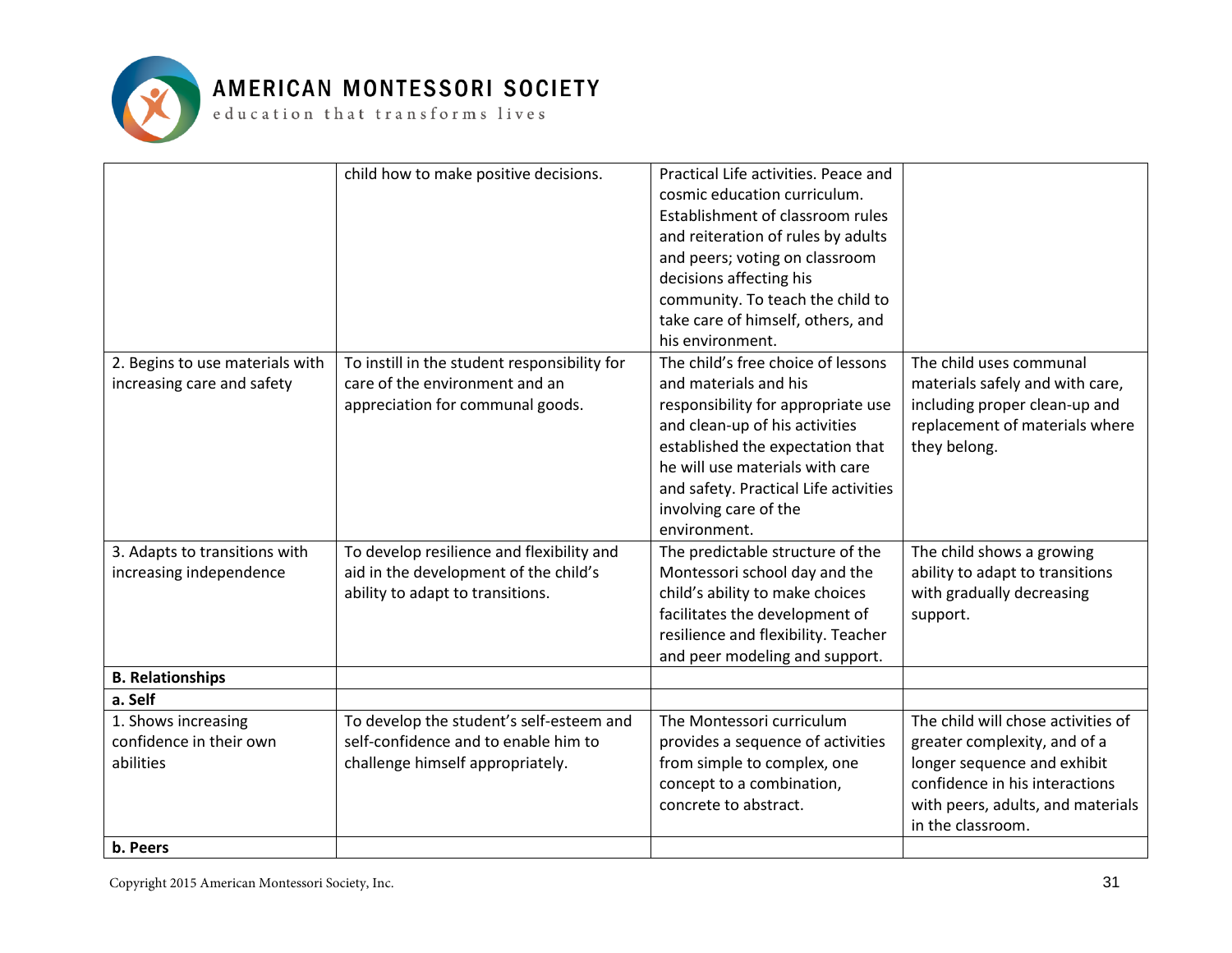

| 1. Interacts and develops<br>positive relationships with<br>peers | To assist the child in developing pro-social<br>skills in interactions with peers and adults<br>and to develop effective conflict<br>resolution skills.                                                                                                                                                 | Open classroom and free choice<br>foster multiple social interactions<br>on a variety of topics with multi-<br>age, diverse peer group Grace<br>and Courtesy lessons and<br>Practical Life activities. Peace and<br>cosmic education curriculum.<br>Establishment of classroom rules<br>and reiteration of rules by adults<br>and peers; voting on classroom<br>decisions.  | The child shows an increasing<br>ability to engage in age<br>appropriate conflict resolution.                                                           |
|-------------------------------------------------------------------|---------------------------------------------------------------------------------------------------------------------------------------------------------------------------------------------------------------------------------------------------------------------------------------------------------|-----------------------------------------------------------------------------------------------------------------------------------------------------------------------------------------------------------------------------------------------------------------------------------------------------------------------------------------------------------------------------|---------------------------------------------------------------------------------------------------------------------------------------------------------|
| 2. Develops special friendships                                   | To teach the child the characteristics of<br>being a good friend and to enable him to<br>engage in positive relationships.                                                                                                                                                                              | Open classroom and free choice<br>foster multiple social interactions<br>on a variety of topics with multi-<br>age, diverse peer group Grace<br>and Courtesy lessons and<br>Practical Life activities. Peace and<br>cosmic education curriculum.<br>Circle time read-alouds and<br>discussions about friendship.                                                            | The child is a positive and<br>contributing member of the<br>classroom community and<br>exhibits an ability to establish<br>and maintain friendships.   |
| 3. Shows care and concern for<br>others                           | To develop social-emotional skills and<br>assist the child in developing pro-social<br>skills in interactions with peers and adults<br>and to teach the child how to make<br>positive decisions affecting his community.<br>To teach the child to take care of himself,<br>others, and his environment. | Open classroom and free choice<br>foster multiple social interactions<br>on a variety of topics with multi-<br>age, diverse peer group; Grace<br>and Courtesy lessons and<br>Practical Life activities. Peace and<br>cosmic education curriculum.<br>Establishment of classroom rules<br>and reiteration of rules by adults<br>and peers; voting on classroom<br>decisions. | The child shows care and<br>concern for himself, others, and<br>the environment and is a<br>positive contributing member of<br>the classroom community. |
| c. Adults                                                         |                                                                                                                                                                                                                                                                                                         |                                                                                                                                                                                                                                                                                                                                                                             |                                                                                                                                                         |
| 1. Develops positive                                              | To aid in the development of self-help, -                                                                                                                                                                                                                                                               | Open classroom and free choice                                                                                                                                                                                                                                                                                                                                              | The child develops positive,                                                                                                                            |

Copyright 2015 American Montessori Society, Inc.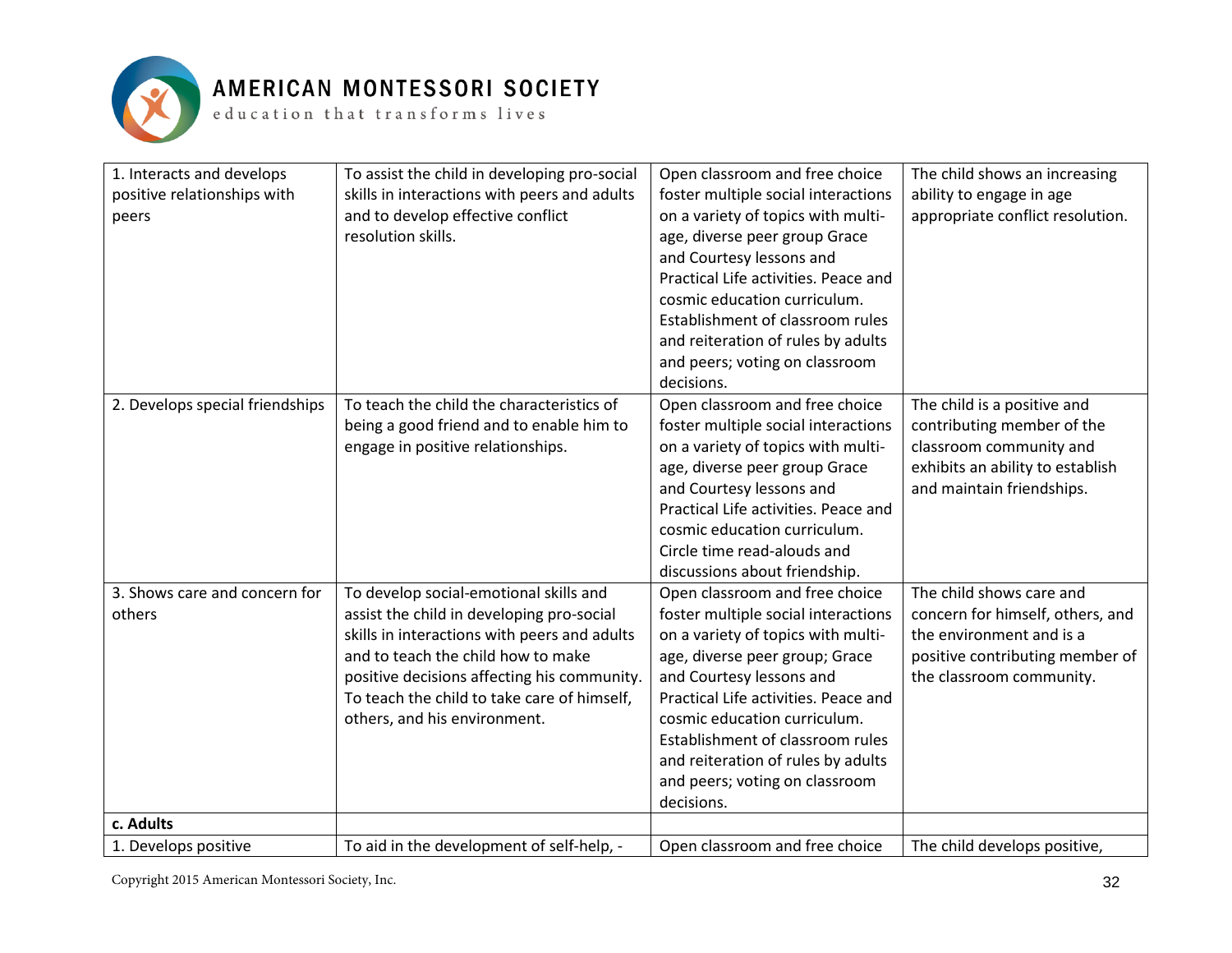

| relationships and interacts      | management, and -regulation skills and to      | foster multiple social interactions  | trusting relationships with      |
|----------------------------------|------------------------------------------------|--------------------------------------|----------------------------------|
| comfortably with familiar        | develop social-emotional skills. To assist     | on a variety of topics with multi-   | familiar adults and exhibits     |
| adults                           | the student in developing pro-social skills    | age, diverse peer group. Grace       | comfort and confidence is his    |
|                                  | in interactions with peers and adults and      | and Courtesy lessons and             | interactions with peers and      |
|                                  | to develop effective conflict resolution       | Practical Life activities. Peace and | adults.                          |
|                                  | skills.                                        | cosmic education curriculum.         |                                  |
| <b>C. Social Problem Solving</b> |                                                |                                      |                                  |
| 1. Shows developing ability to   | To assist the child in developing pro-social   | Open classroom and free choice       | The child shows an increasing    |
| solve social problems with       | skills in interactions with peers and adults   | foster multiple social interactions  | ability to engage in age         |
| support from familiar adults     | and to develop effective conflict              | on a variety of topics with multi-   | appropriate conflict resolution. |
|                                  | resolution skills.                             | age, diverse peer group Grace        |                                  |
|                                  |                                                | and Courtesy lessons and             |                                  |
|                                  |                                                | Practical Life activities. Peace and |                                  |
|                                  |                                                | cosmic education curriculum.         |                                  |
|                                  |                                                | Establishment of classroom rules     |                                  |
|                                  |                                                | and reiteration of rules by adults   |                                  |
|                                  |                                                | and peers; voting on classroom       |                                  |
|                                  |                                                | decisions.                           |                                  |
| 2. Develops an initial           | To assist the child in developing pro-social   | Open classroom and free choice       | The child shows an increasing    |
| understanding of bullying,       | skills in interactions with peers and adults   | foster multiple social interactions  | ability to engage in age         |
| with support from familiar       | and to develop effective conflict              | on a variety of topics with multi-   | appropriate conflict resolution  |
| adults                           | resolution skills. To teach friendship skills. | age, diverse peer group Grace        | and to establish and maintain    |
|                                  |                                                | and Courtesy lessons and             | friendships.                     |
|                                  |                                                | Practical Life activities. Peace and |                                  |
|                                  |                                                | cosmic education curriculum.         |                                  |
|                                  |                                                | Establishment of classroom rules     |                                  |
|                                  |                                                | and reiteration of rules by adults   |                                  |
|                                  |                                                | and peers.                           |                                  |

| <b>Florida Early Learning and</b><br>Developmental Standards: | <b>Learning Objectives</b> | <b>Learning Activities</b> | Assessment |
|---------------------------------------------------------------|----------------------------|----------------------------|------------|
| Domain: Language and                                          |                            |                            |            |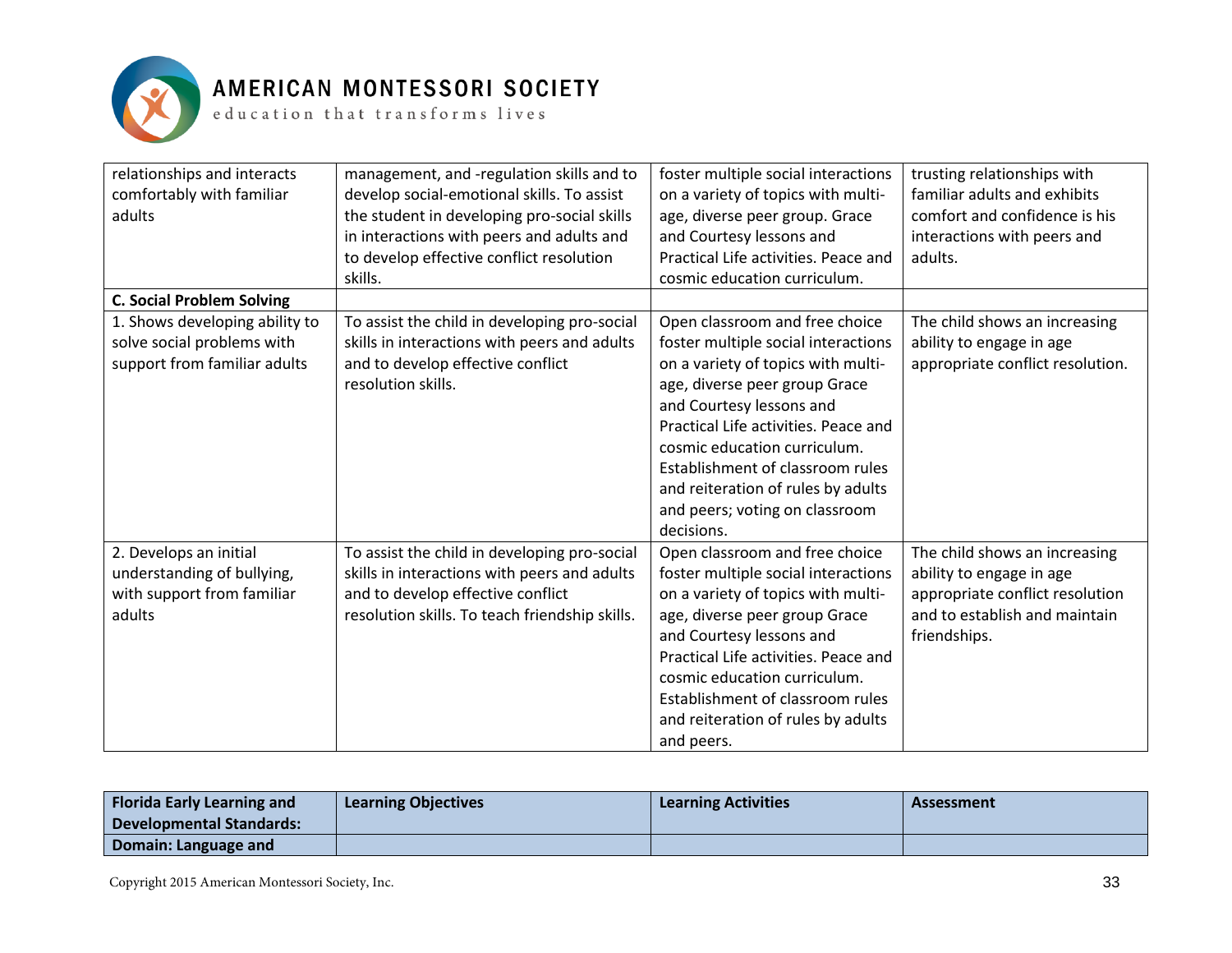

 ${\tt e}$  ducation that transforms lives

| <b>Communication</b>                                        |                                                                                                  |                                                                                                                                                                                                       |                                                                                                                                                           |
|-------------------------------------------------------------|--------------------------------------------------------------------------------------------------|-------------------------------------------------------------------------------------------------------------------------------------------------------------------------------------------------------|-----------------------------------------------------------------------------------------------------------------------------------------------------------|
| Age: Birth to 18 Months                                     |                                                                                                  |                                                                                                                                                                                                       |                                                                                                                                                           |
| A. Listening and<br><b>Understanding</b>                    |                                                                                                  |                                                                                                                                                                                                       |                                                                                                                                                           |
| 1. Responds to frequently<br>heard sounds and words         | To aid in the development of the student's<br>receptive communication.                           | Language rich environment with<br>teacher-talk and conversation;<br>naming objects in the<br>environment; all Montessori<br>language activities; reading,<br>singing, finger plays; sign<br>language. | The child exhibits an increasing<br>ability to understand directions<br>and verbal labels and to respond<br>to non-verbal cues and facial<br>expressions. |
| <b>B. Communication and</b><br><b>Speaking</b>              |                                                                                                  |                                                                                                                                                                                                       |                                                                                                                                                           |
| 1. Uses a variety of sounds and<br>movements to communicate | To aid in the development of the student's<br>expressive language.                               | Language rich environment with<br>teacher-talk and conversation;<br>naming objects in the<br>environment; all Montessori<br>language activities; reading,<br>singing, finger plays; sign<br>language. | The child increasingly uses<br>sounds and movements to<br>respond to non-verbal cues and<br>facial expressions and to<br>communicate.                     |
| <b>C. Early Reading</b><br>1. Shows enjoyment of the        | To develop an appreciation of spoken                                                             | Language rich environment with                                                                                                                                                                        | The child exhibits an increasing                                                                                                                          |
| sounds and rhythms of<br>language                           | language and to teach the child that<br>language is a means of communicating<br>needs and wants. | teacher-talk and conversation;<br>naming objects in the<br>environment; all Montessori<br>language activities; reading,<br>singing, finger plays; sign<br>language.                                   | understanding that language is a<br>means of communication and<br>displays an enjoyment of<br>communicating using language.                               |
| D. Early Writing                                            |                                                                                                  |                                                                                                                                                                                                       |                                                                                                                                                           |
| 1. Develops eye-hand                                        | To teach the student order, concentration,                                                       | Carrying a tray, rug, and bucket;                                                                                                                                                                     | Increasing development of                                                                                                                                 |

Copyright 2015 American Montessori Society, Inc.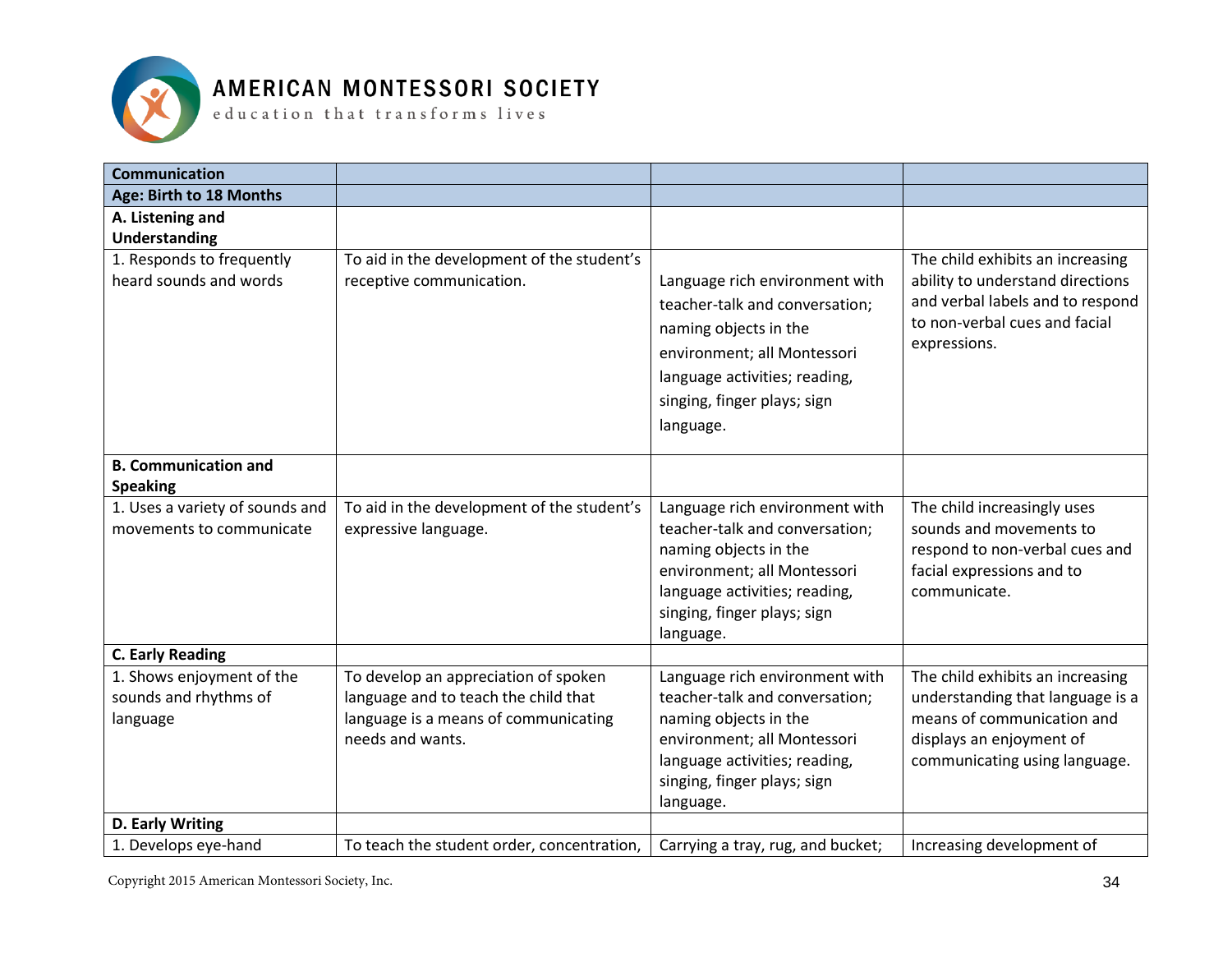

| coordination and more<br>intentional hand control                                          | and eye-hand coordination, as well as aid<br>in the development of his growing<br>independence. Practical Life activities<br>create real opportunities for the student<br>to practice necessary life skills such as<br>dressing, feeding, and pouring. | other gross motor activities such<br>as snack and meal time<br>preparation, eating, and cleaning;<br>Sensorial and Practical Life<br>activities. | strength, hand-eye<br>coordination, control of body.                                                     |
|--------------------------------------------------------------------------------------------|--------------------------------------------------------------------------------------------------------------------------------------------------------------------------------------------------------------------------------------------------------|--------------------------------------------------------------------------------------------------------------------------------------------------|----------------------------------------------------------------------------------------------------------|
| 2. Watches activities of others<br>and imitates sounds, facial<br>expressions, and actions | To develop an appreciation of language<br>and to teach the child that language is a<br>means of communicating needs and                                                                                                                                | Language rich environment with<br>teacher-talk and conversation;<br>naming objects in the                                                        | The child exhibits an increasing<br>ability to understand directions<br>and verbal labels and to respond |
|                                                                                            | wants.                                                                                                                                                                                                                                                 | environment; all Montessori<br>language activities; reading,<br>singing, finger plays; sign                                                      | to non-verbal cues and facial<br>expressions.                                                            |
|                                                                                            |                                                                                                                                                                                                                                                        | language. Modeling of language<br>by teachers; inquiry-based<br>language related to child's<br>actions, activities, and art work.                |                                                                                                          |
|                                                                                            |                                                                                                                                                                                                                                                        |                                                                                                                                                  |                                                                                                          |
|                                                                                            |                                                                                                                                                                                                                                                        |                                                                                                                                                  |                                                                                                          |
| <b>Florida Early Learning and</b>                                                          | <b>Learning Objectives</b>                                                                                                                                                                                                                             | <b>Learning Activities</b>                                                                                                                       | <b>Assessment</b>                                                                                        |
| <b>Developmental Standards:</b><br>Domain: Language and                                    |                                                                                                                                                                                                                                                        |                                                                                                                                                  |                                                                                                          |
| <b>Communication</b>                                                                       |                                                                                                                                                                                                                                                        |                                                                                                                                                  |                                                                                                          |
| Age: Birth-18 Months                                                                       |                                                                                                                                                                                                                                                        |                                                                                                                                                  |                                                                                                          |
| A. Listening and                                                                           |                                                                                                                                                                                                                                                        |                                                                                                                                                  |                                                                                                          |
| <b>Understanding</b>                                                                       |                                                                                                                                                                                                                                                        |                                                                                                                                                  |                                                                                                          |
| 1. Shows increased                                                                         | To develop an appreciation of language                                                                                                                                                                                                                 | Language rich environment with                                                                                                                   | The child exhibits an increasing                                                                         |
| understanding of gestures and                                                              | and to teach the student that language is a                                                                                                                                                                                                            | teacher-talk and conversation;                                                                                                                   | ability to understand directions                                                                         |
| words                                                                                      | means of communicating needs and                                                                                                                                                                                                                       | naming objects in the                                                                                                                            | and verbal labels and to respond                                                                         |
|                                                                                            | wants.                                                                                                                                                                                                                                                 | environment; all Montessori                                                                                                                      | to non-verbal cues and facial                                                                            |
|                                                                                            |                                                                                                                                                                                                                                                        | language activities; reading,                                                                                                                    | expressions.                                                                                             |
|                                                                                            |                                                                                                                                                                                                                                                        | singing, finger plays; sign                                                                                                                      |                                                                                                          |
|                                                                                            |                                                                                                                                                                                                                                                        | language. Modeling of language                                                                                                                   |                                                                                                          |
|                                                                                            |                                                                                                                                                                                                                                                        | by teachers; inquiry-based                                                                                                                       |                                                                                                          |
|                                                                                            |                                                                                                                                                                                                                                                        | language related to child's<br>actions, activities, and art work.                                                                                |                                                                                                          |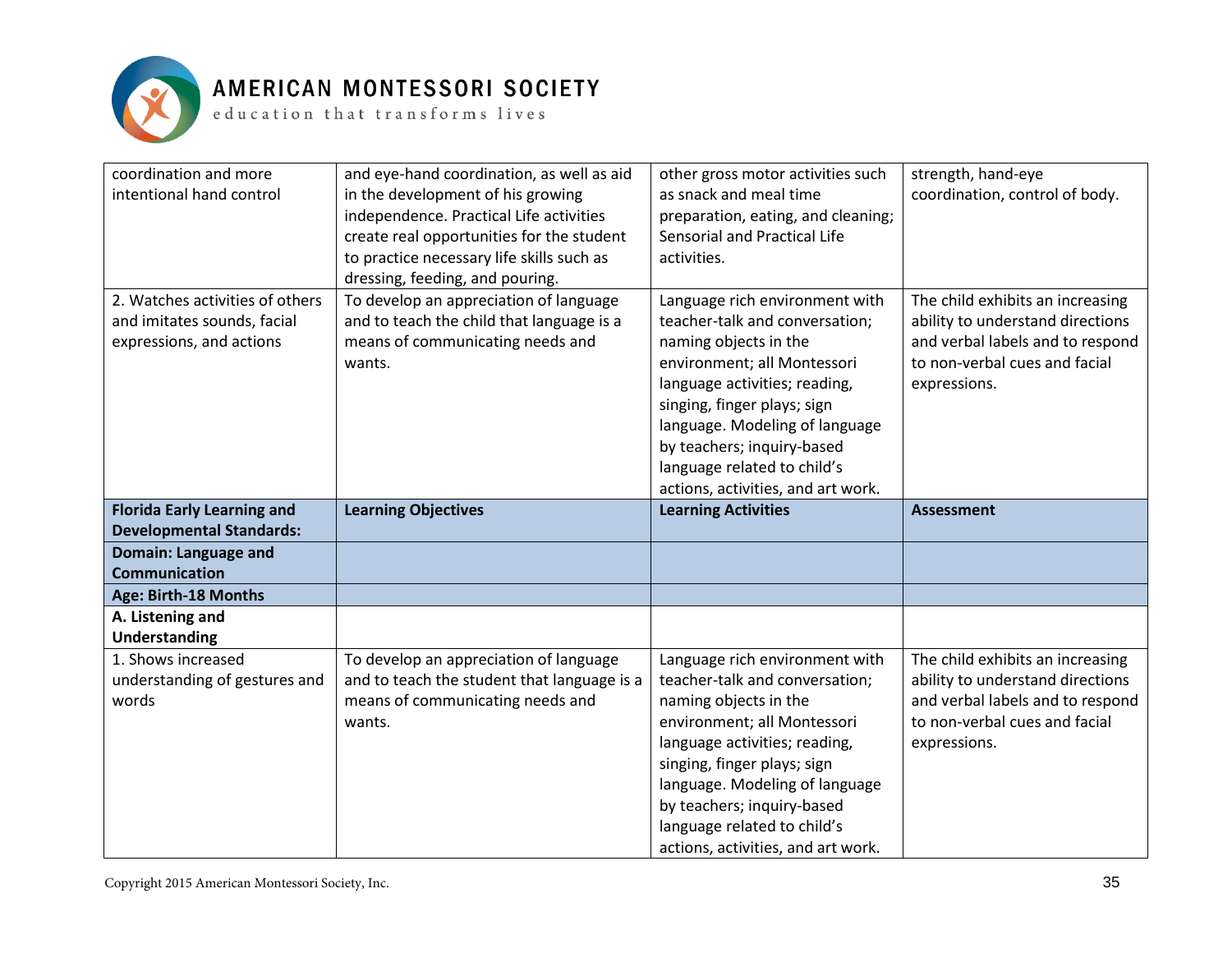

| <b>B. Communication and</b>                                                 |                                                                                          |                                                                                                                                                                                          |                                                                                                                                                                                                                      |
|-----------------------------------------------------------------------------|------------------------------------------------------------------------------------------|------------------------------------------------------------------------------------------------------------------------------------------------------------------------------------------|----------------------------------------------------------------------------------------------------------------------------------------------------------------------------------------------------------------------|
| <b>Speaking</b>                                                             |                                                                                          |                                                                                                                                                                                          |                                                                                                                                                                                                                      |
| 1. Uses consistent sounds, and<br>gestures and some words to<br>communicate | To aid in the development of the student's<br>expressive language.                       | Language rich environment with<br>teacher-talk and conversation;<br>naming objects in the<br>environment; all Montessori<br>language activities; reading,<br>singing, finger plays; sign | The child exhibits development<br>of functional language to<br>express needs and wants.                                                                                                                              |
|                                                                             |                                                                                          | language.                                                                                                                                                                                |                                                                                                                                                                                                                      |
| <b>C. Early Reading</b>                                                     |                                                                                          |                                                                                                                                                                                          |                                                                                                                                                                                                                      |
| 1. Builds and uses vocabulary<br>with language, pictures, and<br>books      | To aid in the development of the student's<br>expressive language ability.               | Language rich environment with<br>teacher-talk and conversation;<br>books; name cards;<br>Object/Picture Cards; vocabulary<br>cards with labels; read-alouds,<br>circle time.            | The child displays an increasing<br>interest in and understanding of<br>printed materials and an ever-<br>expanding vocabulary. The<br>child's growing ability to<br>communicate his needs and<br>wants effectively. |
| D. Early Writing                                                            |                                                                                          |                                                                                                                                                                                          |                                                                                                                                                                                                                      |
| 1. Uses tools to make scribbles                                             | To teach the student that writing conveys<br>meaning and is a means of<br>communication. | Sandpaper Letters; writing tray;<br>easel; tracing boards, art<br>materials.                                                                                                             | The child enjoys experimenting<br>with writing implements.                                                                                                                                                           |
| 2. Repeats actions that                                                     | To teach the student that writing conveys                                                | Sandpaper Letters; writing tray;                                                                                                                                                         | The child demonstrates an                                                                                                                                                                                            |
| symbolize ideas                                                             | meaning and is a means of                                                                | easel; tracing boards, art                                                                                                                                                               | understanding that his words,                                                                                                                                                                                        |
|                                                                             | communication.                                                                           | materials.                                                                                                                                                                               | actions, and scribbles can                                                                                                                                                                                           |
|                                                                             |                                                                                          |                                                                                                                                                                                          | communicate ideas.                                                                                                                                                                                                   |
| <b>Florida Early Learning and</b><br><b>Developmental Standards:</b>        | <b>Learning Objectives</b>                                                               | <b>Learning Activities</b>                                                                                                                                                               | <b>Assessment</b>                                                                                                                                                                                                    |
| <b>Domain: Language and</b>                                                 |                                                                                          |                                                                                                                                                                                          |                                                                                                                                                                                                                      |
| <b>Communication</b>                                                        |                                                                                          |                                                                                                                                                                                          |                                                                                                                                                                                                                      |
| Age: 18-36 Months                                                           |                                                                                          |                                                                                                                                                                                          |                                                                                                                                                                                                                      |
| A. Listening and                                                            |                                                                                          |                                                                                                                                                                                          |                                                                                                                                                                                                                      |
| Understanding                                                               |                                                                                          |                                                                                                                                                                                          |                                                                                                                                                                                                                      |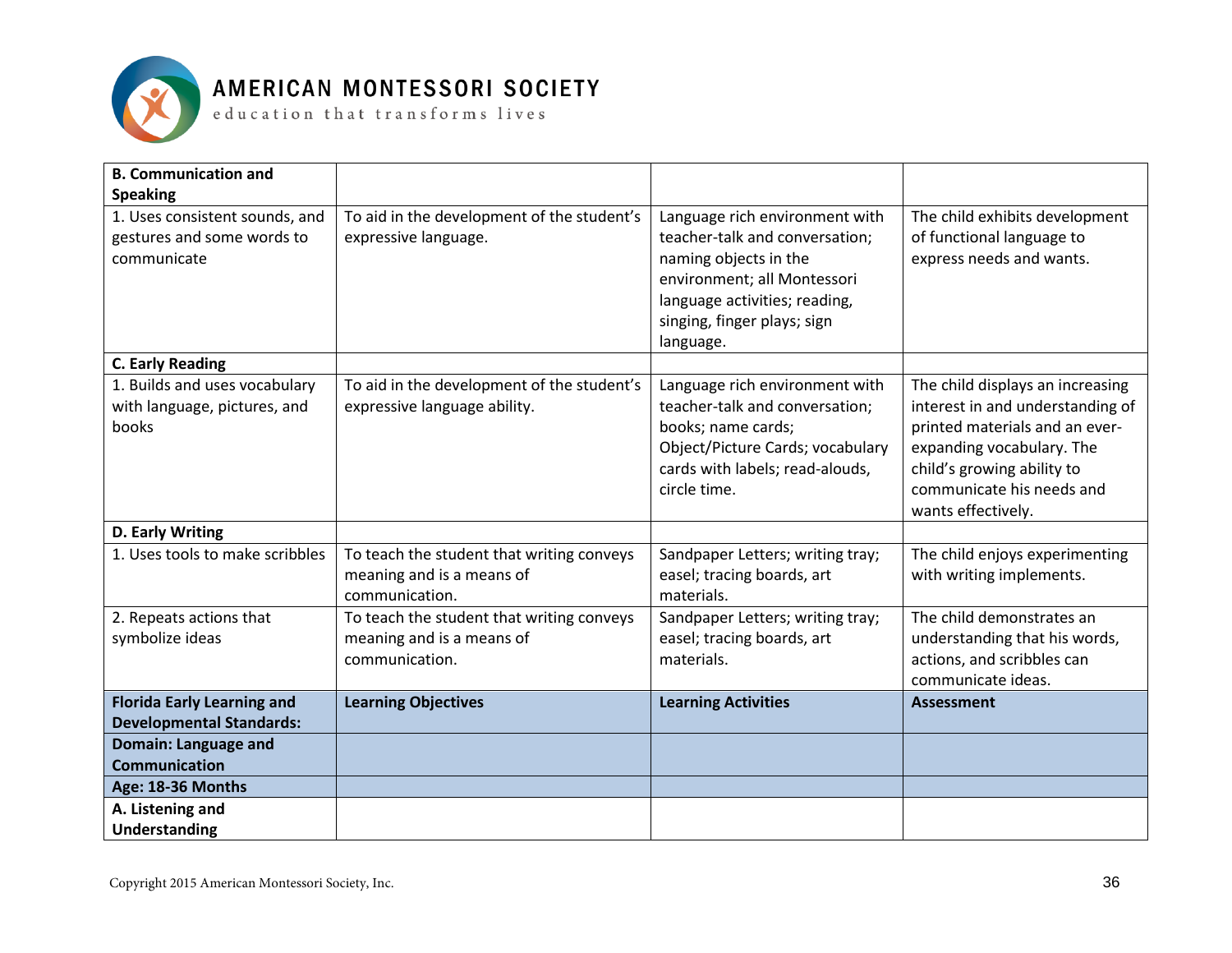

| 1. Gains meaning through<br>listening                                             | To develop the student's receptive<br>language skills.                                                         | Language rich environment with<br>teacher-talk and conversation;<br>naming objects in the<br>environment; all Montessori<br>language activities; reading,<br>singing, finger plays.           | The child's increasing ability to<br>comprehend through listening;<br>the child's growing ability to<br>respond to spoken instructions,<br>questions, and comments.    |
|-----------------------------------------------------------------------------------|----------------------------------------------------------------------------------------------------------------|-----------------------------------------------------------------------------------------------------------------------------------------------------------------------------------------------|------------------------------------------------------------------------------------------------------------------------------------------------------------------------|
| <b>B. Communication and</b><br><b>Speaking</b>                                    |                                                                                                                |                                                                                                                                                                                               |                                                                                                                                                                        |
| 1. Uses a larger number of<br>words and uses words<br>together                    | To develop the student's expressive<br>language skills.                                                        | Language rich environment with<br>teacher-talk and conversation;<br>naming objects in the<br>environment; all Montessori<br>language activities; reading,<br>singing, finger plays.           | The child's increasing ability to<br>communicate his needs and<br>wants through multi-word<br>communication.                                                           |
| 2. Attends to and tries to take<br>part in conversations                          | To develop the student's expressive<br>language skills and to teach the student<br>conversational turn-taking. | Language rich environment with<br>teacher-talk and conversation;<br>naming objects in the<br>environment; all Montessori<br>language activities; reading,<br>singing, finger plays.           | The child shows a desire to<br>participate conversation and<br>demonstrates a beginning<br>understanding of conversational<br>turn-taking.                             |
| <b>C. Early Reading</b>                                                           |                                                                                                                |                                                                                                                                                                                               |                                                                                                                                                                        |
| 1. Learns that pictures<br>represent real objects, events,<br>and ideas (stories) | To teach the student that pictures<br>represent ideas that can also be<br>represented in writing.              | Language rich environment with<br>teacher-talk and conversation;<br>books; name cards;<br>Object/Picture Cards; vocabulary<br>cards with labels; read-alouds,<br>circle time; library corner. | The child demonstrates an<br>understanding that pictures in<br>books convey meaning tied to<br>the words in the story.                                                 |
| 2. Shows motivation to read                                                       | To instill in the student a love of reading.                                                                   | Language rich environment with<br>teacher-talk and conversation;<br>books; name cards;<br>Object/Picture Cards; vocabulary<br>cards with labels; read-alouds,<br>circle time; library corner. | The child enjoys being read to<br>and shows an interest in reading<br>by participating in the<br>storytelling. The child<br>independently chooses to look<br>at books. |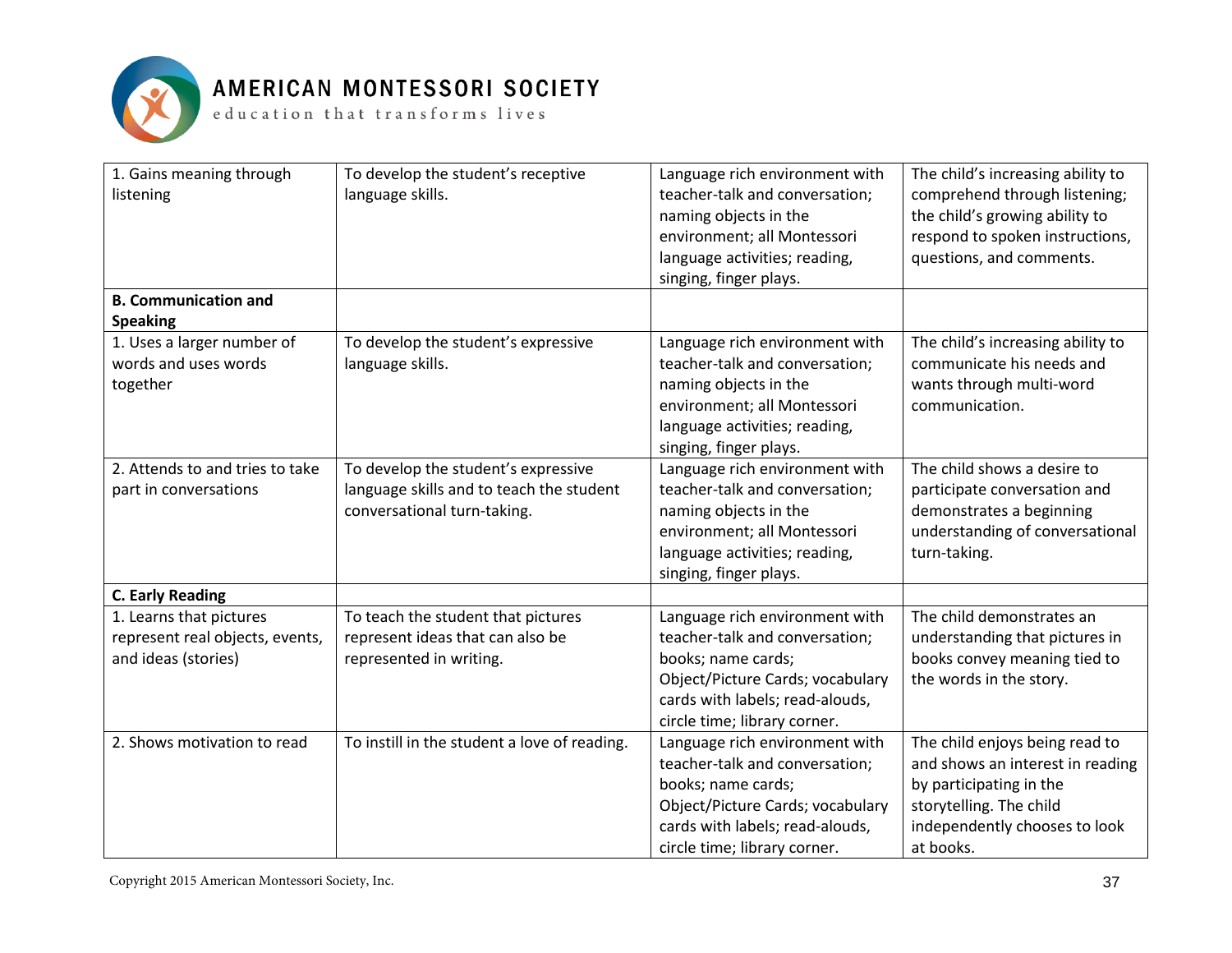

| D. Early Writing                             |                                            |                                  |                                   |
|----------------------------------------------|--------------------------------------------|----------------------------------|-----------------------------------|
| 1. Makes purposeful marks on                 | To teach the student that writing conveys  | Sandpaper Letters; writing tray; | The child enjoys experimenting    |
| paper                                        | meaning and is a means of                  | easel; tracing boards, art       | with writing implements.          |
|                                              | communication.                             | materials.                       |                                   |
| 2. Uses beginning                            | To teach the student that writing conveys  | Sandpaper Letters; writing tray; | The child demonstrates an         |
| representation through play                  | meaning and is a means of                  | easel; tracing boards, art       | understanding that his words,     |
| that imitates familiar routines              | communication.                             | materials.                       | actions, and scribbles can        |
|                                              |                                            |                                  | communicate ideas.                |
| <b>Florida Early Learning and</b>            | <b>Learning Objectives</b>                 | <b>Learning Activities</b>       | <b>Assessment</b>                 |
| <b>Developmental Standards:</b>              |                                            |                                  |                                   |
| Domain: Language and<br><b>Communication</b> |                                            |                                  |                                   |
| Age: 3-6 Year-Olds                           |                                            |                                  |                                   |
| A. Listening and                             |                                            |                                  |                                   |
| <b>Understanding</b>                         |                                            |                                  |                                   |
| 1. Gains meaning through                     | To develop the student's receptive         | Language rich environment with   | The child's increasing ability to |
| listening                                    | language skills.                           | teacher-talk and conversation;   | comprehend through listening;     |
|                                              |                                            | naming objects in the            | the child's growing ability to    |
|                                              |                                            | environment; all Montessori      | respond to spoken instructions,   |
|                                              |                                            | language activities; reading,    | questions, and comments.          |
|                                              |                                            | singing, finger plays.           |                                   |
| <b>B. Communication and</b>                  |                                            |                                  |                                   |
| <b>Speaking</b>                              |                                            |                                  |                                   |
| 1. Speaks clearly and is                     | To develop the child's expressive language | Language rich environment with   | The child's increasing ability to |
| understood by most listeners                 | skills.                                    | teacher-talk and conversation;   | be understood by different        |
|                                              |                                            | naming objects in the            | audiences when speaking.          |
|                                              |                                            | environment; all Montessori      |                                   |
|                                              |                                            | language activities; reading,    |                                   |
|                                              |                                            | singing, finger plays.           |                                   |
| 2. Participates in                           | To develop the student's expressive        | Language rich environment with   | The child shows a desire to       |
| conversations                                | language skills and to teach the student   | teacher-talk and conversation;   | participate conversation and      |
|                                              | conversational turn-taking.                | naming objects in the            | demonstrates a beginning          |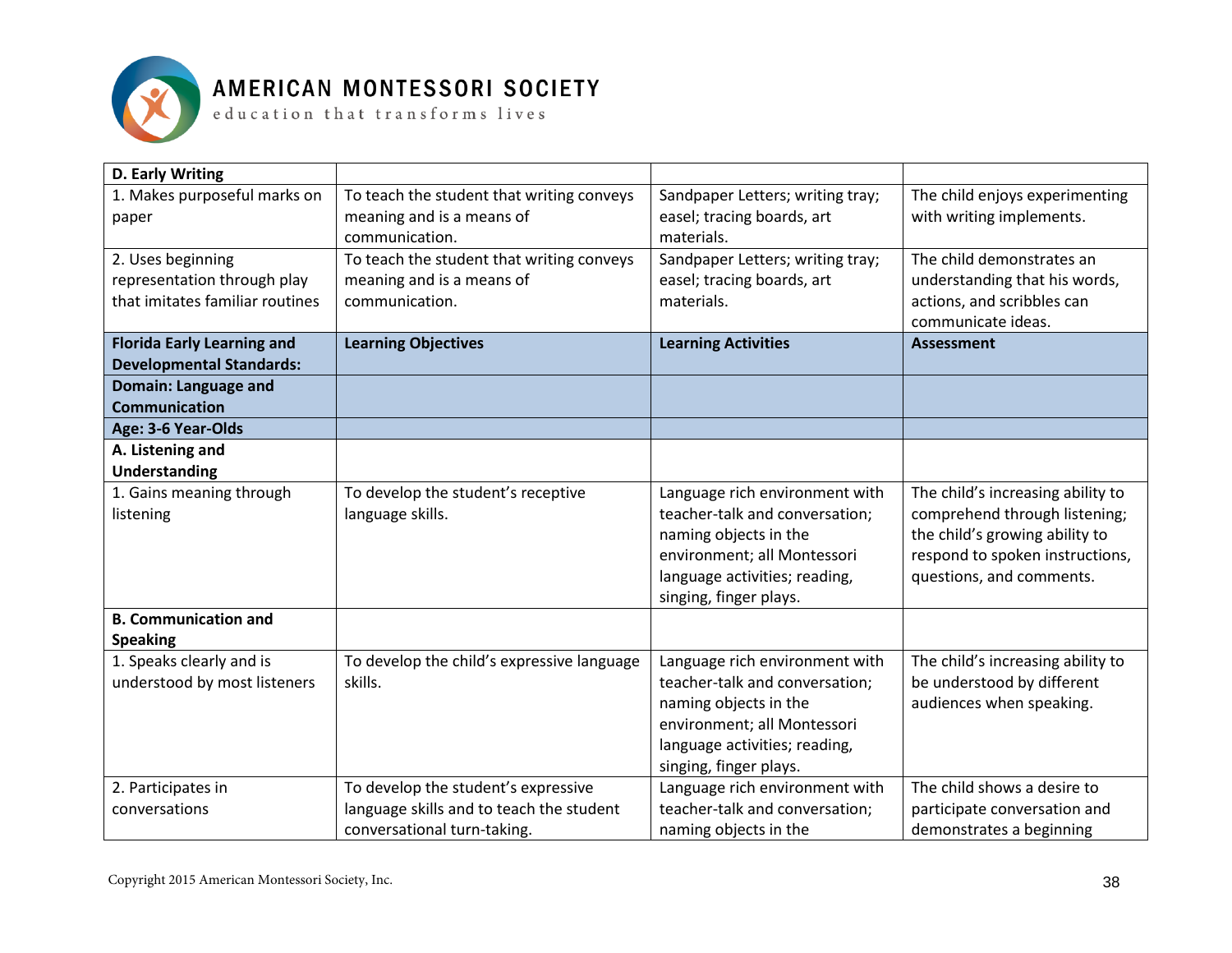

|                                   |                                              | environment; all Montessori                             | understanding of conversational  |
|-----------------------------------|----------------------------------------------|---------------------------------------------------------|----------------------------------|
|                                   |                                              | language activities; reading,<br>singing, finger plays. | turn-taking.                     |
| <b>C. Early Reading</b>           |                                              |                                                         |                                  |
| 1. Shows growing interest in      | To instill in the student a love of reading. | Language rich environment with                          | The child enjoys being read to   |
| print and words                   |                                              | teacher-talk and conversation;                          | and shows an interest in reading |
|                                   |                                              | books; name cards;                                      | by participating in the          |
|                                   |                                              | Object/Picture Cards; vocabulary                        | storytelling. The child          |
|                                   |                                              | cards with labels; read-alouds,                         | independently chooses to look    |
|                                   |                                              | circle time; library corner.                            | at books.                        |
| 2. Shows motivation to read       | To instill in the student a love of reading. | Language rich environment with                          | The child enjoys being read to   |
|                                   |                                              | teacher-talk and conversation;                          | and shows an interest in reading |
|                                   |                                              | books; name cards;                                      | by participating in the          |
|                                   |                                              | Object/Picture Cards; vocabulary                        | storytelling. The child          |
|                                   |                                              | cards with labels; read-alouds,                         | independently chooses to look    |
|                                   |                                              | circle time; library corner.                            | at books.                        |
| D. Early Writing                  |                                              |                                                         |                                  |
| 1. Uses scribbles, marks and      | To teach the student that writing conveys    | Sandpaper Letters; writing tray;                        | The child demonstrates an        |
| drawings to convey messages       | meaning and is a means of                    | easel; tracing boards, art and                          | understanding that his words,    |
|                                   | communication.                               | writing materials.                                      | actions, and scribbles can       |
|                                   |                                              |                                                         | communicate ideas.               |
| 2. Uses more complicated          | To represent thought processes and           | Language rich environment with                          | The child engages in imaginative |
| imaginative play as symbolic      | mental concepts through play and             | teacher-talk and conversation;                          | play with increasing complexity  |
| thought processes and mental      | drawing.                                     | reading, singing, finger plays;                         | of storylines and roles.         |
| concepts or pictures are          |                                              | imaginative play indoors and                            |                                  |
| developed                         |                                              | outdoors with a diverse, multi-                         |                                  |
| <b>Florida Early Learning and</b> | <b>Learning Objectives</b>                   | aged peer group.<br><b>Learning Activities</b>          | <b>Assessment</b>                |
| <b>Developmental Standards:</b>   |                                              |                                                         |                                  |
| <b>Domain: Language and</b>       |                                              |                                                         |                                  |
| <b>Communication</b>              |                                              |                                                         |                                  |
| Age: 3-6 Year-Olds                |                                              |                                                         |                                  |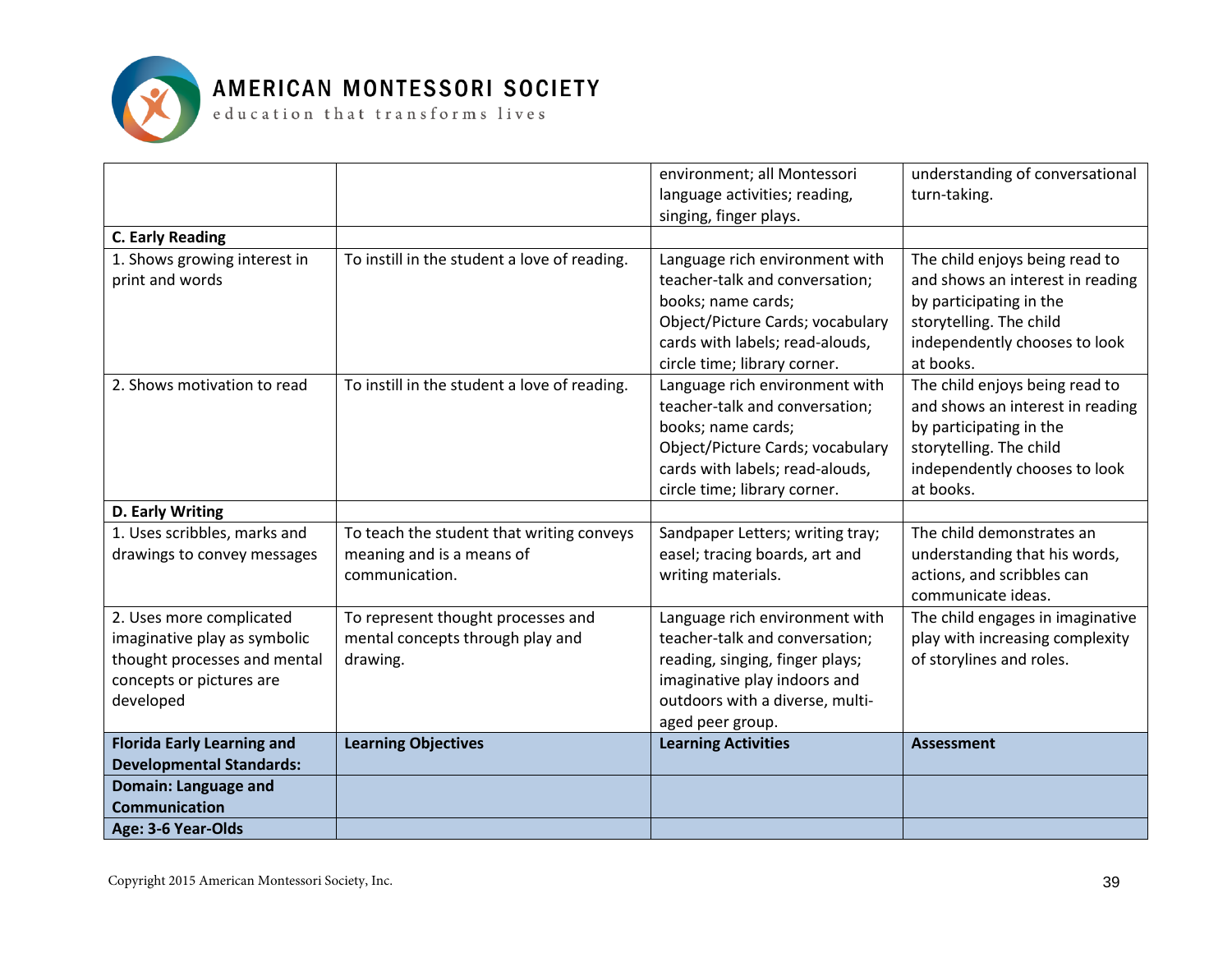

| A. Listening and                                         |                                                                                                                                                                                                                                                                                              |                                                                                                                                                                                                                                                                                    |                                                                                                                                                                     |
|----------------------------------------------------------|----------------------------------------------------------------------------------------------------------------------------------------------------------------------------------------------------------------------------------------------------------------------------------------------|------------------------------------------------------------------------------------------------------------------------------------------------------------------------------------------------------------------------------------------------------------------------------------|---------------------------------------------------------------------------------------------------------------------------------------------------------------------|
| <b>Understanding</b>                                     |                                                                                                                                                                                                                                                                                              |                                                                                                                                                                                                                                                                                    |                                                                                                                                                                     |
| 1. Listens to and understands<br>spoken language         | To further the development of the<br>student's receptive language skills. To aid<br>in the understanding of: verbal<br>articulation, conversational rhythm, flow;<br>oral expression; auditory discrimination;<br>choosing appropriate speech;;<br>externalizing ideas, thoughts & opinions. | Language rich environment with<br>teacher-talk and conversation;<br>reading, singing, finger plays;<br>imaginative play indoors and<br>outdoors with a diverse, multi-<br>aged peer group.                                                                                         | The child's increasing ability to<br>comprehend through listening;<br>the child's growing ability to<br>respond to spoken instructions,<br>questions, and comments. |
| 2. Shows understanding by<br>following simple directions | To further the development of the<br>student's receptive language skills and to<br>teach the student to attend to and follow<br>directions delivered orally.                                                                                                                                 | Language rich environment with<br>teacher-talk and conversation;<br>reading, singing, finger plays;<br>imaginative play indoors and<br>outdoors with a diverse, multi-<br>aged peer group.                                                                                         | The child is able to follow simple<br>instructions delivered orally.                                                                                                |
| <b>B. Communication and</b><br><b>Speaking</b>           |                                                                                                                                                                                                                                                                                              |                                                                                                                                                                                                                                                                                    |                                                                                                                                                                     |
| 1. Shows improving expressive<br>communication skills    | To aid in the development of: verbal<br>articulation, conversational rhythm, flow;<br>oral expression; auditory discrimination;<br>choosing appropriate speech; vocabulary;<br>positive self-efficacy and self-concept;<br>externalizing ideas, thoughts & opinions.                         | Story dictation; story writing;<br>conversations about drawn<br>pictures and written words.<br>Language rich environment with<br>teacher-talk and conversation;<br>naming objects in the<br>environment; all Montessori<br>language activities; reading,<br>singing, finger plays. | The child's increasing ability to<br>be understood by different<br>audiences when speaking.                                                                         |
| 2. Shows increased vocabulary                            | To aid in the development of: verbal                                                                                                                                                                                                                                                         | Story dictation; story writing;                                                                                                                                                                                                                                                    | The child's ever-growing                                                                                                                                            |
| and uses language for many                               | articulation, conversational rhythm, flow;                                                                                                                                                                                                                                                   | conversations about drawn                                                                                                                                                                                                                                                          | vocabulary and increasing ability                                                                                                                                   |
| purposes                                                 | oral expression; auditory discrimination;<br>choosing appropriate speech; vocabulary;                                                                                                                                                                                                        | pictures and written words;<br>variety of diverse stories                                                                                                                                                                                                                          | to be understood by different<br>audiences when speaking.                                                                                                           |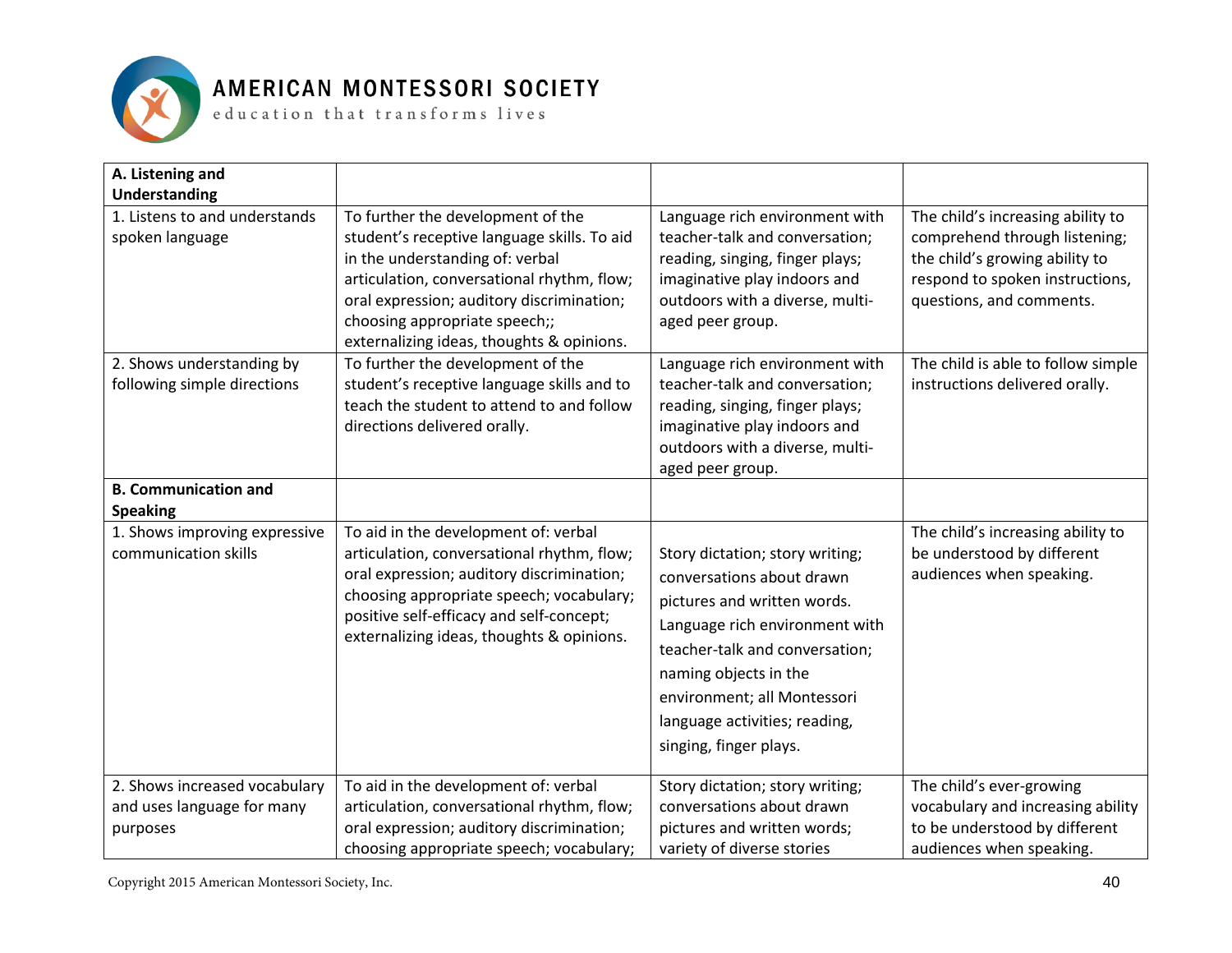

|                                                      | positive self-efficacy and self-concept;<br>externalizing ideas, thoughts & opinions | available in classroom for<br>exploration as well as for reading<br>aloud; listening to books on CD;<br>finding materials in environment<br>through word reading; story<br>time; label & object find; rhyming<br>games; role play and/or<br>dramatizations.                                                                                                                                                                                            |                                                                                                                                                                        |
|------------------------------------------------------|--------------------------------------------------------------------------------------|--------------------------------------------------------------------------------------------------------------------------------------------------------------------------------------------------------------------------------------------------------------------------------------------------------------------------------------------------------------------------------------------------------------------------------------------------------|------------------------------------------------------------------------------------------------------------------------------------------------------------------------|
| <b>C. Early Reading</b>                              |                                                                                      |                                                                                                                                                                                                                                                                                                                                                                                                                                                        |                                                                                                                                                                        |
| 1. Shows an appreciation and<br>enjoyment of reading | To instill in the student a love of reading.                                         | Language rich environment with<br>teacher-talk and conversation;<br>books; name cards;<br>Object/Picture Cards; vocabulary<br>cards with labels. Circle<br>time/classroom meeting time;<br>variety of multicultural books;<br>journals, non-fiction readers,<br>classroom library, school library,<br>poetry books, Montessori<br>Cultural Studies curriculum.                                                                                         | The child enjoys being read to<br>and shows an interest in reading<br>by participating in the<br>storytelling. The child<br>independently chooses to look<br>at books. |
| 2. Demonstrates beginning<br>phonological awareness  | To aid in the development of phonological<br>awareness.                              | Language rich environment with<br>teacher-talk and conversation;<br>books; name cards. Variety of<br>diverse stories available in<br>classroom for exploration as well<br>as for reading aloud; listening to<br>books on CD; finding materials in<br>environment through word<br>reading; story time; label &<br>object find; rhyming games;<br>initial, middle and end sound<br>objects for sorting; object picture<br>matching, object letter match; | The child shows a beginning<br>understanding of phonological<br>awareness.                                                                                             |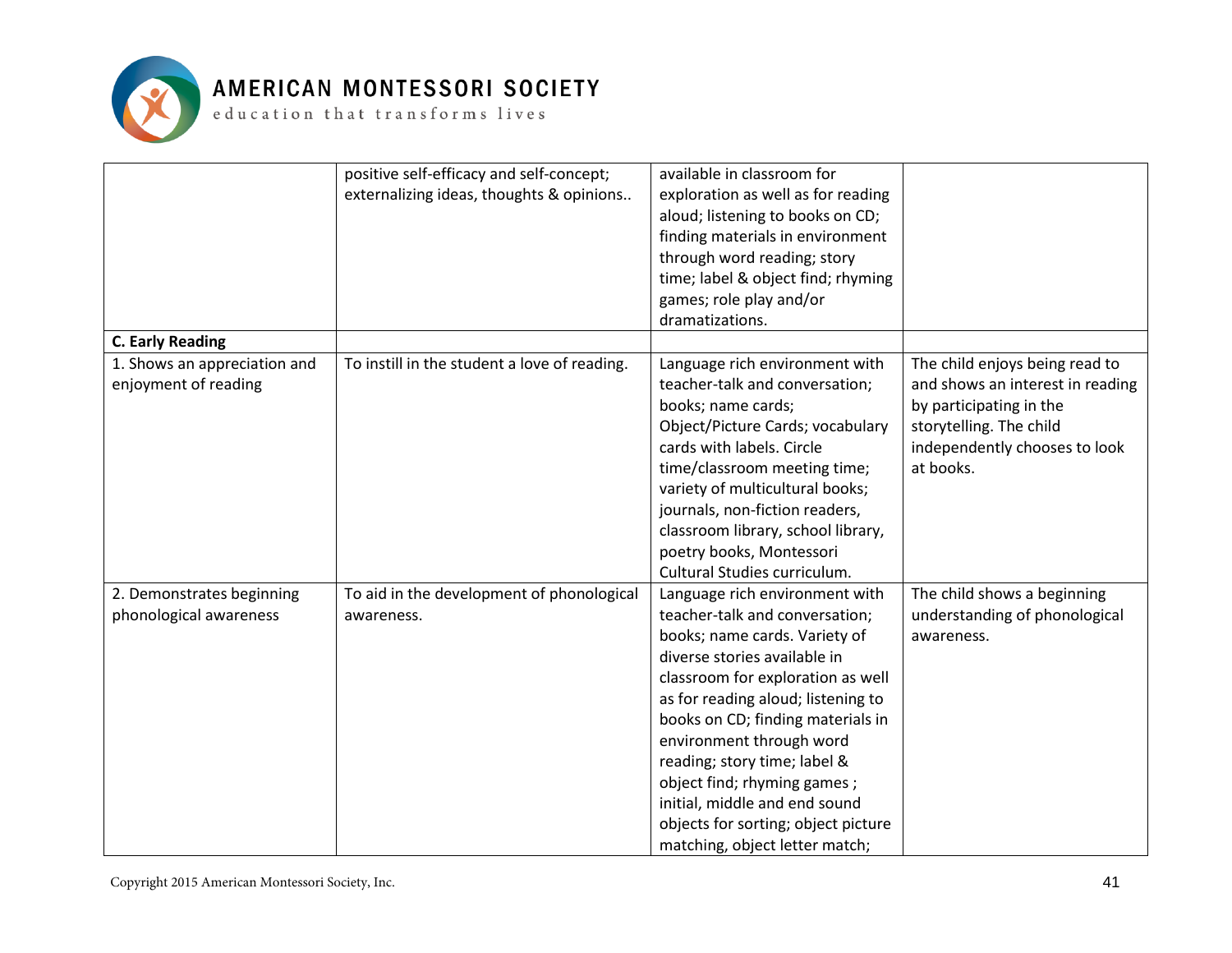

| 3. Shows awareness of letters<br>and symbols | To teach the student that sounds are<br>represented by symbols and that unique<br>letters/symbols "say" different things. | object/picture and label<br>matching; vowel substitution<br>chart; Sandpaper Letter blending;<br>word building with moveable<br>alphabet; rhyming cards/lists;<br>short vowel books; short<br>sentence strips; word cards; "I<br>Spy" sound work, literature with<br>rhyming patterns, word family<br>activities, rhyming songs and<br>games; phonogram boxes;<br>consonant and consonant blend<br>object/picture/label sorting; sight<br>word cards (high frequency<br>words); "Magic e" materials.<br>Language rich environment with<br>teacher-talk and conversation;<br>books; name cards. Variety of<br>diverse stories available in<br>classroom for exploration as well<br>as for reading aloud; listening to<br>books on CD; finding materials in<br>environment through word<br>reading; story time; label &<br>object find; rhyming games;<br>initial, middle and end sound | The child shows a beginning<br>understanding of the meaning<br>of letters and symbols and<br>begins to match the appropriate<br>letter to its sound. |
|----------------------------------------------|---------------------------------------------------------------------------------------------------------------------------|---------------------------------------------------------------------------------------------------------------------------------------------------------------------------------------------------------------------------------------------------------------------------------------------------------------------------------------------------------------------------------------------------------------------------------------------------------------------------------------------------------------------------------------------------------------------------------------------------------------------------------------------------------------------------------------------------------------------------------------------------------------------------------------------------------------------------------------------------------------------------------------|------------------------------------------------------------------------------------------------------------------------------------------------------|
|                                              |                                                                                                                           | objects for sorting; object picture                                                                                                                                                                                                                                                                                                                                                                                                                                                                                                                                                                                                                                                                                                                                                                                                                                                   |                                                                                                                                                      |
|                                              |                                                                                                                           | matching, object letter match;<br>object/picture and label<br>matching; vowel substitution                                                                                                                                                                                                                                                                                                                                                                                                                                                                                                                                                                                                                                                                                                                                                                                            |                                                                                                                                                      |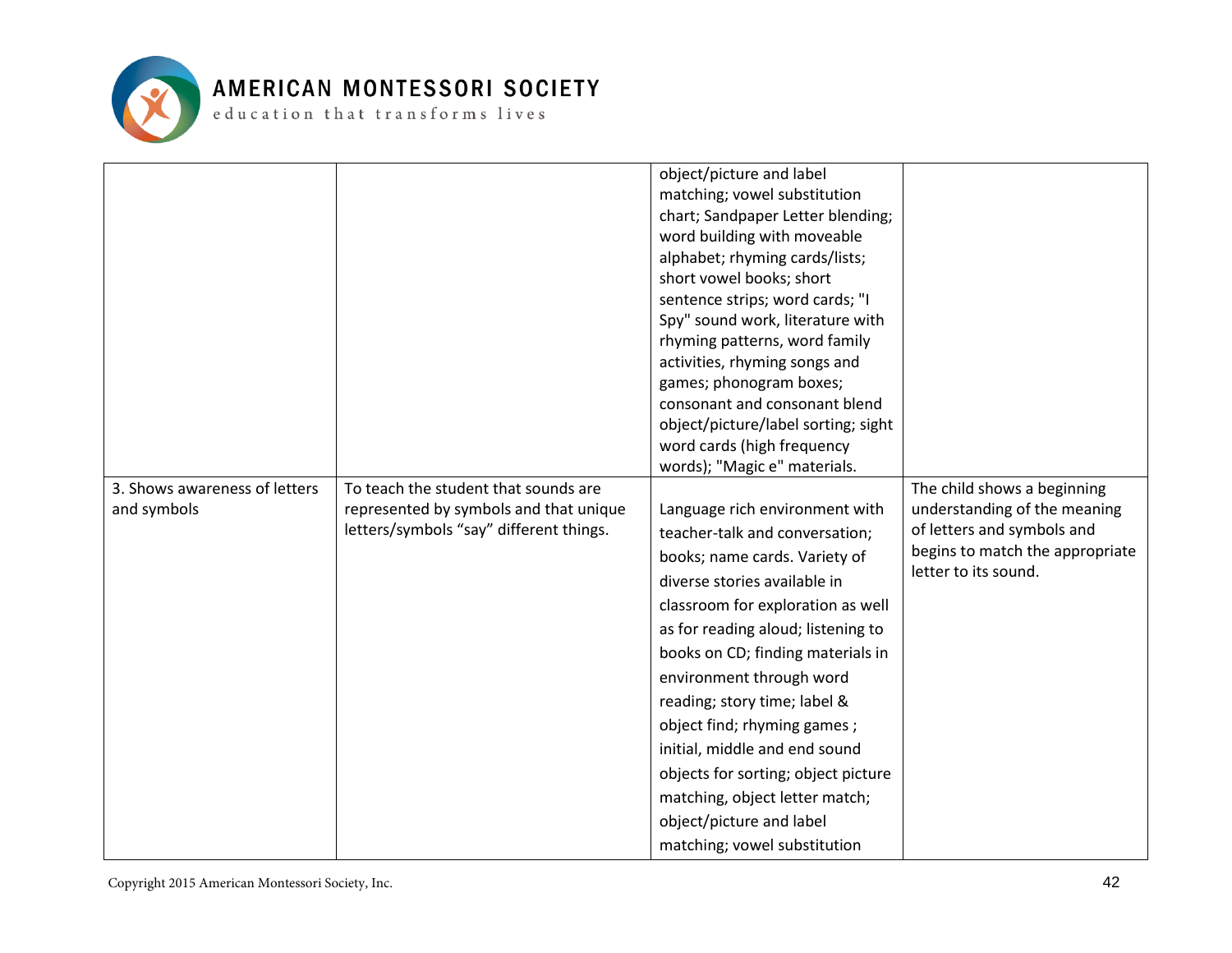

|                              |                                           | chart; Sandpaper Letter blending;                                      |                                  |
|------------------------------|-------------------------------------------|------------------------------------------------------------------------|----------------------------------|
|                              |                                           | word building with moveable                                            |                                  |
|                              |                                           | alphabet; rhyming cards/lists;                                         |                                  |
|                              |                                           | short vowel books; short                                               |                                  |
|                              |                                           | sentence strips; word cards; "I                                        |                                  |
|                              |                                           | Spy" sound work, literature with                                       |                                  |
|                              |                                           | rhyming patterns, word family                                          |                                  |
|                              |                                           | activities, rhyming songs and                                          |                                  |
|                              |                                           | games; phonogram boxes;                                                |                                  |
|                              |                                           | consonant and consonant blend                                          |                                  |
|                              |                                           | object/picture/label sorting; sight                                    |                                  |
|                              |                                           | word cards (high frequency                                             |                                  |
|                              |                                           | words); "Magic e" materials,                                           |                                  |
|                              |                                           |                                                                        |                                  |
| 4. Demonstrates              | To further develop receptive language     | Story dictation; story writing;                                        | The child demonstrates           |
| comprehension and responds   | skills and to develop positive reading    | conversations about drawn                                              | comprehension of read-aloud      |
| to stories                   | habits.                                   | pictures and written words;                                            | books, is able to answer         |
|                              |                                           | variety of diverse stories                                             | questions about the events in a  |
|                              |                                           | available in classroom for                                             | familiar story, interacts with a |
|                              |                                           | exploration as well as for reading<br>aloud; listening to books on CD; | story.                           |
|                              |                                           | finding materials in environment                                       |                                  |
|                              |                                           | through word reading; story                                            |                                  |
|                              |                                           | time; label & object find; rhyming                                     |                                  |
|                              |                                           | games; role play and/or                                                |                                  |
|                              |                                           | dramatizations.                                                        |                                  |
| D. Early Writing             |                                           |                                                                        |                                  |
| 1. Begins to use writing,    | To teach the student that writing conveys | Sandpaper Letters; writing tray;                                       | The child demonstrates the use   |
| pictures and play to express | meaning and to encourage him to use       | easel; tracing boards, art and                                         | of writing and picture drawing   |
| ideas                        | writing as an additional means to express | writing materials. Story dictation;                                    | to convey meaning and to         |
|                              | himself.                                  | story writing; conversations                                           | express needs, wants, opinions,  |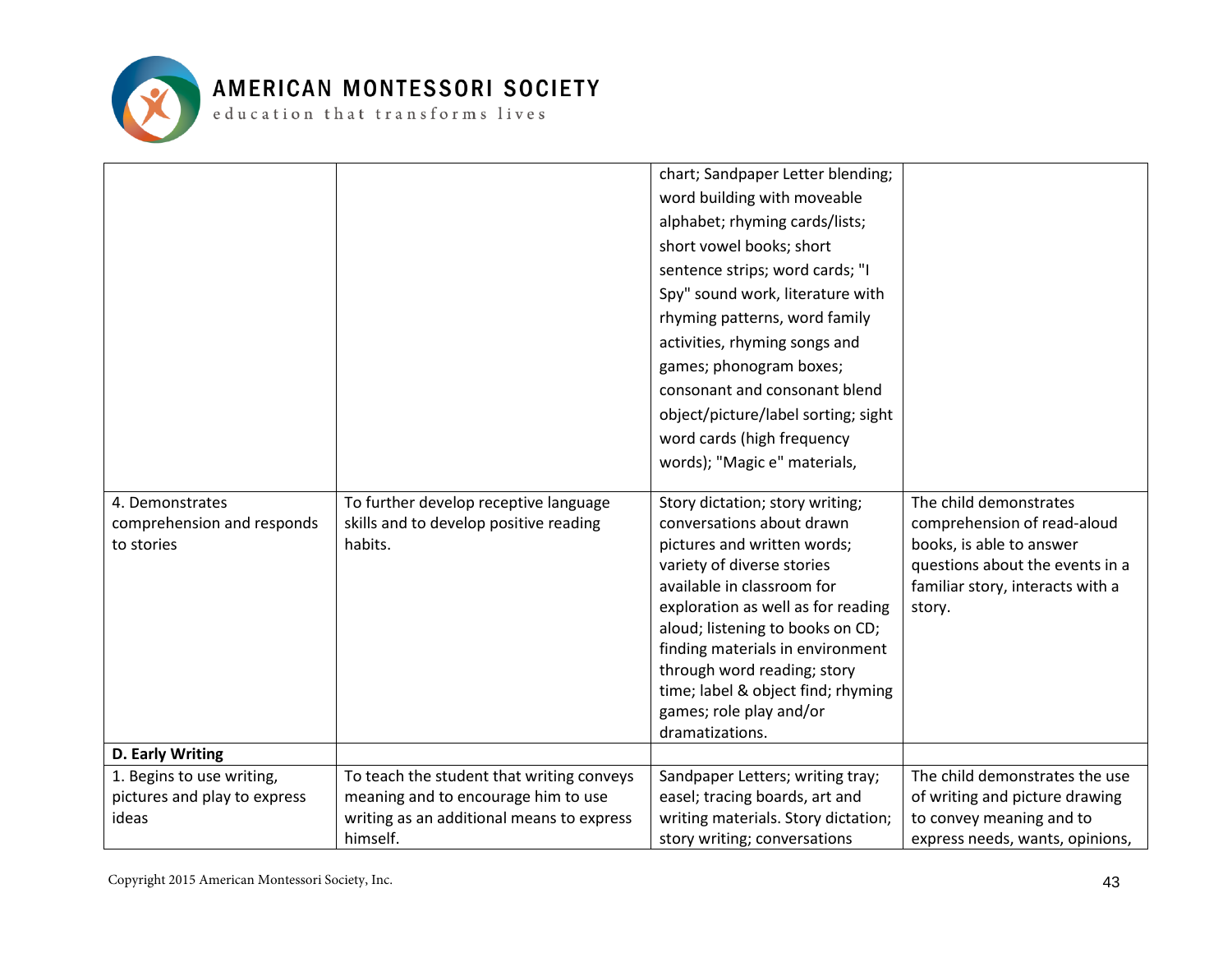

|                                   |                                             | about drawn pictures and written    | and feelings.                     |
|-----------------------------------|---------------------------------------------|-------------------------------------|-----------------------------------|
|                                   |                                             | words.                              |                                   |
| 2. Shows beginning writing        | To aid in the development of: visual and    | Direct instruction in tracing &     | The child imitates letter shapes  |
| skills by making letter like      | tactile perception; thinking analytically & | writing activities; direct modeled  | and demonstrates the use of       |
| shapes and scribbles to write     | creatively; hand-eye coordination;          | writing instruction; story reading, | writing to convey meaning.        |
|                                   | recognition of patterns; reinforcement of   | listening, and telling; object and  |                                   |
|                                   | oral expression and vocabulary; visual      | picture naming; invented            |                                   |
|                                   | memory; strengthening prehensil grip;       | spelling; story dictation;          |                                   |
|                                   | sound-symbol correspondence; increase       | transferring and patterning         |                                   |
|                                   | written communication skills.               | activities; Pin Punching; picture   |                                   |
|                                   |                                             | interpretation; easel; Sandpaper    |                                   |
|                                   |                                             | Letters; Sand Tray; Metal Insets;   |                                   |
|                                   |                                             | chalkboard exercises; movable       |                                   |
|                                   |                                             | alphabet; journaling; tracing       |                                   |
|                                   |                                             | paper. Sandpaper Letters; writing   |                                   |
|                                   |                                             | tray; easel; tracing boards, art    |                                   |
|                                   |                                             | and writing materials. Story        |                                   |
|                                   |                                             | dictation; story writing;           |                                   |
|                                   |                                             | conversations about drawn           |                                   |
|                                   |                                             | pictures and written words.         |                                   |
|                                   |                                             | <b>Learning Activities</b>          |                                   |
| <b>Florida Early Learning and</b> | <b>Learning Objectives</b>                  |                                     | <b>Assessment</b>                 |
| <b>Developmental Standards:</b>   |                                             |                                     |                                   |
| Domain: Language and              |                                             |                                     |                                   |
| <b>Communication</b>              |                                             |                                     |                                   |
| Age: 3-6 Year-Olds                |                                             |                                     |                                   |
| A. Listening and                  |                                             |                                     |                                   |
| <b>Understanding</b>              |                                             |                                     |                                   |
| 1. Increases knowledge            | To further the development of the           | Language rich environment with      | The child's increasing ability to |
| through listening                 | student's receptive language skills. To aid | teacher-talk and conversation;      | comprehend through listening;     |
|                                   | in the understanding of: verbal             | reading, singing, finger plays;     | the child's growing ability to    |
|                                   | articulation, conversational rhythm, flow;  | imaginative play indoors and        | respond to spoken instructions,   |
|                                   | oral expression; auditory discrimination;   | outdoors with a diverse, multi-     | questions, and comments.          |
|                                   | choosing appropriate speech;;               | aged peer group. Open classroom     |                                   |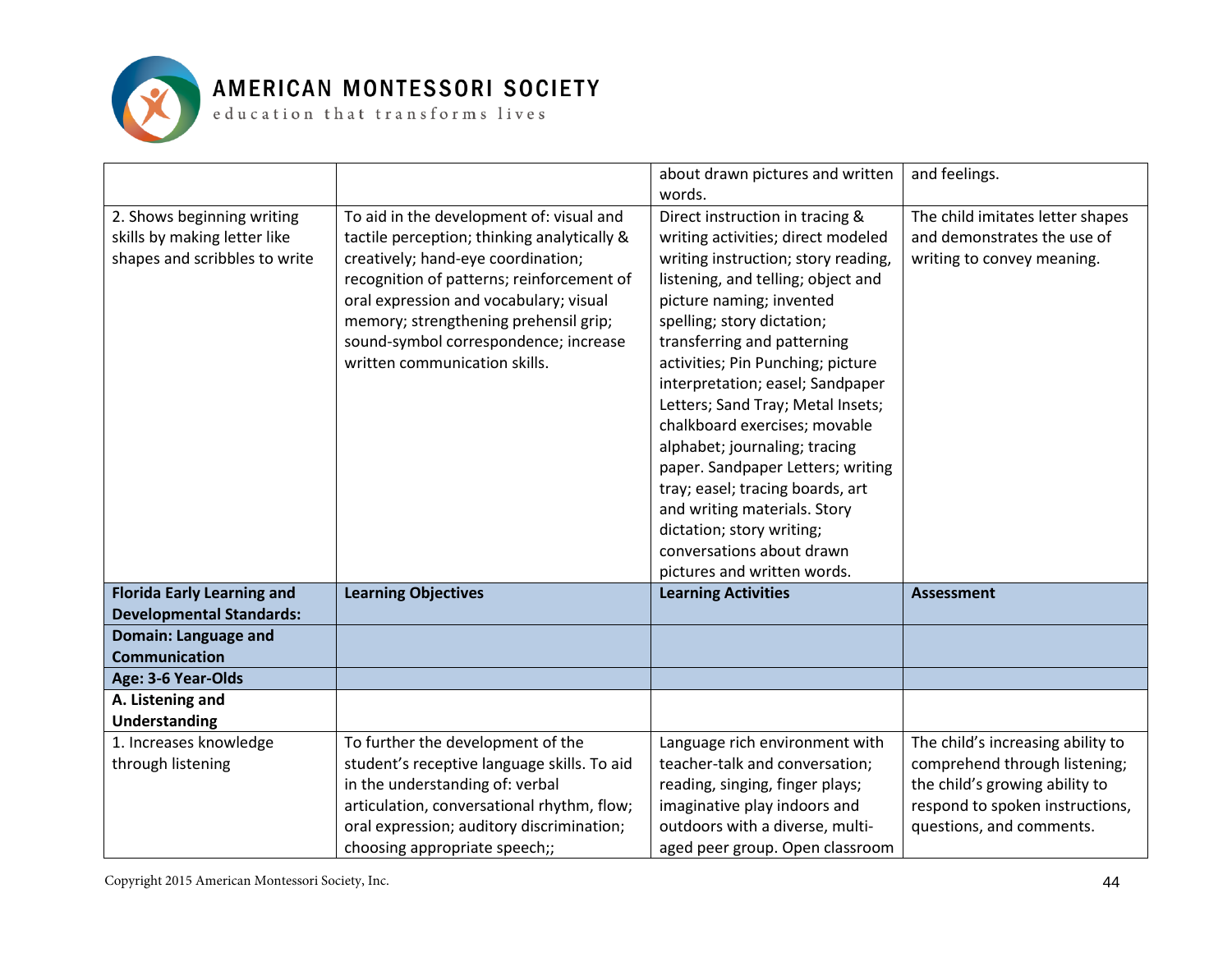

#### AMERICAN MONTESSORI SOCIETY

 ${\tt e}$  ducation that  ${\tt trains}$  forms lives

|                       | externalizing ideas, thoughts & opinions.  | and free choice foster multiple     |                                    |
|-----------------------|--------------------------------------------|-------------------------------------|------------------------------------|
|                       |                                            | social interactions on a variety of |                                    |
|                       |                                            | topics with multi-age, diverse      |                                    |
|                       |                                            | peer group; listening exercises     |                                    |
|                       |                                            | are provided on a daily basis to    |                                    |
|                       |                                            | sharpen receptive auditory skills;  |                                    |
|                       |                                            | adults ask open-ended               |                                    |
|                       |                                            | questions-Bloom's Taxonomy          |                                    |
|                       |                                            | and higher level questions; circle  |                                    |
|                       |                                            | time/classroom meeting time;        |                                    |
|                       |                                            | listening exercises: "Who am I",    |                                    |
|                       |                                            | Montessori Bells, Sound             |                                    |
|                       |                                            | Cylinders, musical instruments,     |                                    |
|                       |                                            | listening to books on CD, Simon     |                                    |
|                       |                                            | Says, etc.; classroom teacher and   |                                    |
|                       |                                            | peers as role model; Grace and      |                                    |
|                       |                                            | Courtesy lessons; large and small   |                                    |
|                       |                                            | group activities.                   |                                    |
| 2. Follows multi-step | To further the development of the          | Language rich environment with      | The child is able to follow multi- |
| directions            | student's receptive language skills and to | teacher-talk and conversation;      | step instructions delivered        |
|                       | teach the student to attend to and follow  | reading, singing, finger plays;     | orally.                            |
|                       | directions delivered orally.               | imaginative play indoors and        |                                    |
|                       |                                            | outdoors with a diverse, multi-     |                                    |
|                       |                                            | aged peer group. Open classroom     |                                    |
|                       |                                            | and free choice foster multiple     |                                    |
|                       |                                            | social interactions on a variety of |                                    |
|                       |                                            | topics with multi-age, diverse      |                                    |
|                       |                                            | peer group; listening exercises     |                                    |
|                       |                                            | are provided on a daily basis to    |                                    |
|                       |                                            | sharpen receptive auditory skills;  |                                    |
|                       |                                            | adults ask open-ended               |                                    |
|                       |                                            | questions-Bloom's Taxonomy          |                                    |
|                       |                                            | and higher level questions; circle  |                                    |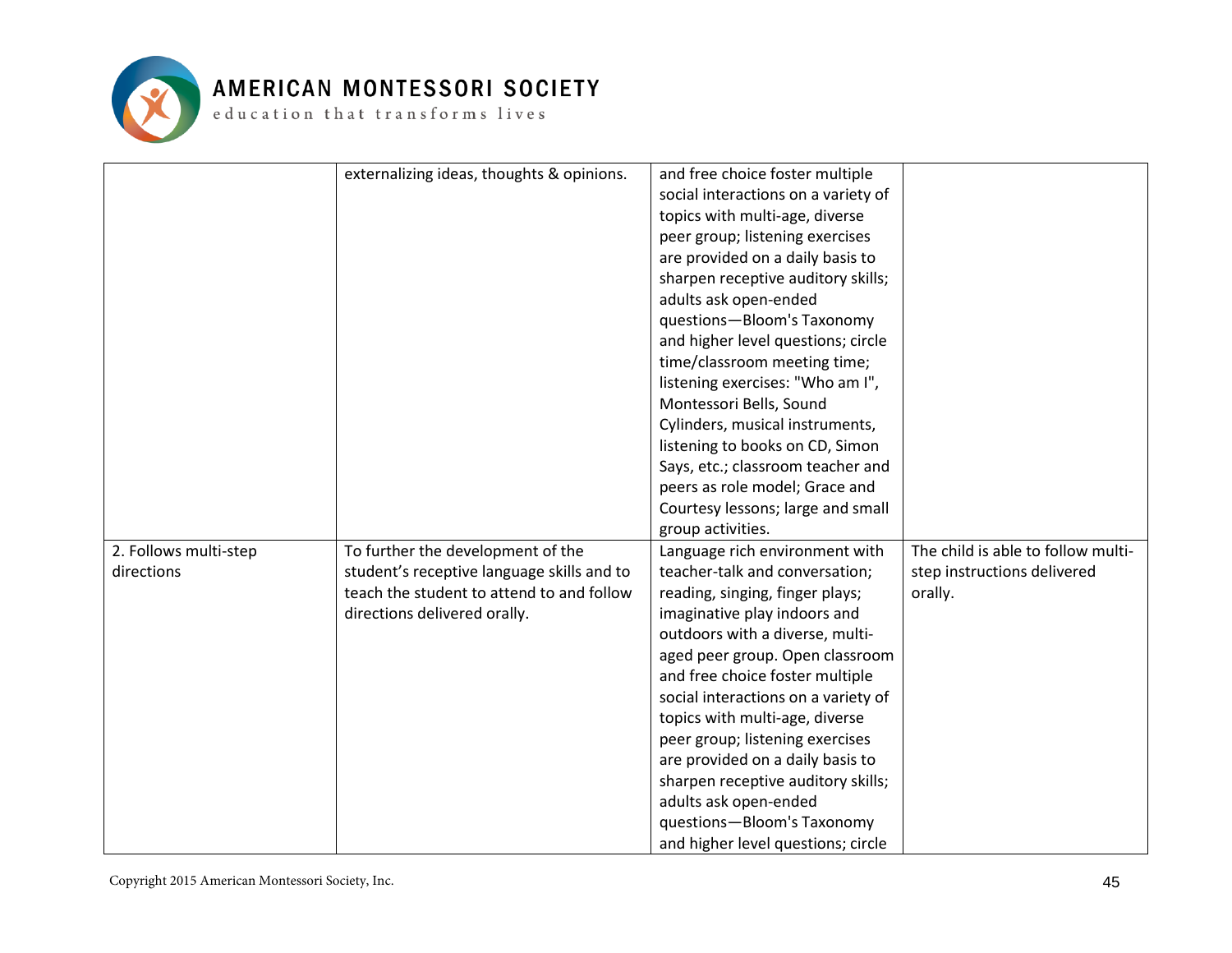

|                                                                                                        |                                                                                                                                                                                                                                                                      | time/classroom meeting time;<br>listening exercises: "Who am I",<br>Montessori Bells, Sound<br>Cylinders, musical instruments,<br>listening to books on CD, Simon<br>Says, etc.; classroom teacher and<br>peers as role model; Grace and<br>Courtesy lessons; large and small<br>group activities. |                                                                                                                                                                             |
|--------------------------------------------------------------------------------------------------------|----------------------------------------------------------------------------------------------------------------------------------------------------------------------------------------------------------------------------------------------------------------------|----------------------------------------------------------------------------------------------------------------------------------------------------------------------------------------------------------------------------------------------------------------------------------------------------|-----------------------------------------------------------------------------------------------------------------------------------------------------------------------------|
| <b>B.</b> Speaking<br>1. Speech is understood by<br>both a familiar and an<br>unfamiliar peer or adult | To aid in the development of clear,<br>effective, appropriate speech.                                                                                                                                                                                                | Language rich environment with<br>teacher-talk and conversation;<br>reading, singing, finger plays;<br>imaginative play indoors and<br>outdoors with a diverse, multi-<br>aged peer group.                                                                                                         | The child speaks clearly and can<br>be understood by familiar or<br>unfamiliar peers and adults. The<br>child is able to effectively<br>communicate his needs and<br>wants. |
| C. Vocabulary<br>1. Shows an understanding of<br>words and their meanings                              | To aid in the development of: verbal<br>articulation, conversational rhythm, flow;<br>oral expression; auditory discrimination;<br>choosing appropriate speech; vocabulary;<br>positive self-efficacy and self-concept;<br>externalizing ideas, thoughts & opinions. | Story dictation; story writing;<br>conversations about drawn<br>pictures and written words.<br>Language rich environment with<br>teacher-talk and conversation;<br>naming objects in the<br>environment; all Montessori<br>language activities; reading,<br>singing, finger plays.                 | The child's increasing ability to<br>use diverse vocabulary words in<br>his speech and to understand<br>words used in spoken and<br>written language.                       |
| 2. Shows increased vocabulary<br>to describe many objects,<br>actions, and events                      | To aid in the development of: verbal<br>articulation, conversational rhythm, flow;<br>oral expression; auditory discrimination;<br>choosing appropriate speech; vocabulary;                                                                                          | Story dictation; story writing;<br>conversations about drawn<br>pictures and written words;<br>variety of diverse stories                                                                                                                                                                          | The child's ever-growing<br>vocabulary and the increasing<br>complexity of his speech.                                                                                      |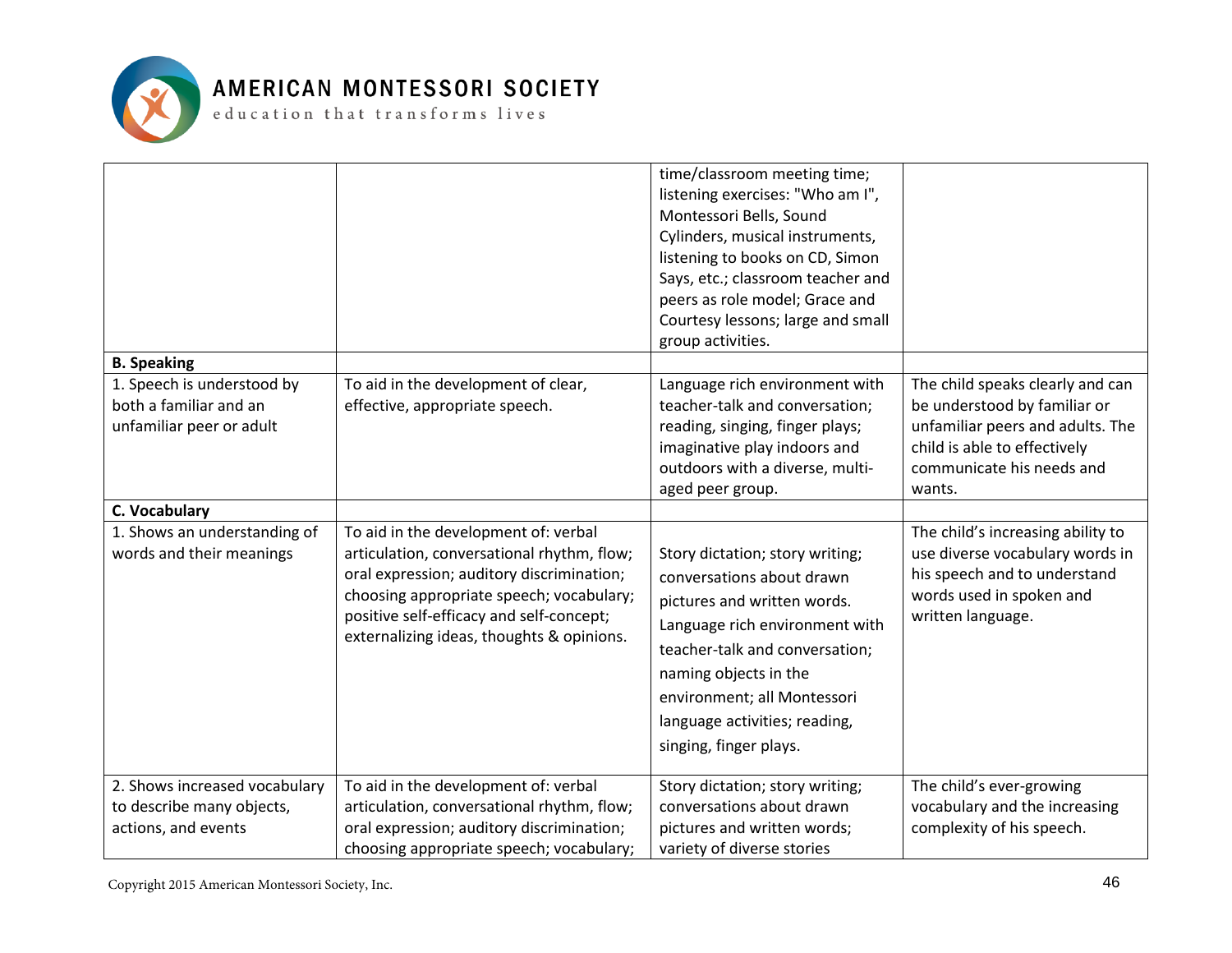

|                                  | positive self-efficacy and self-concept;    | available in classroom for          |                                    |
|----------------------------------|---------------------------------------------|-------------------------------------|------------------------------------|
|                                  | externalizing ideas, thoughts & opinions.   | exploration as well as for reading  |                                    |
|                                  |                                             | aloud; listening to books on CD;    |                                    |
|                                  |                                             | finding materials in environment    |                                    |
|                                  |                                             | through word reading; story         |                                    |
|                                  |                                             | time; label & object find; rhyming  |                                    |
|                                  |                                             | games.                              |                                    |
| <b>D. Sentence and Structure</b> |                                             |                                     |                                    |
| 1. Uses age appropriate          | To aid in the development of: verbal        | Language rich environment with      | The child demonstrates             |
| grammar in conversations and     | articulation, conversational rhythm, flow;  | teacher-talk and conversation;      | increasing competence in oral      |
| increasingly complex phrases     | oral expression; auditory discrimination;   | naming objects in the               | communication and speaks in        |
| and sentences                    | choosing appropriate speech; correct        | environment; all Montessori         | increasingly complex phrases.      |
|                                  | grammatical expression; vocabulary;         | language activities; reading,       |                                    |
|                                  | positive self-efficacy and self-concept;    | singing, finger plays; circle time; |                                    |
|                                  | externalizing ideas, thoughts & opinions.   | Open classroom and free choice      |                                    |
|                                  |                                             | foster multiple social interactions |                                    |
|                                  |                                             | on a variety of topics with multi-  |                                    |
|                                  |                                             | age, diverse peer group.            |                                    |
| 2. Connects phrases and          | To aid in the development of: verbal        | Language rich environment with      | The child demonstrates             |
| sentences to build ideas         | articulation, conversational rhythm, flow;  | teacher-talk and conversation;      | increasing competence in oral      |
|                                  | oral expression; auditory discrimination;   | naming objects in the               | communication and speaks in        |
|                                  |                                             | environment; all Montessori         | increasingly complex phrases.      |
|                                  | choosing appropriate speech; correct        |                                     |                                    |
|                                  | grammatical expression; vocabulary;         | language activities; reading,       |                                    |
|                                  | positive self-efficacy and self-concept;    | singing, finger plays; circle time; |                                    |
|                                  | externalizing ideas, thoughts & opinions.   | Open classroom and free choice      |                                    |
|                                  |                                             | foster multiple social interactions |                                    |
|                                  |                                             | on a variety of topics with multi-  |                                    |
|                                  |                                             | age, diverse peer group.            |                                    |
| <b>E. Conversation</b>           |                                             |                                     |                                    |
| 1. Uses language to express      | To develop the student's receptive and      | Language rich environment with      | The child uses increasingly        |
| needs and feelings, share        | expressive language skills and to teach the | teacher-talk and conversation;      | complex speech for a variety of    |
| experiences, predict outcomes    | student the power of language for a         | naming objects in the               | purposes including: to expressed   |
| and resolve problems             | variety of purposes.                        | environment; all Montessori         | needs and wants, to tell fictional |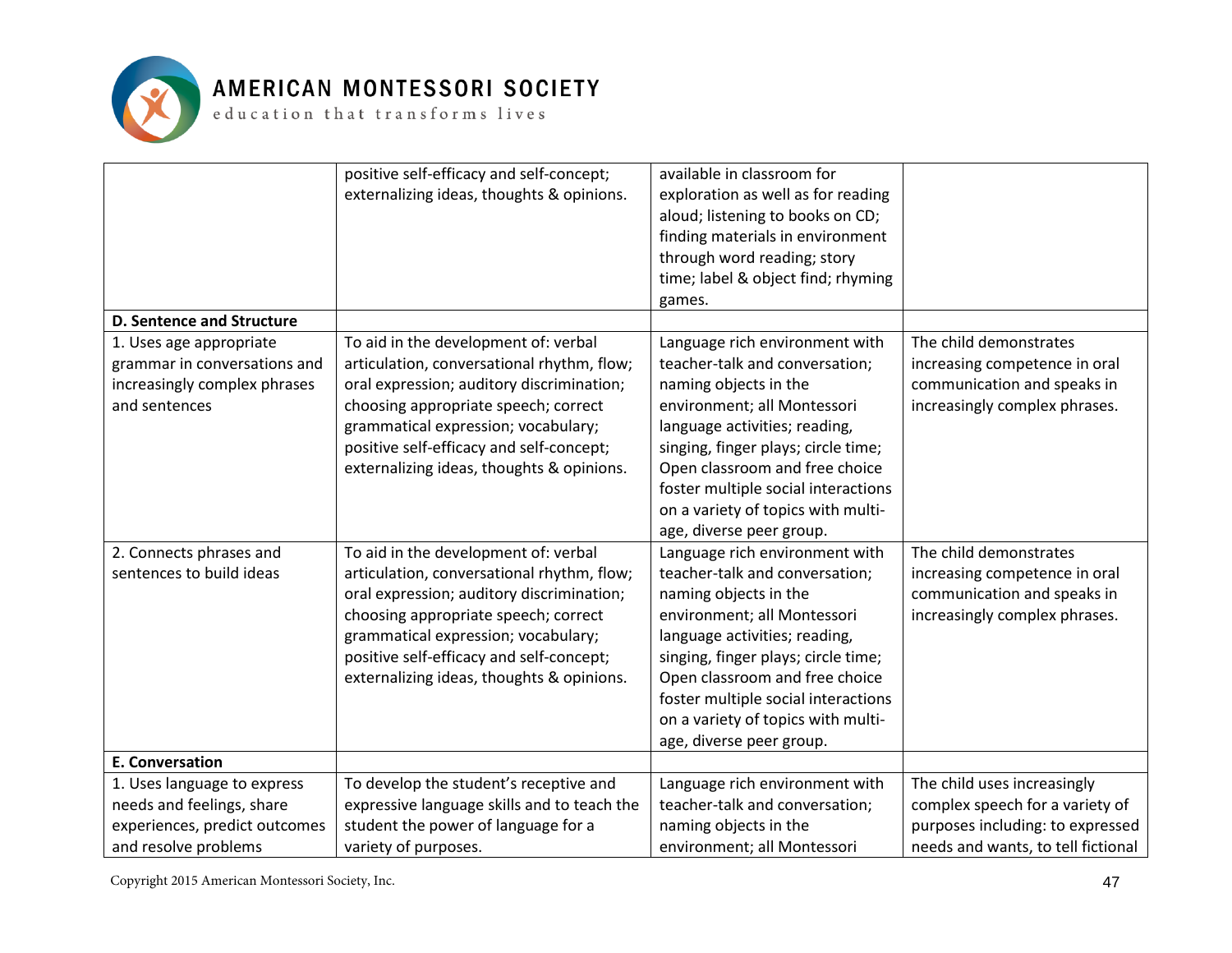

|                                  |                                             | language activities; reading,       | and true stories, to resolve      |
|----------------------------------|---------------------------------------------|-------------------------------------|-----------------------------------|
|                                  |                                             | singing, finger plays; circle time; | conflict, and to learn new        |
|                                  |                                             | Open classroom and free choice      | information.                      |
|                                  |                                             | foster multiple social interactions |                                   |
|                                  |                                             | on a variety of topics with multi-  |                                   |
|                                  |                                             | age, diverse peer group.            |                                   |
| 2. Initiates, asks questions and | To develop the student's expressive         | Language rich environment with      | The child shows a desire to       |
| responds to adults and peers     | language skills and to teach the student    | teacher-talk and conversation;      | participate in conversation and   |
| in a variety of settings         | conversational turn-taking.                 | naming objects in the               | demonstrates a beginning          |
|                                  |                                             | environment; all Montessori         | understanding of conversational   |
|                                  |                                             | language activities; reading,       | turn-taking. The child is         |
|                                  |                                             | singing, finger plays; circle time; | comfortable initiating            |
|                                  |                                             | Open classroom and free choice      | conversation with adults and      |
|                                  |                                             | foster multiple social interactions | peers.                            |
|                                  |                                             | on a variety of topics with multi-  |                                   |
|                                  |                                             | age, diverse peer group.            |                                   |
| 3. Uses appropriate language     | To develop the student's expressive         | Language rich environment with      | The child uses appropriate        |
| and style context                | language skills and to teach the student to | teacher-talk and conversation;      | speech for his audience and the   |
|                                  | tailor his speech for the audience and      | naming objects in the               | content and context of his        |
|                                  | context of the conversation.                | environment; all Montessori         | message and is able to tailor his |
|                                  |                                             | language activities; reading,       | speech appropriately.             |
|                                  |                                             | singing, finger plays; circle time; |                                   |
|                                  |                                             | Open classroom and free choice      |                                   |
|                                  |                                             | foster multiple social interactions |                                   |
|                                  |                                             | on a variety of topics with multi-  |                                   |
|                                  |                                             | age, diverse peer group.            |                                   |
| <b>F. Emergent Reading</b>       |                                             |                                     |                                   |
| 1. Shows motivation for          | To aid in the development of: vocabulary    | Story dictation; story writing;     | The child enjoys reading alone    |
| reading                          | expansion and enrichment; picture and       | conversations about drawn           | and being read to and chooses     |
|                                  | word relationships; oral and written        | pictures and written words;         | both activities independently.    |
|                                  | language comprehension; preparation for     | variety of diverse stories          |                                   |
|                                  | future literary studies; understanding      | available in classroom for          |                                   |
|                                  | characteristics of books.                   | exploration as well as for reading  |                                   |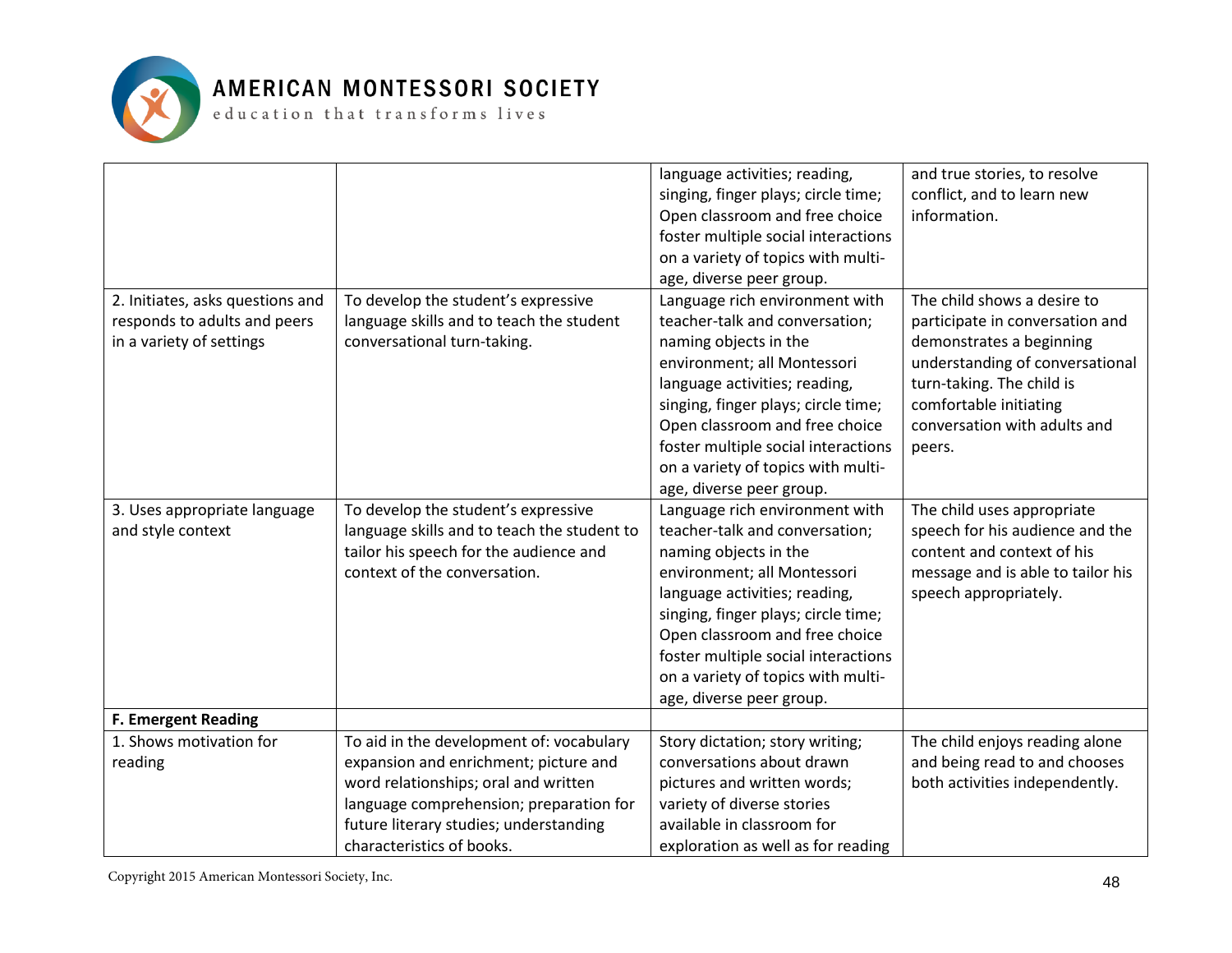

|                          |                                             | aloud; listening to books on CD;   |                                     |
|--------------------------|---------------------------------------------|------------------------------------|-------------------------------------|
|                          |                                             | finding materials in environment   |                                     |
|                          |                                             | through word reading; story        |                                     |
|                          |                                             | time; label & object find; rhyming |                                     |
|                          |                                             | games; role play and/or            |                                     |
|                          |                                             | dramatizations. Circle             |                                     |
|                          |                                             | time/classroom meeting time;       |                                     |
|                          |                                             | variety of multicultural books;    |                                     |
|                          |                                             | journals, non-fiction readers,     |                                     |
|                          |                                             | classroom library, school library, |                                     |
|                          |                                             | poetry books, Montessori           |                                     |
|                          |                                             | Cultural Studies curriculum.       |                                     |
| 2. Shows age-appropriate | To aid in the development of: letter        | Variety of diverse stories         | The child is able to engage in      |
| phonological awareness   | formation and configuration; auditory       | available in classroom for         | inventive spelling, writing letters |
|                          | association of sound to written symbol;     | exploration as well as for reading | to represent sounds, and is able    |
|                          | visual and tactile perception of letters;   | aloud; listening to books on CD;   | to participate in oral games        |
|                          | visual memory and discrimination;           | finding materials in environment   | involving sound-symbol              |
|                          | reinforcement of letter sounds;             | through word reading; story        | correspondence, such as "I Spy      |
|                          | preparation for reading, spelling, writing, | time; label & object find; rhyming |                                     |
|                          | and oral expression; reinforcement of       | games; initial, middle and end     |                                     |
|                          | sounds, consonant/vowel blends,             | sound objects for sorting; object  |                                     |
|                          | articulation of phonemes; receptive         | picture matching, object letter    |                                     |
|                          | auditory awareness of phonemes.             | match; object/picture and label    |                                     |
|                          |                                             | matching; vowel substitution       |                                     |
|                          |                                             | chart; Sandpaper Letter blending;  |                                     |
|                          |                                             | word building with moveable        |                                     |
|                          |                                             | alphabet; rhyming cards/lists;     |                                     |
|                          |                                             | short vowel books; short           |                                     |
|                          |                                             | sentence strips; word cards; "I    |                                     |
|                          |                                             | Spy" sound work, literature with   |                                     |
|                          |                                             | rhyming patterns, word family      |                                     |
|                          |                                             | activities, rhyming songs and      |                                     |
|                          |                                             | games; phonogram boxes;            |                                     |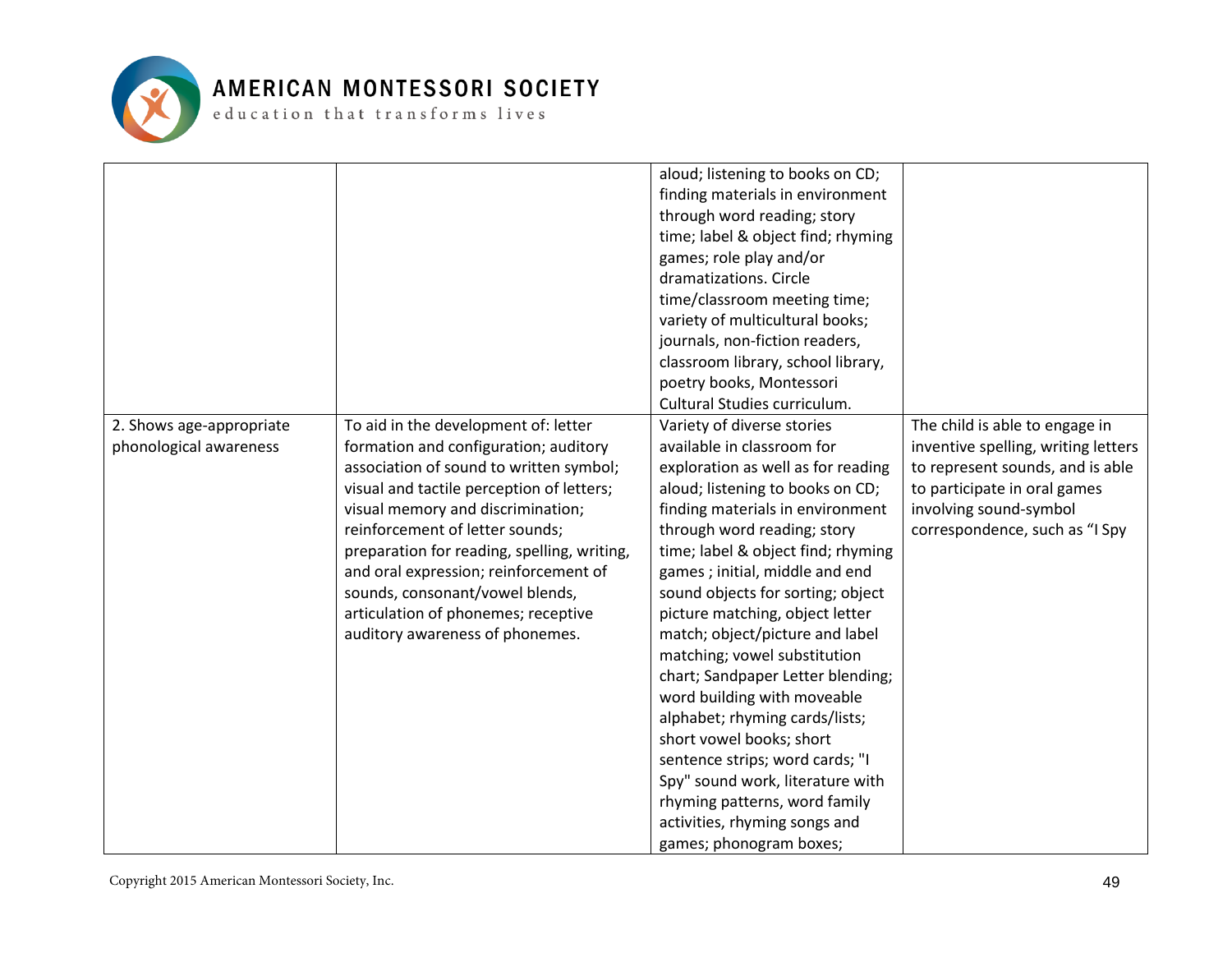

|                                     |                                                                                                                                                                                                                                                                                                                                       | consonant and consonant blend<br>object/picture/label sorting; sight                                                                                                                                                                                                                                                                                                                                                                                                                                                                                |                                                                                                                                                                                                         |
|-------------------------------------|---------------------------------------------------------------------------------------------------------------------------------------------------------------------------------------------------------------------------------------------------------------------------------------------------------------------------------------|-----------------------------------------------------------------------------------------------------------------------------------------------------------------------------------------------------------------------------------------------------------------------------------------------------------------------------------------------------------------------------------------------------------------------------------------------------------------------------------------------------------------------------------------------------|---------------------------------------------------------------------------------------------------------------------------------------------------------------------------------------------------------|
|                                     |                                                                                                                                                                                                                                                                                                                                       | word cards (high frequency<br>words); "Magic e" materials.                                                                                                                                                                                                                                                                                                                                                                                                                                                                                          |                                                                                                                                                                                                         |
| 3. Shows alphabetic<br>knowledge    | To aid in the development of: letter<br>formation and configuration; auditory<br>association of sound to written symbol;<br>visual and tactile perception of letters;<br>visual memory and discrimination;<br>reinforcement of letter sounds;<br>preparation for reading, spelling, writing,<br>and oral expression; reinforcement of | Variety of diverse stories<br>available in classroom for<br>exploration as well as for reading<br>aloud; listening to books on CD;<br>finding materials in environment<br>through word reading; story<br>time; label & object find; rhyming<br>games; initial, middle and end                                                                                                                                                                                                                                                                       | The child is able to engage in<br>inventive spelling, writing letters<br>to represent sounds, and is able<br>to participate in oral games<br>involving sound-symbol<br>correspondence, such as "I Spy." |
|                                     | sounds, consonant/vowel blends,<br>articulation of phonemes; receptive<br>auditory awareness of phonemes.                                                                                                                                                                                                                             | sound objects for sorting; object<br>picture matching, object letter<br>match; object/picture and label<br>matching; vowel substitution<br>chart; Sandpaper Letter blending;<br>word building with moveable<br>alphabet; rhyming cards/lists;<br>short vowel books; short<br>sentence strips; word cards; "I<br>Spy" sound work, literature with<br>rhyming patterns, word family<br>activities, rhyming songs and<br>games; phonogram boxes;<br>consonant and consonant blend<br>object/picture/label sorting; sight<br>word cards (high frequency |                                                                                                                                                                                                         |
| 4. Demonstrates                     | To aid in the development of: reading                                                                                                                                                                                                                                                                                                 | words); "Magic e" materials.<br>Story dictation; story writing;                                                                                                                                                                                                                                                                                                                                                                                                                                                                                     | The child is able to accurately                                                                                                                                                                         |
| comprehension of text read<br>aloud | comprehension; vocabulary expansion and<br>enrichment; picture and word                                                                                                                                                                                                                                                               | conversations about drawn<br>pictures and written words;                                                                                                                                                                                                                                                                                                                                                                                                                                                                                            | answer questions about a text<br>read aloud.                                                                                                                                                            |
|                                     | relationships; oral and written language                                                                                                                                                                                                                                                                                              | variety of diverse stories                                                                                                                                                                                                                                                                                                                                                                                                                                                                                                                          |                                                                                                                                                                                                         |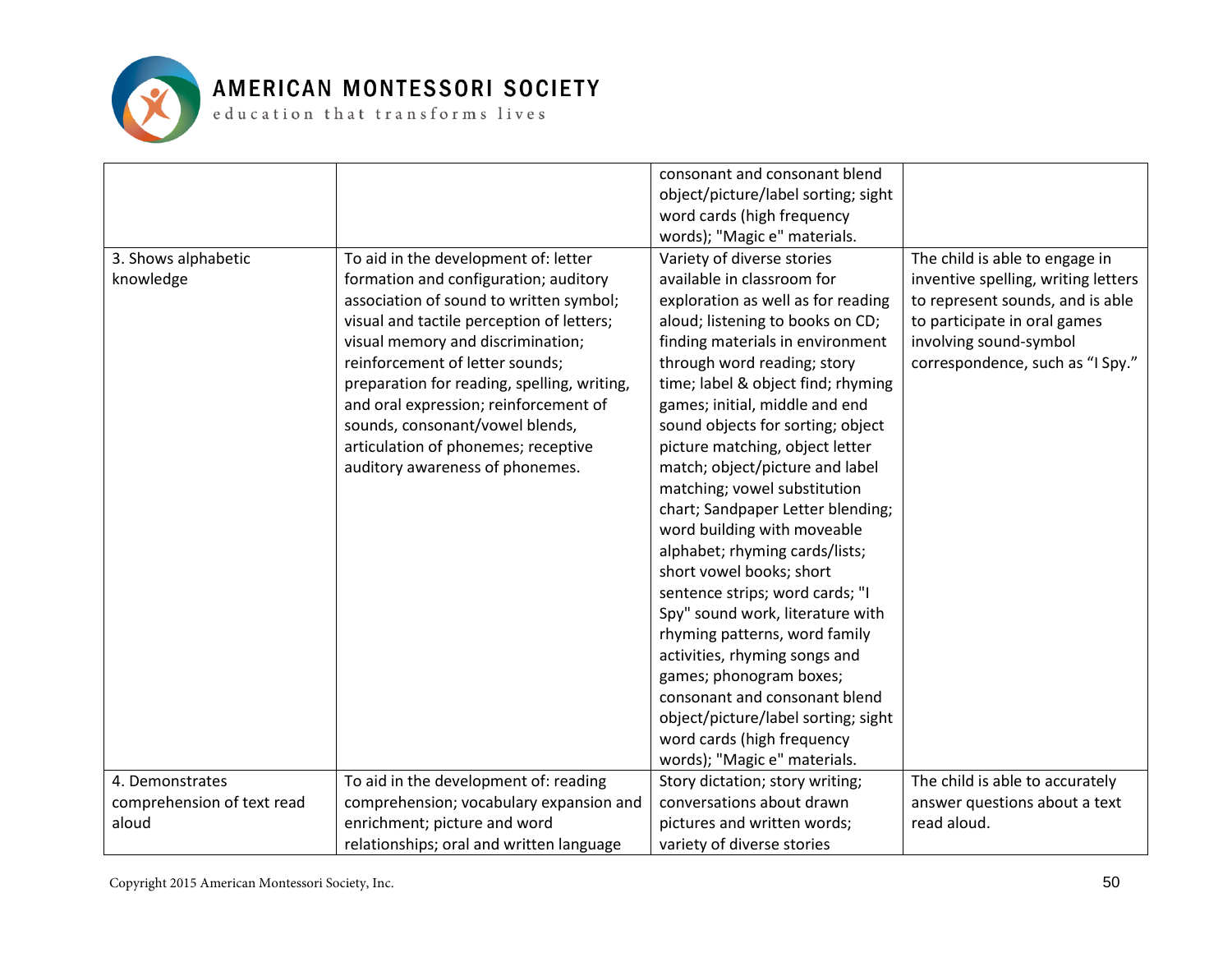

#### AMERICAN MONTESSORI SOCIETY

 ${\tt e}$  ducation that transforms lives

|                                 | comprehension; preparation for future       | available in classroom for          |                                   |
|---------------------------------|---------------------------------------------|-------------------------------------|-----------------------------------|
|                                 | literary studies; understanding             | exploration as well as for reading  |                                   |
|                                 | characteristics of books.                   | aloud; listening to books on CD;    |                                   |
|                                 |                                             | finding materials in environment    |                                   |
|                                 |                                             | through word reading; story         |                                   |
|                                 |                                             | time; label & object find; rhyming  |                                   |
|                                 |                                             | games; role play and/or             |                                   |
|                                 |                                             | dramatizations. Circle              |                                   |
|                                 |                                             | time/classroom meeting time;        |                                   |
|                                 |                                             | variety of multicultural books;     |                                   |
|                                 |                                             | journals, non-fiction readers,      |                                   |
|                                 |                                             | classroom library, school library,  |                                   |
|                                 |                                             | poetry books, Montessori            |                                   |
|                                 |                                             | Cultural Studies curriculum.        |                                   |
| <b>G. Emergent Writing</b>      |                                             |                                     |                                   |
| 1. Shows motivation to engage   | To instill in the student a love of writing | Direct instruction in tracing &     | The child chooses to engage in    |
| in written expression           | and an appreciation for the written word.   | writing activities; direct modeled  | writing and expresses a desire to |
|                                 | To teach the student how to express         | writing instruction; story reading, | communicate his thoughts          |
|                                 | himself in writing.                         | listening, and telling; object and  | through writing.                  |
|                                 |                                             | picture naming; invented            |                                   |
|                                 |                                             | spelling; story dictation;          |                                   |
|                                 |                                             | transferring and patterning         |                                   |
|                                 |                                             | activities; Pin Punching; picture   |                                   |
|                                 |                                             | interpretation; easel; Sandpaper    |                                   |
|                                 |                                             | Letters; Sand Tray; Metal Insets;   |                                   |
|                                 |                                             | chalkboard exercises; movable       |                                   |
|                                 |                                             | alphabet; journaling; tracing       |                                   |
|                                 |                                             | paper; easel; tracing boards, art   |                                   |
|                                 |                                             | and writing materials. Story        |                                   |
|                                 |                                             | dictation; story writing;           |                                   |
|                                 |                                             | conversations about drawn           |                                   |
|                                 |                                             | pictures and written words.         |                                   |
| 2. Uses scribbling, letter-like | To instill in the student a love of writing | Direct instruction in tracing &     | The child chooses to engage in    |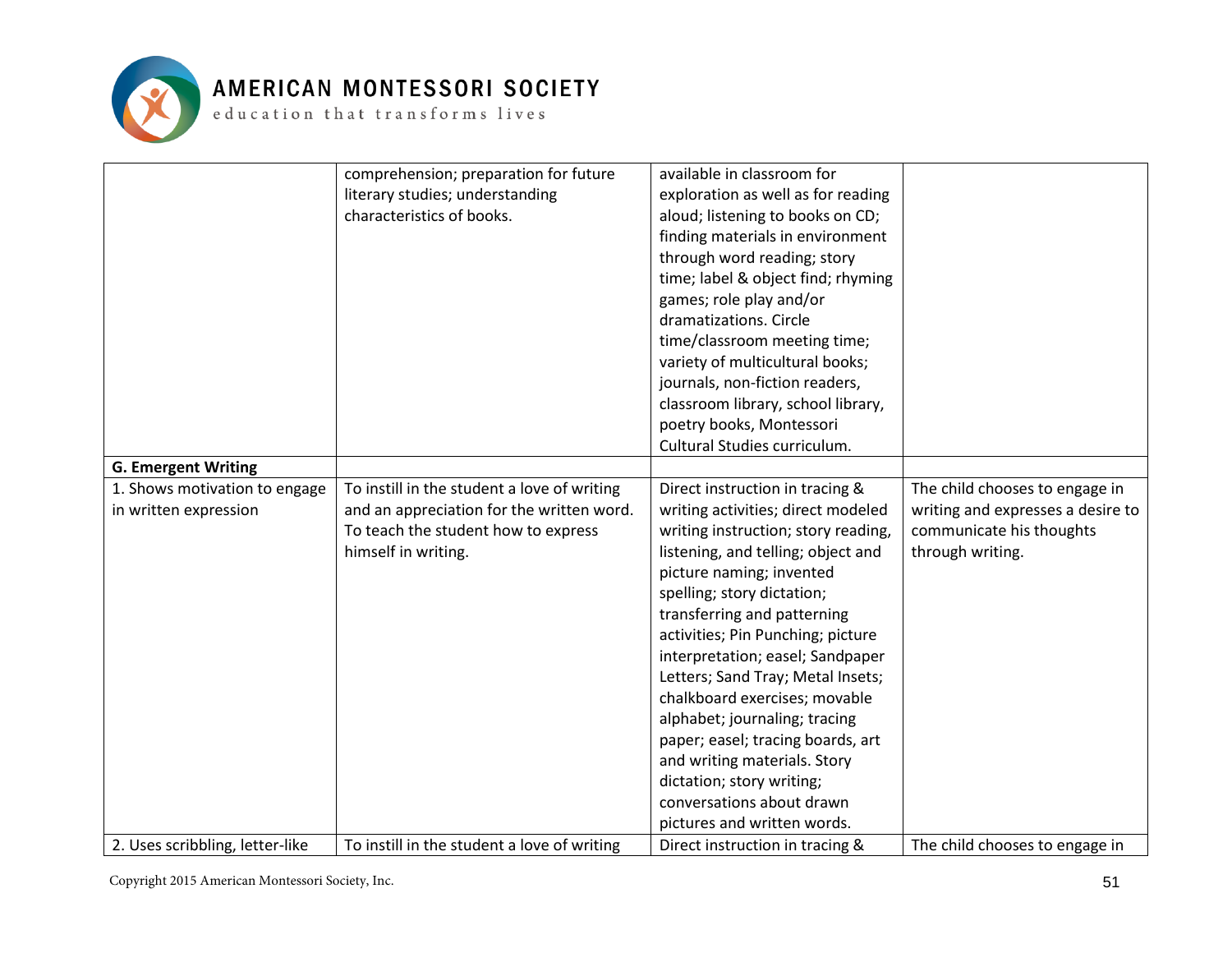

| shapes and letters that are    | and an appreciation for the written word.   | writing activities; direct modeled  | writing and demonstrates a         |
|--------------------------------|---------------------------------------------|-------------------------------------|------------------------------------|
| clearly different from drawing | To teach the student how to express         | writing instruction; story reading, | distinction between writing        |
| to represent thoughts and      | himself in writing. To aid in the           | listening, and telling; object and  | letter-like symbols and drawing    |
| ideas                          | development of: visual and tactile          | picture naming; invented            | pictures.                          |
|                                | perception; thinking analytically &         | spelling; story dictation;          |                                    |
|                                | creatively; hand-eye coordination;          | transferring and patterning         |                                    |
|                                | recognition of patterns; reinforcement of   | activities; Pin Punching; picture   |                                    |
|                                | oral expression and vocabulary; visual      | interpretation; easel; Sandpaper    |                                    |
|                                | memory; strengthening prehensil grip;       | Letters; Sand Tray; Metal Insets;   |                                    |
|                                | sound-symbol correspondence; written        | chalkboard exercises; movable       |                                    |
|                                | communication skills.                       | alphabet; journaling; tracing       |                                    |
|                                |                                             | paper; easel; tracing boards, art   |                                    |
|                                |                                             | and writing materials. Story        |                                    |
|                                |                                             | dictation; story writing;           |                                    |
|                                |                                             | conversations about drawn           |                                    |
|                                |                                             | pictures and written words.         |                                    |
| 3. Demonstrates age-           | To instill in the student a love of writing | Direct instruction in tracing &     | The child chooses to engage in     |
| appropriate ability to write   | and an appreciation for the written word.   | writing activities; direct modeled  | writing and demonstrates a         |
| letters                        | To teach the student how to express         | writing instruction; story reading, | beginning ability to write letters |
|                                | himself in writing. To aid in the           | listening, and telling; object and  | to represent sounds and words.     |
|                                | development of: visual and tactile          | picture naming; invented            |                                    |
|                                | perception; thinking analytically &         | spelling; story dictation;          |                                    |
|                                | creatively; hand-eye coordination;          | transferring and patterning         |                                    |
|                                | recognition of patterns; reinforcement of   | activities; Pin Punching; picture   |                                    |
|                                | oral expression and vocabulary; visual      | interpretation; easel; Sandpaper    |                                    |
|                                | memory; strengthening prehensil grip;       | Letters; Sand Tray; Metal Insets;   |                                    |
|                                | sound-symbol correspondence; written        | chalkboard exercises; movable       |                                    |
|                                | communication skills.                       | alphabet; journaling; tracing       |                                    |
|                                |                                             | paper; easel; tracing boards, art   |                                    |
|                                |                                             | and writing materials. Story        |                                    |
|                                |                                             | dictation; story writing;           |                                    |
|                                |                                             | conversations about drawn           |                                    |
|                                |                                             | pictures and written words.         |                                    |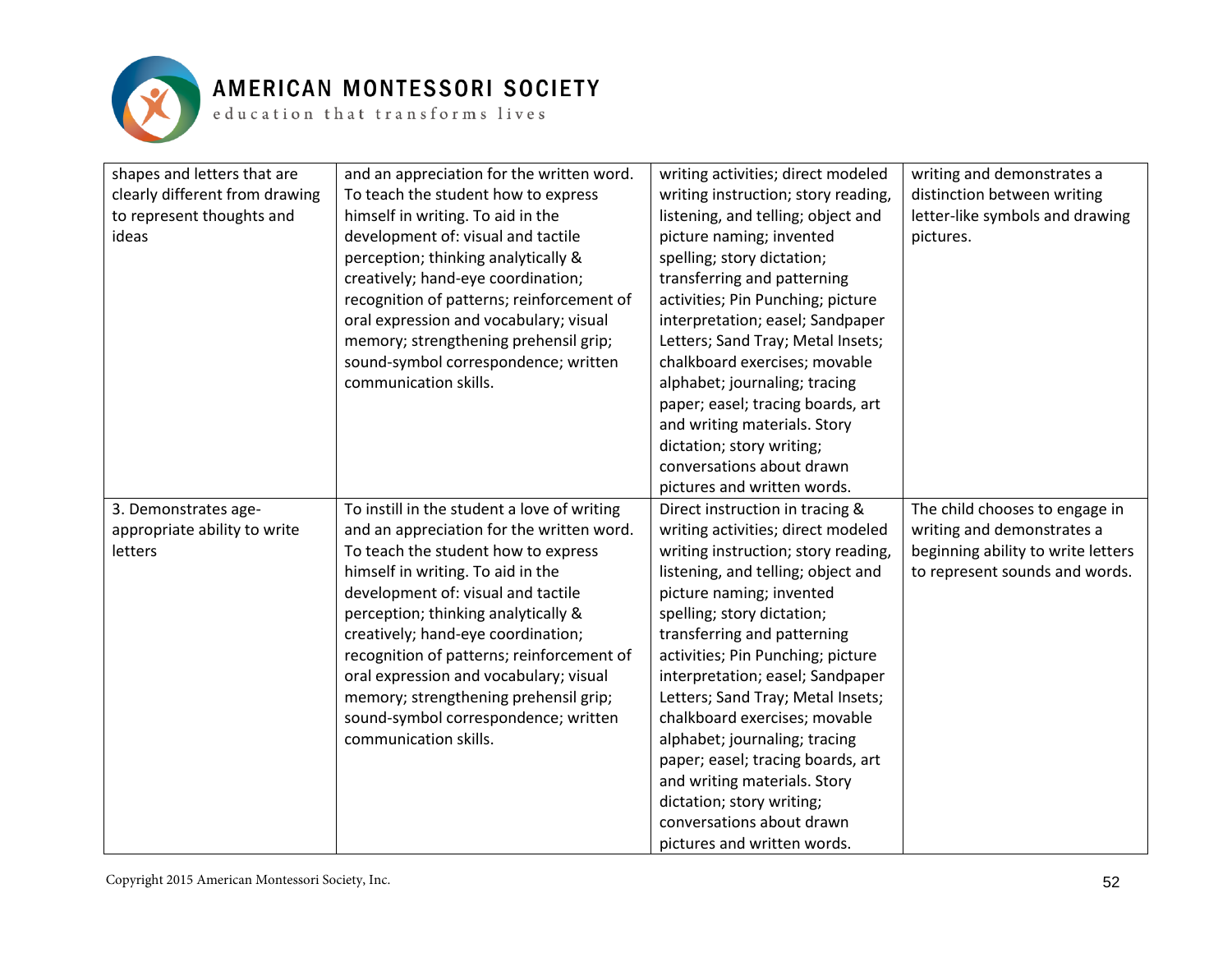

| 4. Demonstrates knowledge of | To instill in the student a love of writing | Direct instruction in tracing &     | The child chooses to engage in |
|------------------------------|---------------------------------------------|-------------------------------------|--------------------------------|
| purposes, functions, and     | and an appreciation for the written word.   | writing activities; direct modeled  | writing and demonstrates a     |
| structure of written         | To teach the student how to express         | writing instruction; story reading, | beginning understanding of     |
| composition                  | himself in writing. To aid in the           | listening, and telling; object and  | written composition.           |
|                              | development of: visual and tactile          | picture naming; invented            |                                |
|                              | perception; thinking analytically &         | spelling; story dictation;          |                                |
|                              | creatively; hand-eye coordination;          | transferring and patterning         |                                |
|                              | recognition of patterns; reinforcement of   | activities; Pin Punching; picture   |                                |
|                              | oral expression and vocabulary; visual      | interpretation; easel; Sandpaper    |                                |
|                              | memory; strengthening prehensil grip;       | Letters; Sand Tray; Metal Insets;   |                                |
|                              | sound-symbol correspondence; written        | chalkboard exercises; movable       |                                |
|                              | communication skills.                       | alphabet; journaling; tracing       |                                |
|                              |                                             | paper; easel; tracing boards, art   |                                |
|                              |                                             | and writing materials. Story        |                                |
|                              |                                             | dictation; story writing;           |                                |
|                              |                                             | conversations about drawn           |                                |
|                              |                                             | pictures and written words.         |                                |

| <b>Florida Early Learning and</b> | <b>Learning Objectives</b>                 | <b>Learning Activities</b>       | <b>Assessment</b>              |
|-----------------------------------|--------------------------------------------|----------------------------------|--------------------------------|
| <b>Developmental Standards:</b>   |                                            |                                  |                                |
| <b>Domain: Cognitive</b>          |                                            |                                  |                                |
| <b>Development and General</b>    |                                            |                                  |                                |
| <b>Knowledge</b>                  |                                            |                                  |                                |
| Age: Birth to 18 Months           |                                            |                                  |                                |
| A. Exploration and Discovery      |                                            |                                  |                                |
| 1. Responds in simple ways to     | To aid in the development of increasing    | Modeling by teachers; nature     | The child exhibits increasing  |
| people and objects                | interest in the environment, in peers, in  | walks; read-alouds; natural      | awareness of, interest in, and |
|                                   | activities, and in the natural world.      | objects in the classroom.        | comfort with the environment.  |
| 2. Establishes primary            | To aid in the development of trusting      | Montessori credentialed teachers | The child exhibits increasing  |
| relationships                     | relationships; to teach the student to use | who are warm, observant of       | trust and comfort with         |
|                                   | language to meet his needs.                | individual needs, use and model  | caregivers.                    |
|                                   |                                            | respectful language and are      |                                |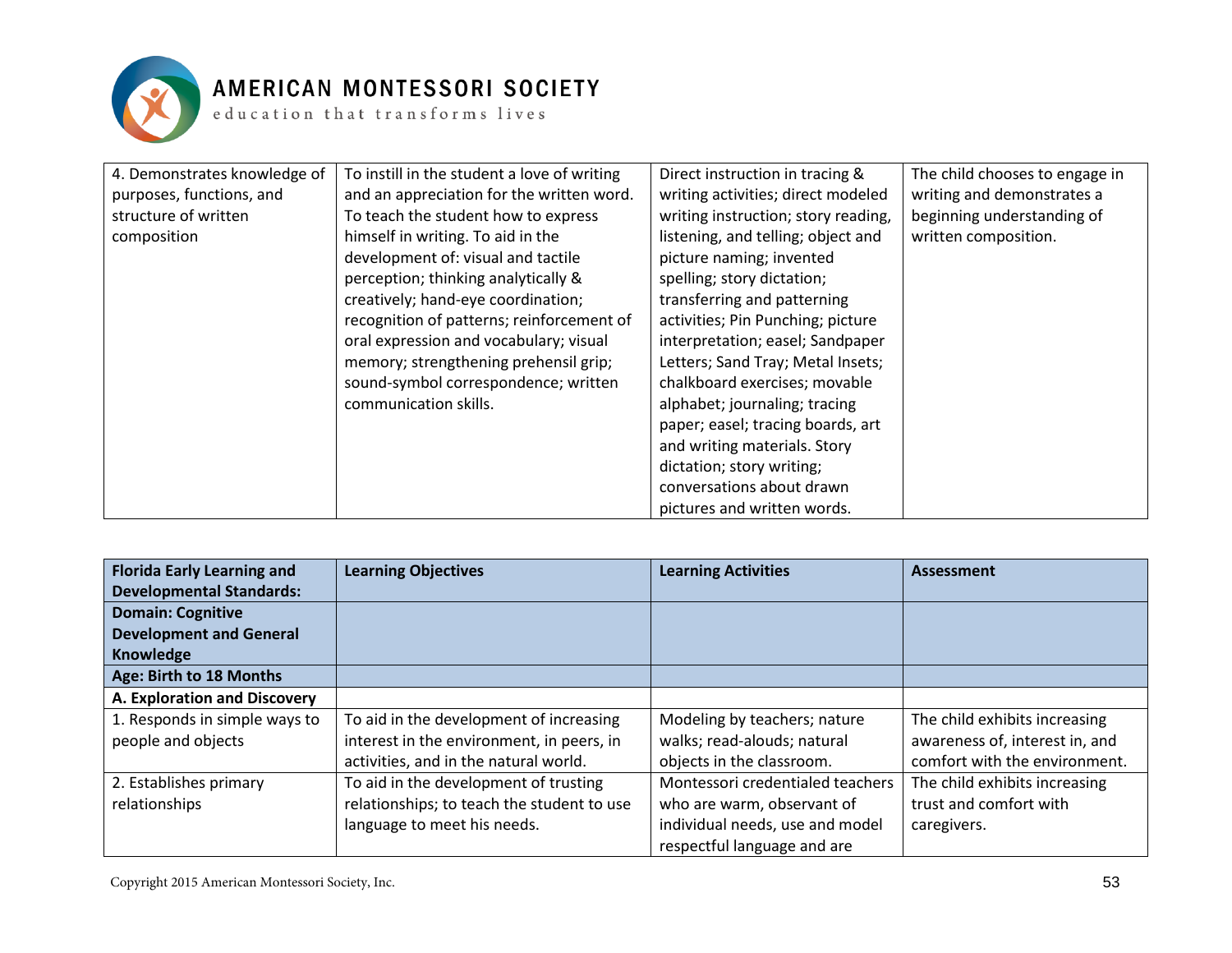

#### AMERICAN MONTESSORI SOCIETY

 ${\tt e}$  ducation that  ${\tt trains}$  forms lives

|                                   |                                            | available as needed.             |                                 |
|-----------------------------------|--------------------------------------------|----------------------------------|---------------------------------|
| 3. Begins to actively seek out    | To aid in the development of trusting      | Montessori credentialed teachers | The child exhibits increasing   |
| responses                         | relationships; to teach the student to use | who are warm, observant of       | awareness of, interest in, and  |
|                                   | language to meet his needs. To lay the     | individual needs, use and model  | comfort with the environment.   |
|                                   | foundation for communication and           | respectful language and are      | The child shows a beginning     |
|                                   | interpersonal skills.                      | available as needed.             | understanding of using language |
|                                   |                                            |                                  | and gestures for                |
|                                   |                                            |                                  | communication.                  |
| <b>B. Concept Development and</b> |                                            |                                  |                                 |
| <b>Memory</b>                     |                                            |                                  |                                 |
| 1. Responds in simple ways to     | To aid in the development of increasing    | Modeling by teachers; nature     | The child exhibits increasing   |
| people and objects                | interest in the environment, in peers, in  | walks; read-alouds; natural      | awareness of, interest in, and  |
|                                   | activities, and in the natural world.      | objects in the classroom.        | comfort with the environment.   |
| 2. Establishes primary            | To aid in the development of trusting      | Montessori credentialed teachers | The child exhibits increasing   |
| relationships                     | relationships; to teach the student to use | who are warm, observant of       | trust and comfort with          |
|                                   | language to meet his needs.                | individual needs, use and model  | caregivers.                     |
|                                   |                                            | respectful language and are      |                                 |
|                                   |                                            | available as needed.             |                                 |
| 3. Begins to make things          | To aid in the development of trusting      | Montessori credentialed teachers | The child exhibits increasing   |
| happen                            | relationships; to teach the student to use | who are warm, observant of       | awareness of, interest in, and  |
|                                   | language to meet his needs. To lay the     | individual needs, use and model  | comfort with the environment.   |
|                                   | foundation for communication and           | respectful language and are      | The child shows a beginning     |
|                                   | interpersonal skills.                      | available as needed.             | understanding of using language |
|                                   |                                            |                                  | and gestures for                |
|                                   |                                            |                                  | communication. The child        |
|                                   |                                            |                                  | begins to act autonomously.     |
| C. Problem-Solving and            |                                            |                                  |                                 |
| <b>Creative Expression</b>        |                                            |                                  |                                 |
| 1. Responds in simple ways to     | To aid in the development of increasing    | Modeling by teachers; nature     | The child exhibits increasing   |
| people and objects                | interest in the environment, in peers, in  | walks; read-alouds; natural      | awareness of, interest in, and  |
|                                   | activities, and in the natural world.      | objects in the classroom.        | comfort with the environment.   |
| 2. Establishes primary            | To aid in the development of trusting      | Montessori credentialed teachers | The child exhibits increasing   |
| relationships                     | relationships; to teach the student to use | who are warm, observant of       | trust and comfort with          |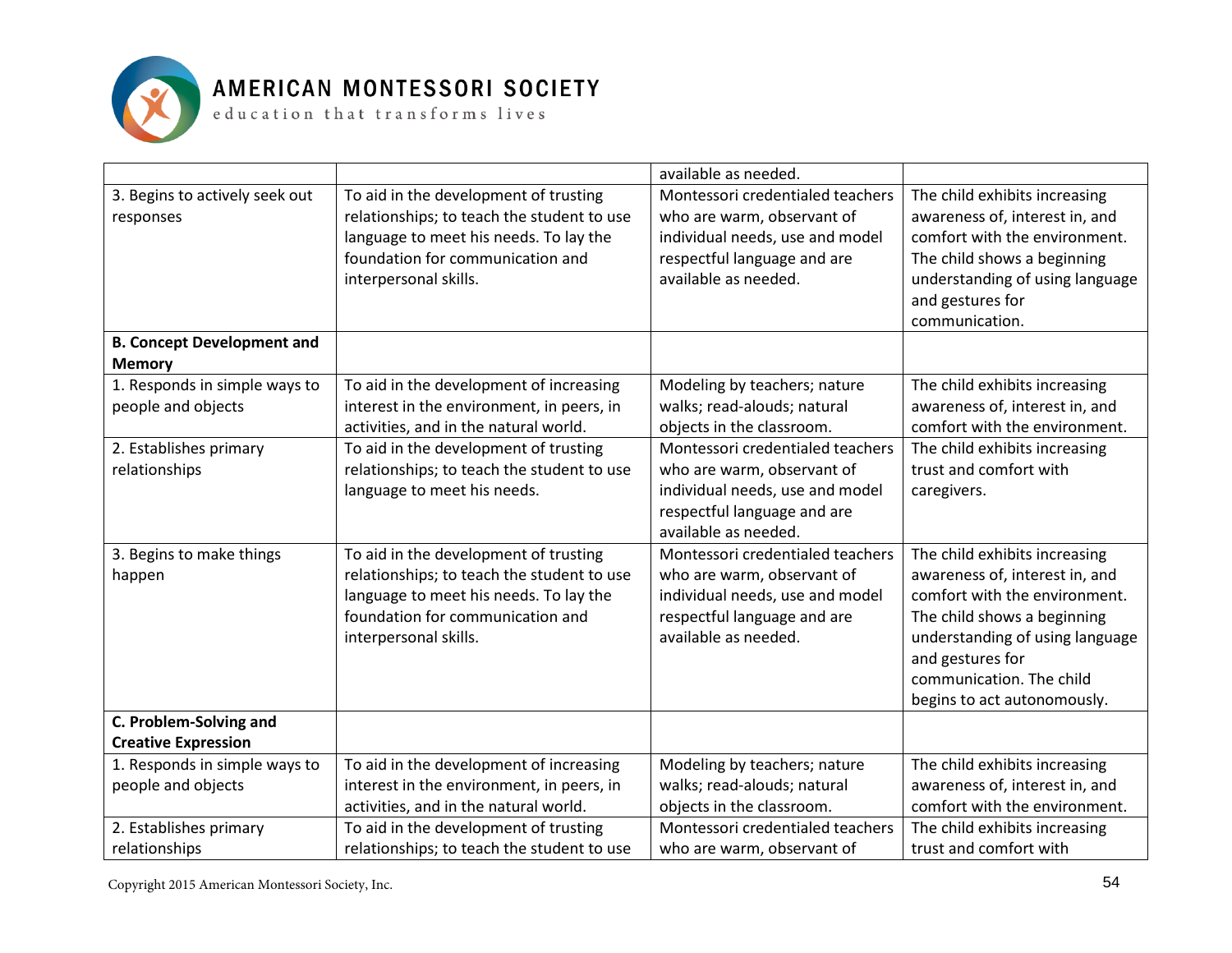

|                                                                                | language to meet his needs.                                                                                                                                                                | individual needs, use and model<br>respectful language and are<br>available as needed.                                                                                                                  | caregivers.                                                                                                                                                                                                                                       |
|--------------------------------------------------------------------------------|--------------------------------------------------------------------------------------------------------------------------------------------------------------------------------------------|---------------------------------------------------------------------------------------------------------------------------------------------------------------------------------------------------------|---------------------------------------------------------------------------------------------------------------------------------------------------------------------------------------------------------------------------------------------------|
| 3. Begins to make things<br>happen                                             | To aid in the development of trusting<br>relationships; to teach the student to use<br>language to meet his needs. To lay the<br>foundation for communication and<br>interpersonal skills. | Montessori credentialed teachers<br>who are warm, observant of<br>individual needs, use and model<br>respectful language and are<br>available as needed.                                                | The child exhibits increasing<br>awareness of, interest in, and<br>comfort with the environment.<br>The child shows a beginning<br>understanding of using language<br>and gestures for<br>communication. The child<br>begins to act autonomously. |
| <b>Florida Early Learning and</b><br><b>Developmental Standards:</b>           | <b>Learning Objectives</b>                                                                                                                                                                 | <b>Learning Activities</b>                                                                                                                                                                              | <b>Assessment</b>                                                                                                                                                                                                                                 |
| <b>Domain: Cognitive</b><br><b>Development and General</b><br><b>Knowledge</b> |                                                                                                                                                                                            |                                                                                                                                                                                                         |                                                                                                                                                                                                                                                   |
| Age: Birth to 18 Months                                                        |                                                                                                                                                                                            |                                                                                                                                                                                                         |                                                                                                                                                                                                                                                   |
| A. Exploration and Discovery                                                   |                                                                                                                                                                                            |                                                                                                                                                                                                         |                                                                                                                                                                                                                                                   |
| 1. Responds in varied ways to<br>people and objects                            | To aid in the development of increasing<br>interest in the environment, in peers, in<br>activities, and in the natural world.                                                              | Modeling by teachers; nature<br>walks; read-alouds; natural<br>objects in the classroom.                                                                                                                | The child exhibits increasing<br>awareness of, interest in, and<br>comfort with the environment.<br>The child exhibits varied<br>reactions to people and objects.                                                                                 |
| 2. Establishes more complex<br>relationships                                   | To aid in the development of trusting<br>relationships; to teach the student to use<br>language to meet his needs.                                                                         | Montessori credentialed teachers<br>who are warm, observant of<br>individual needs, use and model<br>respectful language and are<br>available as needed. Interactions<br>with a diverse group of peers. | The child exhibits increasing<br>trust and comfort with<br>caregivers. The child exhibits<br>familiarity with and a desire to<br>interact with peers.                                                                                             |
| 3. Initiates more events                                                       | To teach the student to use language to<br>meet his needs. To lay the foundation for<br>making autonomous, independent<br>choices.                                                         | Montessori credentialed teachers<br>who are warm, observant of<br>individual needs, use and model<br>respectful language and are                                                                        | The child exhibits increasing<br>awareness of, interest in, and<br>comfort with the environment.<br>The child shows a beginning                                                                                                                   |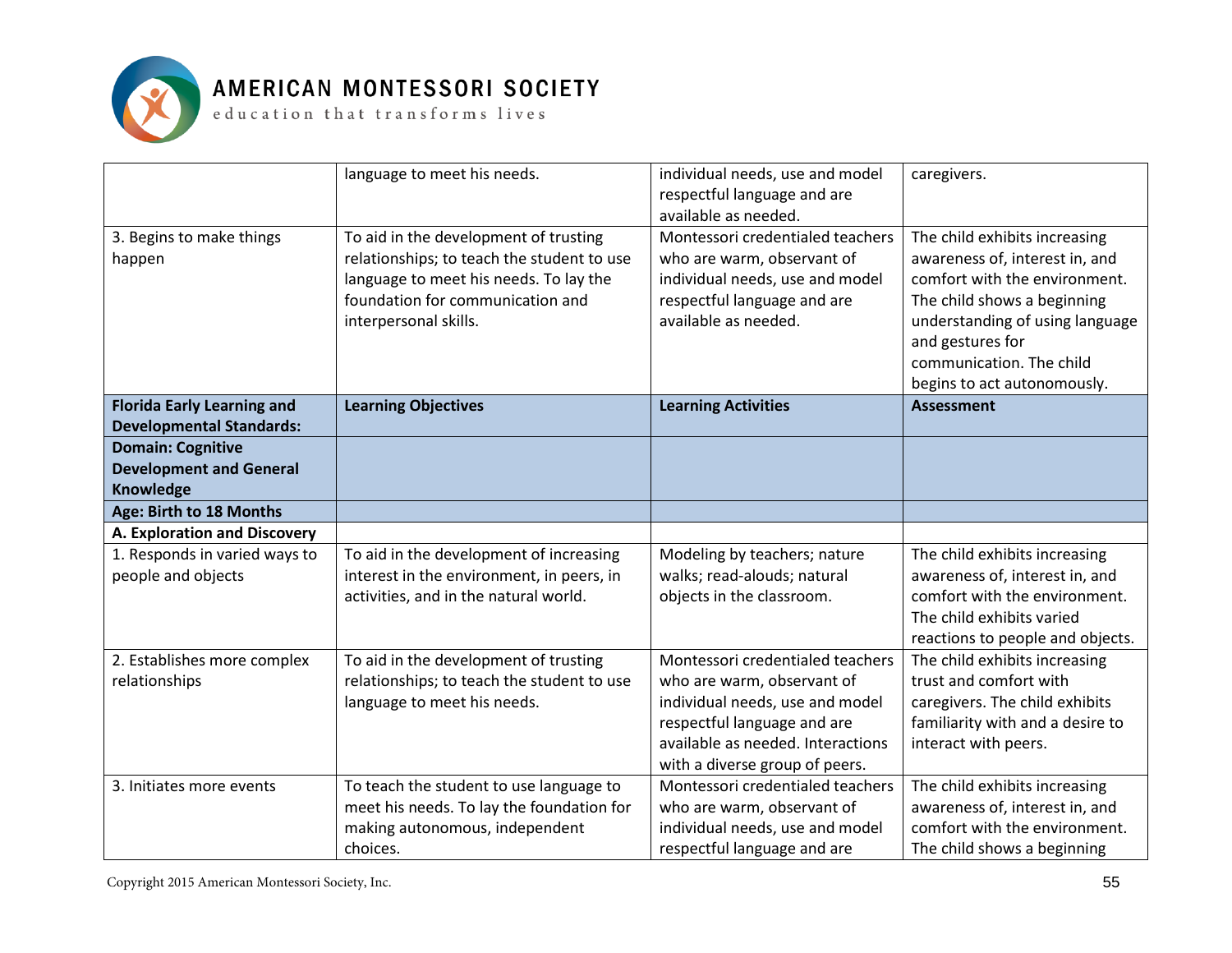

| <b>B. Concept Development and</b>                   |                                                                                                                                    | available as needed. The<br>Montessori environment enables<br>the child to move freely and<br>make work choices<br>independently.                                                                                                                                     | understanding of using language<br>and gestures for<br>communication. The child<br>makes independent work<br>choices.                                                                                                                                    |
|-----------------------------------------------------|------------------------------------------------------------------------------------------------------------------------------------|-----------------------------------------------------------------------------------------------------------------------------------------------------------------------------------------------------------------------------------------------------------------------|----------------------------------------------------------------------------------------------------------------------------------------------------------------------------------------------------------------------------------------------------------|
| <b>Memory</b>                                       |                                                                                                                                    |                                                                                                                                                                                                                                                                       |                                                                                                                                                                                                                                                          |
| 1. Responds in varied ways to<br>people and objects | To aid in the development of increasing<br>interest in the environment, in peers, in<br>activities, and in the natural world.      | Modeling by teachers; nature<br>walks; read-alouds; natural<br>objects in the classroom.                                                                                                                                                                              | The child exhibits increasing<br>awareness of, interest in, and<br>comfort with the environment.<br>The child exhibits varied<br>reactions to people and objects.                                                                                        |
| 2. Establishes more complex<br>relationships        | To aid in the development of trusting<br>relationships; to teach the student to use<br>language to meet his needs.                 | Montessori credentialed teachers<br>who are warm, observant of<br>individual needs, use and model<br>respectful language and are<br>available as needed. Interactions<br>with a diverse group of peers.                                                               | The child exhibits increasing<br>trust and comfort with<br>caregivers. The child exhibits<br>familiarity with and a desire to<br>interact with peers.                                                                                                    |
| 3. Initiates more events                            | To teach the student to use language to<br>meet his needs. To lay the foundation for<br>making autonomous, independent<br>choices. | Montessori credentialed teachers<br>who are warm, observant of<br>individual needs, use and model<br>respectful language and are<br>available as needed. The<br>Montessori environment enables<br>the child to move freely and<br>make work choices<br>independently. | The child exhibits increasing<br>awareness of, interest in, and<br>comfort with the environment.<br>The child shows a beginning<br>understanding of using language<br>and gestures for<br>communication. The child<br>makes independent work<br>choices. |
| C. Problem-Solving and                              |                                                                                                                                    |                                                                                                                                                                                                                                                                       |                                                                                                                                                                                                                                                          |
| <b>Creative Expression</b>                          |                                                                                                                                    |                                                                                                                                                                                                                                                                       |                                                                                                                                                                                                                                                          |
| 1. Responds in varied ways to<br>people and objects | To aid in the development of increasing<br>interest in the environment, in peers, in<br>activities, and in the natural world.      | Modeling by teachers; nature<br>walks; read-alouds; natural<br>objects in the classroom.                                                                                                                                                                              | The child exhibits increasing<br>awareness of, interest in, and<br>comfort with the environment.<br>The child exhibits varied                                                                                                                            |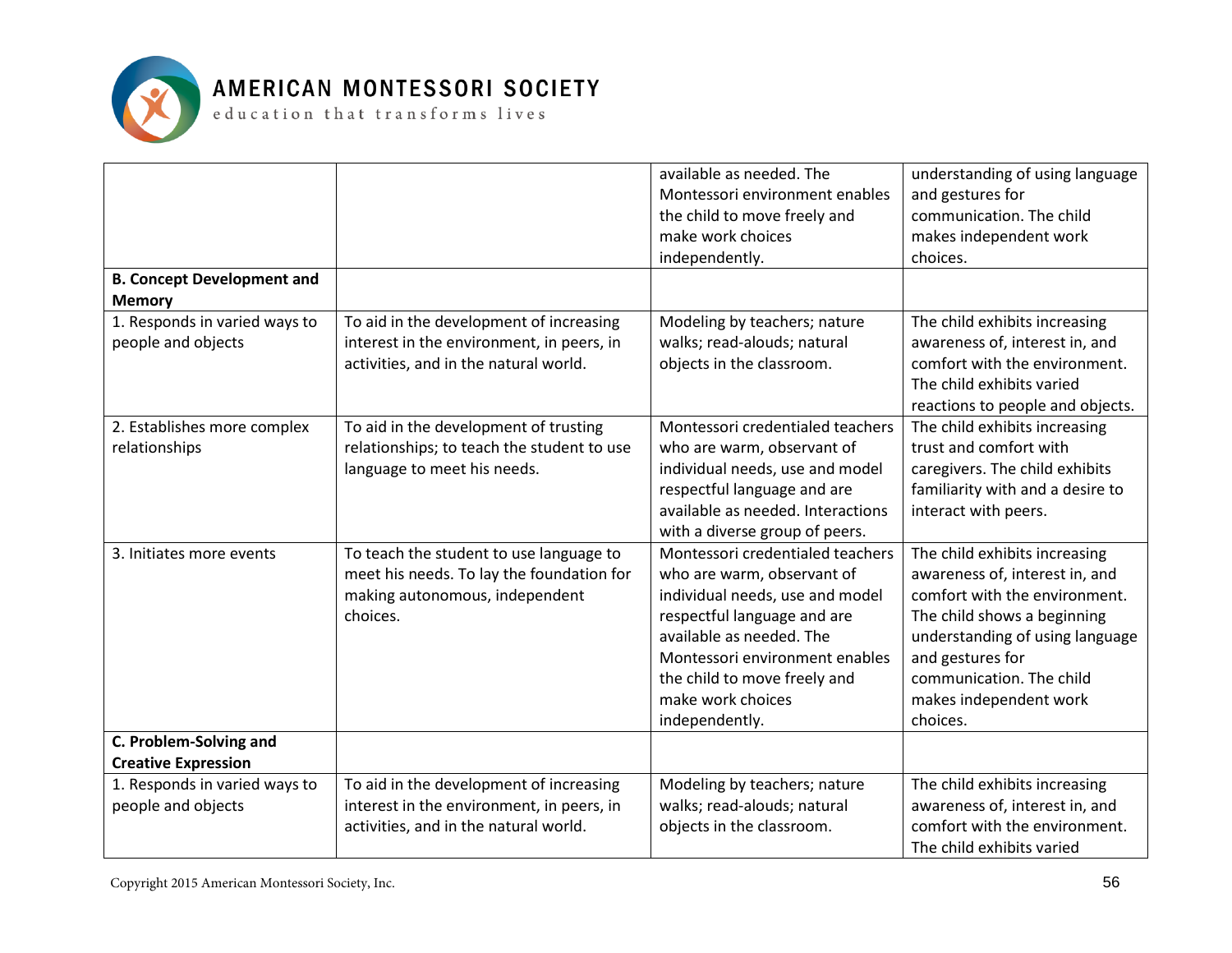

|                                   |                                                                                     |                                                                | reactions to people and objects.                        |
|-----------------------------------|-------------------------------------------------------------------------------------|----------------------------------------------------------------|---------------------------------------------------------|
| 2. Establishes more complex       | To aid in the development of trusting                                               | Montessori credentialed teachers                               | The child exhibits increasing                           |
| relationships                     | relationships; to teach the student to use                                          | who are warm, observant of                                     | trust and comfort with                                  |
|                                   | language to meet his needs.                                                         | individual needs, use and model                                | caregivers. The child exhibits                          |
|                                   |                                                                                     | respectful language and are                                    | familiarity with and a desire to                        |
|                                   |                                                                                     | available as needed. Interactions                              | interact with peers.                                    |
|                                   |                                                                                     | with a diverse group of peers.                                 |                                                         |
| 3. Initiates more events          | To teach the student to use language to                                             | Montessori credentialed teachers                               | The child exhibits increasing                           |
|                                   | meet his needs. To lay the foundation for                                           | who are warm, observant of                                     | awareness of, interest in, and                          |
|                                   | making autonomous, independent                                                      | individual needs, use and model                                | comfort with the environment.                           |
|                                   | choices.                                                                            | respectful language and are                                    | The child shows a beginning                             |
|                                   |                                                                                     | available as needed. The                                       | understanding of using language                         |
|                                   |                                                                                     | Montessori environment enables                                 | and gestures for                                        |
|                                   |                                                                                     | the child to move freely and                                   | communication. The child                                |
|                                   |                                                                                     | make work choices                                              | makes independent work                                  |
|                                   |                                                                                     | independently.                                                 | choices.                                                |
| <b>Florida Early Learning and</b> |                                                                                     |                                                                |                                                         |
|                                   | <b>Learning Objectives</b>                                                          | <b>Learning Activities</b>                                     | <b>Assessment</b>                                       |
| <b>Developmental Standards:</b>   |                                                                                     |                                                                |                                                         |
| <b>Domain: Cognitive</b>          |                                                                                     |                                                                |                                                         |
| <b>Development and General</b>    |                                                                                     |                                                                |                                                         |
| Knowledge                         |                                                                                     |                                                                |                                                         |
| Age: 18 to 36 Months              |                                                                                     |                                                                |                                                         |
| A. Exploration and Discovery      |                                                                                     |                                                                |                                                         |
| 1. Shows more complex             | To aid in the development of increasing                                             | Modeling by teachers; nature                                   | The child exhibits increasing                           |
| responses to people and           | interest in the environment, in peers, in                                           | walks; read-alouds; natural                                    | awareness of, interest in, and                          |
| objects                           | activities, and in the natural world.                                               | objects in the classroom, circle                               | comfort with the environment.                           |
|                                   |                                                                                     | time.                                                          | The child exhibits complex                              |
|                                   |                                                                                     |                                                                | reactions to people and objects                         |
|                                   |                                                                                     |                                                                | and interacts comfortably with                          |
|                                   |                                                                                     |                                                                | familiar adults and peers in the                        |
|                                   |                                                                                     |                                                                | classroom environment.                                  |
| 2. Expands relationships          | To aid in the development of trusting<br>relationships; to teach the student to use | Montessori credentialed teachers<br>who are warm, observant of | The child exhibits increasing<br>trust and comfort with |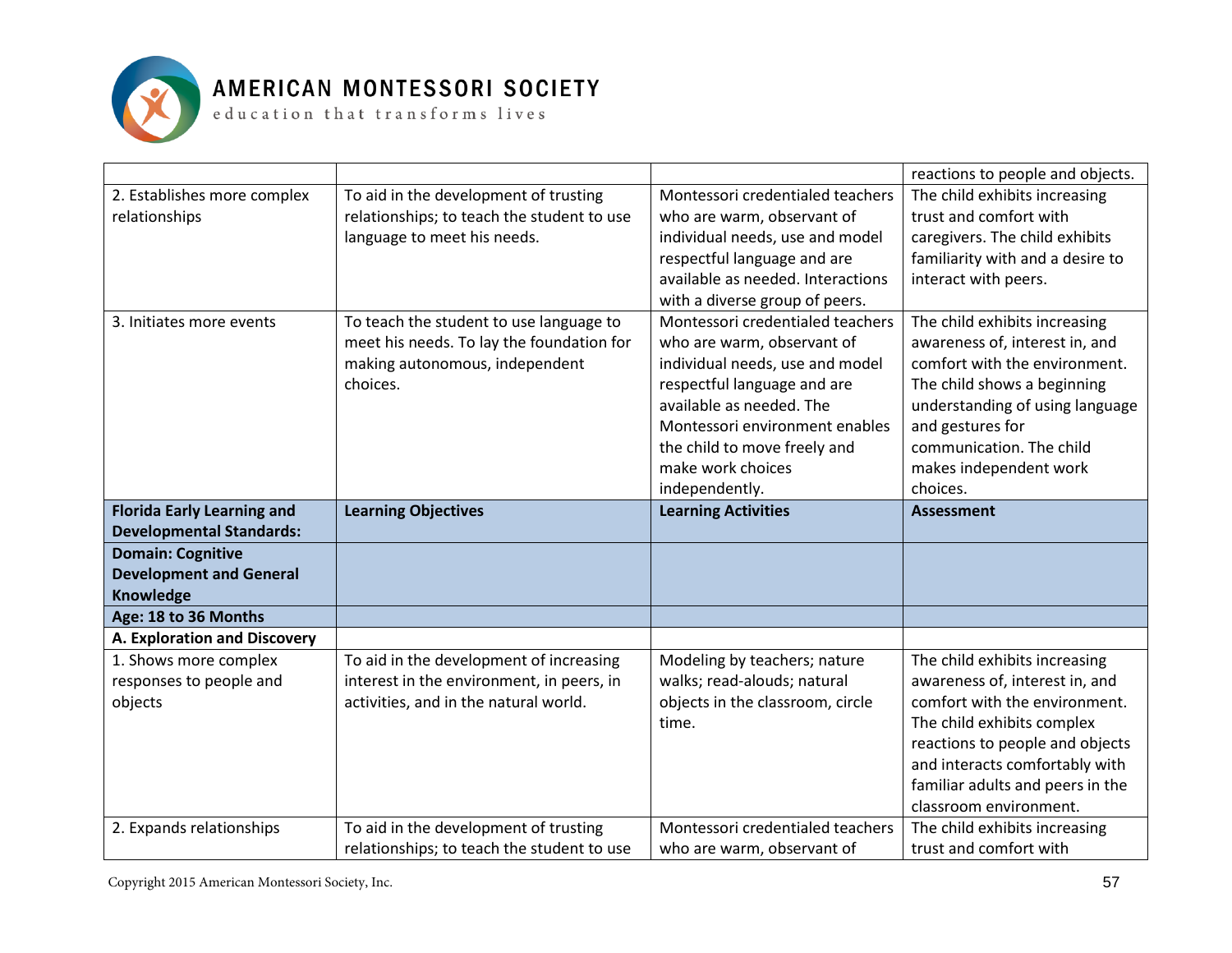

|                                                                                | language to meet his needs. To teach the<br>child the characteristics of being a good<br>friend and to enable him to engage in<br>positive relationships.                                   | individual needs, use and model<br>respectful language and are<br>available as needed. Open<br>classroom and free choice foster<br>multiple social interactions on a<br>variety of topics with multi-age,<br>diverse peer group. Grace and<br><b>Courtesy lessons and Practical</b><br>Life activities. Peace and cosmic<br>education curriculum. Circle time                                                                                                                                                                                                                 | caregivers. The child exhibits<br>familiarity with and a desire to<br>interact with peers. The child<br>shows a desire to establish<br>friendships.                                                                                                                   |
|--------------------------------------------------------------------------------|---------------------------------------------------------------------------------------------------------------------------------------------------------------------------------------------|-------------------------------------------------------------------------------------------------------------------------------------------------------------------------------------------------------------------------------------------------------------------------------------------------------------------------------------------------------------------------------------------------------------------------------------------------------------------------------------------------------------------------------------------------------------------------------|-----------------------------------------------------------------------------------------------------------------------------------------------------------------------------------------------------------------------------------------------------------------------|
| 3. Initiates more complex<br>interactions<br><b>B. Concept Development and</b> | To teach the student to use language to<br>meet his needs. To lay the foundation for<br>making autonomous, independent choices<br>and for the further development of pro-<br>social skills. | and read-alouds.<br>Montessori credentialed teachers<br>who are warm, observant of<br>individual needs, use and model<br>respectful language and are<br>available as needed. The<br>Montessori environment enables<br>the child to move freely and<br>make work choices<br>independently. Open classroom<br>and free choice foster multiple<br>social interactions on a variety of<br>topics with multi-age, diverse<br>peer group. Grace and Courtesy<br>lessons and Practical Life<br>activities. Peace and cosmic<br>education curriculum. Circle time<br>and read-alouds. | The child exhibits increasing<br>awareness of, interest in, and<br>comfort with the environment.<br>The child uses language and<br>gestures for communication.<br>The child makes independent<br>work choices and initiates<br>interactions with adults and<br>peers. |
| <b>Memory</b>                                                                  |                                                                                                                                                                                             |                                                                                                                                                                                                                                                                                                                                                                                                                                                                                                                                                                               |                                                                                                                                                                                                                                                                       |
| 1. Shows more complex                                                          | To aid in the development of increasing                                                                                                                                                     | Modeling by teachers; nature                                                                                                                                                                                                                                                                                                                                                                                                                                                                                                                                                  | The child exhibits increasing                                                                                                                                                                                                                                         |
| responses to people and                                                        | interest in the environment, in peers, in                                                                                                                                                   | walks; read-alouds; natural                                                                                                                                                                                                                                                                                                                                                                                                                                                                                                                                                   | awareness of, interest in, and                                                                                                                                                                                                                                        |
| objects                                                                        | activities, and in the natural world.                                                                                                                                                       | objects in the classroom, circle                                                                                                                                                                                                                                                                                                                                                                                                                                                                                                                                              | comfort with the environment.                                                                                                                                                                                                                                         |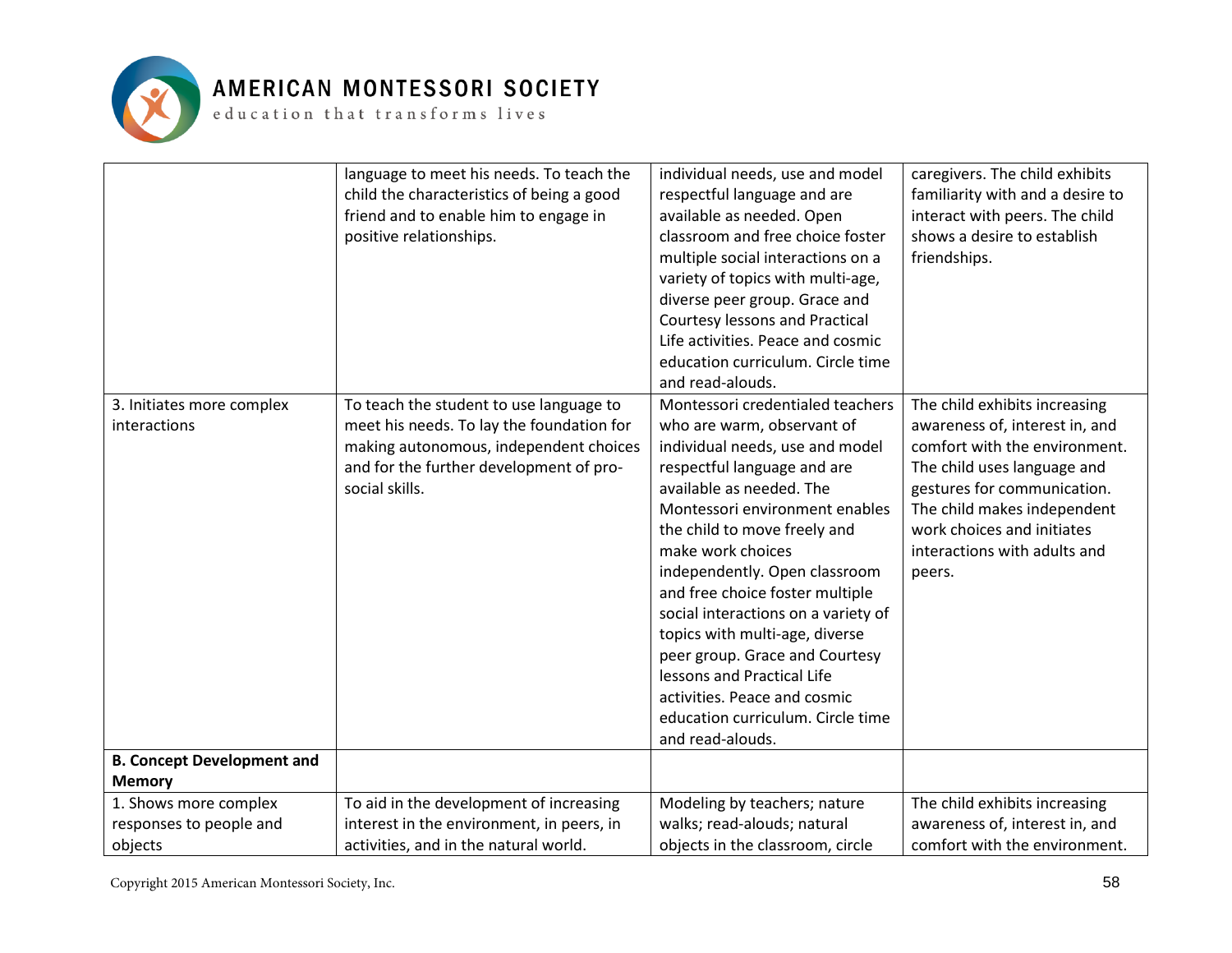

|                                                             |                                                                                                                                                                                                                                                  | time.                                                                                                                                                                                                                                                                                                                                                                                                                                        | The child exhibits complex<br>reactions to people and objects<br>and interacts comfortably with<br>familiar adults and peers in the<br>classroom environment.                                                                                                     |
|-------------------------------------------------------------|--------------------------------------------------------------------------------------------------------------------------------------------------------------------------------------------------------------------------------------------------|----------------------------------------------------------------------------------------------------------------------------------------------------------------------------------------------------------------------------------------------------------------------------------------------------------------------------------------------------------------------------------------------------------------------------------------------|-------------------------------------------------------------------------------------------------------------------------------------------------------------------------------------------------------------------------------------------------------------------|
| 2. Expands relationships                                    | To aid in the development of trusting<br>relationships; to teach the student to use<br>language to meet his needs. To teach the<br>child the characteristics of being a good<br>friend and to enable him to engage in<br>positive relationships. | Montessori credentialed teachers<br>who are warm, observant of<br>individual needs, use and model<br>respectful language and are<br>available as needed. Open<br>classroom and free choice foster<br>multiple social interactions on a<br>variety of topics with multi-age,<br>diverse peer group. Grace and<br>Courtesy lessons and Practical<br>Life activities. Peace and cosmic<br>education curriculum. Circle time<br>and read-alouds. | The child exhibits increasing<br>trust and comfort with<br>caregivers. The child exhibits<br>familiarity with and a desire to<br>interact with peers. The child<br>shows a desire to establish<br>friendships.                                                    |
| 3. Initiates more complex<br>interactions                   |                                                                                                                                                                                                                                                  |                                                                                                                                                                                                                                                                                                                                                                                                                                              |                                                                                                                                                                                                                                                                   |
| C. Problem-Solving and<br><b>Creative Expression</b>        |                                                                                                                                                                                                                                                  |                                                                                                                                                                                                                                                                                                                                                                                                                                              |                                                                                                                                                                                                                                                                   |
| 1. Shows more complex<br>responses to people and<br>objects | To aid in the development of increasing<br>interest in the environment, in peers, in<br>activities, and in the natural world.                                                                                                                    | Modeling by teachers; nature<br>walks; read-alouds; natural<br>objects in the classroom, circle<br>time.                                                                                                                                                                                                                                                                                                                                     | The child exhibits increasing<br>awareness of, interest in, and<br>comfort with the environment.<br>The child exhibits complex<br>reactions to people and objects<br>and interacts comfortably with<br>familiar adults and peers in the<br>classroom environment. |
| 2. Expands relationships                                    | To aid in the development of trusting<br>relationships; to teach the student to use<br>language to meet his needs. To teach the                                                                                                                  | Montessori credentialed teachers<br>who are warm, observant of<br>individual needs, use and model                                                                                                                                                                                                                                                                                                                                            | The child exhibits increasing<br>trust and comfort with<br>caregivers. The child exhibits                                                                                                                                                                         |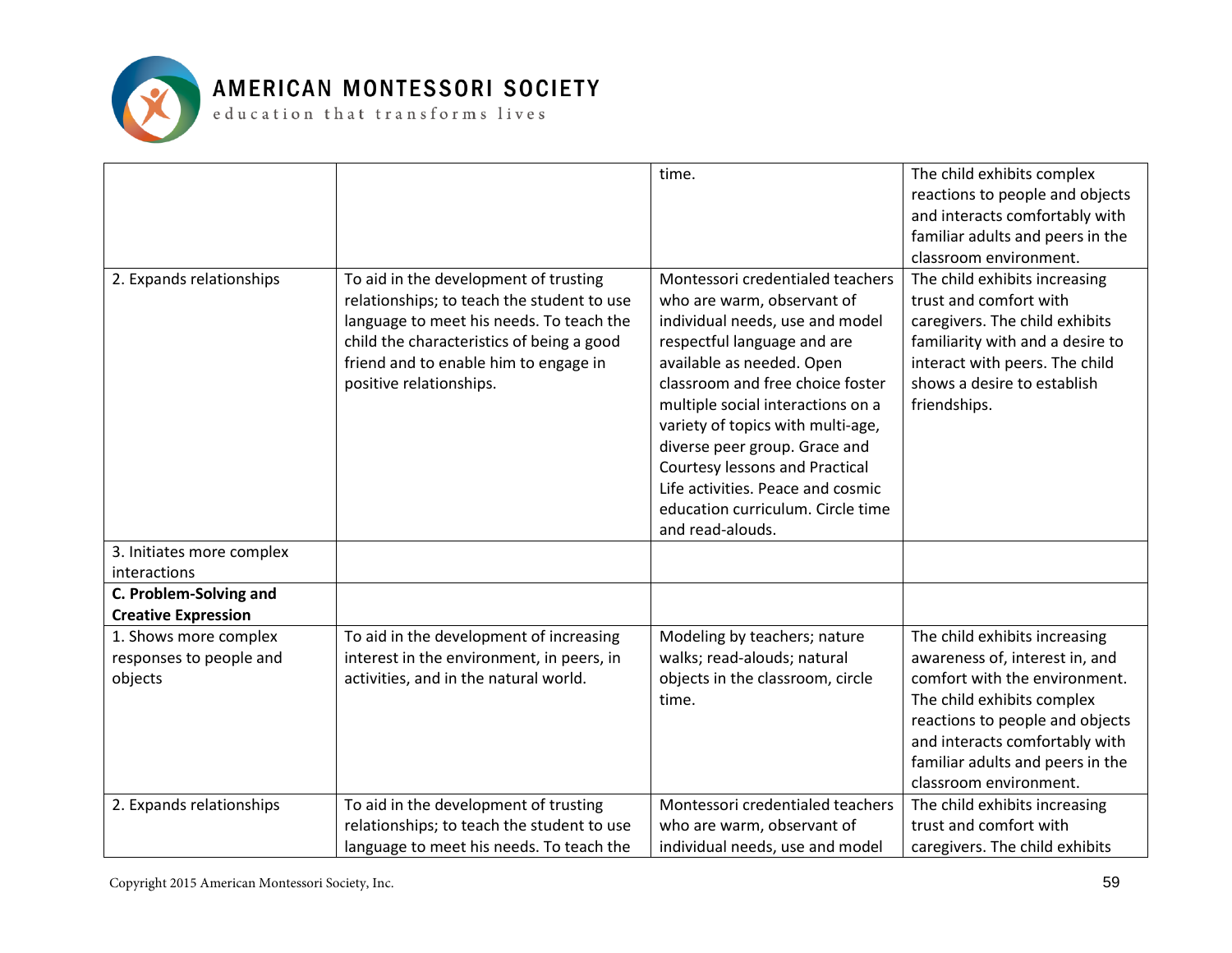

| 3. Initiates more complex                   | child the characteristics of being a good<br>friend and to enable him to engage in<br>positive relationships.<br>To teach the student to use language to | respectful language and are<br>available as needed. Open<br>classroom and free choice foster<br>multiple social interactions on a<br>variety of topics with multi-age,<br>diverse peer group. Grace and<br>Courtesy lessons and Practical<br>Life activities. Peace and cosmic<br>education curriculum. Circle time<br>and read-alouds.<br>Montessori credentialed teachers                                                                                                                                           | familiarity with and a desire to<br>interact with peers. The child<br>shows a desire to establish<br>friendships.<br>The child exhibits increasing                                                                                   |
|---------------------------------------------|----------------------------------------------------------------------------------------------------------------------------------------------------------|-----------------------------------------------------------------------------------------------------------------------------------------------------------------------------------------------------------------------------------------------------------------------------------------------------------------------------------------------------------------------------------------------------------------------------------------------------------------------------------------------------------------------|--------------------------------------------------------------------------------------------------------------------------------------------------------------------------------------------------------------------------------------|
| interactions                                | meet his needs. To lay the foundation for<br>making autonomous, independent choices<br>and for the further development of pro-<br>social skills.         | who are warm, observant of<br>individual needs, use and model<br>respectful language and are<br>available as needed. The<br>Montessori environment enables<br>the child to move freely and<br>make work choices<br>independently. Open classroom<br>and free choice foster multiple<br>social interactions on a variety of<br>topics with multi-age, diverse<br>peer group. Grace and Courtesy<br>lessons and Practical Life<br>activities. Peace and cosmic<br>education curriculum. Circle time<br>and read-alouds. | awareness of, interest in, and<br>comfort with the environment.<br>The child uses language and<br>gestures for communication.<br>The child makes independent<br>work choices and initiates<br>interactions with adults and<br>peers. |
| <b>Florida Early Learning and</b>           | <b>Learning Objectives</b>                                                                                                                               | <b>Learning Activities</b>                                                                                                                                                                                                                                                                                                                                                                                                                                                                                            | <b>Assessment</b>                                                                                                                                                                                                                    |
| <b>Developmental Standards:</b>             |                                                                                                                                                          |                                                                                                                                                                                                                                                                                                                                                                                                                                                                                                                       |                                                                                                                                                                                                                                      |
| <b>Domain: Cognitive</b>                    |                                                                                                                                                          |                                                                                                                                                                                                                                                                                                                                                                                                                                                                                                                       |                                                                                                                                                                                                                                      |
| <b>Development and General</b><br>Knowledge |                                                                                                                                                          |                                                                                                                                                                                                                                                                                                                                                                                                                                                                                                                       |                                                                                                                                                                                                                                      |
| Age: 3-6 Year-Olds                          |                                                                                                                                                          |                                                                                                                                                                                                                                                                                                                                                                                                                                                                                                                       |                                                                                                                                                                                                                                      |
|                                             |                                                                                                                                                          |                                                                                                                                                                                                                                                                                                                                                                                                                                                                                                                       |                                                                                                                                                                                                                                      |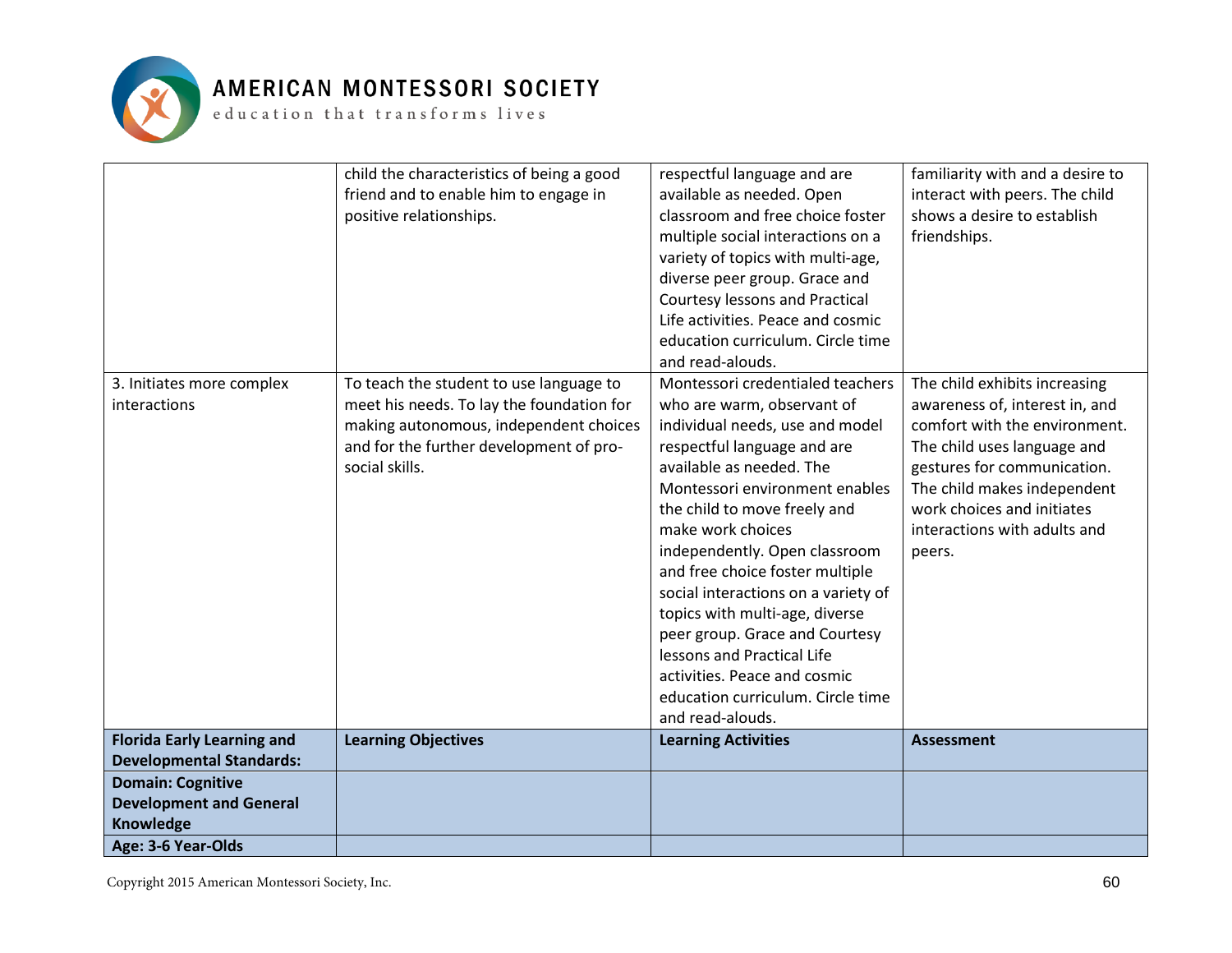

| A. Exploration and Discovery |                                                                                         |                                                                |                                                                    |
|------------------------------|-----------------------------------------------------------------------------------------|----------------------------------------------------------------|--------------------------------------------------------------------|
| 1. Demonstrates varying      | To aid in the development of increasing                                                 | Montessori credentialed teachers                               | The child exhibits increasing                                      |
| responses to people and      | interest in the environment, in peers, in                                               | who are warm, observant of                                     | awareness of, interest in, and                                     |
| objects                      | activities, and in the natural world. To                                                | individual needs, use and model                                | comfort with the environment.                                      |
|                              | develop pro-social skills.                                                              | respectful language and are                                    | The child exhibits complex and                                     |
|                              |                                                                                         | available as needed. The                                       | varied reactions to people and                                     |
|                              |                                                                                         | Montessori environment enables                                 | objects and interacts                                              |
|                              |                                                                                         | the child to move freely and                                   | comfortably with familiar adults                                   |
|                              |                                                                                         | make work choices                                              | and peers in the classroom                                         |
|                              |                                                                                         | independently. Open classroom                                  | environment.                                                       |
|                              |                                                                                         | and free choice foster multiple                                |                                                                    |
|                              |                                                                                         | social interactions on a variety of                            |                                                                    |
|                              |                                                                                         | topics with multi-age, diverse                                 |                                                                    |
|                              |                                                                                         | peer group. Grace and Courtesy                                 |                                                                    |
|                              |                                                                                         | lessons and Practical Life                                     |                                                                    |
|                              |                                                                                         | activities. Peace and cosmic                                   |                                                                    |
|                              |                                                                                         | education curriculum. Circle time                              |                                                                    |
|                              |                                                                                         | and read-alouds.                                               |                                                                    |
| 2. Engages in multiple       | To aid in the development of trusting                                                   | Montessori credentialed teachers                               | The child exhibits increasing                                      |
| productive relationships     | relationships; to teach the student to use                                              | who are warm, observant of                                     | trust and comfort with                                             |
|                              | language to meet his needs. To teach the<br>student the characteristics of being a good | individual needs, use and model<br>respectful language and are | caregivers. The child exhibits<br>familiarity with and a desire to |
|                              | friend and to enable him to engage in                                                   | available as needed. Open                                      | interact with peers. The child                                     |
|                              | positive relationships.                                                                 | classroom and free choice foster                               | shows a desire to establish                                        |
|                              |                                                                                         | multiple social interactions on a                              | friendships.                                                       |
|                              |                                                                                         | variety of topics with multi-age,                              |                                                                    |
|                              |                                                                                         | diverse peer group. Grace and                                  |                                                                    |
|                              |                                                                                         | <b>Courtesy lessons and Practical</b>                          |                                                                    |
|                              |                                                                                         | Life activities. Peace and cosmic                              |                                                                    |
|                              |                                                                                         | education curriculum. Circle time                              |                                                                    |
|                              |                                                                                         | and read-alouds.                                               |                                                                    |
| 3. Initiates rich and varied | To teach the student to use language to                                                 | Montessori credentialed teachers                               | The child exhibits increasing                                      |
| events                       | meet his needs. To lay the foundation for                                               | who are warm, observant of                                     | awareness of, interest in, and                                     |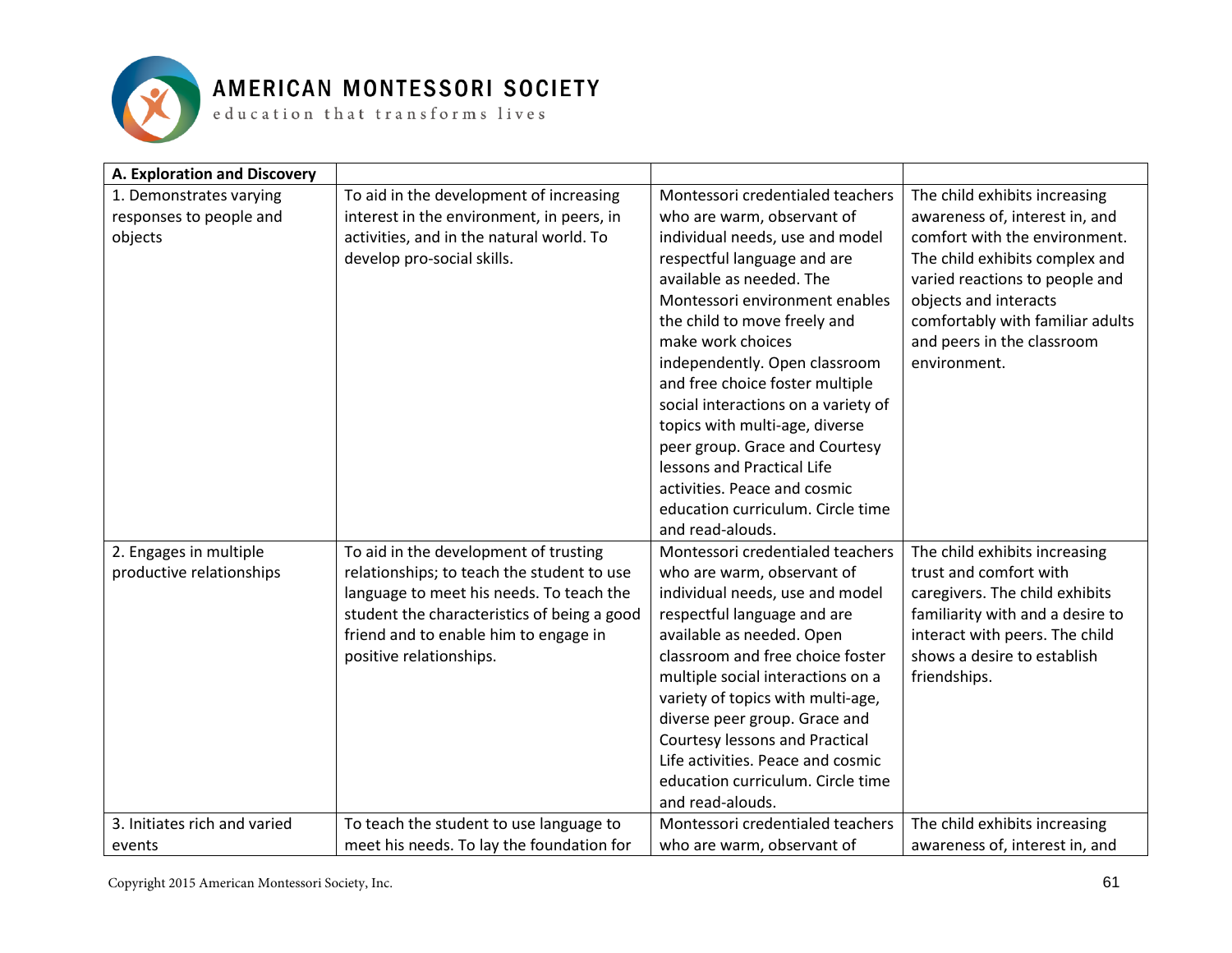

|                                   | making autonomous, independent choices    | individual needs, use and model     | comfort with the environment.    |
|-----------------------------------|-------------------------------------------|-------------------------------------|----------------------------------|
|                                   | and for the further development of pro-   | respectful language and are         | The child uses language and      |
|                                   | social skills.                            | available as needed. The            | gestures for communication.      |
|                                   |                                           | Montessori environment enables      | The child makes independent      |
|                                   |                                           | the child to move freely and        | work choices and initiates       |
|                                   |                                           | make work choices                   | interactions with adults and     |
|                                   |                                           | independently. Open classroom       | peers.                           |
|                                   |                                           | and free choice foster multiple     |                                  |
|                                   |                                           | social interactions on a variety of |                                  |
|                                   |                                           | topics with multi-age, diverse      |                                  |
|                                   |                                           | peer group. Grace and Courtesy      |                                  |
|                                   |                                           | lessons and Practical Life          |                                  |
|                                   |                                           | activities. Peace and cosmic        |                                  |
|                                   |                                           | education curriculum. Circle time   |                                  |
|                                   |                                           | and read-alouds.                    |                                  |
| <b>B. Concept Development and</b> |                                           |                                     |                                  |
| <b>Memory</b>                     |                                           |                                     |                                  |
| 1. Demonstrates varying           | To aid in the development of increasing   | Montessori credentialed teachers    | The child exhibits increasing    |
| responses to people and           | interest in the environment, in peers, in | who are warm, observant of          | awareness of, interest in, and   |
| objects                           | activities, and in the natural world. To  | individual needs, use and model     | comfort with the environment.    |
|                                   | develop pro-social skills.                | respectful language and are         | The child exhibits complex       |
|                                   |                                           | available as needed. The            | reactions to people and objects  |
|                                   |                                           | Montessori environment enables      | and interacts comfortably with   |
|                                   |                                           | the child to move freely and        | familiar adults and peers in the |
|                                   |                                           | make work choices                   | classroom environment.           |
|                                   |                                           | independently. Open classroom       |                                  |
|                                   |                                           | and free choice foster multiple     |                                  |
|                                   |                                           | social interactions on a variety of |                                  |
|                                   |                                           | topics with multi-age, diverse      |                                  |
|                                   |                                           | peer group. Grace and Courtesy      |                                  |
|                                   |                                           | lessons and Practical Life          |                                  |
|                                   |                                           | activities. Peace and cosmic        |                                  |
|                                   |                                           | education curriculum. Circle time   |                                  |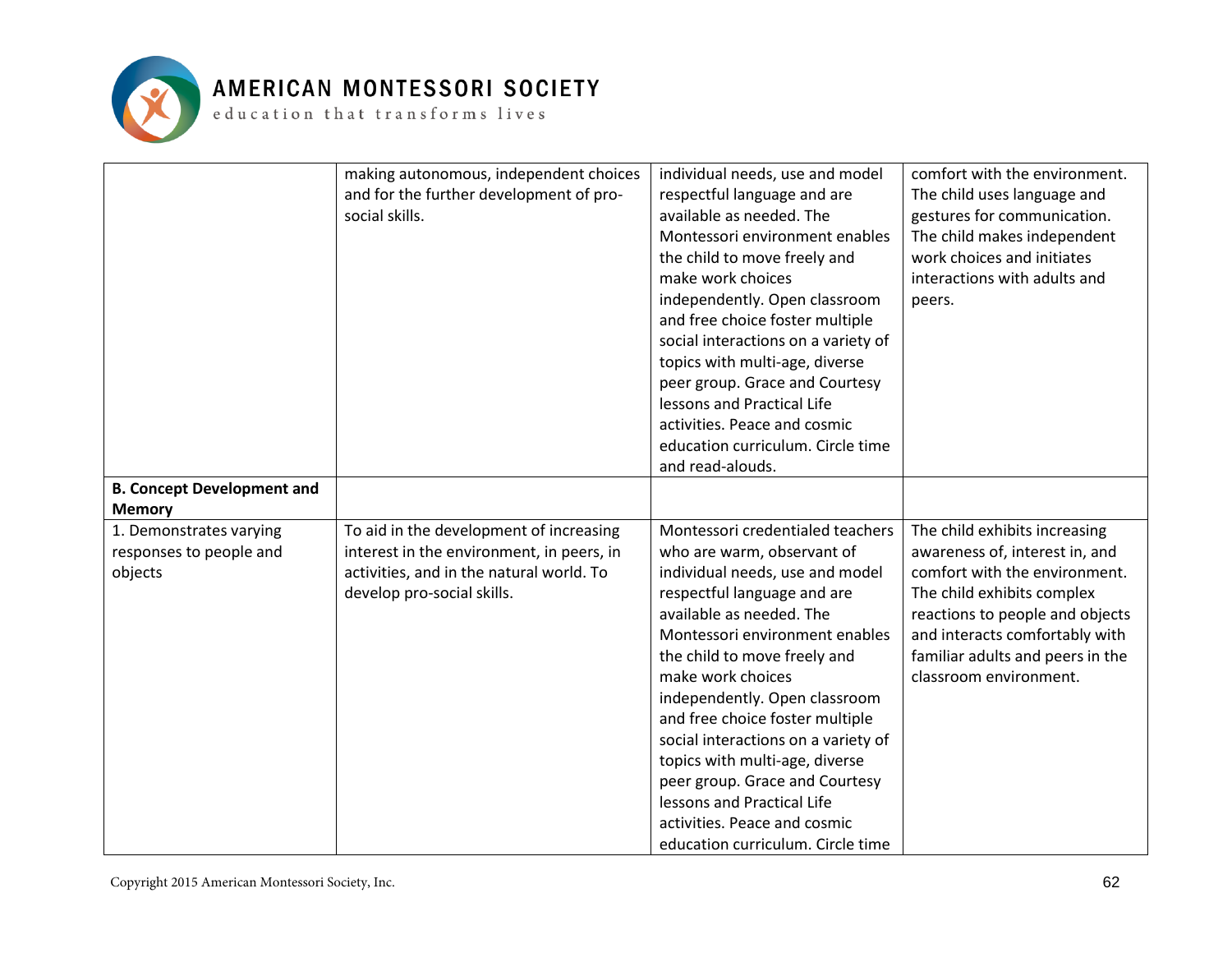

|                                                    |                                                                                                                                                                                                                                                  | and read-alouds.                                                                                                                                                                                                                                                                                                                                                                                                                                                                                                                                          |                                                                                                                                                                                                                                                                       |
|----------------------------------------------------|--------------------------------------------------------------------------------------------------------------------------------------------------------------------------------------------------------------------------------------------------|-----------------------------------------------------------------------------------------------------------------------------------------------------------------------------------------------------------------------------------------------------------------------------------------------------------------------------------------------------------------------------------------------------------------------------------------------------------------------------------------------------------------------------------------------------------|-----------------------------------------------------------------------------------------------------------------------------------------------------------------------------------------------------------------------------------------------------------------------|
| 2. Engages in multiple<br>productive relationships | To aid in the development of trusting<br>relationships; to teach the student to use<br>language to meet his needs. To teach the<br>child the characteristics of being a good<br>friend and to enable him to engage in<br>positive relationships. | Montessori credentialed teachers<br>who are warm, observant of<br>individual needs, use and model<br>respectful language and are<br>available as needed. Open<br>classroom and free choice foster<br>multiple social interactions on a<br>variety of topics with multi-age,<br>diverse peer group. Grace and<br>Courtesy lessons and Practical<br>Life activities. Peace and cosmic<br>education curriculum. Circle time<br>and read-alouds.                                                                                                              | The child exhibits increasing<br>trust and comfort with<br>caregivers. The child exhibits<br>familiarity with and a desire to<br>interact with peers. The child<br>shows a desire to establish<br>friendships.                                                        |
| 3. Initiates rich and varied<br>events             | To teach the student to use language to<br>meet his needs. To lay the foundation for<br>making autonomous, independent choices<br>and for the further development of pro-<br>social skills.                                                      | Montessori credentialed teachers<br>who are warm, observant of<br>individual needs, use and model<br>respectful language and are<br>available as needed. The<br>Montessori environment enables<br>the child to move freely and<br>make work choices<br>independently. Open classroom<br>and free choice foster multiple<br>social interactions on a variety of<br>topics with multi-age, diverse<br>peer group. Grace and Courtesy<br>lessons and Practical Life<br>activities. Peace and cosmic<br>education curriculum. Circle time<br>and read-alouds. | The child exhibits increasing<br>awareness of, interest in, and<br>comfort with the environment.<br>The child uses language and<br>gestures for communication.<br>The child makes independent<br>work choices and initiates<br>interactions with adults and<br>peers. |
| C. Problem-Solving and                             |                                                                                                                                                                                                                                                  |                                                                                                                                                                                                                                                                                                                                                                                                                                                                                                                                                           |                                                                                                                                                                                                                                                                       |
| <b>Creative Expression</b>                         |                                                                                                                                                                                                                                                  |                                                                                                                                                                                                                                                                                                                                                                                                                                                                                                                                                           |                                                                                                                                                                                                                                                                       |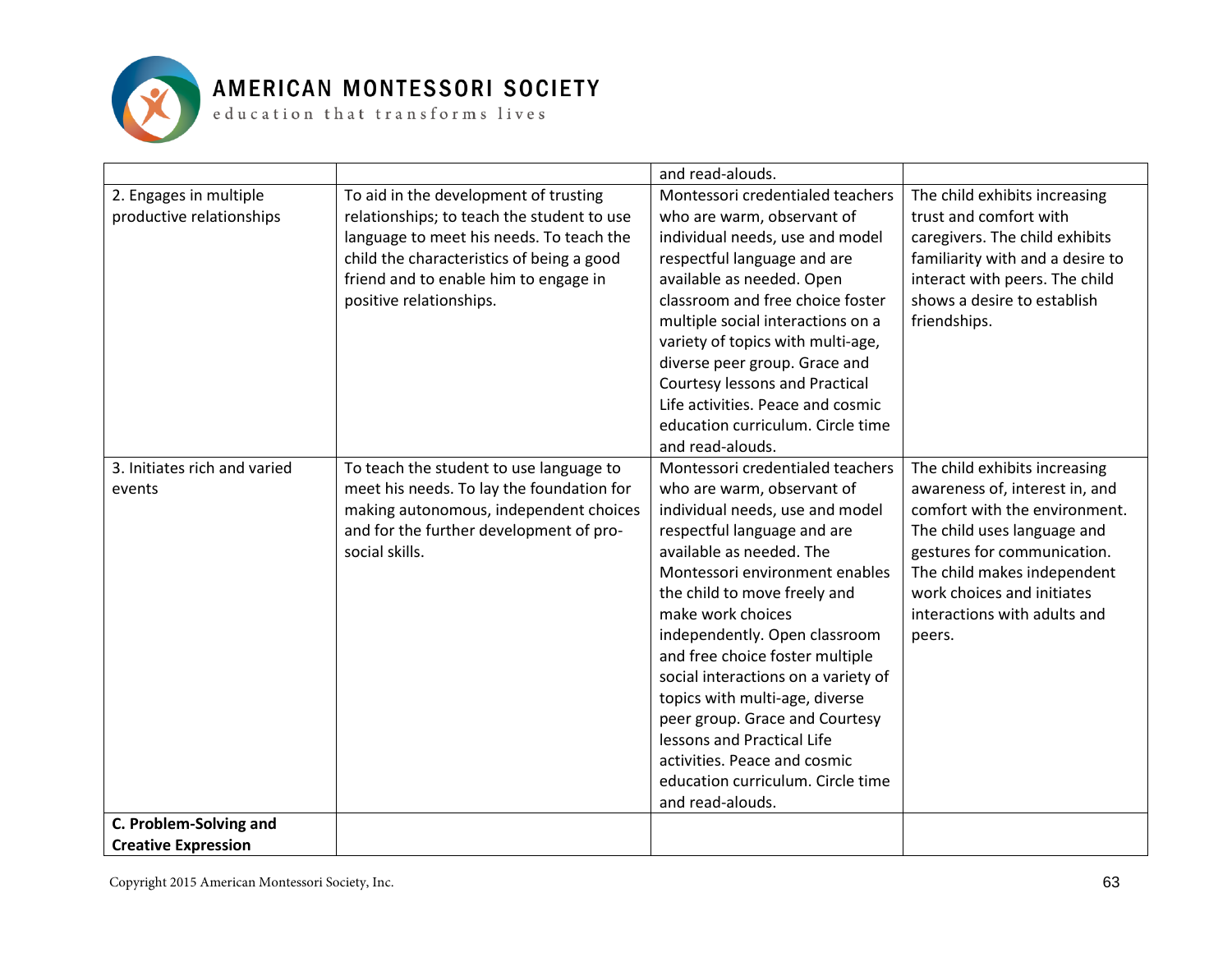

| 1. Demonstrates              | To aid in the development of increasing    | Montessori credentialed teachers    | The child exhibits increasing    |
|------------------------------|--------------------------------------------|-------------------------------------|----------------------------------|
| discriminating responses to  | interest in the environment, in peers, in  | who are warm, observant of          | awareness of, interest in, and   |
| people and things            | activities, and in the natural world. To   | individual needs, use and model     | comfort with the environment.    |
|                              | develop pro-social skills.                 | respectful language and are         | The child exhibits complex       |
|                              |                                            | available as needed. The            | reactions to people and objects  |
|                              |                                            | Montessori environment enables      | and interacts comfortably with   |
|                              |                                            | the child to move freely and        | familiar adults and peers in the |
|                              |                                            | make work choices                   | classroom environment.           |
|                              |                                            | independently. Open classroom       |                                  |
|                              |                                            | and free choice foster multiple     |                                  |
|                              |                                            | social interactions on a variety of |                                  |
|                              |                                            | topics with multi-age, diverse      |                                  |
|                              |                                            | peer group. Grace and Courtesy      |                                  |
|                              |                                            | lessons and Practical Life          |                                  |
|                              |                                            | activities. Peace and cosmic        |                                  |
|                              |                                            | education curriculum. Circle time   |                                  |
|                              |                                            | and read-alouds.                    |                                  |
| 2. Engages in multiple       | To aid in the development of trusting      | Montessori credentialed teachers    | The child exhibits increasing    |
| productive relationships     | relationships; to teach the student to use | who are warm, observant of          | trust and comfort with           |
|                              | language to meet his needs. To teach the   | individual needs, use and model     | caregivers. The child exhibits   |
|                              | child the characteristics of being a good  | respectful language and are         | familiarity with and a desire to |
|                              | friend and to enable him to engage in      | available as needed. Open           | interact with peers. The child   |
|                              | positive relationships.                    | classroom and free choice foster    | shows a desire to establish      |
|                              |                                            | multiple social interactions on a   | friendships.                     |
|                              |                                            | variety of topics with multi-age,   |                                  |
|                              |                                            | diverse peer group. Grace and       |                                  |
|                              |                                            | Courtesy lessons and Practical      |                                  |
|                              |                                            | Life activities. Peace and cosmic   |                                  |
|                              |                                            | education curriculum. Circle time   |                                  |
|                              |                                            | and read-alouds.                    |                                  |
| 3. Initiates rich and varied | To teach the student to use language to    | Montessori credentialed teachers    | The child exhibits increasing    |
| events                       | meet his needs. To lay the foundation for  | who are warm, observant of          | awareness of, interest in, and   |
|                              | making autonomous, independent choices     | individual needs, use and model     | comfort with the environment.    |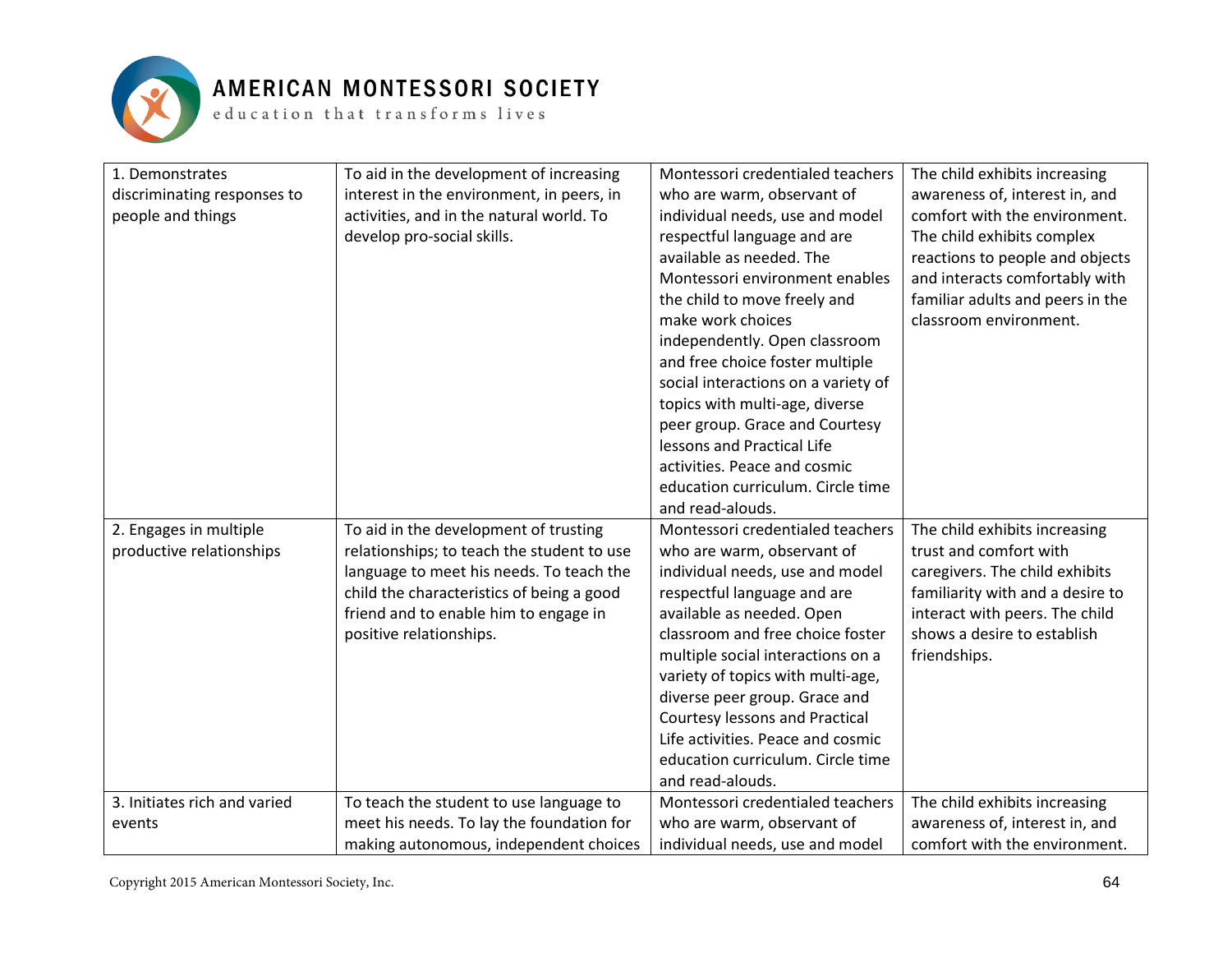

|                                   | and for the further development of pro-<br>social skills. | respectful language and are<br>available as needed. The | The child uses language and     |
|-----------------------------------|-----------------------------------------------------------|---------------------------------------------------------|---------------------------------|
|                                   |                                                           | Montessori environment enables                          | gestures for communication.     |
|                                   |                                                           |                                                         | The child makes independent     |
|                                   |                                                           | the child to move freely and                            | work choices and initiates      |
|                                   |                                                           | make work choices                                       | interactions with adults and    |
|                                   |                                                           | independently. Open classroom                           | peers.                          |
|                                   |                                                           | and free choice foster multiple                         |                                 |
|                                   |                                                           | social interactions on a variety of                     |                                 |
|                                   |                                                           | topics with multi-age, diverse                          |                                 |
|                                   |                                                           | peer group. Grace and Courtesy                          |                                 |
|                                   |                                                           | lessons and Practical Life                              |                                 |
|                                   |                                                           | activities. Peace and cosmic                            |                                 |
|                                   |                                                           | education curriculum. Circle time                       |                                 |
|                                   |                                                           | and read-alouds.                                        |                                 |
| <b>Florida Early Learning and</b> | <b>Learning Objectives</b>                                | <b>Learning Activities</b>                              | <b>Assessment</b>               |
| <b>Developmental Standards:</b>   |                                                           |                                                         |                                 |
| <b>Domain: Cognitive</b>          |                                                           |                                                         |                                 |
| <b>Development and General</b>    |                                                           |                                                         |                                 |
| Knowledge                         |                                                           |                                                         |                                 |
| Age: 3-6 Year-Olds                |                                                           |                                                         |                                 |
| A. Mathematical Thinking          |                                                           |                                                         |                                 |
| 1. Demonstrates interest in       | To instill in the student an interest in                  | Pink Tower; Red Rods; Brown                             | The child shows an interest in  |
| mathematical problem-solving      | mathematical concepts and to                              | Prisms; Red and Blue Rods;                              | mathematical concepts and       |
|                                   | demonstrate and apply a knowledge and                     | Sandpaper Numerals; Spindle                             | problem solving and exhibits an |
|                                   | sense of numbers, including numeration                    | Box; Cards and Counters;                                | understanding of numeration     |
|                                   | and operations. To demonstrate beginning                  | Memory Game; Short Bead Stair;                          | and operations, numbers,        |
|                                   | understanding of numbers, number                          | Teen Boards; Ten Boards; Teen                           | number names, numerals,         |
|                                   | names, and numerals.                                      | Beads; 9-Layout Tray; 100 Board;                        | quantity, and estimation.       |
|                                   | To begin to make reasonable estimates of                  | Bead Cabinet with short (1-10                           |                                 |
|                                   | numbers and to compare quantities using                   | squared) and long bead chains (1-                       |                                 |
|                                   | appropriate vocabulary terms.                             | 10 cubed); roll work; Addition                          |                                 |
|                                   |                                                           | strip board; red and blue table                         |                                 |
|                                   |                                                           | rods; Addition with bead bars                           |                                 |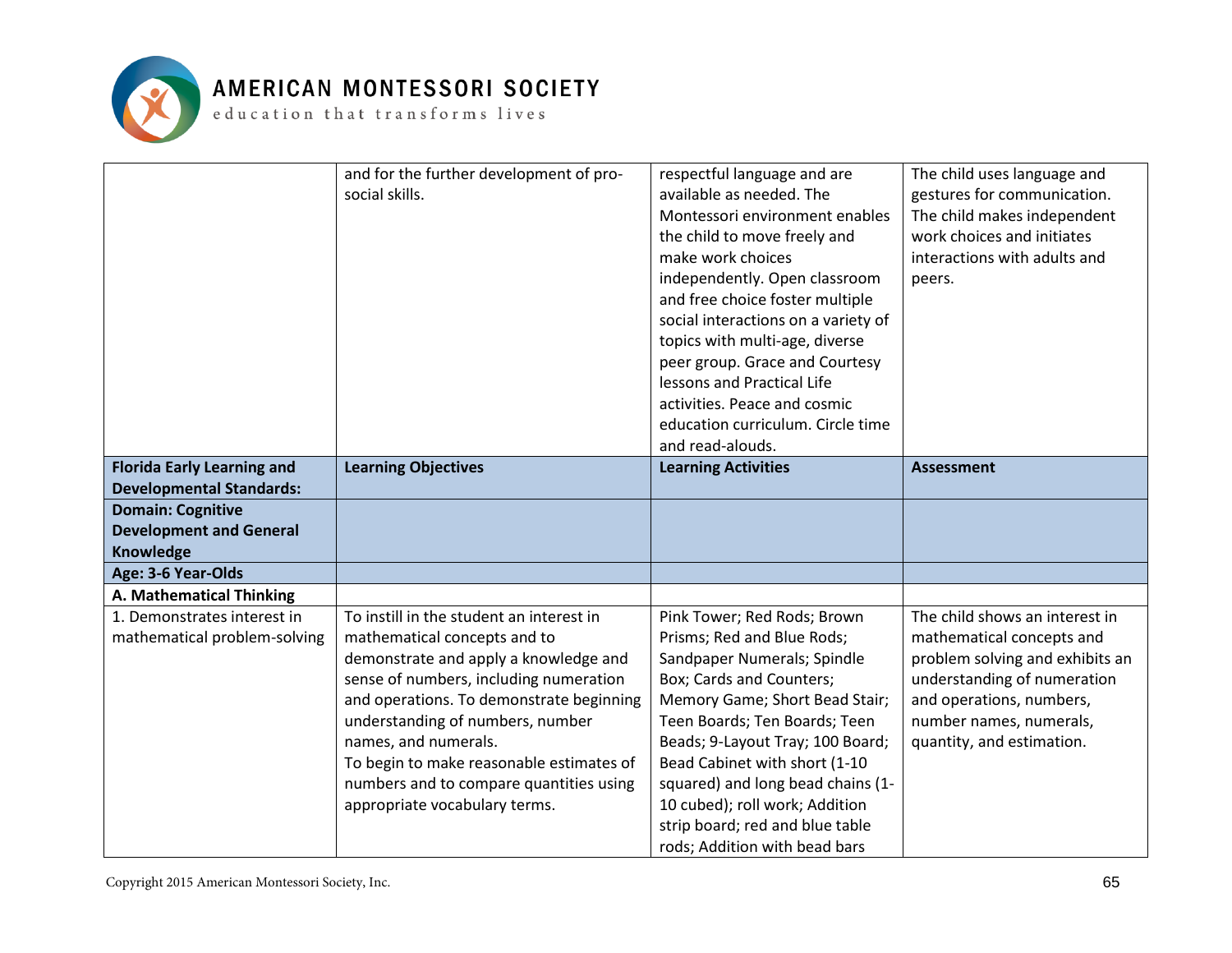

| 2. Sorts objects into groups by<br>one characteristic | To instill in the student an interest in<br>mathematical concepts and to identify and<br>describe common attributes, patterns, and<br>relationships in objects. To explore objects<br>and patterns,<br>And concepts of geometry and spatial<br>relations.<br>To recognize, name, and match common<br>shapes | (numbers 0-10); addition finger<br>chart with 6 control charts;<br>addition with golden bead<br>(numbers 10-9999); subtraction<br>strip board; subtraction with<br>beads (0-10); subtraction with<br>golden bead material (numbers<br>10-9999); subtraction charts;<br>equation boxes; circle problems;<br>problem tickets; equation<br>booklets; handful exchanging;<br>exchange game; stamp game;<br>small bead frame; dot game;<br>positive and negative snake<br>game; Estimation activities;<br>"guessing jar."<br>Practical Life activities; various<br>Sensorial grading activities; Cards<br>and Counters; Sensorial<br>extension activities. Geometric<br>Cabinet; Geometric Solids;<br>Botany Cabinet; Metal Insets;<br>Origami. | The child shows an interest in<br>mathematical concepts and is<br>able to sort objects into groups<br>using one of more<br>characteristics. The child is able<br>to identify and label several<br>patterns and shapes. |
|-------------------------------------------------------|-------------------------------------------------------------------------------------------------------------------------------------------------------------------------------------------------------------------------------------------------------------------------------------------------------------|--------------------------------------------------------------------------------------------------------------------------------------------------------------------------------------------------------------------------------------------------------------------------------------------------------------------------------------------------------------------------------------------------------------------------------------------------------------------------------------------------------------------------------------------------------------------------------------------------------------------------------------------------------------------------------------------------------------------------------------------|------------------------------------------------------------------------------------------------------------------------------------------------------------------------------------------------------------------------|
| 3. Shows knowledge of<br>numbers and counting         | To instill in the student an interest in<br>mathematical concepts and to<br>demonstrate and apply a knowledge and<br>sense of numbers, including numeration<br>and operations.<br>To demonstrate beginning understanding<br>of numbers, number names, and                                                   | Pink Tower; Red Rods; Brown<br>Prisms; Red and Blue Rods;<br>Sandpaper Numerals; Spindle<br>Box; Cards and Counters;<br>Memory Game; Short Bead Stair;<br>Teen Boards; Ten Boards; Teen<br>Beads; 9-Layout Tray; 100 Board;                                                                                                                                                                                                                                                                                                                                                                                                                                                                                                                | The child shows an interest in<br>mathematical concepts and<br>problem solving and exhibits an<br>understanding of numeration<br>and operations, numbers,<br>number names, numerals,<br>quantity, and estimation.      |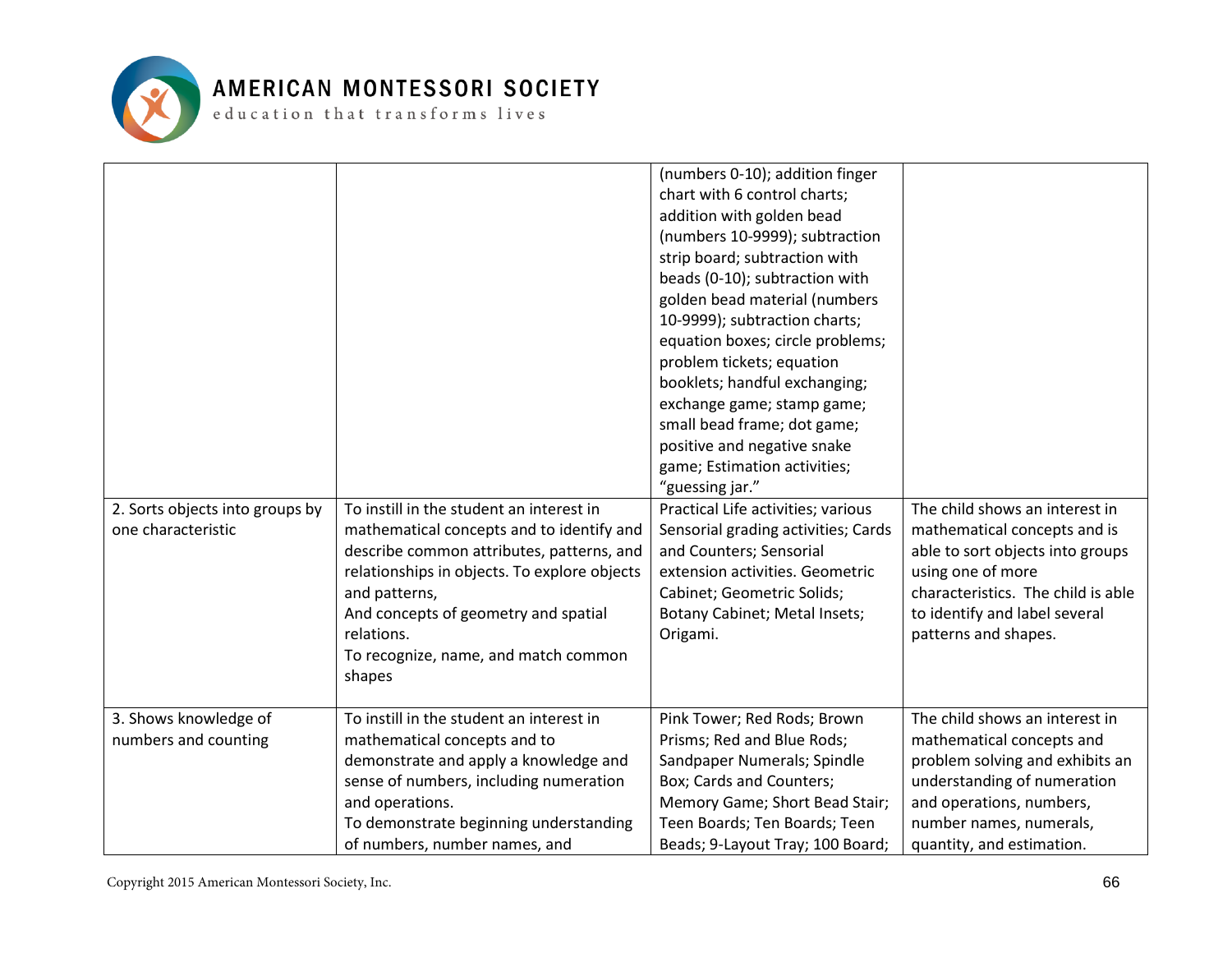

|                              | numerals.                                    | Bead Cabinet with short (1-10       |                                    |
|------------------------------|----------------------------------------------|-------------------------------------|------------------------------------|
|                              | To begin to make reasonable estimates of     | squared) and long bead chains (1-   |                                    |
|                              | numbers and to compare quantities using      | 10 cubed); roll work; Addition      |                                    |
|                              | appropriate vocabulary terms.                | strip board; red and blue table     |                                    |
|                              |                                              | rods; Addition with bead bars       |                                    |
|                              |                                              | (numbers 0-10); addition finger     |                                    |
|                              |                                              | chart with 6 control charts;        |                                    |
|                              |                                              | addition with golden bead           |                                    |
|                              |                                              | (numbers 10-9999); subtraction      |                                    |
|                              |                                              | strip board; subtraction with       |                                    |
|                              |                                              | beads (0-10); subtraction with      |                                    |
|                              |                                              | golden bead material (numbers       |                                    |
|                              |                                              | 10-9999); subtraction charts;       |                                    |
|                              |                                              | equation boxes; circle problems;    |                                    |
|                              |                                              | problem tickets; equation           |                                    |
|                              |                                              | booklets; handful exchanging;       |                                    |
|                              |                                              | exchange game; stamp game;          |                                    |
|                              |                                              | small bead frame; dot game;         |                                    |
|                              |                                              | positive and negative snake         |                                    |
|                              |                                              | game; Estimation activities;        |                                    |
|                              |                                              | "guessing jar."                     |                                    |
| 4. Recognizes some geometric | To instill in the student an interest in     | Practical Life activities; various  | The child shows an interest in     |
| shapes                       | mathematical concepts and to identify and    | Sensorial grading activities; Cards | mathematical concepts and is       |
|                              | describe common attributes, patterns, and    | and Counters; Sensorial             | able to sort objects into groups   |
|                              | relationships in objects. To explore objects | extension activities. Geometric     | using one of more                  |
|                              | and patterns,                                | Cabinet; Geometric Solids;          | characteristics. The child is able |
|                              | And concepts of geometry and spatial         | Botany Cabinet; Metal Insets;       | to identify and label several      |
|                              | relations.                                   | Origami.                            | patterns and shapes.               |
|                              | To recognize, name, and match common         |                                     |                                    |
|                              | shapes                                       |                                     |                                    |
| 5. Shows beginning           | To instill in the student an interest in     | Practical Life activities; various  | The child shows an interest in     |
| understanding of spatial     | mathematical concepts and to                 | Sensorial grading activities; Cards | mathematical concepts and uses     |
| relationships and position   | demonstrate an understanding of              | and Counters; Sensorial             | appropriate vocabulary to          |
|                              |                                              |                                     |                                    |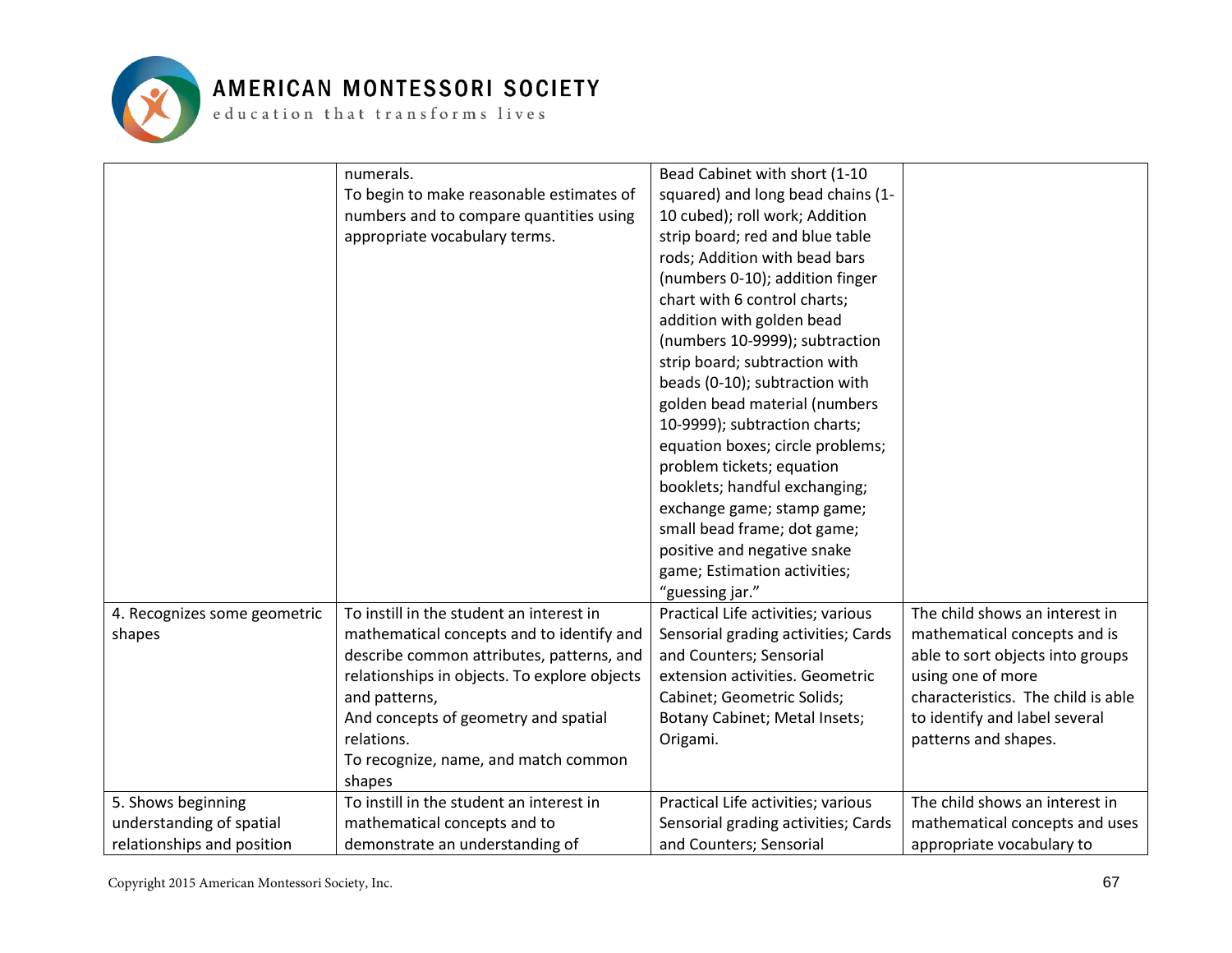

#### AMERICAN MONTESSORI SOCIETY

 ${\tt e}$  ducation that transforms lives

| words                                                                           | location, ordinal position, and spatial<br>relationships using appropriate<br>vocabulary.                                                                                                                                                                                                                                                                                                                                                                                           | extension activities. Geometric<br>Cabinet; Geometric Solids;<br>Botany Cabinet; Metal Insets;                                                                                                                                                                                                                                                                                                              | discuss location, ordinal<br>position, and spatial<br>relationships.                                                                                                                                                                                                                                           |
|---------------------------------------------------------------------------------|-------------------------------------------------------------------------------------------------------------------------------------------------------------------------------------------------------------------------------------------------------------------------------------------------------------------------------------------------------------------------------------------------------------------------------------------------------------------------------------|-------------------------------------------------------------------------------------------------------------------------------------------------------------------------------------------------------------------------------------------------------------------------------------------------------------------------------------------------------------------------------------------------------------|----------------------------------------------------------------------------------------------------------------------------------------------------------------------------------------------------------------------------------------------------------------------------------------------------------------|
|                                                                                 |                                                                                                                                                                                                                                                                                                                                                                                                                                                                                     | Origami.                                                                                                                                                                                                                                                                                                                                                                                                    |                                                                                                                                                                                                                                                                                                                |
| 6. Demonstrates beginning<br>ability to compare and<br>contrast                 | To instill in the student an interest in<br>mathematical concepts and to identify and<br>describe common attributes, patterns, and<br>relationships in objects. To explore objects<br>and patterns, and to compare and<br>contrast objects based on common<br>attributes.                                                                                                                                                                                                           | Practical Life activities; various<br>Sensorial grading activities; Cards<br>and Counters; Sensorial<br>extension activities. Geometric<br>Cabinet; Geometric Solids;<br>Botany Cabinet; Metal Insets.                                                                                                                                                                                                      | The child shows an interest in<br>mathematical concepts and is<br>able to sort objects into groups<br>using one of more<br>characteristics. The child is able<br>to identify and label several<br>patterns and shapes. The child is<br>able to compare and contrast<br>objects based on various<br>attributes. |
| 7. Engages in activities that<br>explore measurement                            | To instill in the student an interest in<br>mathematical concepts and to introduce<br>the student to the methods and language<br>associated with measurement.                                                                                                                                                                                                                                                                                                                       | Practical Life activities; various<br>Sensorial activities;<br>Geometric Cabinet; measuring<br>objects in the environment.                                                                                                                                                                                                                                                                                  | The child shows an interest in<br>mathematical concepts and is<br>able to accurately measure<br>objects in the environment,<br>using the appropriate<br>vocabulary to do so.                                                                                                                                   |
| <b>B. Scientific Thinking</b>                                                   |                                                                                                                                                                                                                                                                                                                                                                                                                                                                                     |                                                                                                                                                                                                                                                                                                                                                                                                             |                                                                                                                                                                                                                                                                                                                |
| 1. Uses senses to collect<br>information through<br>observation and exploration | To instill in the student an interest in<br>scientific discovery and to allow the<br>student to refine each of his five senses<br>and to develop three skills central to<br>mathematical concepts: recognition of<br>matching, recognition of differences, and<br>recognition of gradation. In the process of<br>learning these skills, the student also<br>learns to observe, compare, contrast,<br>reason, make judgments, problem solve,<br>and appreciate the world around him. | All Sensorial activities including:<br>Rough/Smooth Boards; Red Rods;<br>Pink Tower; Brown Prisms;<br>Sandpaper Letters; Knobbed<br>Cylinders; Knobless Cylinders;<br><b>Constructive Triangles;</b><br>Geometric Solids; Geometric<br>Cabinet; Color Box 3; Monomial<br>Cube; Binomial Cube; Trinomial<br>Cube; Thermic Tablets; Baric<br>Tablets; Baric Cylinders; Sound<br>Boxes; Montessori Bells; Tone | The child uses his senses to<br>collect and process information<br>such as sorting and classifying<br>objects by attributes.                                                                                                                                                                                   |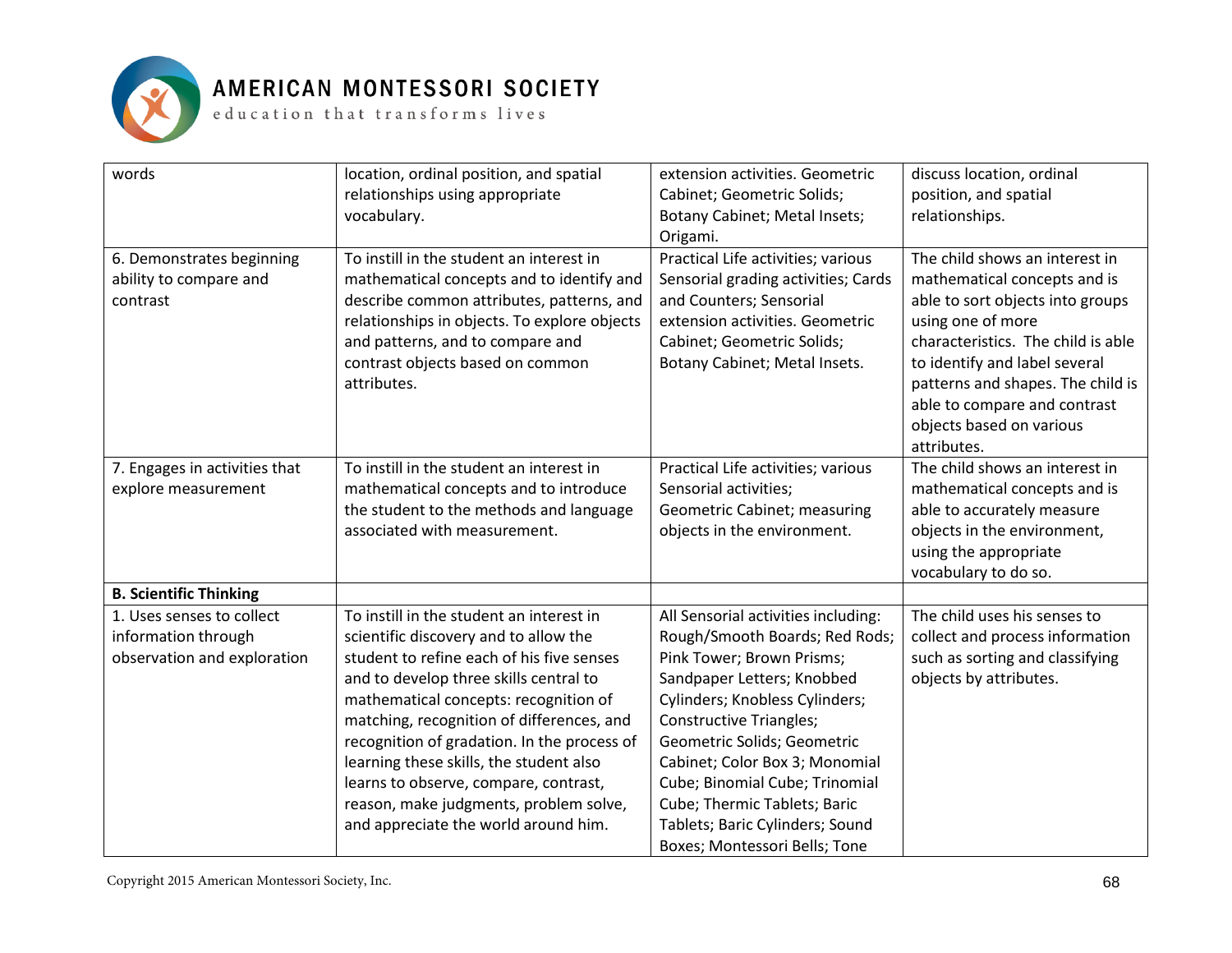

|                                 |                                             | Bars.                                |                                  |
|---------------------------------|---------------------------------------------|--------------------------------------|----------------------------------|
| 2. Begins to use simple tools   | To instill in the student an interest in    | Science activities including: ink    | The child uses simple scientific |
| for observing and investigating | scientific discovery and to allow the       | and Float; Magnetic/Non-             | tools to observe, investigate,   |
|                                 | student to refine each of his five senses   | magnetic; Solid/Liquid/Gas;          | and document discoveries.        |
|                                 | and to develop three skills central to      | Living/Non-Living,                   |                                  |
|                                 | mathematical concepts: recognition of       | Plant/Animal/Mineral,                |                                  |
|                                 | matching, recognition of differences, and   | Vertebrate/Invertebrate              |                                  |
|                                 | recognition of gradation. In the process of | Classification objects and           |                                  |
|                                 | learning these skills, the student also     | pictures; Zoology and Botany 3-      |                                  |
|                                 | learns to observe, compare, contrast,       | part cards, Parts-Of puzzles,        |                                  |
|                                 | reason, make judgments, problem solve,      | Animal kingdom Classification;       |                                  |
|                                 | and appreciate the world around him.        | lifecycles of living animals and     |                                  |
|                                 |                                             | insects; weather and season          |                                  |
|                                 |                                             | activities. Scientific tools such as |                                  |
|                                 |                                             | microscopes, magnifying glass,       |                                  |
|                                 |                                             | measuring cups, ruler, etc.          |                                  |
| 3. Begins to compare objects    | To instill in the student an interest in    | All Sensorial activities. Science    | The child uses his senses to     |
|                                 | scientific discovery and to allow the       | activities including: ink and Float; | collect and process information  |
|                                 | student to refine each of his five senses   | Magnetic/Non-magnetic;               | such as sorting, classifying,    |
|                                 | and to develop three skills central to      | Solid/Liquid/Gas; Living/Non-        | comparing, and contrasting       |
|                                 | mathematical concepts: recognition of       | Living, Plant/Animal/Mineral,        | objects by attributes.           |
|                                 | matching, recognition of differences, and   | Vertebrate/Invertebrate              |                                  |
|                                 | recognition of gradation. In the process of | Classification objects and           |                                  |
|                                 | learning these skills, the student also     | pictures; Zoology and Botany 3-      |                                  |
|                                 | learns to observe, compare, contrast,       | part cards, Parts-Of puzzles,        |                                  |
|                                 | reason, make judgments, problem solve,      | Animal kingdom Classification;       |                                  |
|                                 | and appreciate the world around him.        | lifecycles of living animals and     |                                  |
|                                 |                                             | insects; weather and season          |                                  |
|                                 |                                             | activities. Scientific tools such as |                                  |
|                                 |                                             | microscopes, magnifying glass,       |                                  |
|                                 |                                             | measuring cups, ruler, etc.          |                                  |
| <b>C. Social Studies</b>        |                                             |                                      |                                  |
| 1. Begins to recognize and      | To introduce the concept of appreciation    | People of the world, homes of        | The child is able to identify    |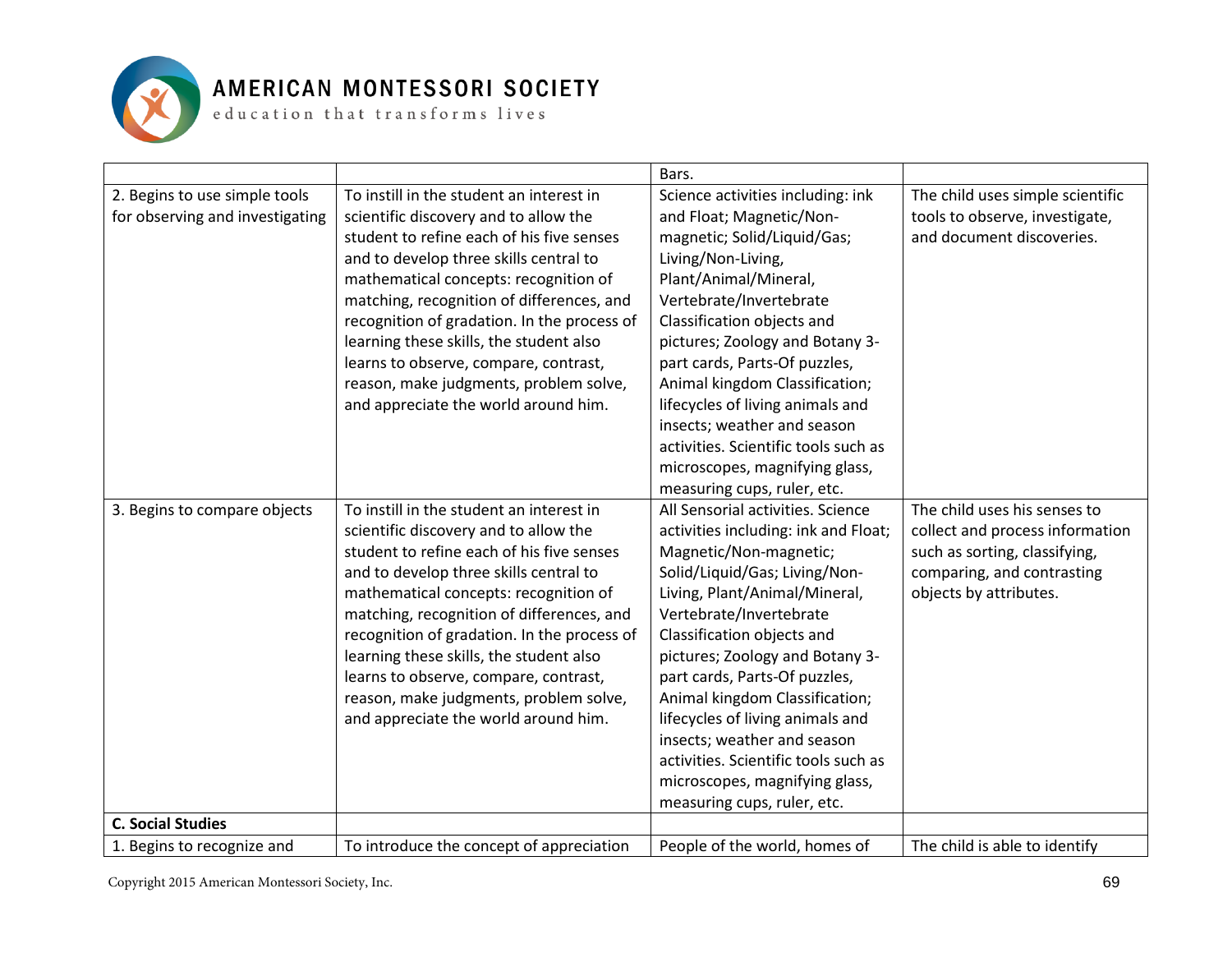

| appreciate similarities and<br>differences in people                       | of similarities and differences of people; to<br>situate the student in his community-<br>family and school community, town/city,<br>state, country, continent.                                                                                                                                                             | the world, animals of the world;<br>traditional dress; food of the<br>world; Land, Air, Water globe;<br>the Continent Globe; hemisphere<br>puzzle map; puzzle maps of 7<br>continents; puzzle map of United<br>States.                                                                                                                                           | similarities and differences<br>between people and can discuss<br>ways in which people around<br>the world differ.                                                                                  |
|----------------------------------------------------------------------------|-----------------------------------------------------------------------------------------------------------------------------------------------------------------------------------------------------------------------------------------------------------------------------------------------------------------------------|------------------------------------------------------------------------------------------------------------------------------------------------------------------------------------------------------------------------------------------------------------------------------------------------------------------------------------------------------------------|-----------------------------------------------------------------------------------------------------------------------------------------------------------------------------------------------------|
| 2. Begins to understand family<br>characteristics, roles, and<br>functions | To develop an awareness of self within the<br>context of family; exploring what it means<br>to be a member of a family; introducing<br>appreciation for and tolerance of different<br>family structures; situating the student in<br>his community-family and school<br>community, town/city, state, country,<br>continent. | Read-alouds and circle time<br>discussions of diverse family<br>structures and what it means to<br>be part of a family. Establishment<br>of classroom rules and reiteration<br>of rules by adults and peers;<br>voting on classroom decisions;<br>job charts for care of<br>environment; picture cards and<br>books of community helpers;<br>neighborhood walks. | The child is able to discuss his<br>own family and shows an<br>understanding of diverse family<br>structures.                                                                                       |
| 3. Shows awareness of some<br>social roles and jobs that<br>people do      | To introduce the concept of citizenship;<br>exploring what it means to be a member<br>of a community; introducing the role of<br>community helpers; situating the student<br>in his community-family and school<br>community, town/city, state, country,<br>continent.                                                      | Establishment of classroom rules<br>and reiteration of rules by adults<br>and peers; voting on classroom<br>decisions; job charts for care of<br>environment; picture cards and<br>books of community helpers;<br>neighborhood walks; picture<br>cards of local and national<br>monuments.                                                                       | The child is able to articulate<br>concepts related to citizenship<br>and what it means to be a<br>member of a community. The<br>child exhibits an understanding<br>of community helpers and roles. |
| 4. Demonstrates awareness of<br>group rules                                | To introducing the concept of citizenship;<br>exploring what it means to be a member<br>of a community; to introduce the student<br>to classroom, school, and societal rules.                                                                                                                                               | Establishment of classroom rules<br>and reiteration of rules by adults<br>and peers; voting on classroom<br>decisions; job charts for care of<br>environment; picture cards and<br>books of community helpers;                                                                                                                                                   | The child is aware of and abides<br>by classroom and school rules.                                                                                                                                  |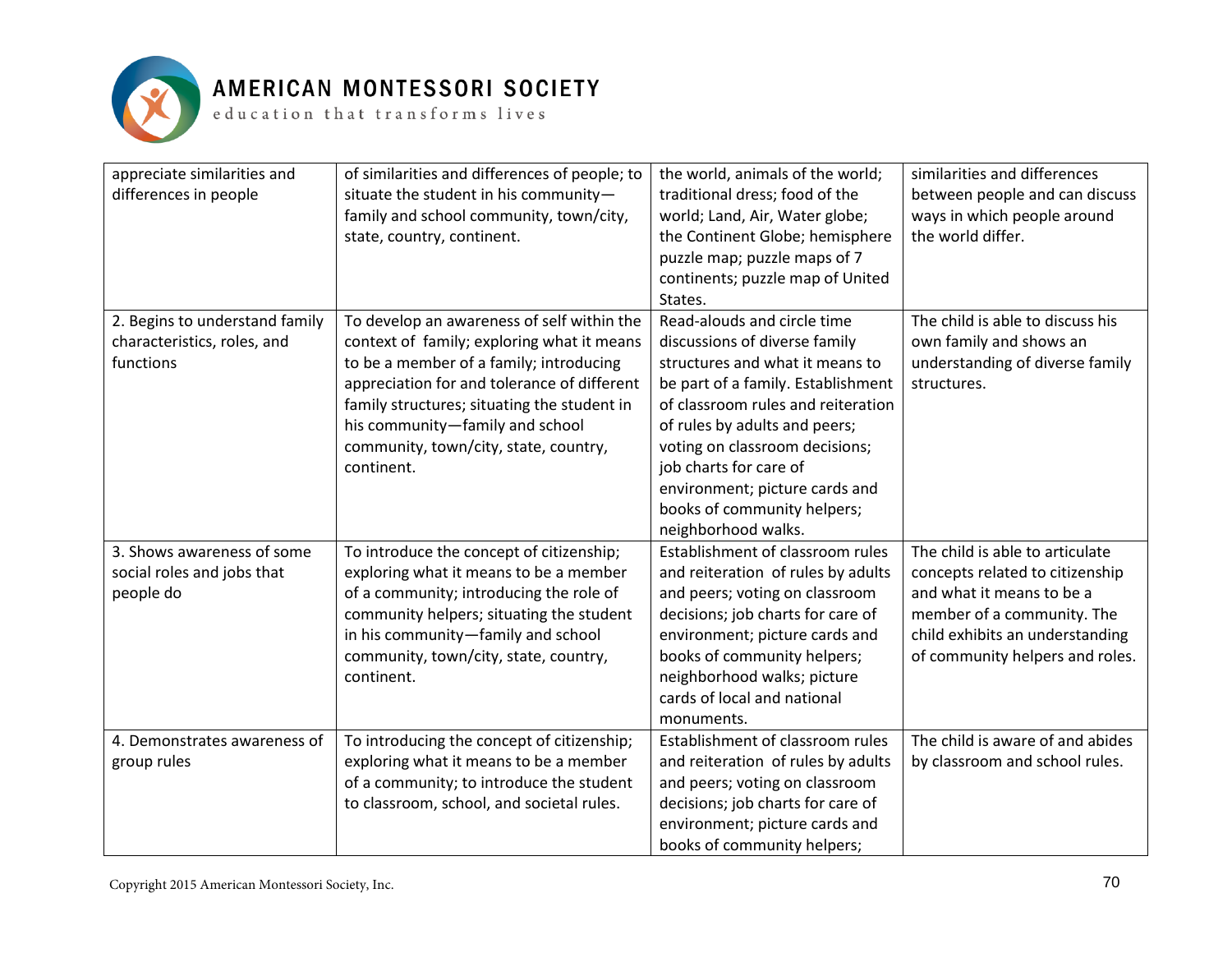

|                                                                            |                                                                                                                                                                                                                                                                                                                                                                                                             | neighborhood walks.                                                                                                                                                                                                                                                                                                                                                                                   |                                                                                                                  |
|----------------------------------------------------------------------------|-------------------------------------------------------------------------------------------------------------------------------------------------------------------------------------------------------------------------------------------------------------------------------------------------------------------------------------------------------------------------------------------------------------|-------------------------------------------------------------------------------------------------------------------------------------------------------------------------------------------------------------------------------------------------------------------------------------------------------------------------------------------------------------------------------------------------------|------------------------------------------------------------------------------------------------------------------|
| 5. Demonstrates awareness of<br>the environment around them                | To develop an appreciation of and<br>responsibility for maintenance of the<br>natural world. To explore concepts and<br>information about the physical, earth, and<br>life sciences.<br>To explore concepts and information<br>related to the Earth, including ways to<br>take care of our planet.                                                                                                          | Land, Air, Water globe; the<br>Continent Globe; hemisphere<br>puzzle map; puzzle maps of 7<br>continents; puzzle map of United<br>States; Land, Air and Water<br>categorization activities (objects<br>and pictures); land and water<br>forms; compass work; nature<br>walks, read-alouds about the<br>natural world, exploring objects<br>from nature; science activities;<br>recycling; composting. | The child appreciates and enjoys<br>spending time in nature and<br>participates in taking care of the<br>planet. |
| D. The Arts                                                                |                                                                                                                                                                                                                                                                                                                                                                                                             |                                                                                                                                                                                                                                                                                                                                                                                                       |                                                                                                                  |
| 1. Uses many different<br>creative art materials to<br>express and explore | To teach principles of art and design<br>through the lens of thematic cultural<br>exploration. To move the student toward<br>proficiency with tools and techniques that<br>are the basis of Art education. To<br>highlight creativity, process, and<br>imagination. To help students understand<br>the tenants of respect for self, others, and<br>the environment within the context of the<br>Art studio. | Drawing; painting; 3-d collage<br>and construction; introduction to<br>other art methods; introduction<br>to elements and principles of<br>design (color, line, texture, shape<br>and form, pattern and symmetry,<br>space and composition);<br>observing and discussing artwork.                                                                                                                     | The child joyfully engages in<br>creative expression using art<br>materials.                                     |
| 2. Engages in musical<br>experiences                                       | To motivate and cultivate an interest and<br>love of music. To teach the student to sing<br>correctly, and to recognize rhythmic<br>patterns along with other musical symbols<br>and terminology. To introduce the<br>student to music history and how to play<br>different instruments.                                                                                                                    | Singing alone and with others;<br>experimenting with musical<br>instruments and formal<br>instruction on proper use of<br>instruments; listening to,<br>analyzing and describing music;<br>experimenting with body<br>movement and music;<br>introduction to music in relation                                                                                                                        | The child expresses himself<br>through music and movement.                                                       |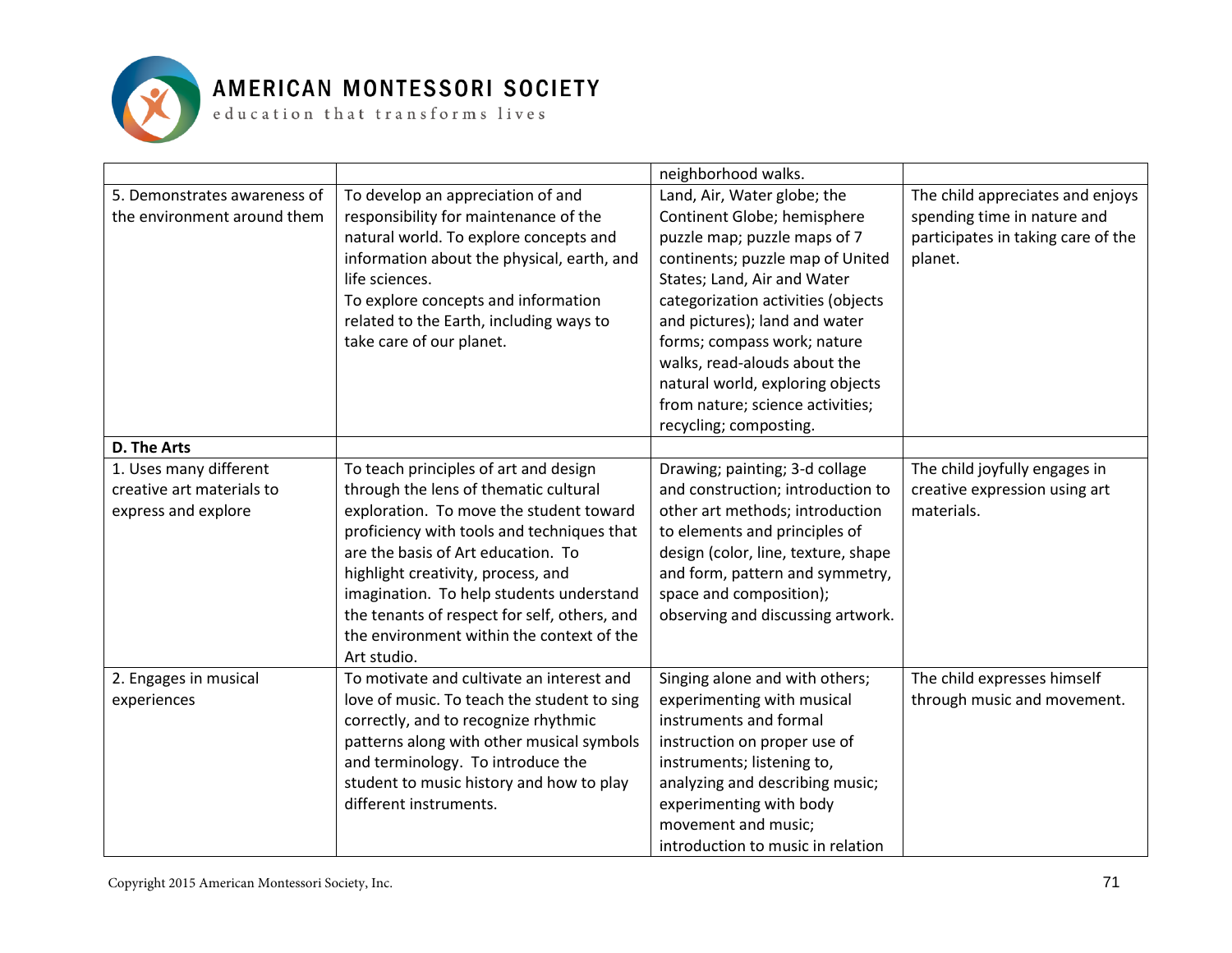

|                                                                               |                                                                                                                                                                                                                                                                                                                                                                                                                                                                                                                 | to history and culture.                                                                                                                                                                                                                                                                                                               |                                                                                                                                                                                                                    |
|-------------------------------------------------------------------------------|-----------------------------------------------------------------------------------------------------------------------------------------------------------------------------------------------------------------------------------------------------------------------------------------------------------------------------------------------------------------------------------------------------------------------------------------------------------------------------------------------------------------|---------------------------------------------------------------------------------------------------------------------------------------------------------------------------------------------------------------------------------------------------------------------------------------------------------------------------------------|--------------------------------------------------------------------------------------------------------------------------------------------------------------------------------------------------------------------|
| 3. Engages in creative<br>movement and dramatic play                          | To develop the ability to understand<br>others and communicate through<br>language and action. To integrate the arts<br>and linking dance, music, and visual arts<br>elements in performance and production.<br>To introduce the student to acting,<br>improvisation, storytelling, mime, play-<br>making and play-writing, directing,<br>management, design and technical<br>theater, and related arts such as puppetry,<br>film, and video.                                                                   | Introduction to storytelling and<br>theater conventions;<br>reading, listening to, and telling<br>stories from a variety of cultures,<br>genres, and styles; interacting<br>with a story through movement,<br>speech, and singing; introduction<br>to characters, props, and dialects;<br>performances of varying lengths<br>of time. | The child joyfully participates in<br>creative movement and<br>dramatic play, acting out both<br>fictional and true stories. The<br>child demonstrates confidence<br>during movement and theatrical<br>activities. |
| 4. Shows understanding and<br>appreciation of artistic<br>creations or events | To identify basic stylistic characteristics of<br>the art of different cultures. To teach<br>principles of art and design through the<br>lens of thematic cultural exploration. To<br>help students achieve proficiency, moving<br>towards mastery, with tools and<br>techniques that are the basis of Art<br>education in the mediums of fine arts,<br>music, movement, and theater arts. To<br>highlight creativity and innovation while<br>developing the student's vocabulary for<br>the world around them. | Fine arts, music, movement, and<br>theater arts unstructured<br>exploration and structured<br>lessons. Exposure to and<br>discussion of notable works of art<br>(in all mediums).                                                                                                                                                     | The student is able to associate<br>art with the appropriate culture<br>of origin and time of creation.<br>The child enjoys creating art and<br>enjoys observing and<br>participating in artistic creation.        |
| <b>Florida Early Learning and</b>                                             | <b>Learning Objectives</b>                                                                                                                                                                                                                                                                                                                                                                                                                                                                                      | <b>Learning Activities</b>                                                                                                                                                                                                                                                                                                            | <b>Assessment</b>                                                                                                                                                                                                  |
| <b>Developmental Standards:</b><br><b>Domain: Cognitive</b>                   |                                                                                                                                                                                                                                                                                                                                                                                                                                                                                                                 |                                                                                                                                                                                                                                                                                                                                       |                                                                                                                                                                                                                    |
| <b>Development and General</b>                                                |                                                                                                                                                                                                                                                                                                                                                                                                                                                                                                                 |                                                                                                                                                                                                                                                                                                                                       |                                                                                                                                                                                                                    |
| Knowledge                                                                     |                                                                                                                                                                                                                                                                                                                                                                                                                                                                                                                 |                                                                                                                                                                                                                                                                                                                                       |                                                                                                                                                                                                                    |
| Age: 3-6 Year-Olds                                                            |                                                                                                                                                                                                                                                                                                                                                                                                                                                                                                                 |                                                                                                                                                                                                                                                                                                                                       |                                                                                                                                                                                                                    |
| A. Mathematical Thinking                                                      |                                                                                                                                                                                                                                                                                                                                                                                                                                                                                                                 |                                                                                                                                                                                                                                                                                                                                       |                                                                                                                                                                                                                    |
| a. Number Sense                                                               |                                                                                                                                                                                                                                                                                                                                                                                                                                                                                                                 |                                                                                                                                                                                                                                                                                                                                       |                                                                                                                                                                                                                    |
| 1. Demonstrates                                                               | To demonstrate and apply a knowledge                                                                                                                                                                                                                                                                                                                                                                                                                                                                            | Pink Tower; Red Rods; Brown                                                                                                                                                                                                                                                                                                           | The child demonstrates an                                                                                                                                                                                          |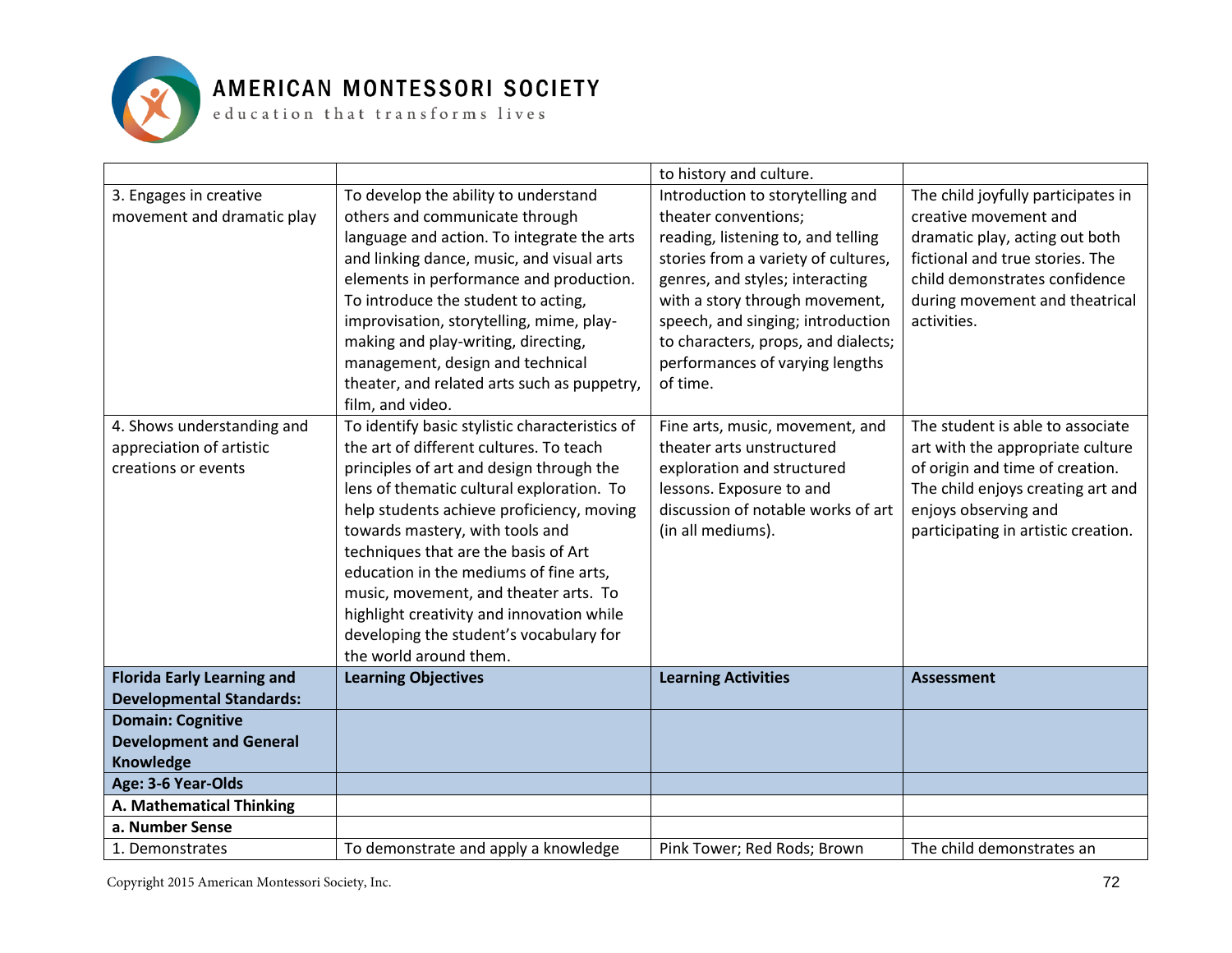

| understanding of one-to-one<br>correspondence                                                                  | and sense of numbers, including<br>numeration and operations; to<br>demonstrate beginning understanding of<br>numbers, number names, and numerals.                                                                                                      | Prisms; Red and Blue Rods;<br>Sandpaper Numerals; Spindle<br>Box; Cards and Counters;<br>Memory Game; Short Bead Stair;<br>Teen Boards; Ten Boards; Teen<br>Beads; 9-Layout Tray; 100 Board;<br>Bead Cabinet with short (1-10<br>squared) and long bead chains (1-<br>10 cubed).                                | understanding of one-to-one<br>correspondence using<br>manipulative objects.                                   |
|----------------------------------------------------------------------------------------------------------------|---------------------------------------------------------------------------------------------------------------------------------------------------------------------------------------------------------------------------------------------------------|-----------------------------------------------------------------------------------------------------------------------------------------------------------------------------------------------------------------------------------------------------------------------------------------------------------------|----------------------------------------------------------------------------------------------------------------|
| 2. Shows understanding of<br>how to count and construct<br>sets                                                | To demonstrate and apply a knowledge<br>and sense of numbers, including<br>numeration and operations; to<br>demonstrate beginning understanding of<br>numbers, number names, and numerals.                                                              | Pink Tower; Red Rods; Brown<br>Prisms; Red and Blue Rods;<br>Sandpaper Numerals; Spindle<br>Box; Cards and Counters;<br>Memory Game; Short Bead Stair;<br>Teen Boards; Ten Boards; Teen<br>Beads; 9-Layout Tray; 100 Board;<br>Bead Cabinet with short (1-10<br>squared) and long bead chains (1-<br>10 cubed). | The child demonstrates an<br>understanding of counting and<br>construction sets using<br>manipulative objects. |
| 3. Shows understanding by<br>participating in the<br>comparison of quantities                                  | To compare quantities using appropriate<br>vocabulary terms. To demonstrate and<br>apply a knowledge and sense of numbers,<br>including numeration and operations; to<br>demonstrate beginning understanding of<br>numbers, number names, and numerals. | Pink Tower; Red Rods; Brown<br>Prisms; Red and Blue Rods;<br>Sandpaper Numerals; Spindle<br>Box; Cards and Counters;<br>Memory Game; Short Bead Stair;<br>Teen Boards; Ten Boards; Teen<br>Beads; 9-Layout Tray; 100 Board;<br>Bead Cabinet with short (1-10<br>squared) and long bead chains (1-<br>10 cubed). | The child is able to compare<br>quantities using appropriate<br>vocabulary using manipulative<br>objects.      |
| 4. Assigns and relates<br>numerical representations<br>among numerals (written),<br>sets of objects and number | To demonstrate and apply a knowledge<br>and sense of numbers, including<br>numeration and operations; to<br>demonstrate beginning understanding of                                                                                                      | Pink Tower; Red Rods; Brown<br>Prisms; Red and Blue Rods;<br>Sandpaper Numerals; Spindle<br>Box; Cards and Counters;                                                                                                                                                                                            | The child is able to count, name,<br>and assign a numeral to groups<br>of manipulative objects.                |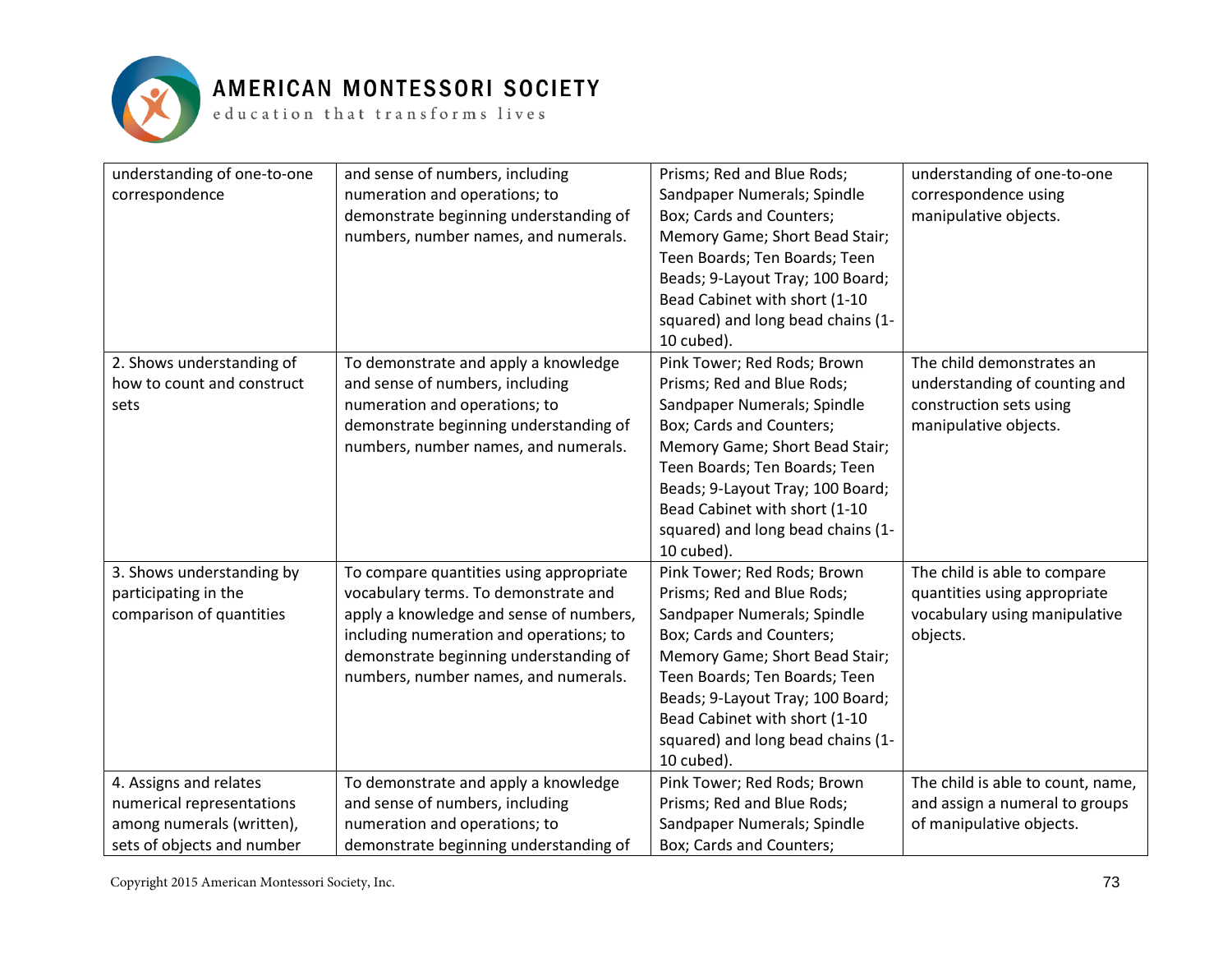

### AMERICAN MONTESSORI SOCIETY

 ${\tt e}$  ducation that transforms lives

| names (spoken) from zero to<br>10 | numbers, number names, and numerals.      | Memory Game; Short Bead Stair;<br>Teen Boards; Ten Boards; Teen<br>Beads; 9-Layout Tray; 100 Board;<br>Bead Cabinet with short (1-10<br>squared) and long bead chains (1-<br>10 cubed). |                                                      |
|-----------------------------------|-------------------------------------------|-----------------------------------------------------------------------------------------------------------------------------------------------------------------------------------------|------------------------------------------------------|
| 5. Counts and knows the           | To demonstrate and apply a knowledge      | Pink Tower; Red Rods; Brown                                                                                                                                                             | The child is able to count in                        |
| sequence of number names          | and sense of numbers, including           | Prisms; Red and Blue Rods;                                                                                                                                                              | sequence from 1-100 and                              |
| (spoken) in the range of 10 to    | numeration and operations; to             | Sandpaper Numerals; Spindle                                                                                                                                                             | beyond.                                              |
| 15                                | demonstrate beginning understanding of    | Box; Cards and Counters;                                                                                                                                                                |                                                      |
|                                   | numbers, number names, and numerals.      | Memory Game; Short Bead Stair;                                                                                                                                                          |                                                      |
|                                   |                                           | Teen Boards; Ten Boards; Teen                                                                                                                                                           |                                                      |
|                                   |                                           | Beads; 9-Layout Tray; 100 Board;                                                                                                                                                        |                                                      |
|                                   |                                           | Bead Cabinet with short (1-10                                                                                                                                                           |                                                      |
|                                   |                                           | squared) and long bead chains (1-                                                                                                                                                       |                                                      |
|                                   |                                           | 10 cubed).                                                                                                                                                                              |                                                      |
| 6. Shows understanding of and     | To introduce the student to the           | Pink Tower; Red Rods; Brown                                                                                                                                                             | The child is able to accurately                      |
| uses appropriate terms to         | vocabulary and corresponding positions of | Prisms; Red and Blue Rods;                                                                                                                                                              | use vocabulary terms for ordinal                     |
| describe ordinal positions        | ordinal numbers.                          | Sandpaper Numerals; Spindle                                                                                                                                                             | numbers.                                             |
|                                   |                                           | Box; Cards and Counters;                                                                                                                                                                |                                                      |
|                                   |                                           | Memory Game; Short Bead Stair;                                                                                                                                                          |                                                      |
|                                   |                                           | Teen Boards; Ten Boards; Teen                                                                                                                                                           |                                                      |
|                                   |                                           | Beads; 9-Layout Tray; 100 Board;                                                                                                                                                        |                                                      |
|                                   |                                           | Bead Cabinet with short (1-10                                                                                                                                                           |                                                      |
|                                   |                                           | squared) and long bead chains (1-                                                                                                                                                       |                                                      |
|                                   |                                           | 10 cubed).                                                                                                                                                                              |                                                      |
| b. Number and Operations          |                                           |                                                                                                                                                                                         |                                                      |
| 1. Shows understanding of         | To introduce the student to the four      | Addition strip board; red and                                                                                                                                                           | The child exhibits an                                |
| how to combine sets and           | operations.                               | blue table rods; Addition with                                                                                                                                                          | understanding of the four                            |
| remove from a concrete set of     |                                           | bead bars (numbers 0-10);                                                                                                                                                               | operations and is able to<br>combine sets and remove |
| objects (receptive knowledge)     |                                           | addition finger chart with 6<br>control charts; addition with                                                                                                                           |                                                      |
|                                   |                                           |                                                                                                                                                                                         | objects from a set.                                  |
|                                   |                                           | golden bead (numbers 10-9999);                                                                                                                                                          |                                                      |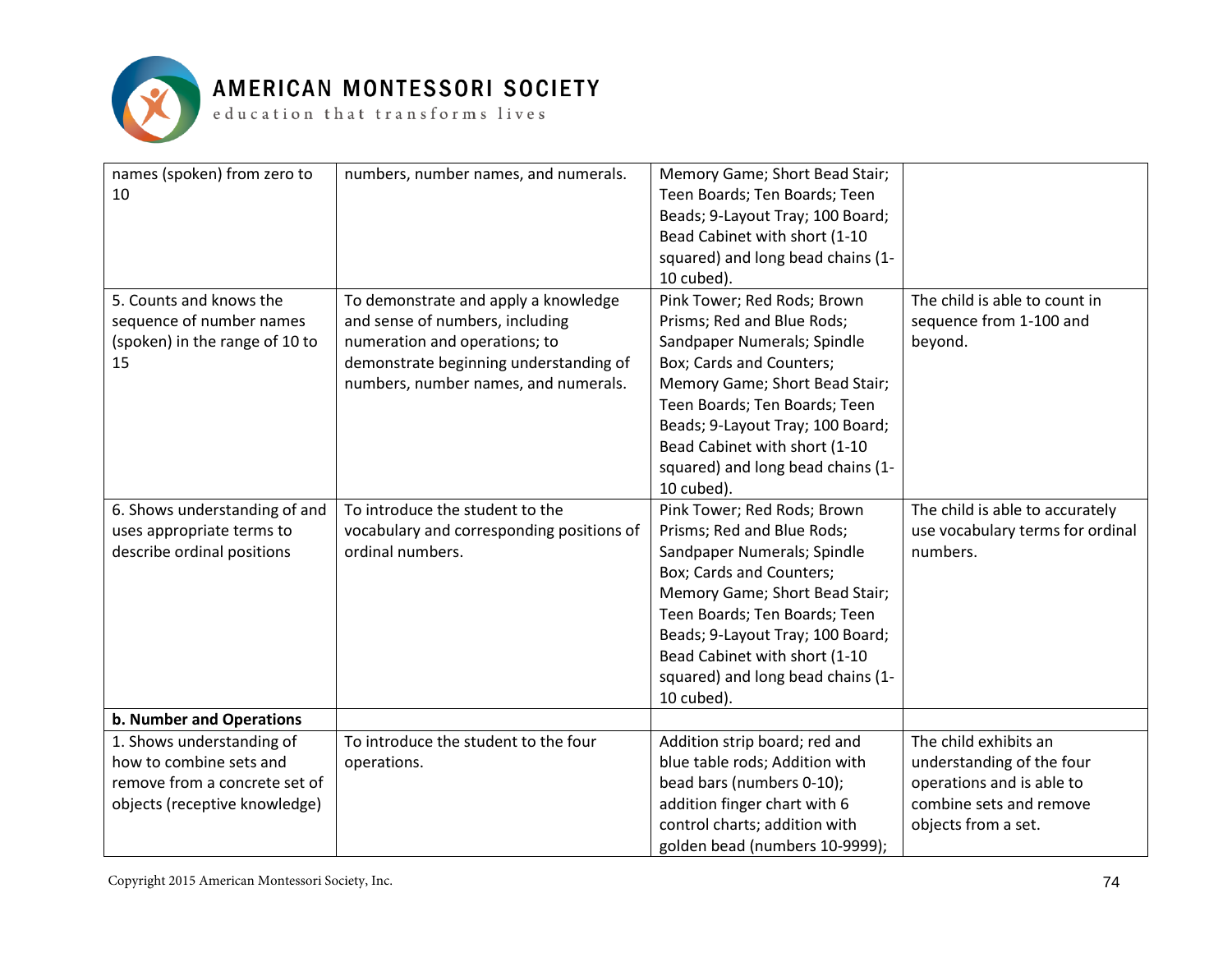

|                                |                                          | subtraction strip board;        |                                 |
|--------------------------------|------------------------------------------|---------------------------------|---------------------------------|
|                                |                                          | subtraction with beads (0-10);  |                                 |
|                                |                                          | subtraction with golden bead    |                                 |
|                                |                                          | material (numbers 10-9999);     |                                 |
|                                |                                          | subtraction charts; equation    |                                 |
|                                |                                          | boxes; circle problems; problem |                                 |
|                                |                                          | tickets; equation booklets;     |                                 |
|                                |                                          | handful exchanging; exchange    |                                 |
|                                |                                          | game; stamp game; small bead    |                                 |
|                                |                                          | frame; dot game; positive and   |                                 |
|                                |                                          | negative snake game.            |                                 |
| 2. Shows understanding of      | To add and subtract to create new        | Addition strip board; red and   | The child is able to accurately |
| addition and subtraction using | numbers and begin to construct sets.     | blue table rods; Addition with  | complete and record addition    |
| a concrete set of objects      |                                          | bead bars (numbers 0-10);       | and subtraction equations using |
| (expressive knowledge) or      |                                          | addition finger chart with 6    | manipulative objects.           |
| story problems found in every  |                                          | control charts; addition with   |                                 |
| day classroom activities       |                                          | golden bead (numbers 10-9999);  |                                 |
|                                |                                          | subtraction strip board;        |                                 |
|                                |                                          | subtraction with beads (0-10);  |                                 |
|                                |                                          | subtraction with golden bead    |                                 |
|                                |                                          | material (numbers 10-9999);     |                                 |
|                                |                                          | subtraction charts; equation    |                                 |
|                                |                                          | boxes; circle problems; problem |                                 |
|                                |                                          | tickets; equation booklets;     |                                 |
|                                |                                          | handful exchanging; exchange    |                                 |
|                                |                                          | game; stamp game; small bead    |                                 |
|                                |                                          | frame; dot game; positive and   |                                 |
|                                |                                          | negative snake game.            |                                 |
| 3. Begins to develop an        | To introduce the concepts of             | Multiplication bead bar layout; | The child demonstrates a        |
| understanding of separating a  | multiplication, division, and fractions. | multiplication bead board;      | beginning understanding of      |
| set into a maximum of four     |                                          | multiplication finger charts;   | separating sets into parts and  |
| parts, with teacher support    |                                          | division board; division finger | uses vocabulary to describe his |
| and multiple experiences over  |                                          | chart; small and large bead     | actions using manipulative      |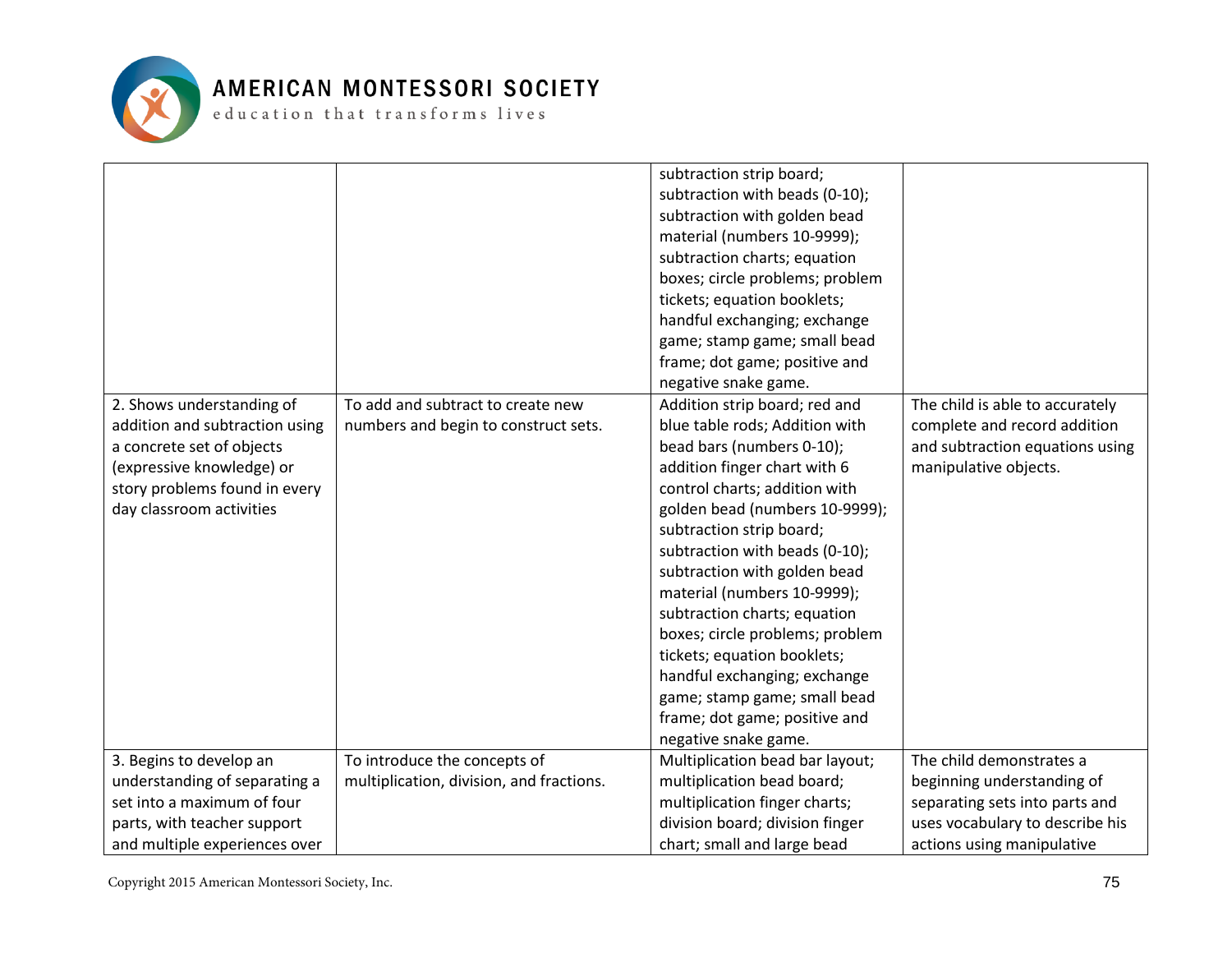

| time                                                                                                                                                                                                  |                                                                                                                                                                                                                                                                                                                                               | frames; fractional cones;<br>fractional insets.                                                                                                                                                                                                                                                                                                                                                                                          | objects.                                                                                                                                                                                               |
|-------------------------------------------------------------------------------------------------------------------------------------------------------------------------------------------------------|-----------------------------------------------------------------------------------------------------------------------------------------------------------------------------------------------------------------------------------------------------------------------------------------------------------------------------------------------|------------------------------------------------------------------------------------------------------------------------------------------------------------------------------------------------------------------------------------------------------------------------------------------------------------------------------------------------------------------------------------------------------------------------------------------|--------------------------------------------------------------------------------------------------------------------------------------------------------------------------------------------------------|
| c. Patterns and Seriation                                                                                                                                                                             |                                                                                                                                                                                                                                                                                                                                               |                                                                                                                                                                                                                                                                                                                                                                                                                                          |                                                                                                                                                                                                        |
| 1. Understands characteristics<br>of patterns and non-patterns<br>and begins to reproduce them<br>with at least two elements<br>(e.g., red/blue, red/blue,<br>versus a non-pattern like a<br>rainbow) | To identify and describe common<br>attributes, patterns, and relationships in<br>objects and to describe and document<br>patterns using symbols.                                                                                                                                                                                              | Practical Life activities; various<br>Sensorial activities; Geometric<br>Cabinet; Geometric Solids;<br>Botany Cabinet; Metal Insets;<br>Brown Prisms; Knobbed<br>Cylinders; Knobless Cylinders;<br><b>Constructive Triangles;</b><br>Geometric Cabinet; Color Boxes;<br>Mystery Bag; pattern blocks;<br>consistent exploration,<br>comparing, contrasting, and<br>evaluating using scientific<br>terminology; written/drawn<br>findings. | The child is able to identify<br>characteristics of patterns,<br>reproduce patterns, and create<br>novel patterns.                                                                                     |
| 2. Sorts, orders, compares and<br>describes objects according to<br>characteristics or attributes<br>(seriation)                                                                                      | To develop three skills central to<br>mathematical concepts: recognition of<br>matching, recognition of differences, and<br>recognition of gradation. In the process of<br>learning these skills, the student also<br>learns to observe, compare, contrast,<br>reason, make judgments, problem solve,<br>and appreciate the world around him. | Practical Life activities; various<br>Sensorial grading activities; Cards<br>and Counters; Sensorial<br>extension activities. Geometric<br>Cabinet; Geometric Solids;<br>Botany Cabinet; Metal Insets;<br>Origami.                                                                                                                                                                                                                       | The child shows an interest in<br>mathematical concepts and is<br>able to sort objects into groups<br>according to characteristics. The<br>child is able to compare objects<br>according to attribute. |
| d. Geometry                                                                                                                                                                                           |                                                                                                                                                                                                                                                                                                                                               |                                                                                                                                                                                                                                                                                                                                                                                                                                          |                                                                                                                                                                                                        |
| 1. Understands various two-<br>dimensional shapes, including<br>circle, triangle, square,<br>rectangle, oval, and other less<br>common shapes (e.g.,<br>trapezoid, rhombus)                           | To explore objects and patterns, and<br>concepts of geometry and spatial<br>relations. To recognize, name, and match<br>two-dimensional common shapes                                                                                                                                                                                         | Practical Life activities; various<br>Sensorial activities; Geometric<br>Cabinet; Geometric Solids;<br>Botany Cabinet; Metal Insets;<br>Brown Prisms; Knobbed<br>Cylinders; Knobless Cylinders;<br><b>Constructive Triangles;</b>                                                                                                                                                                                                        | The child shows an interest in<br>mathematical concepts and is<br>able to identify and label several<br>shapes.                                                                                        |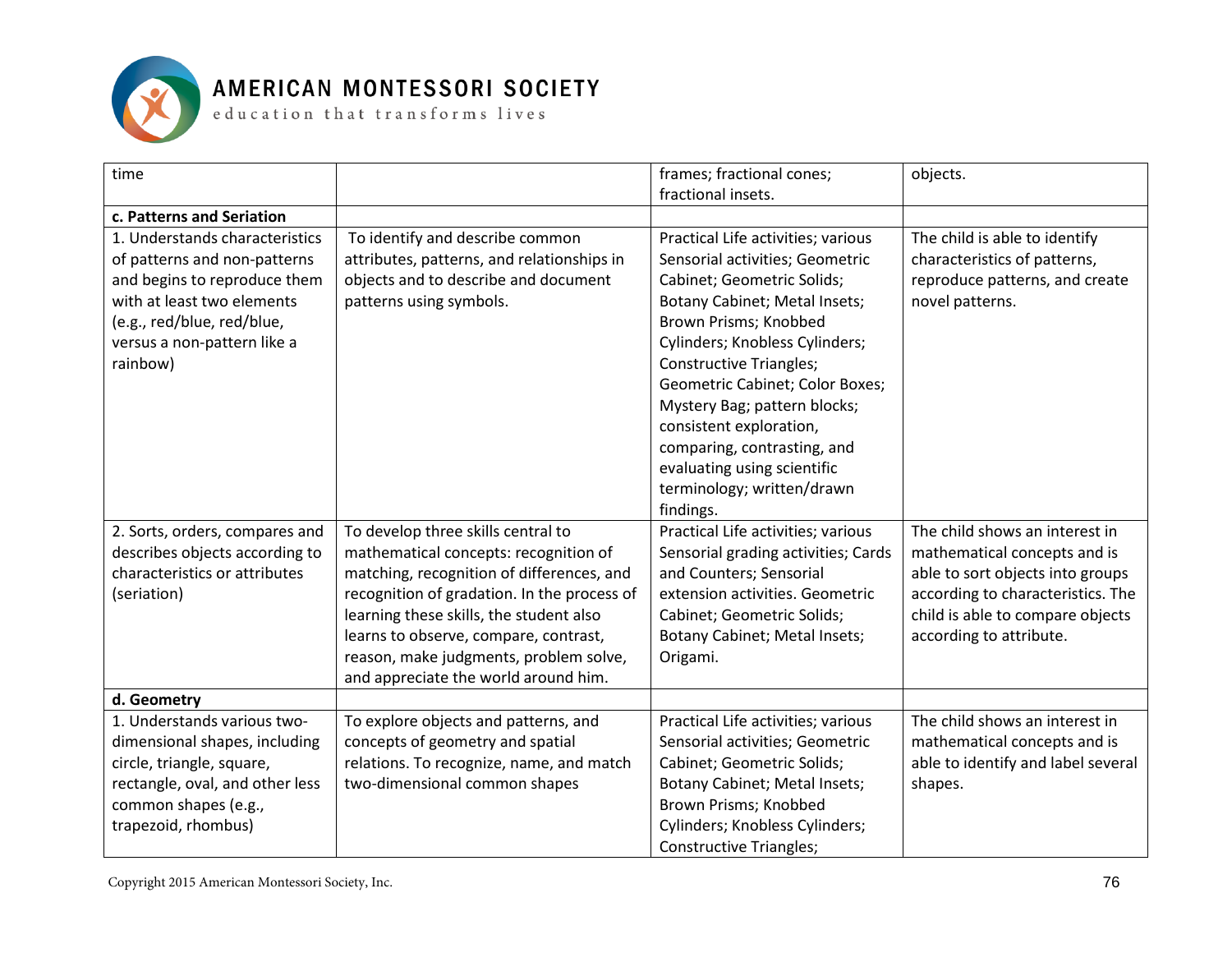

|                                                                                                                                                   |                                                                                                                                                                                                                                         | Geometric Cabinet; Color Boxes;<br>Mystery Bag; pattern blocks;<br>consistent exploration,<br>comparing, contrasting, and<br>evaluating using scientific<br>terminology; written/drawn<br>findings.                                                                                                                                                                                                                         |                                                                                                                                                                                                                                 |
|---------------------------------------------------------------------------------------------------------------------------------------------------|-----------------------------------------------------------------------------------------------------------------------------------------------------------------------------------------------------------------------------------------|-----------------------------------------------------------------------------------------------------------------------------------------------------------------------------------------------------------------------------------------------------------------------------------------------------------------------------------------------------------------------------------------------------------------------------|---------------------------------------------------------------------------------------------------------------------------------------------------------------------------------------------------------------------------------|
| 2. Shows understanding that<br>two-dimensional shapes are<br>equivalent (remain the same)<br>in different orientations                            | To explore objects and patterns, and<br>concepts of geometry and spatial<br>relations. To recognize, name, and match<br>common shapes and to teach the student<br>that shapes remain the same when placed<br>in different orientations. | Practical Life activities; various<br>Sensorial activities; Geometric<br>Cabinet; Geometric Solids;<br>Botany Cabinet; Metal Insets;<br>Brown Prisms; Knobbed<br>Cylinders; Knobless Cylinders;<br><b>Constructive Triangles;</b><br>Geometric Cabinet; Color Boxes;<br>Mystery Bag; consistent<br>exploration, comparing,<br>contrasting, and evaluating using<br>scientific terminology;<br>written/drawn findings.       | The child shows an interest in<br>mathematical concepts and is<br>able to identify and label several<br>patterns and shapes. The child<br>recognizes that a given shape<br>remains the same shape<br>regardless of orientation. |
| 3. Understands various three<br>dimensional shapes, including<br>sphere, cube, cone, and other<br>less common shapes (e.g.,<br>cylinder, pyramid) | To explore objects and patterns, and<br>concepts of geometry and spatial<br>relations. To recognize, name, and match<br>common three-dimensional shapes.                                                                                | Practical Life activities; various<br>Sensorial activities; Geometric<br>Cabinet; Geometric Solids;<br>Botany Cabinet; Metal Insets;<br>Brown Prisms; Knobbed<br>Cylinders; Knobless Cylinders;<br><b>Constructive Triangles;</b><br>Geometric Cabinet; Color Boxes;<br>Mystery Bag; pattern blocks;<br>consistent exploration,<br>comparing, contrasting, and<br>evaluating using scientific<br>terminology; written/drawn | The child shows an interest in<br>mathematical concepts and is<br>able to identify and label several<br>shapes.                                                                                                                 |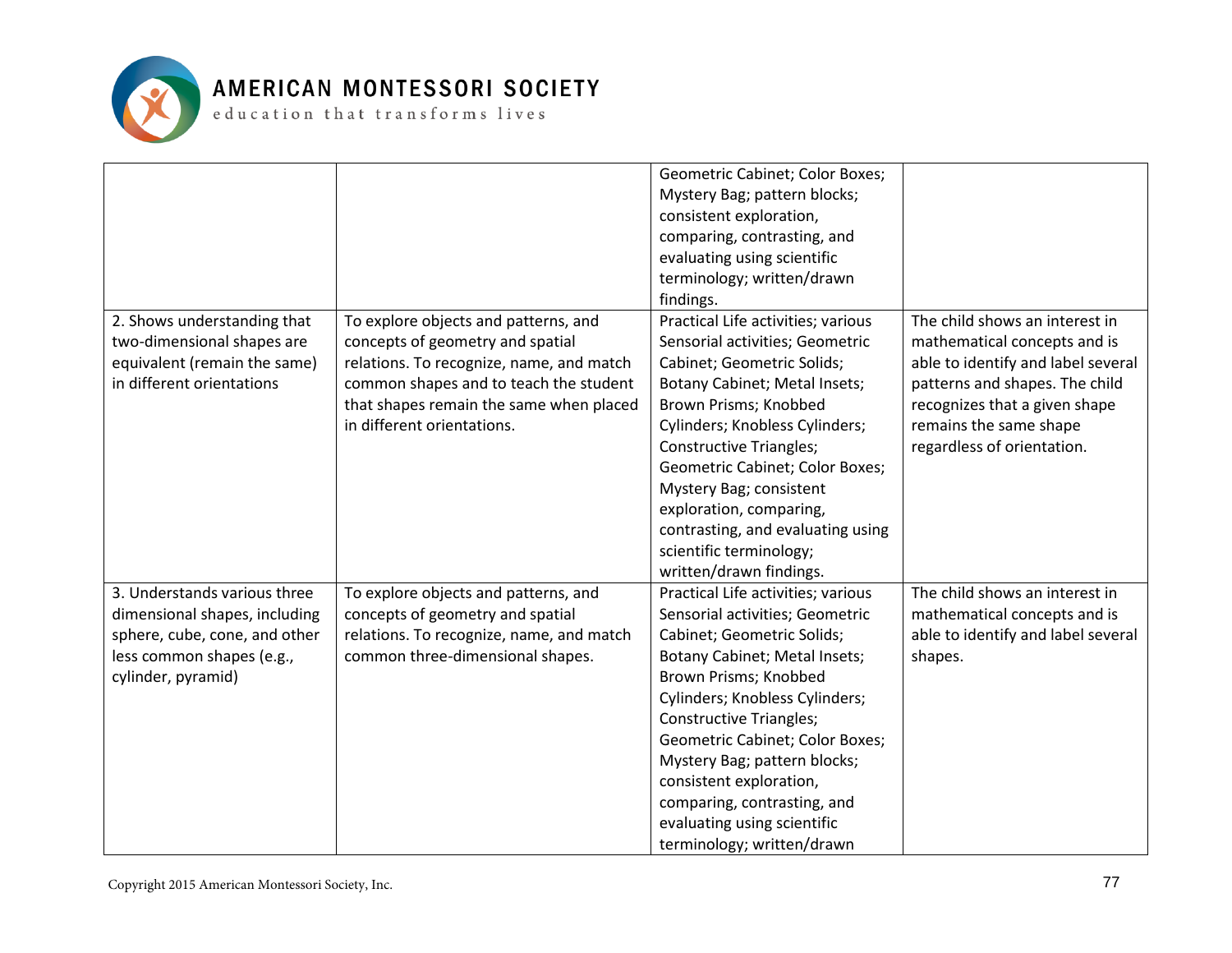

|                                                                                                                                                                          |                                                                                                                                                                                                               | findings.                                                                                                                                                                  |                                                                                                                                                                                                                                                         |
|--------------------------------------------------------------------------------------------------------------------------------------------------------------------------|---------------------------------------------------------------------------------------------------------------------------------------------------------------------------------------------------------------|----------------------------------------------------------------------------------------------------------------------------------------------------------------------------|---------------------------------------------------------------------------------------------------------------------------------------------------------------------------------------------------------------------------------------------------------|
| e. Spatial Relations                                                                                                                                                     |                                                                                                                                                                                                               |                                                                                                                                                                            |                                                                                                                                                                                                                                                         |
| 1. Demonstrates<br>understanding of spatial<br>relationships and uses position<br>words (e.g., in front of,<br>behind, between, over,<br>through, under)                 | To demonstrate an understanding of<br>location and ordinal position, using<br>appropriate vocabulary.                                                                                                         | All Sensorial activities including:<br>Geometric Cabinet; Geometric<br>Solids; Botany Cabinet; Metal<br>Insets; Origami.                                                   | The child demonstrates an<br>understanding of spatial<br>relationships and position words<br>by manipulating objects and his<br>own body to correspond to the<br>position words.                                                                        |
| 2. Describes relative position<br>from different perspectives<br>(e.g., "I am on top of the<br>climber and you are below<br>$me.'$ )                                     | To demonstrate an understanding of<br>location and relative position, using<br>appropriate vocabulary.                                                                                                        | All Sensorial activities including:<br>Geometric Cabinet; Geometric<br>Solids; Botany Cabinet; Metal<br>Insets; Origami.                                                   | The child demonstrates an<br>understanding of spatial<br>relationships and relative<br>position by manipulating objects<br>and his own body to correspond<br>to the position words.                                                                     |
| 3. Understands and can tell<br>the difference between<br>orientation terms (e.g.,<br>horizontal, diagonal, vertical)                                                     | To demonstrate an understanding of<br>orientation in space.                                                                                                                                                   | All Sensorial activities including:<br>Geometric Cabinet; Geometric<br>Solids; Botany Cabinet; Metal<br>Insets; Origami. Movement<br>games involving orientation<br>terms. | The child demonstrates an<br>understanding of orientations<br>terms by manipulating objects<br>to correspond to orientation<br>terms.                                                                                                                   |
| 4. Uses directions to move<br>through space and find places<br>in space (e.g., obstacle course,<br>Simon Says, Mother May I,<br>hop scotch, giving simple<br>directions) | To gain awareness of one's body when<br>stationary or in motion so it is possible to<br>maneuver in large groups without<br>interference; to judge the proximity of<br>objects in relation to one's own body. | Movement games involving basic<br>direction such as Up, Down,<br>Under, Over, Around, Through,<br>Front, Back, Top, Bottom.                                                | The student's motor skills,<br>coordination, and body<br>awareness gradually improves.<br>The child demonstrates an<br>understanding of spatial<br>relationships by manipulating<br>objects and his own body to<br>correspond to the position<br>words. |
| f. Measurement                                                                                                                                                           |                                                                                                                                                                                                               |                                                                                                                                                                            |                                                                                                                                                                                                                                                         |
| 1. Engages in activities that<br>explore measurement                                                                                                                     | To instill in the student an interest in<br>mathematical concepts and to introduce<br>the student to the methods and language                                                                                 | Practical Life activities; various<br>Sensorial activities;<br>Geometric Cabinet; measuring                                                                                | The child shows an interest in<br>mathematical concepts and is<br>able to accurately measure                                                                                                                                                            |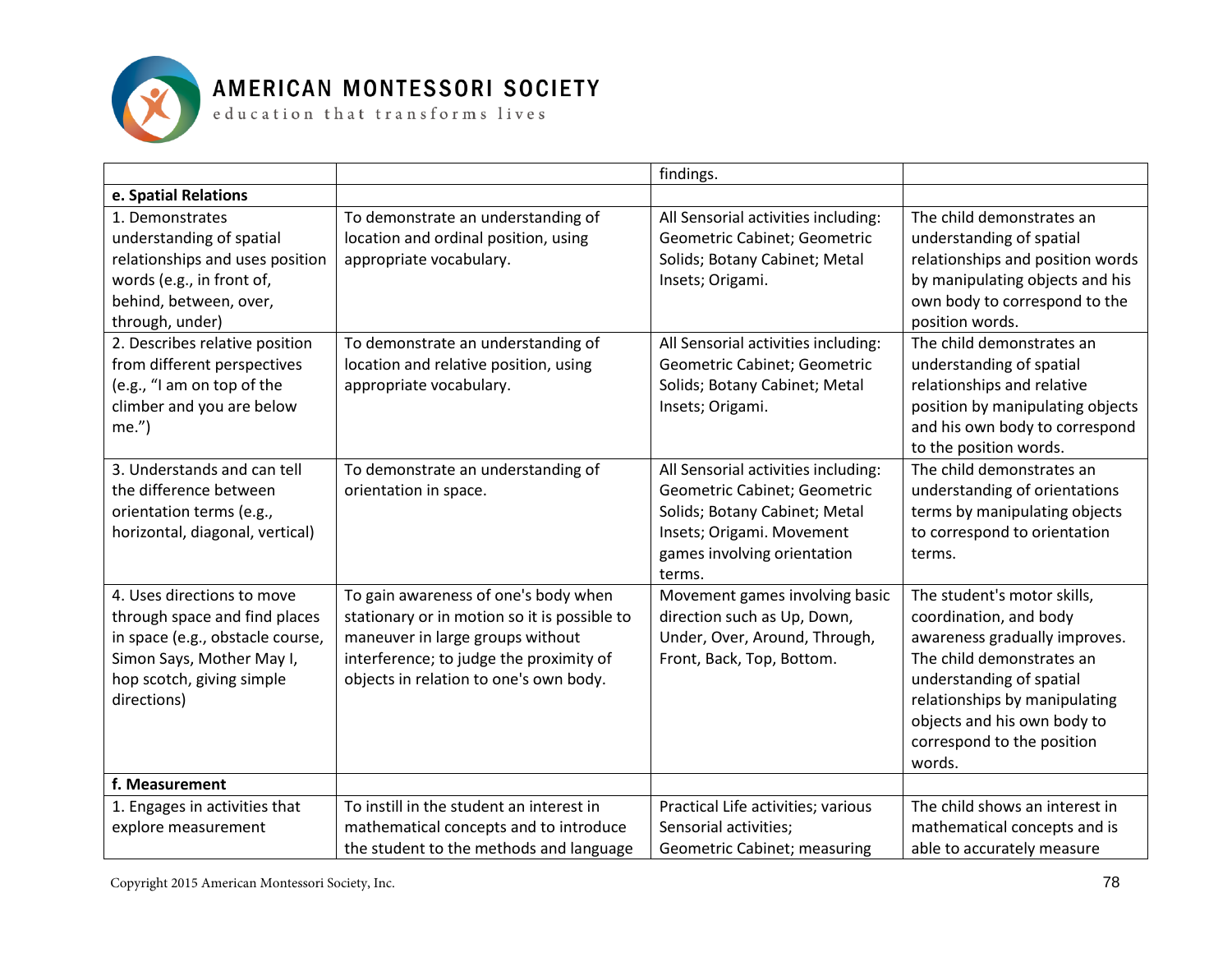

|                                 | associated with measurement.                  | objects in the environment.       | objects in the environment,<br>using the appropriate<br>vocabulary to do so. |
|---------------------------------|-----------------------------------------------|-----------------------------------|------------------------------------------------------------------------------|
| 2. Compares continuous          | To refine a student's ability to discriminate | Sensorial activities including:   | The student is able to sort,                                                 |
| quantities using length,        | by size, weight, and height and other         | Geometric Cabinet; Geometric      | match, and compare objects by                                                |
| weight, and height              | attributes. To compare, contrast, observe,    | Solids; Botany Cabinet; Metal     | physical attributes.                                                         |
|                                 | differentiate and sort objects by varying     | Insets; Brown Prisms; Knobbed     |                                                                              |
|                                 | characteristics, such as size, color, type    | Cylinders; Knobless Cylinders;    |                                                                              |
|                                 | etc.                                          | <b>Constructive Triangles;</b>    |                                                                              |
|                                 |                                               | Geometric Cabinet; Color Boxes;   |                                                                              |
|                                 |                                               | Mystery Bag; pattern blocks;      |                                                                              |
|                                 |                                               | consistent exploration,           |                                                                              |
|                                 |                                               | comparing, contrasting, and       |                                                                              |
|                                 |                                               | evaluating using scientific       |                                                                              |
|                                 |                                               | terminology.                      |                                                                              |
| 3. Represents and analyzes      | To introduce the student to methods of        | Dice games. Recording and         | The child demonstrates an                                                    |
| data                            | collecting, organizing, and representing      | graphing of data.                 | ability to collect, organize, and                                            |
|                                 | data.                                         |                                   | represent data. The child is able                                            |
|                                 |                                               |                                   | to present data in a way that is                                             |
|                                 |                                               |                                   | comprehensible to others.                                                    |
| 4. Predicts the results of data | To introduce the concepts of estimation,      | Dice game; science experiments.   | The child is able to make                                                    |
| collection, with teacher        | probability, and data collection and          | Recording and graphing of data.   | predictions and collect and                                                  |
| support and multiple            | reporting.                                    |                                   | record data.                                                                 |
| experiences over time           |                                               |                                   |                                                                              |
| <b>B. Scientific Thinking</b>   |                                               |                                   |                                                                              |
| a. Investigation and Inquiry    |                                               |                                   |                                                                              |
| 1. Demonstrates the use of      | To instill in the student an interest in      | Science activities including: ink | The child uses simple scientific                                             |
| simple tools and equipment      | scientific discovery and to allow the         | and Float; Magnetic/Non-          | tools to observe, investigate,                                               |
| for observing and investigating | student to refine each of his five senses     | magnetic; Solid/Liquid/Gas;       | and document discoveries.                                                    |
|                                 | and to develop three skills central to        | Living/Non-Living,                |                                                                              |
|                                 | mathematical concepts: recognition of         | Plant/Animal/Mineral,             |                                                                              |
|                                 | matching, recognition of differences, and     | Vertebrate/Invertebrate           |                                                                              |
|                                 | recognition of gradation. In the process of   | Classification objects and        |                                                                              |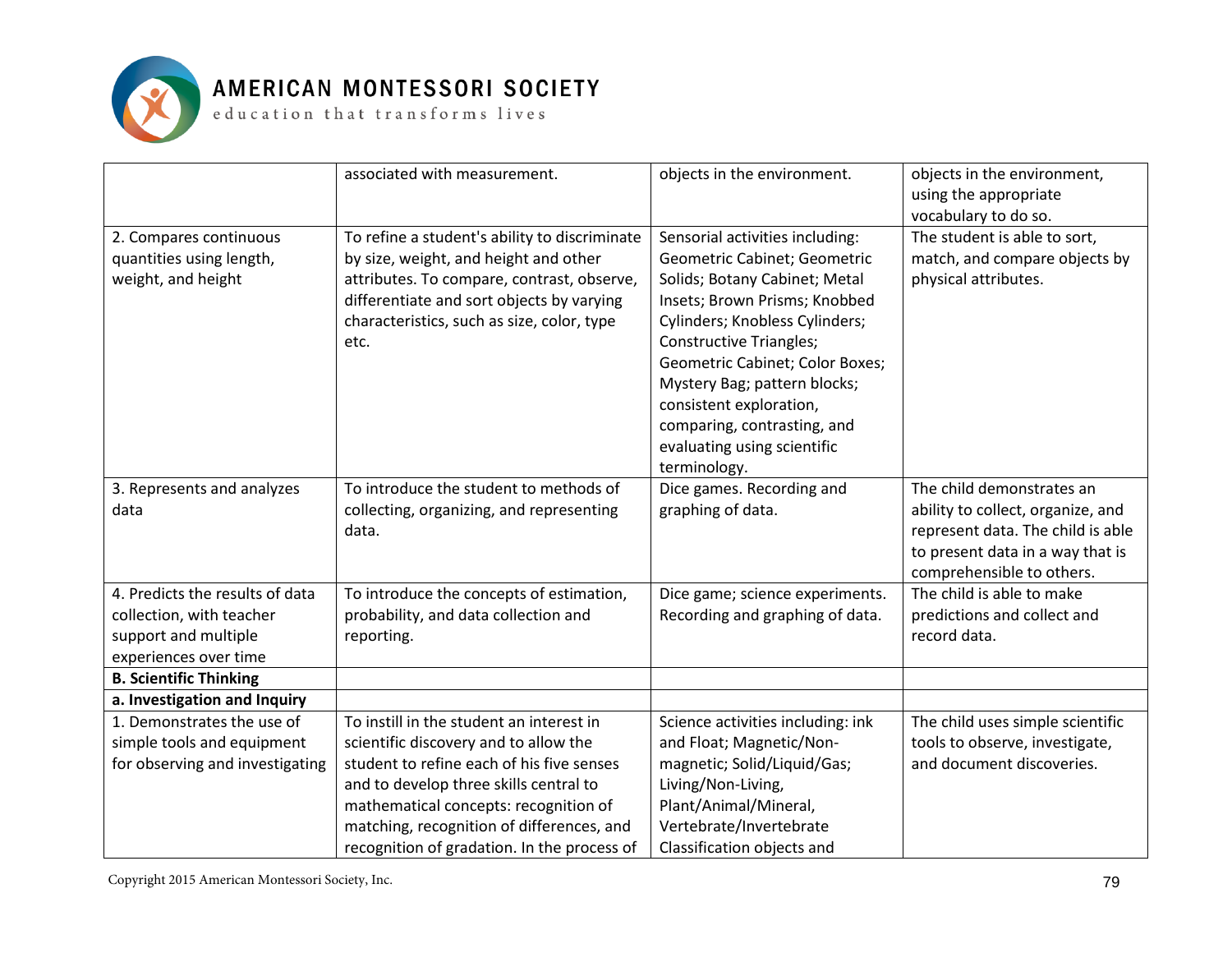

|                               | learning these skills, the student also     | pictures; Zoology and Botany 3-      |                              |
|-------------------------------|---------------------------------------------|--------------------------------------|------------------------------|
|                               | learns to observe, compare, contrast,       | part cards, Parts-Of puzzles,        |                              |
|                               | reason, make judgments, problem solve,      | Animal kingdom Classification;       |                              |
|                               | and appreciate the world around him.        | lifecycles of living animals and     |                              |
|                               |                                             | insects; weather and season          |                              |
|                               |                                             | activities. Scientific tools such as |                              |
|                               |                                             | microscopes, magnifying glass,       |                              |
|                               |                                             | measuring cups, ruler, etc.          |                              |
| 2. Examines objects and makes | To instill in the student an interest in    | Sink and Float; Magnetic/Non-        | The child is inquisitive and |
| comparisons                   | scientific discovery and to allow the       | magnetic; Solid/Liquid/Gas;          | enjoys exploring objects and |
|                               | student to refine each of his five senses   | Rough/Smooth Boards; Red Rods;       | making comparisons/drawing   |
|                               | and to develop three skills central to      | Pink Tower; Brown Prisms;            | connections.                 |
|                               | mathematical concepts: recognition of       | Sandpaper Letters; Knobbed           |                              |
|                               | matching, recognition of differences, and   | Cylinders; Knobless Cylinders;       |                              |
|                               | recognition of gradation. In the process of | <b>Constructive Triangles;</b>       |                              |
|                               | learning these skills, the student also     | Geometric Solids; Geometric          |                              |
|                               | learns to observe, compare, contrast,       | Cabinet; Color Box 3; Monomial       |                              |
|                               | reason, make judgments, problem solve,      | Cube; Binomial Cube; Trinomial       |                              |
|                               | and appreciate the world around him.        | Cube; Thermic Tablets; Baric         |                              |
|                               |                                             | Tablets; Baric Cylinders; Sound      |                              |
|                               |                                             | Boxes; Montessori Bells; Tone        |                              |
|                               |                                             | Bars; Living/Non-Living,             |                              |
|                               |                                             | Plant/Animal/Mineral,                |                              |
|                               |                                             | Vertebrate/Invertebrate              |                              |
|                               |                                             | Classification objects and           |                              |
|                               |                                             | pictures; Zoology and Botany 3-      |                              |
|                               |                                             | part cards, Parts-Of puzzles,        |                              |
|                               |                                             | Animal kingdom Classification;       |                              |
|                               |                                             | lifecycles of living animals and     |                              |
|                               |                                             | insects; weather and season          |                              |
|                               |                                             | activities; cloud identification;    |                              |
|                               |                                             | day/night sequence cards;            |                              |
|                               |                                             | seasons categorization cards.        |                              |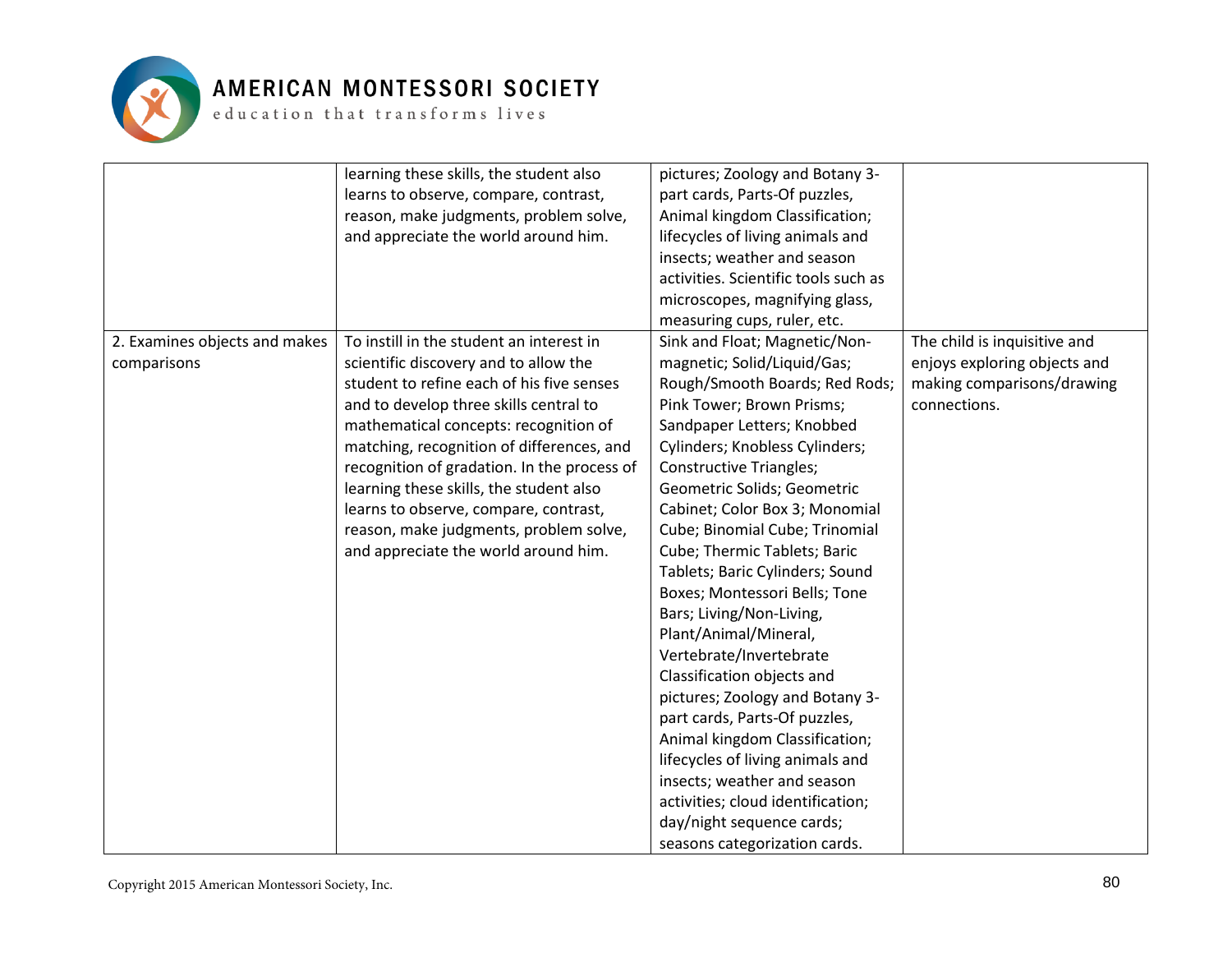

#### AMERICAN MONTESSORI SOCIETY

 ${\tt e}$  ducation that  ${\tt trains}$  forms lives

| b. Physical Science                                                             |                                                                                                                                                                                                                                                                                                                                                                                                                                                                                                                                       |                                                                                                                                                                                                                                                            |                                                                                                                                                                         |
|---------------------------------------------------------------------------------|---------------------------------------------------------------------------------------------------------------------------------------------------------------------------------------------------------------------------------------------------------------------------------------------------------------------------------------------------------------------------------------------------------------------------------------------------------------------------------------------------------------------------------------|------------------------------------------------------------------------------------------------------------------------------------------------------------------------------------------------------------------------------------------------------------|-------------------------------------------------------------------------------------------------------------------------------------------------------------------------|
| 1. Explores the physical<br>properties and creative use of<br>objects or matter | To instill in the student an interest in<br>scientific discovery and to allow the<br>student to explore the physical properties<br>of objects. To refine each of his five senses<br>and to develop three skills central to<br>mathematical concepts: recognition of<br>matching, recognition of differences, and<br>recognition of gradation. In the process of<br>learning these skills, the student also<br>learns to observe, compare, contrast,<br>reason, make judgments, problem solve,<br>and appreciate the world around him. | Sink and Float; Magnetic/Non-<br>magnetic; Solid/Liquid/Gas;<br>Rough/Smooth Boards; Thermic<br>Tablets; Baric Tablets; Baric<br>Cylinders; weather and season<br>activities.                                                                              | The child engages in exploration<br>of physical properties of objects<br>and is able to discuss his<br>observations.                                                    |
| c. Life Science                                                                 |                                                                                                                                                                                                                                                                                                                                                                                                                                                                                                                                       |                                                                                                                                                                                                                                                            |                                                                                                                                                                         |
| 1. Explores growth and change<br>of living things                               | To classify and differentiate between living<br>and non-living things.                                                                                                                                                                                                                                                                                                                                                                                                                                                                | Living/Non-Living,<br>Plant/Animal/Mineral,<br>Vertebrate/Invertebrate<br>Classification objects and<br>pictures; Zoology and Botany 3-<br>part cards, Parts-Of puzzles,<br>Animal kingdom Classification;<br>lifecycles of living animals and<br>insects. | The child is able to sort and<br>classify living and non-living<br>objects and can identify some<br>characteristics that distinguish<br>living from non-living objects. |
| 2. Identifies the characteristics<br>of living things                           | To classify and differentiate between living<br>and non-living things.                                                                                                                                                                                                                                                                                                                                                                                                                                                                | Living/Non-Living,<br>Plant/Animal/Mineral,<br>Vertebrate/Invertebrate<br>Classification objects and<br>pictures; Zoology and Botany 3-<br>part cards, Parts-Of puzzles,<br>Animal kingdom Classification;<br>lifecycles of living animals and<br>insects. | The child is able to sort and<br>classify living and non-living<br>objects and can identify some<br>characteristics that distinguish<br>living from non-living objects  |
| 3. Identifies the five senses                                                   | To refine each of the student's five senses                                                                                                                                                                                                                                                                                                                                                                                                                                                                                           | All Sensorial activities including:                                                                                                                                                                                                                        | The student is able to identify                                                                                                                                         |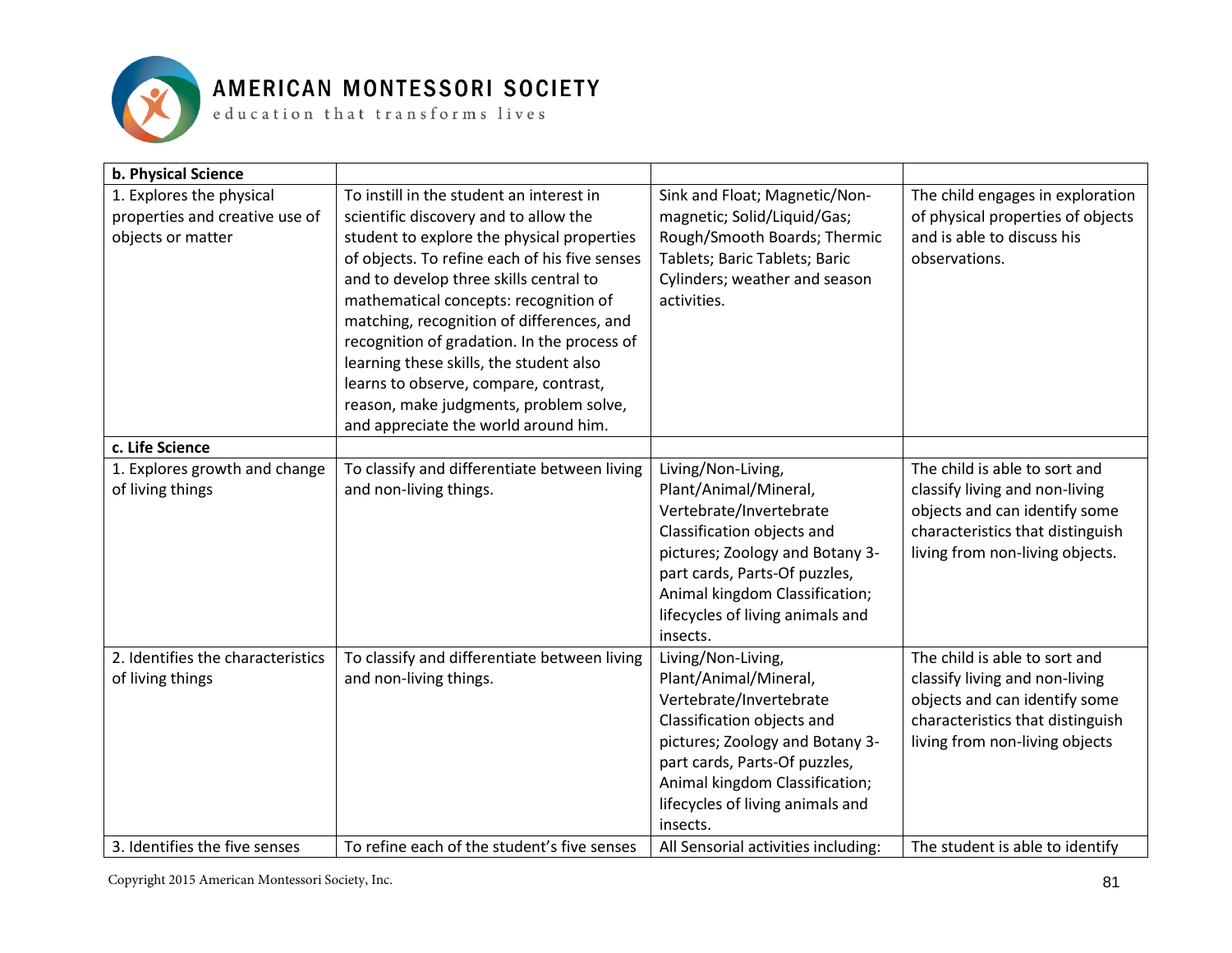

| and explores functions of each | and to develop three skills central to      | Red Rods; Pink Tower; Brown          | the five senses and the function  |
|--------------------------------|---------------------------------------------|--------------------------------------|-----------------------------------|
|                                | mathematical concepts: recognition of       | Prisms; Knobbed Cylinders;           | of each. The student uses the     |
|                                | matching, recognition of differences, and   | Knobless Cylinders; Constructive     | appropriate sense to make         |
|                                | recognition of gradation. In the process of | Triangles; Geometric Cabinet;        | observations about objects in     |
|                                | learning these skills, the student also     | Botany Cabinet; Color Boxes;         | the world around him.             |
|                                | learns to observe, compare, contrast,       | Mystery Bag; Rough and Smooth        |                                   |
|                                | reason, make judgments, problem solve,      | <b>Boards and Tablets; Geometric</b> |                                   |
|                                | and appreciate the world around him.        | Solids; Thermic Tablets;             |                                   |
|                                |                                             | Baric Tablets; Baric Cylinders;      |                                   |
|                                |                                             | Montessori Bells.                    |                                   |
| d. Earth and Space             |                                             |                                      |                                   |
| 1. Explores the outdoor        | To instill curiosity about the world and    | Sink and Float; Magnetic/Non-        | The child appreciates and enjoys  |
| environment and begins to      | begin to use the practices of science and   | magnetic; Solid/Liquid/Gas;          | spending time in nature, makes    |
| recognize changes (e.g.,       | engineering to observe, ask questions,      | weather and season activities;       | observations about the natural    |
| weather conditions) in the     | solve problems, and draw conclusions. To    | cloud identification; day/night      | world, and participates in taking |
| environment, with teacher      | teach the student about the natural world.  | sequence cards; seasons              | care of the planet.               |
| support and multiple           |                                             | categorization cards; Calendar       |                                   |
| experiences over time          |                                             | concepts: days of the week,          |                                   |
|                                |                                             | months of the year, daily            |                                   |
|                                |                                             | schedule; Cosmic Address             |                                   |
|                                |                                             | Nesting Blocks; Pre-History          |                                   |
|                                |                                             | Timecircle; clock with movable       |                                   |
|                                |                                             | hands; directions/compass work;      |                                   |
|                                |                                             | solar system activities (replicas,   |                                   |
|                                |                                             | 3-part cards, definition books);     |                                   |
|                                |                                             | birthday celebration; recycling;     |                                   |
|                                |                                             | composting; nature walks.            |                                   |
| 2. Discovers and explores      | To instill curiosity about the world and    | Sink and Float; Magnetic/Non-        | The child appreciates and enjoys  |
| objects (e.g., rocks, twigs,   | begin to use the practices of science and   | magnetic; Solid/Liquid/Gas;          | spending time in nature, makes    |
| leaves, sea shells) that are   | engineering to observe, ask questions,      | weather and season activities;       | observations about the natural    |
| naturally found in the         | solve problems, and draw conclusions. To    | cloud identification; day/night      | world, and participates in taking |
| environment                    | teach the student about the natural world.  | sequence cards; seasons              | care of the planet.               |
|                                |                                             | categorization cards; Calendar       |                                   |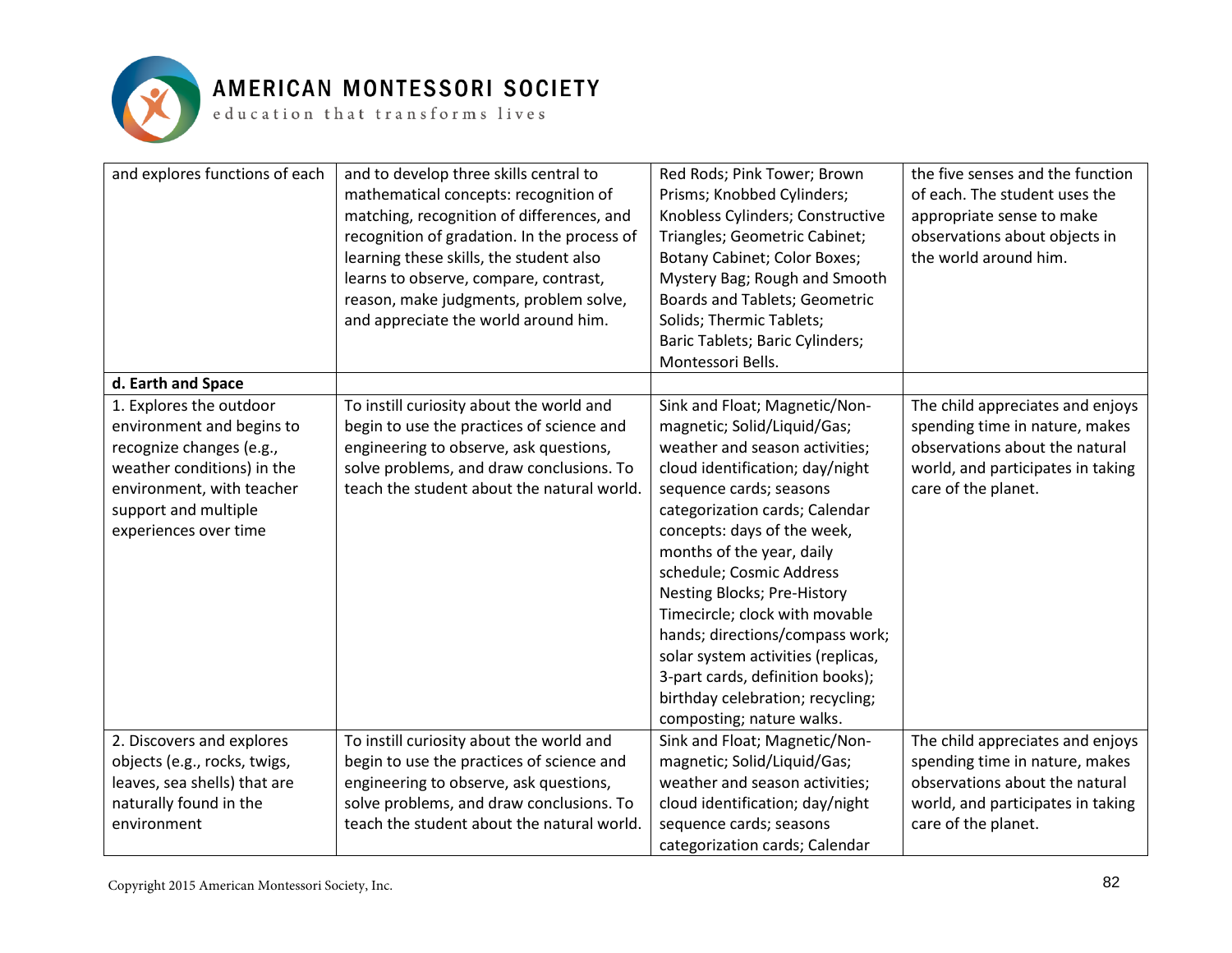

| e. Environmental Awareness<br>1. Demonstrates ongoing<br>environmental awareness and | To develop an appreciation of and<br>responsibility for maintenance of the | concepts: days of the week,<br>months of the year, daily<br>schedule; Cosmic Address<br>Nesting Blocks; Pre-History<br>Timecircle; clock with movable<br>hands; directions/compass work;<br>solar system activities (replicas,<br>3-part cards, definition books);<br>birthday celebration; recycling;<br>composting; nature walks.<br>Land, Air, Water globe; the<br>Continent Globe; hemisphere | The child appreciates and enjoys<br>spending time in nature and |
|--------------------------------------------------------------------------------------|----------------------------------------------------------------------------|---------------------------------------------------------------------------------------------------------------------------------------------------------------------------------------------------------------------------------------------------------------------------------------------------------------------------------------------------------------------------------------------------|-----------------------------------------------------------------|
| responsibility (e.g., reduce,                                                        | natural world. To explore concepts and                                     | puzzle map; puzzle maps of 7                                                                                                                                                                                                                                                                                                                                                                      | participates in taking care of the                              |
| reuse, recycle), with teacher                                                        | information about the physical, earth, and                                 | continents; puzzle map of United                                                                                                                                                                                                                                                                                                                                                                  | planet.                                                         |
| support and multiple                                                                 | life sciences.                                                             | States; Land, Air and Water                                                                                                                                                                                                                                                                                                                                                                       |                                                                 |
| experiences over time                                                                | To explore concepts and information                                        | categorization activities (objects                                                                                                                                                                                                                                                                                                                                                                |                                                                 |
|                                                                                      | related to the Earth, including ways to                                    | and pictures); land and water                                                                                                                                                                                                                                                                                                                                                                     |                                                                 |
|                                                                                      | take care of our planet.                                                   | forms; compass work; nature                                                                                                                                                                                                                                                                                                                                                                       |                                                                 |
|                                                                                      |                                                                            | walks, read-alouds about the<br>natural world, exploring objects                                                                                                                                                                                                                                                                                                                                  |                                                                 |
|                                                                                      |                                                                            | from nature; science activities;                                                                                                                                                                                                                                                                                                                                                                  |                                                                 |
|                                                                                      |                                                                            | recycling; composting.                                                                                                                                                                                                                                                                                                                                                                            |                                                                 |
| <b>C. Social Studies</b>                                                             |                                                                            |                                                                                                                                                                                                                                                                                                                                                                                                   |                                                                 |
| a. Individual Development                                                            |                                                                            |                                                                                                                                                                                                                                                                                                                                                                                                   |                                                                 |
| and Identity                                                                         |                                                                            |                                                                                                                                                                                                                                                                                                                                                                                                   |                                                                 |
| 1. Begins to recognize and                                                           | To introduce the concept of appreciation                                   | People of the world, homes of                                                                                                                                                                                                                                                                                                                                                                     | The child is able to identify                                   |
| appreciate similarities and                                                          | of similarities and differences of people; to                              | the world, animals of the world;                                                                                                                                                                                                                                                                                                                                                                  | similarities and differences                                    |
| differences in people                                                                | situate the student in his community-                                      | traditional dress; food of the                                                                                                                                                                                                                                                                                                                                                                    | between people and can discuss                                  |
|                                                                                      | family and school community, town/city,                                    | world; Land, Air, Water globe;                                                                                                                                                                                                                                                                                                                                                                    | ways in which people around                                     |
|                                                                                      | state, country, continent.                                                 | the Continent Globe; hemisphere                                                                                                                                                                                                                                                                                                                                                                   | the world differ.                                               |
|                                                                                      |                                                                            | puzzle map; puzzle maps of 7                                                                                                                                                                                                                                                                                                                                                                      |                                                                 |
|                                                                                      |                                                                            | continents; puzzle map of United                                                                                                                                                                                                                                                                                                                                                                  |                                                                 |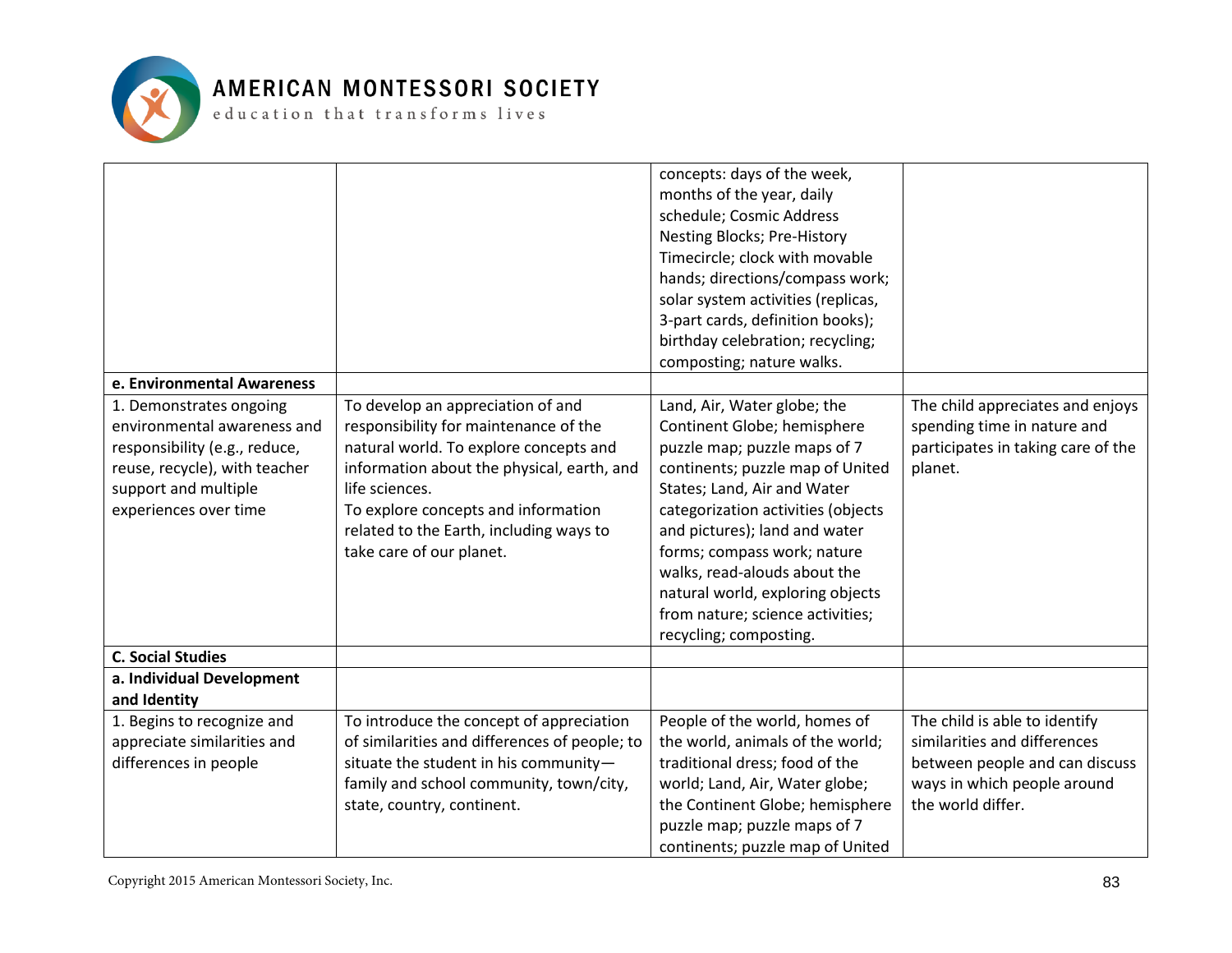

|                                |                                              | States.                            |                                   |
|--------------------------------|----------------------------------------------|------------------------------------|-----------------------------------|
| 2. Begins to understand family | To develop an awareness of self within the   | Read-alouds and circle time        | The child is able to discuss his  |
| characteristics, roles and     | context of family; exploring what it means   | discussions of diverse family      | own family and shows an           |
| functions                      | to be a member of a family; introducing      | structures and what it means to    | understanding of diverse family   |
|                                | appreciation for and tolerance of different  | be part of a family. Establishment | structures.                       |
|                                | family structures; situating the student in  | of classroom rules and reiteration |                                   |
|                                | his community-family and school              | of rules by adults and peers;      |                                   |
|                                | community, town/city, state, country,        | voting on classroom decisions;     |                                   |
|                                | continent.                                   | job charts for care of             |                                   |
|                                |                                              | environment; picture cards and     |                                   |
|                                |                                              | books of community helpers;        |                                   |
|                                |                                              | neighborhood walks.                |                                   |
| 3. Shows awareness and         | To introduce the concept of citizenship;     | Establishment of classroom rules   | The child is able to articulate   |
| describes some social roles    | exploring what it means to be a member       | and reiteration of rules by adults | concepts related to citizenship   |
| and jobs that people do        | of a community; introducing the role of      | and peers; voting on classroom     | and what it means to be a         |
|                                | community helpers; situating the student     | decisions; job charts for care of  | member of a community. The        |
|                                | in his community-family and school           | environment; picture cards and     | child exhibits an understanding   |
|                                | community, town/city, state, country,        | books of community helpers;        | of community helpers and roles.   |
|                                | continent.                                   | neighborhood walks; picture        |                                   |
|                                |                                              | cards of local and national        |                                   |
|                                |                                              | monuments.                         |                                   |
| b. People, Places and          |                                              |                                    |                                   |
| <b>Environments</b>            |                                              |                                    |                                   |
| 1. Demonstrates awareness of   | To introduce the student to geography,       | Picture cards and books of         | The child is able to identify the |
| geographic thinking            | the local environment, and where people      | community helpers;                 | city, state, country, and         |
|                                | live, work, and play. To identify local      | neighborhood walks; picture        | continent on which he lives and   |
|                                | places and faces; introduction to            | cards of local and national        | locate all on a map and globe.    |
|                                | community helpers and roles; introduction    | monuments; Land, Air, Water        |                                   |
|                                | to map-making (town, bedroom,                | globe; the Continent Globe;        |                                   |
|                                | continent); introduction of Earth's          | hemisphere puzzle map; puzzle      |                                   |
|                                | contents: land, air and water; introduction  | maps of 7 continents; puzzle map   |                                   |
|                                | to the historical significance of geography. | of United States; Land, Air and    |                                   |
|                                |                                              | Water categorization activities    |                                   |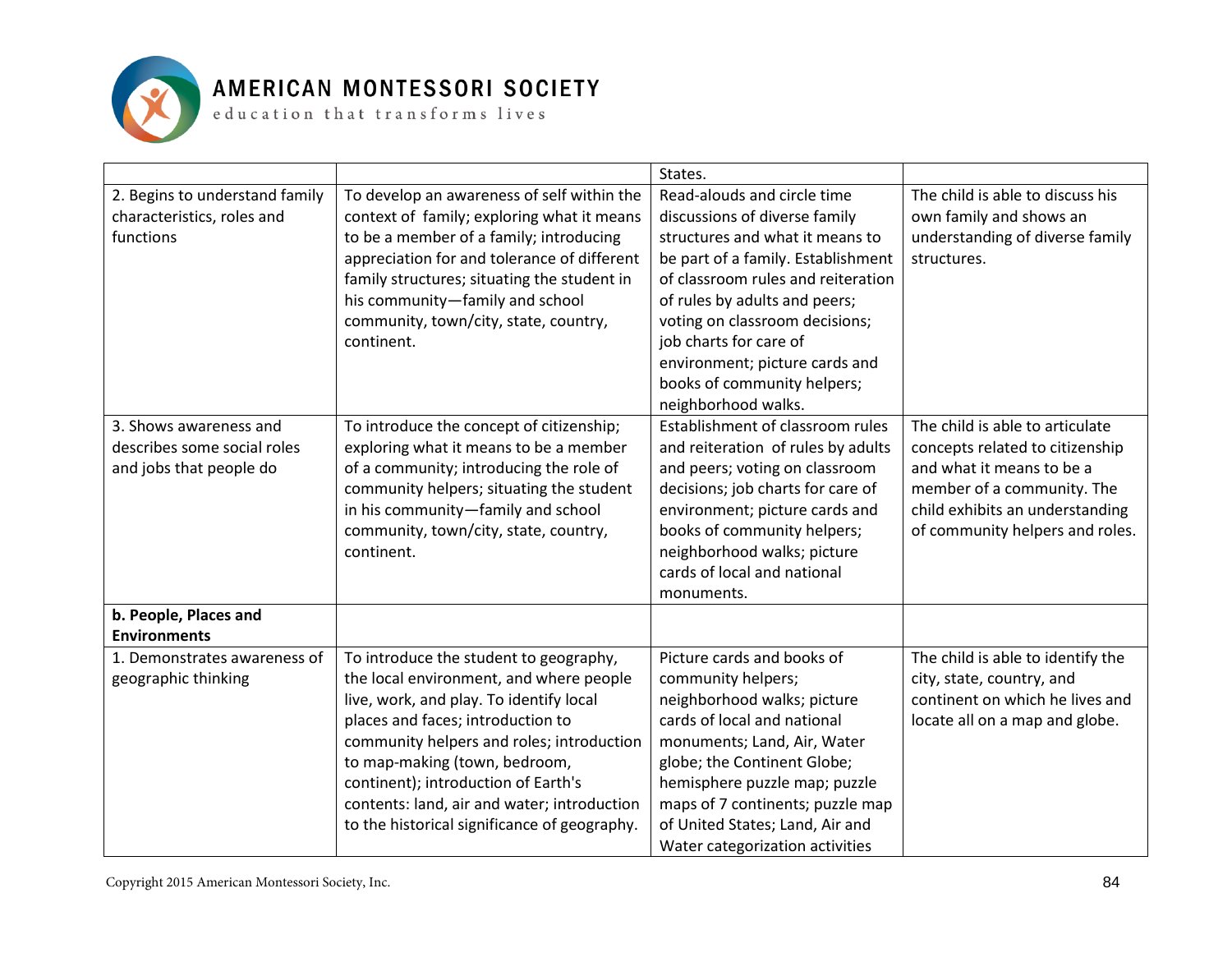

|                               |                                            | (objects and pictures); land and    |                                  |
|-------------------------------|--------------------------------------------|-------------------------------------|----------------------------------|
|                               |                                            | water forms; compass work.          |                                  |
|                               |                                            | People of the world, homes of       |                                  |
|                               |                                            | the world, animals of the world;    |                                  |
|                               |                                            | traditional dress; food of the      |                                  |
|                               |                                            | world.                              |                                  |
| c. Technology and Our World   |                                            |                                     |                                  |
| 1. Shows awareness of         | To introduce the student to current        | Field trips in the community;       | The child is able to discuss     |
| technology and its impact on  | technology and its diverse uses.           | library visits; multimedia cultural | current technology and how it is |
| how people live               |                                            | studies.                            | used to help people live, work,  |
|                               |                                            |                                     | and play.                        |
| d. Civic Ideals and Practices |                                            |                                     |                                  |
| 1. Demonstrates awareness of  | To introducing the concept of citizenship; | Establishment of classroom rules    | The child is aware of and abides |
| group rules (civics)          | exploring what it means to be a member     | and reiteration of rules by adults  | by classroom and school rules.   |
|                               | of a community; to introduce the student   | and peers; voting on classroom      |                                  |
|                               | to classroom, school, and societal rules.  | decisions; job charts for care of   |                                  |
|                               |                                            | environment; picture cards and      |                                  |
|                               |                                            | books of community helpers;         |                                  |
|                               |                                            | neighborhood walks.                 |                                  |
| 2. Begins to understand and   | To be able to understand and participate   | The multi-age grouping in the       | The child will demonstrate an    |
| take on leadership roles      | in various group roles.                    | Montessori classroom provides a     | ability to understand and        |
|                               |                                            | variety of opportunities for        | participate in a variety of      |
|                               |                                            | children to explore and             | classroom roles.                 |
|                               |                                            | experience various roles in the     |                                  |
|                               |                                            | classroom community.                |                                  |
| <b>D. Creative Expression</b> |                                            |                                     |                                  |
| <b>Through The Arts</b>       |                                            |                                     |                                  |
| a. Visual Arts                |                                            |                                     |                                  |
| 1. Explores visual arts       | To teach principles of art and design      | Drawing; painting; 3-d collage      | The child joyfully engages in    |
|                               | through the lens of thematic cultural      | and construction; introduction to   | creative expression using art    |
|                               | exploration. To move the student toward    | other art methods; introduction     | materials.                       |
|                               | proficiency with tools and techniques that | to elements and principles of       |                                  |
|                               | are the basis of Art education. To         | design (color, line, texture, shape |                                  |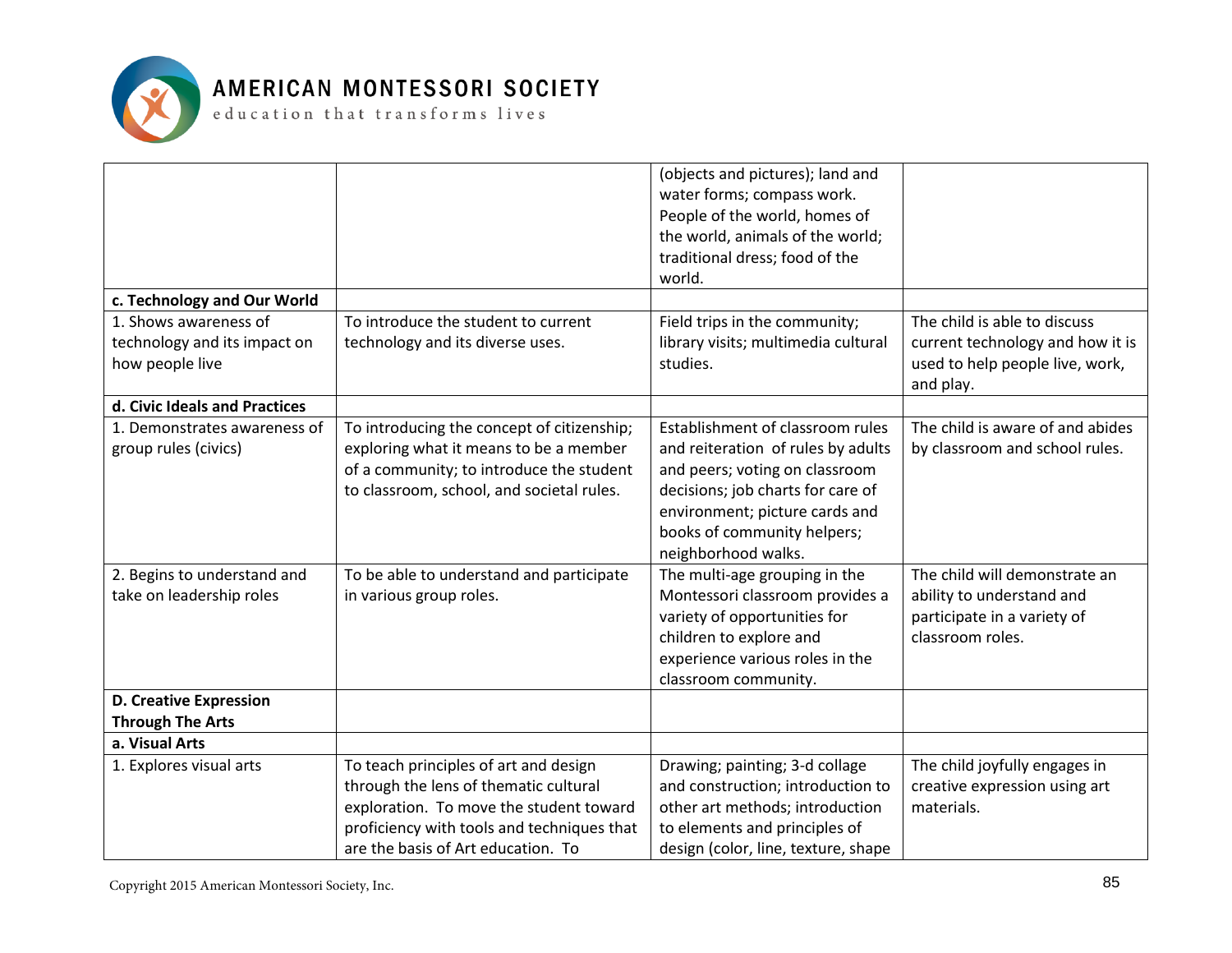

| and form, pattern and symmetry,<br>highlight creativity, process, and                                                                        |  |
|----------------------------------------------------------------------------------------------------------------------------------------------|--|
| space and composition);<br>imagination. To help students understand                                                                          |  |
| the tenants of respect for self, others, and<br>observing and discussing artwork.                                                            |  |
| the environment within the context of the                                                                                                    |  |
|                                                                                                                                              |  |
| Art studio.                                                                                                                                  |  |
| To teach principles of art and design<br>2. Children create visual art to<br>Drawing; painting; 3-d collage<br>The child joyfully engages in |  |
| through the lens of thematic cultural<br>and construction; introduction to<br>creative expression using art<br>communicate an idea           |  |
| exploration. To move the student toward<br>other art methods; introduction<br>materials.                                                     |  |
| proficiency with tools and techniques that<br>to elements and principles of                                                                  |  |
| are the basis of Art education. To<br>design (color, line, texture, shape                                                                    |  |
| highlight creativity, process, and<br>and form, pattern and symmetry,                                                                        |  |
| imagination. To help students understand<br>space and composition);                                                                          |  |
| the tenants of respect for self, others, and<br>observing and discussing artwork.                                                            |  |
| the environment within the context of the                                                                                                    |  |
| Art studio.                                                                                                                                  |  |
| 3. Discusses and responds to<br>To motivate and cultivate an interest in<br>Observing and discussing<br>The child is able to identify the    |  |
| the feelings caused by artwork<br>the arts and to raise the student's<br>artwork.<br>feelings invoked by different                           |  |
| awareness of the feelings and emotions<br>pieces of artwork.                                                                                 |  |
| that art can evoke.                                                                                                                          |  |
| b. Music                                                                                                                                     |  |
| To motivate and cultivate an interest and<br>The child expresses himself<br>1. Explores music<br>Singing alone and with others;              |  |
| through music and movement.<br>love of music. To teach the student to sing<br>experimenting with musical                                     |  |
| instruments and formal<br>correctly, and to recognize rhythmic                                                                               |  |
| patterns along with other musical symbols<br>instruction on proper use of                                                                    |  |
| and terminology. To introduce the<br>instruments; listening to,                                                                              |  |
| student to music history and how to play<br>analyzing and describing music;                                                                  |  |
| different instruments.<br>experimenting with body                                                                                            |  |
| movement and music;                                                                                                                          |  |
| introduction to music in relation                                                                                                            |  |
| to history and culture.                                                                                                                      |  |
| The child expresses himself<br>2. Creates music to<br>To motivate and cultivate an interest and<br>Singing alone and with others;            |  |
| experimenting with musical<br>love of music. To teach the student to sing<br>through music and movement.<br>communicate an idea              |  |
| instruments and formal<br>correctly, and to recognize rhythmic                                                                               |  |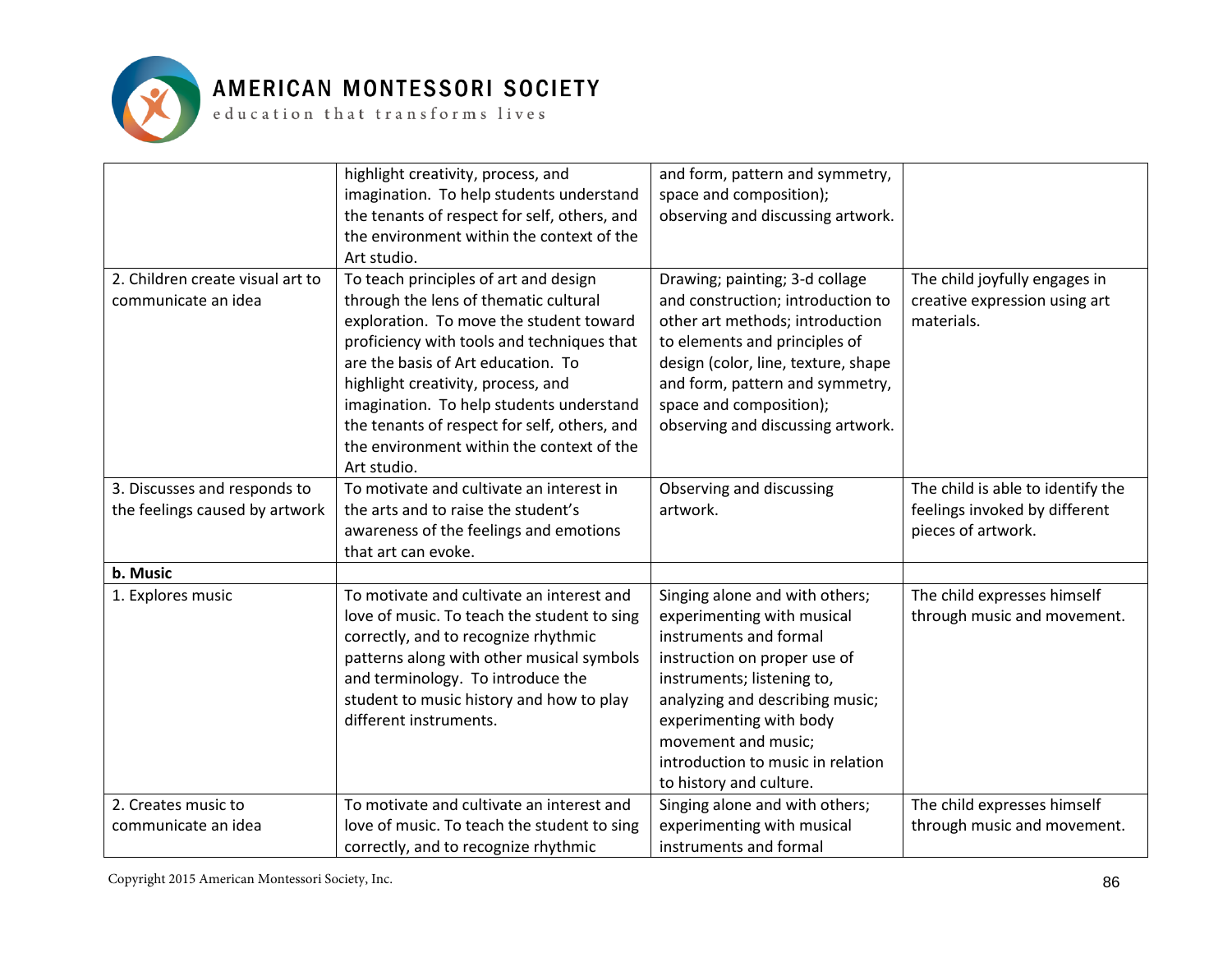

|                                                                                                                  | patterns along with other musical symbols<br>and terminology. To introduce the<br>student to music history and how to play<br>different instruments.<br>To motivate and cultivate an interest in | instruction on proper use of<br>instruments; listening to,<br>analyzing and describing music;<br>experimenting with body<br>movement and music;<br>introduction to music in relation<br>to history and culture.            | The child is able to identify the                                                                                                                                                                                                                                                                                                                                                  |
|------------------------------------------------------------------------------------------------------------------|--------------------------------------------------------------------------------------------------------------------------------------------------------------------------------------------------|----------------------------------------------------------------------------------------------------------------------------------------------------------------------------------------------------------------------------|------------------------------------------------------------------------------------------------------------------------------------------------------------------------------------------------------------------------------------------------------------------------------------------------------------------------------------------------------------------------------------|
| 3. Discusses and responds to<br>the feeling caused by music                                                      | the arts and to raise the student's<br>awareness of the feelings and emotions<br>that music can evoke.                                                                                           | Listening to and discussing music.                                                                                                                                                                                         | feelings invoked by different<br>pieces of music.                                                                                                                                                                                                                                                                                                                                  |
| c. Creative Movement and<br>Dance                                                                                |                                                                                                                                                                                                  |                                                                                                                                                                                                                            |                                                                                                                                                                                                                                                                                                                                                                                    |
| 1. Explores creative movement<br>and dance<br>2. Create creative movement<br>and dance to communicate an<br>idea | To develop the ability to understand<br>others and communicate through<br>movement and dance.<br>To develop the ability to understand<br>others and communicate through<br>movement and dance.   | Opportunities to move to music<br>and act out moods, feelings,<br>stories, and actions through<br>movement.<br>Opportunities to move to music<br>and act out moods, feelings,<br>stories, and actions through<br>movement. | The child joyfully participates in<br>creative movement and<br>dramatic dance. The child<br>demonstrates confidence during<br>movement and dance activities.<br>The child joyfully participates in<br>creative movement and<br>dramatic play, acting out both<br>fictional and true stories. The<br>child demonstrates confidence<br>during movement and theatrical<br>activities. |
| 3. Discusses and responds to<br>the feelings caused by creative<br>movement and dance                            | To motivate and cultivate an interest in<br>the arts and to raise the student's<br>awareness of the feelings and emotions<br>that creative movement can evoke.                                   | Observing and discussing creative<br>movement.                                                                                                                                                                             | The child is able to identify the<br>feelings invoked by creative<br>movement.                                                                                                                                                                                                                                                                                                     |
| d. Dramatic Play and Theatre<br>1. Explores dramatic play and<br>theatre                                         | To develop the ability to understand<br>others and communicate through<br>language and action. To integrate the arts                                                                             | Introduction to storytelling and<br>theater conventions; reading,<br>listening to, and telling stories                                                                                                                     | The child joyfully participates in<br>creative movement and<br>dramatic play, acting out both                                                                                                                                                                                                                                                                                      |